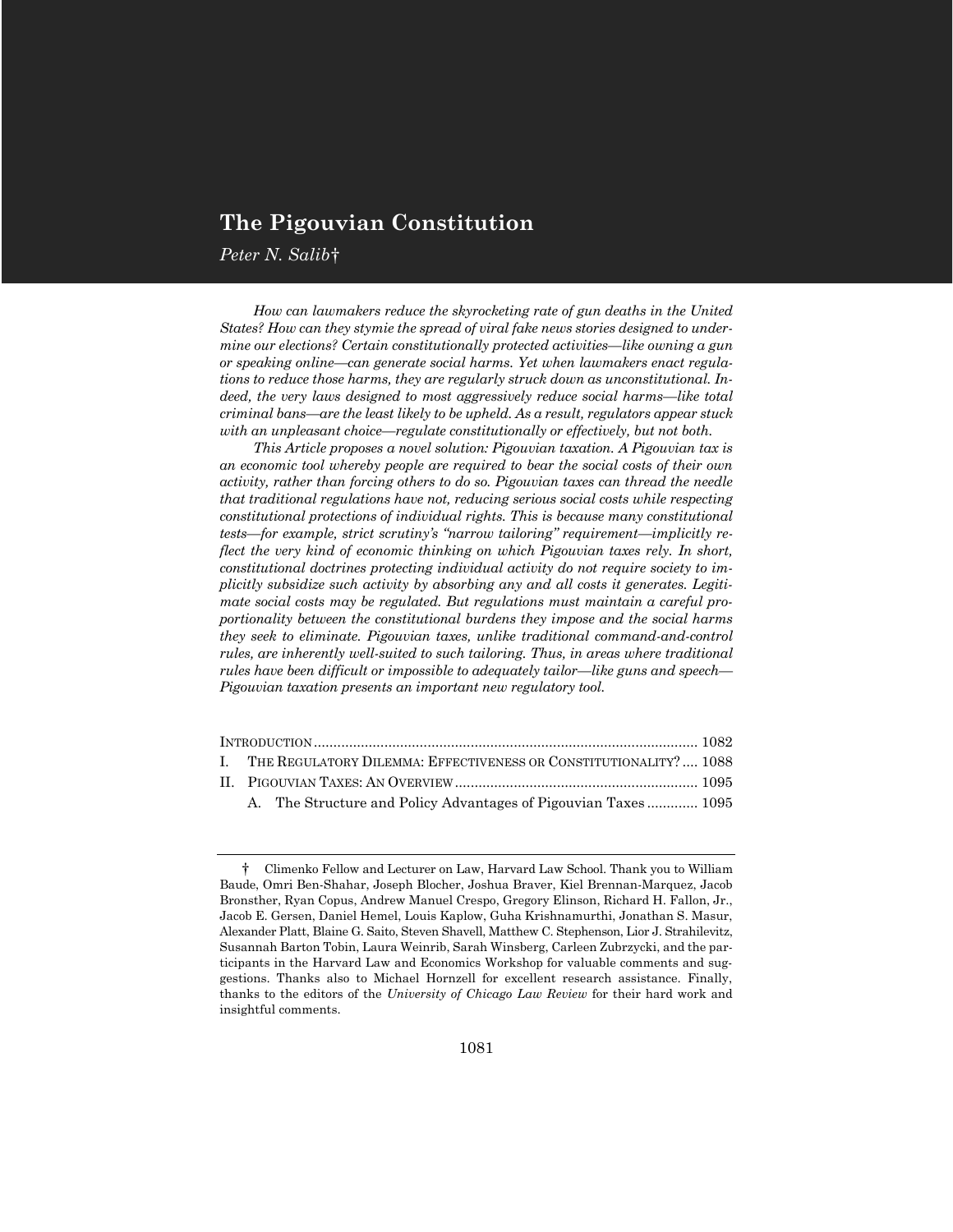|    | B.          |                                                                   |  |  |
|----|-------------|-------------------------------------------------------------------|--|--|
|    |             | III. CONSTITUTIONAL STRUCTURES FAVORING PIGOUVIAN TAXATION 1098   |  |  |
|    | A.          |                                                                   |  |  |
|    | <b>B.</b>   |                                                                   |  |  |
|    |             | $\mathbf{1}$ .                                                    |  |  |
|    |             | $\overline{2}$ .                                                  |  |  |
|    |             | Legitimacy and tailoring analysis in putatively categorical<br>3. |  |  |
|    |             |                                                                   |  |  |
|    | $C_{\cdot}$ |                                                                   |  |  |
|    |             | IV. WHY PIGOUVIAN TAXES OUTPERFORM TRADITIONAL REGULATIONS 1116   |  |  |
|    | А.          | The Inherent Advantages of Pigouvian Taxes over Traditional       |  |  |
|    |             |                                                                   |  |  |
|    | B.          |                                                                   |  |  |
|    | C.          |                                                                   |  |  |
|    | D.          |                                                                   |  |  |
| V. |             |                                                                   |  |  |
|    | А.          |                                                                   |  |  |
|    |             | $\mathbf{1}$ .                                                    |  |  |
|    |             | $2$ .                                                             |  |  |
|    |             | Tort liability and other equivalent designs  1145<br>3.           |  |  |
|    | $\bf{B}$    |                                                                   |  |  |
|    |             | $\mathbf{1}$ .                                                    |  |  |
|    |             | The expressive function of traditional regulations  1153<br>2     |  |  |
|    |             |                                                                   |  |  |

## **INTRODUCTION**

<span id="page-1-0"></span>Gun deaths are on the rise in the United States, recently reaching levels not seen since the 1970s.<sup>1</sup> Fake news is spreading like wildfire across social media, damaging reputations and confusing voters.<sup>2</sup> Constitutionally protected activity—like owning a gun or speaking online—can generate important benefits, but it can also cause serious social harm. And frequently, legislative attempts to avert these harms—or perceived harms<sup>3</sup>—are struck

<sup>1</sup> John Gramlich, *What the Data Says About Gun Deaths in the U.S.*, PEW RSCH. CTR. (Aug. 16, 2019), https://perma.cc/ST7U-YMN3.

<sup>2</sup> *See* Hunt Allcott & Matthew Gentzkow, *Social Media and Fake News in the 2016 Election*, 31 J. ECON. PERSPS. 211, 212 (2017).

<sup>3</sup> The reality and severity of harm from certain constitutionally protected activities—like terminating a pregnancy—is contested. While I have personal views on such questions, they are not part of this Article's analysis. This Article is about the structural relationship between individual constitutional rights and regulatory design. I therefore take as granted the normative preferences of legislators from across the political spectrum,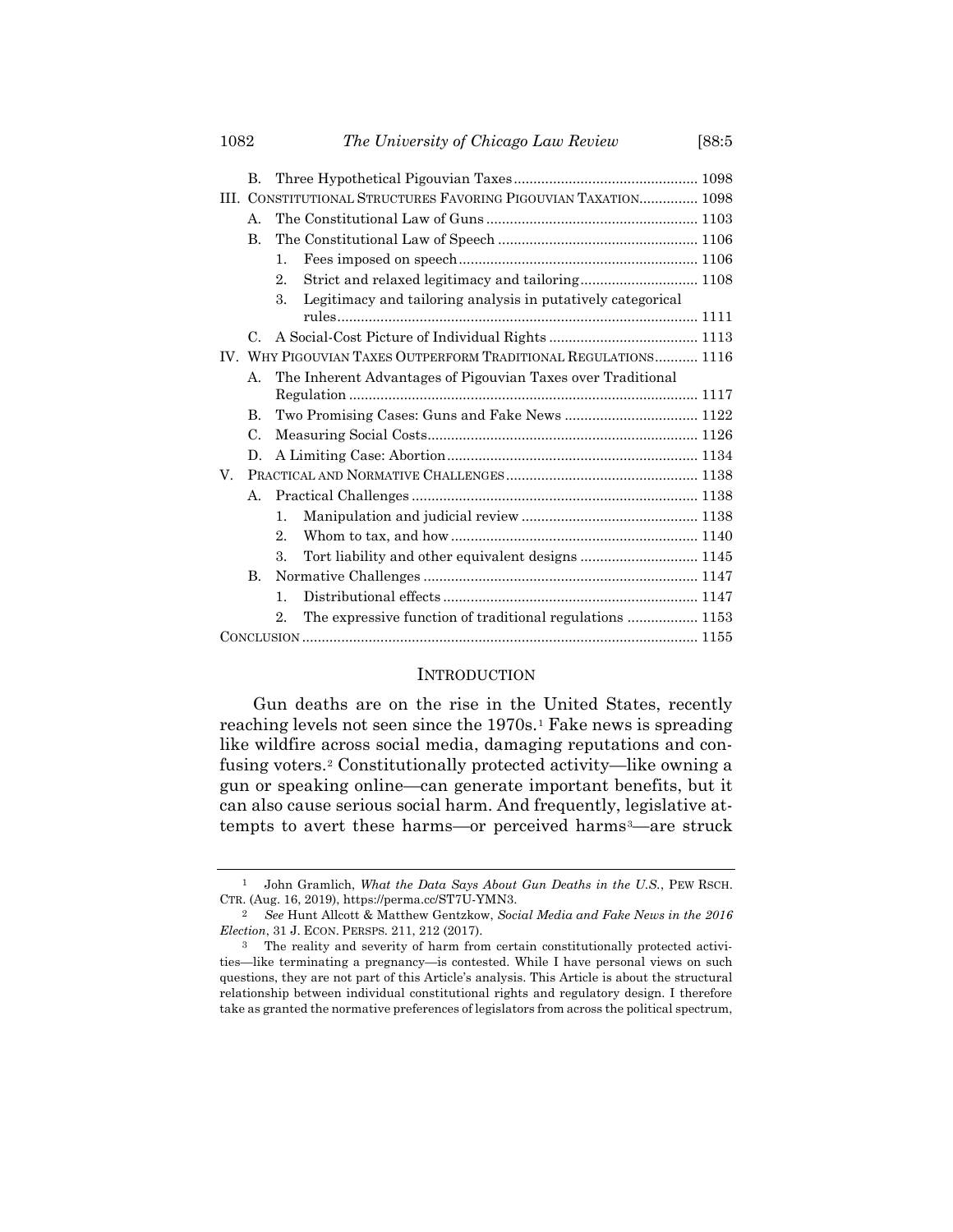down as unconstitutional. The First Amendment prevents states from imposing tort damages on newspapers that print grossly negligent falsities about public officials.*4F* <sup>4</sup> The Second Amendment forbids municipalities from banning the deadliest variety of firearm—handguns.<sup>5</sup> The list goes on.

As a result, policymakers and scholars often assume that only second-rate solutions are available for avoiding social harms from protected activities. The policies that seem most likely to survive constitutional scrutiny are precisely those least likely to have the desired effect. Consider again guns. After *District of Columbia v.*  Heller,<sup>6</sup> regulators retreated from advocating broad firearms bans—a regulation applicable to every potential gun owner—to advocating much more limited measures.<sup>7</sup> These proposals background checks, magazine size limits, or assault weapons bans—can, by design, produce only small effects. Even if perfectly enforced, they forbid activity comprising only a few small slices of the social-cost pie.<sup>8</sup> One can tell the same story for other protected activities.<sup>9</sup>

<span id="page-2-0"></span>This Article proposes a solution. Bringing economic analysis to bear on questions of substantive constitutional law, it argues that the apparent tension between effective regulation and constitutionality is not fundamental. Rather, it can often be resolved using careful policy design. This is because, properly understood, constitutional protections embody the kind of welfarist thinking familiar to economists. Although the Constitution forbids certain kinds of restrictions on protected activities, it does not grant citizens an unlimited license to harm others while engaging in those activities. Put another way, the Constitution does not require that society implicitly subsidize protected activities by absorbing any and all social costs that those activities generate. On the contrary,

asking how those preferences can or cannot be enacted into policy. On occasion, substantive constitutional law will supply answers—or at least boundaries within which answers might fall—to normative questions. For example, as discussed below, the Constitution's protection of abortion rights limits the range of legitimately regulable social costs. *See infra* Part IV.D. Those limits do matter to the analysis.

<sup>4</sup> New York Times Co. v. Sullivan, 376 U.S. 254, 279–80 (1964).

<sup>5</sup> District of Columbia v. Heller, 554 U.S. 570, 635 (2008); McDonald v. City of Chicago, 561 U.S. 742, 791 (2010). By "deadliest," I mean "used in by far the most shootings." *See infra* note [47](#page-10-0) and accompanying text.

<sup>6</sup> 554 U.S. 570 (2008).

<sup>7</sup> Cheyenne Haslett & Samantha Sergi, *Here's Where the 2020 Democrats Stand on Gun Control*, ABC NEWS (Feb. 7, 2020), https://perma.cc/7YEL-WUQ5.

<sup>8</sup> *See infra* notes [50](#page-10-1)–[55.](#page-11-0)

<sup>9</sup> *See infra* Part I.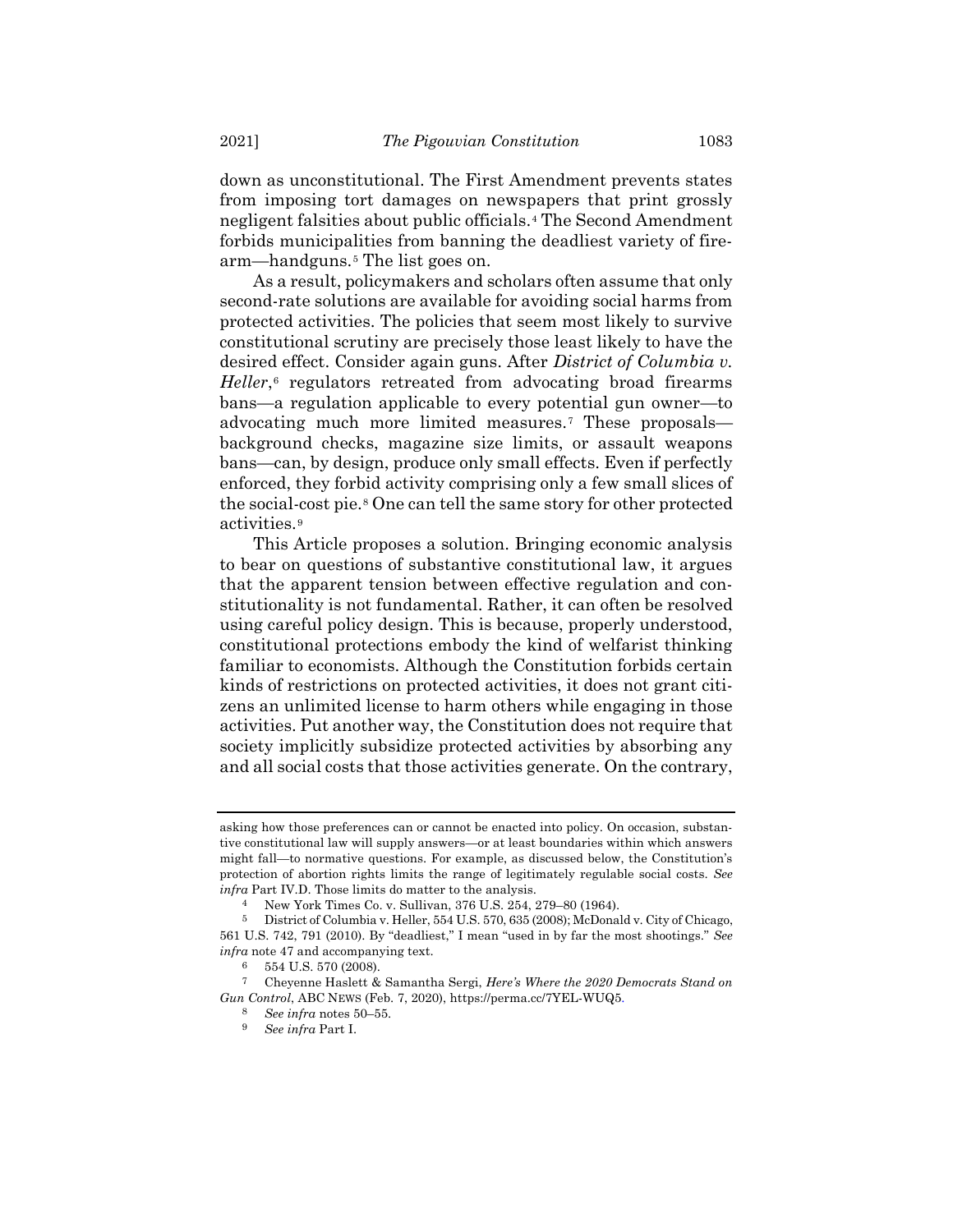<span id="page-3-1"></span><span id="page-3-0"></span>

constitutional law regularly allows, under the right conditions, regulations that reduce those costs. Consider tort liability for negligent shootings or for fraudulent speech.<sup>10</sup>

Based on this limiting principle of constitutional protection, this Article suggests a promising new tool for regulating protected activity: Pigouvian taxation. A Pigouvian tax is a fee imposed on an actor engaging in some activity, equal in amount to the expected social costs of that activity.<sup>11</sup> A carbon tax is a Pigouvian tax. It forces carbon emitters to account for the harm they cause so that they engage in carbon-emitting activity only when the benefits exceed the costs.<sup>12</sup>

Pigouvian taxation of constitutionally protected activity would work the same way. Gun ownership creates a risk of social costs—from accidental or intentional shootings. A Pigouvian tax on gun ownership, then, is one equal in amount to those expected harms. The tax might take the form, for example, of an annual fee in the range of, say, \$1,000 per gun-owning household.<sup>13</sup> Alternatively, it might be imposed, in whole or in part, on gun manufacturers, on purchases, or on a consumable complement of guns, like ammunition. Similarly, "fake news" stories generate measurable costs in the form of damaged reputation (for those lied about) and decision-making against interest (for those lied to). A Pigouvian tax here might be imposed on social media giants, extracting some small fee for each interaction with fake news—a "share," a "like," etc.—that their algorithms generate. In both examples, many choices exist for precisely how the tax would be designed, sized, and collected. But in each case, the key is to pick a design that—to the best of our regulatory abilities—tracks actual social costs, including variations between entities and over time.<sup>14</sup>

In important cases, Pigouvian taxes can thread a needle that traditional laws have not, achieving both effectiveness and

<sup>10</sup> *See, e.g.*, *Sullivan*, 376 U.S. at 283; *see also* Joseph Blocher & Darrell A.H. Miller, *What Is Gun Control? Direct Burdens, Incidental Burdens, and the Boundaries of the Second Amendment*, 83 U. CHI. L. REV. 295, 310–13, 334–35 (2016).

<sup>11</sup> Jonathan S. Masur & Eric A. Posner, *Toward a Pigouvian State*, 164 U. PA. L. REV. 93, 95 (2015).

<sup>12</sup> *Id.* at 115–16.

 $^{\rm 13}$  This is a reasonable first-cut estimate of the average annual marginal social cost per gun-owning household. *See infra* notes [291](#page-47-0)–97 and accompanying text. As described below, the best Pigouvian taxes would vary the rates charged, commensurate with variation in social costs imposed by different taxed entities. *See infra* Part V.A.2.

<sup>14</sup> *See infra* Part V.A.2.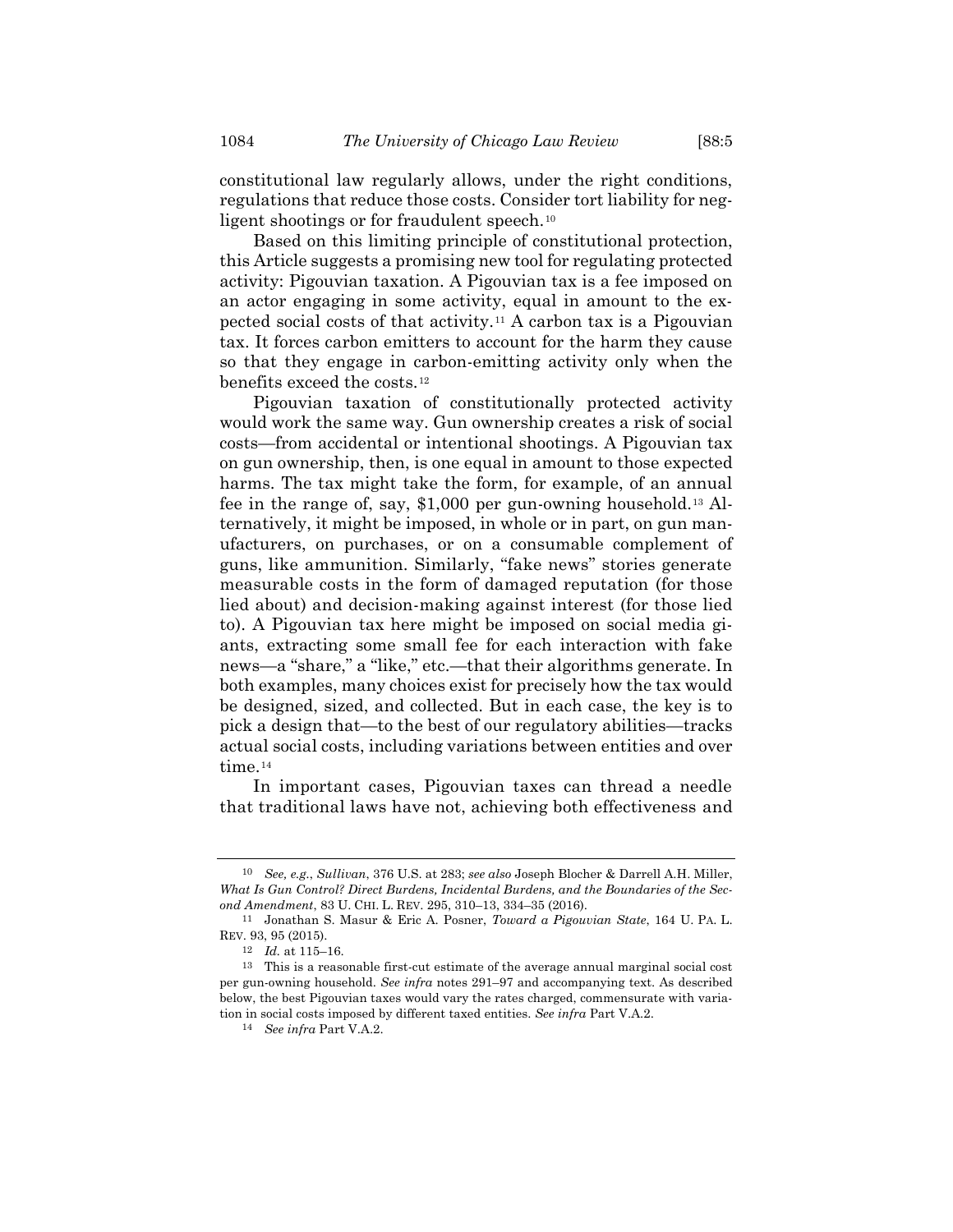constitutionality. That is because, in at least three important doctrinal areas—guns, speech, and abortion—the Constitution requires proportionality between a law's constitutional burdens and its regulatory goals.*15F* <sup>15</sup> This is often called a tailoring requirement. If a law imposes a substantial burden on some benefit the Constitution protects, but does little to reduce social harms, it fails the tailoring test. To be sure, poor tailoring is not the only reason a regulation may be struck down. In these doctrinal areas, the Constitution also imposes what one might call a legitimacy requirement. It categorically restricts which effects of protected activity may legitimately be treated as social costs to be eliminated.<sup>16</sup> Historically, however, the constitutional difficulty has quite often been tailoring, not legitimacy.<sup>17</sup>

Tailoring is where Pigouvian taxes shine. Compared with traditional regulatory alternatives, the constitutional burdens imposed by Pigouvian taxes are easier to balance with reductions in social costs. Indeed, a right-sized Pigouvian tax is identical to the regulated activity's social cost.<sup>18</sup> Moreover, unlike traditional command-and-control rules, Pigouvian taxes never demand that anyone cease engaging in a constitutionally protected activity. Instead, people themselves weigh the costs and benefits and act accordingly. Thus, a Pigouvian tax preserves people's freedom to access benefits that the Constitution protects. It deprives them only of unprotected social subsidies for those activities in the form of externalized costs.

Moreover, a well-designed Pigouvian tax imposes the minimum possible burden among cost-controlling regimes.<sup>19</sup> It permits people to employ whatever constitutes, by their own lights, the least burdensome means for reducing social harm while engaging in protected activity. Indeed, it rewards them for doing so. If a gun manufacturer, for example, invents and adopts a cheap, effective new safety feature, it thereby earns a reduction in its tax burden. All of this suggests that if a right-sized Pigouvian tax is not sufficiently tailored to pass constitutional muster, nothing is.

Traditional regulations do not work this way. Consider, for example, a total ban on handguns. For some people—say, those

<sup>15</sup> *See infra* Part III.

<sup>16</sup> *See infra* Part III.

<sup>17</sup> *See infra* Part III.

<sup>18</sup> *See infra* Part IV.A.

<sup>19</sup> *See infra* Part IV.A.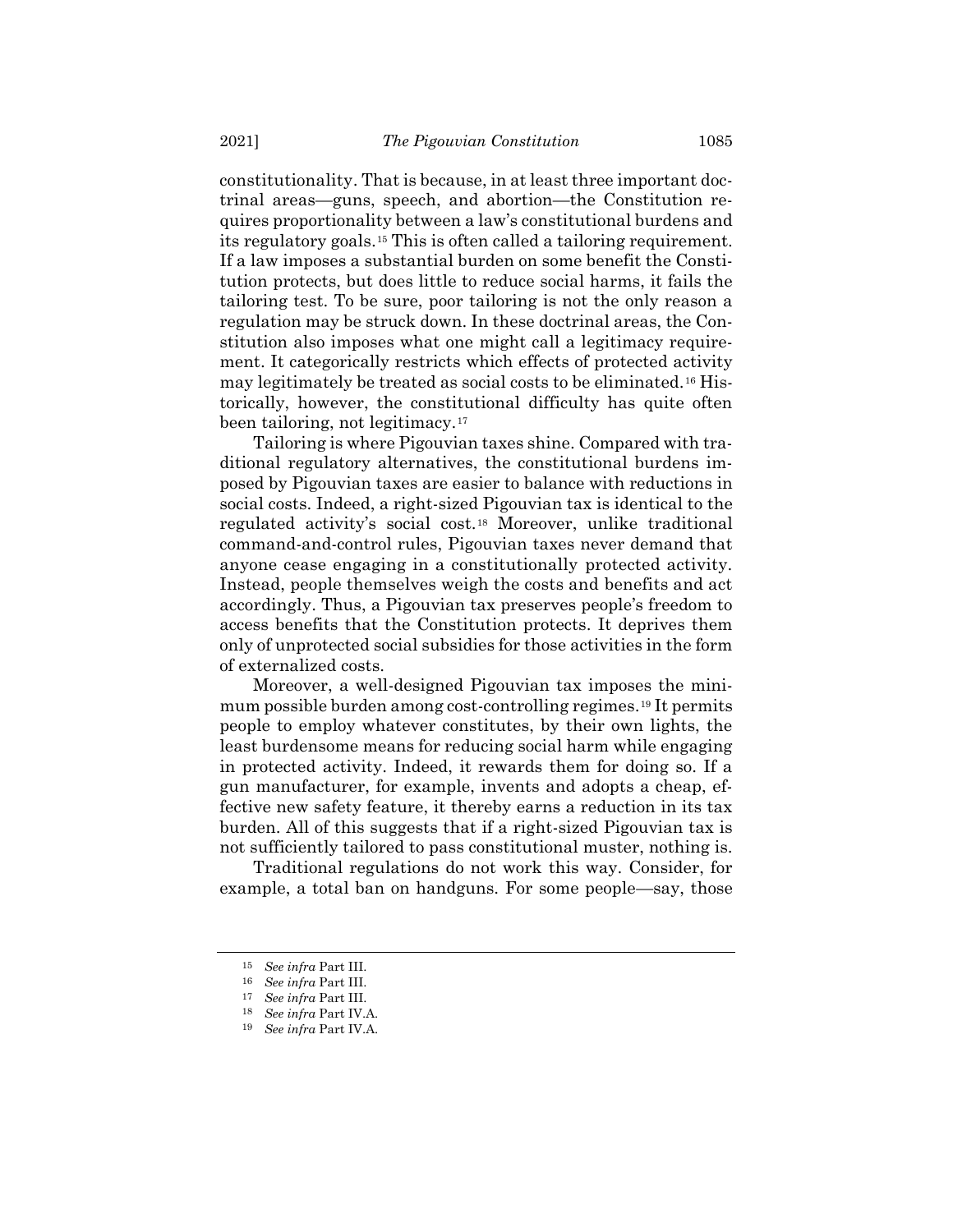who will use a gun only at a range, rarely, and for fun—the private benefits of ownership may be dwarfed by social costs. But for individuals with a significant need for concealable protection, the total benefits of handgun ownership may outweigh the harms. A ban prevents ownership in both cases. This avoids social costs from shootings, but it also completely eliminates constitutionally protected benefits for those who would choose to enjoy them, despite the costs. Putting the problem another way, the ban places the highest possible constitutional burden on every instance of gun ownership, regardless of the quantum of social costs avoided. Extreme disproportionality of this kind is a constitutional nonstarter.

Traditionally minded regulators can try to be more precise. But command-and-control rules—bans, safety standards, licensing regimes, etc.—are inherently difficult to tailor. To achieve the constitutionally mandated balance, lawmakers must evaluate both the social costs and the constitutional benefits of the activity to be forbidden.<sup>20</sup> Pigouvian regulators, by contrast, need measure only the costs of the taxed activity.<sup>21</sup> Moreover, well-tailored command-and-control rules must forbid only those categories of activity reliably generating more social costs than constitutional benefits.<sup>22</sup> Such categories may be difficult or impossible to identify. Accidental shootings, for example, are diffuse and hard to individually predict. Thus, although every individual shooting is devastating, average expected costs may be—on a risk-adjusted basis—modest. It is thus unlikely that regulators could identify any significant category of people whose gun ownership could be restricted for the sake of preventing accidents. Pigouvian regulators, by contrast, can tax *all* gun owners in the amount of expected harm. Then, people themselves perform the requisite balancing, determining whether they reap enough constitutional benefit from ownership to outweigh the expected costs.

Despite all of this, Pigouvian taxation of constitutionally protected activity is not a panacea. Pigouvian taxes can resolve certain, but not all, tensions between regulation and constitutionality. This Article defines three model taxes—on guns, fake news, and abortions—to illustrate the solution's promise and its limitations. Pigouvian taxation is an ideal tool when—as with guns and fake news—the primary constitutional impediment to regulation

<sup>20</sup> *See infra* notes [224](#page-36-0)–27 and accompanying text.

<sup>21</sup> *See infra* notes [228](#page-37-0)–31 and accompanying text.

<sup>22</sup> *See infra* notes [232](#page-37-1)–41 and accompanying text.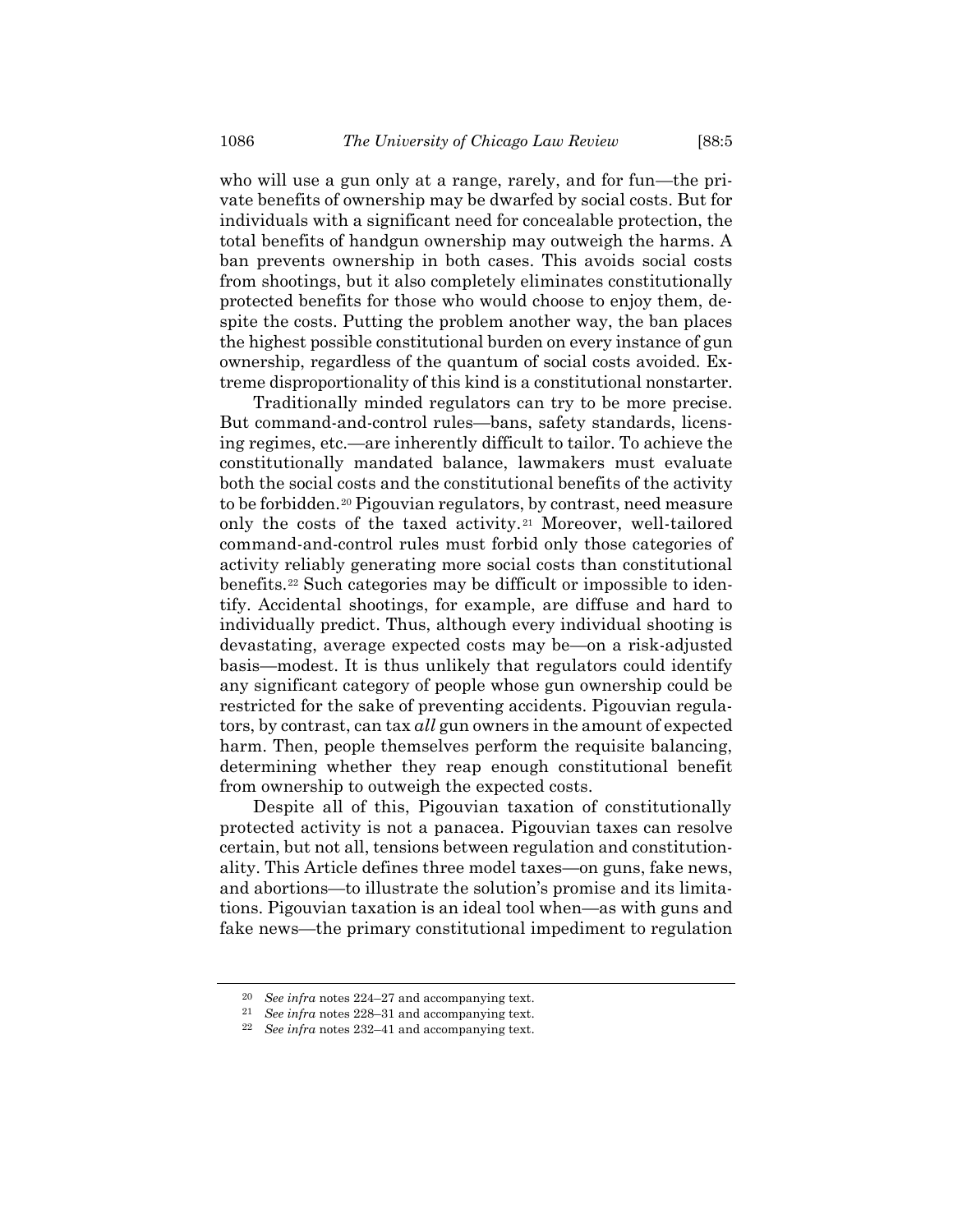is tailoring.<sup>23</sup> But in other cases—as with abortion—the core tension truly does arise from fundamental disagreement about what counts as a legitimately regulable social cost.<sup>24</sup> In such cases, shifting from traditional regulatory tools to Pigouvian taxes is unlikely to enable more regulation of protected activity.

Constitutional regulation via Pigouvian tax raises other puzzles, both practical and normative. The foremost practical question is how regulators could measure the social costs of protected activities and thus set accurate tax rates. This Article contends that, in many cases, frameworks already exist—in both law and social science—for estimating such costs.<sup>25</sup> When targeted social costs are familiar—as with the model taxes on guns and fake news—those frameworks, though imperfect, are robust and already constitutionally approved. For more exotic costs, experience from administrative agencies' cost-benefit analyses (CBAs) suggests that adequate measurement is feasible. Of course, no method for estimating social costs—whether from gun ownership or carbon dioxide—is flawless. Any framework will produce some error and disagreement. Nevertheless, as this Article argues, modern, good-faith cost analyses are good enough to produce regulation that constitutes good public policy and—crucially—is constitutionally sound.<sup>26</sup>

As for potential normative problems, regulation by Pigouvian tax is sure to have distributional effects. Pigouvian taxes would raise the price of constitutionally protected activity, making it less available to the poor but easily accessible to the rich. This is a serious concern. But it is one illuminated, rather than caused, by thinking about constitutional regulation in explicit cost-benefit terms.<sup>27</sup> All regulations affecting protected activity—health regulations for abortion providers, gun-permitting schemes, liability for fraud—increase the cost of activity, either implicitly or explicitly. Yet current constitutional doctrine considers this problem only obliquely and inconsistently. This Article suggests how existing constitutional rules could be updated to increase fairness, particularly in this age of skyrocketing wealth inequality.<sup>28</sup> One

<sup>23</sup> *See infra* Part IV.B.

<sup>24</sup> *See infra* Part IV.D.

<sup>25</sup> *See infra* Part IV.C.

<sup>26</sup> *See infra* Part IV.C.

<sup>27</sup> *See infra* Part V.B.1.

<sup>28</sup> *See infra* Part V.B.1.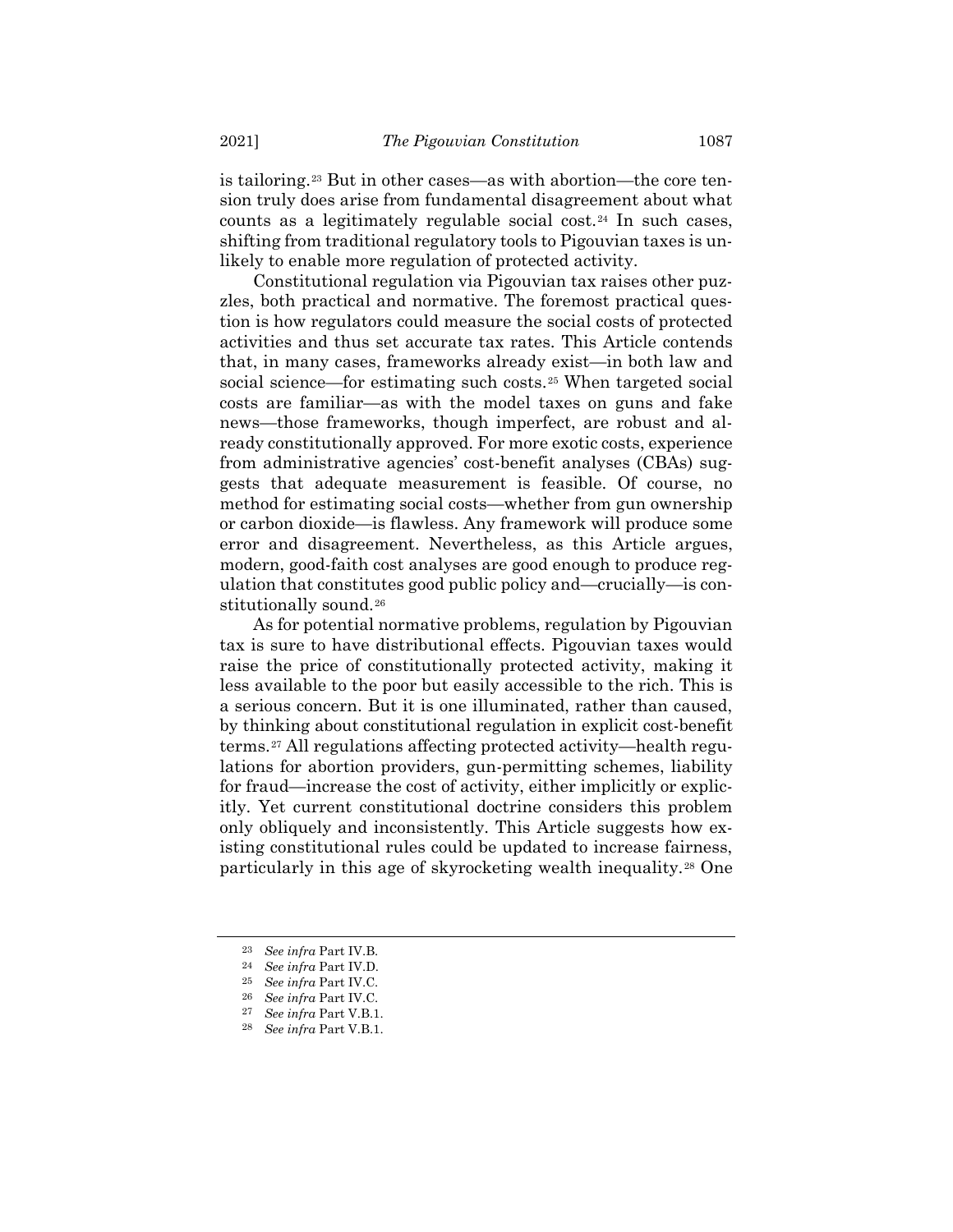possibility would be to expand the application of existing doctrines that guarantee everyone, regardless of wealth, some minimum quantum of constitutional benefits.<sup>29</sup> Another solution would be to redouble our commitment to redistributing wealth, eliminating poverty, and ensuring that no one is denied *any* basic goods, constitutional or otherwise.

This Article proceeds in five parts. Part I briefly recounts how the Constitution has clashed with regulation in three areas: guns, speech, and abortion. These three examples ground the rest of the Article's analysis. Part II turns to Pigouvian taxation. It first describes Pigouvian taxes generally, including their basic features, their practical superiority to command-and-control regulation, and their historical successes. It then defines three model Pigouvian taxes—on gun ownership, fake news, and abortion. Part III takes up constitutional law. It argues that, in at least these three doctrinal areas, a single, transsubstantive framework drives the constitutional analysis. The Constitution blesses regulations targeting legitimate social costs arising from protected activities. But such regulations must balance reductions in social cost with burdens on constitutionally protected benefits. Part IV then shows why Pigouvian taxes are generally more likely than their traditional analogues to achieve such a balance. It also deals in specifics. The Part argues that the model taxes on guns and fake news would avoid the particular constitutional pitfalls of their predecessors. And it describes the methods by which social costs could be measured in order to set constitutionally sound tax rates. Finally, this Part illustrates Pigouvian taxes' limitations. Here, the model tax on abortion serves as an example of where taxation would be unlikely to achieve additional regulation. Part V takes up practical and normative challenges, arguing that, while important, they can largely be overcome.

# I. THE REGULATORY DILEMMA: EFFECTIVENESS OR CONSTITUTIONALITY?

This Part briefly recounts the tension between constitutional protections and lawmakers' regulatory goals in the realms of guns, speech, and abortion. In each area, it has seemed, the regulations likely to have the biggest effects are those least likely to pass constitutional muster.

<sup>29</sup> *See infra* Part V.B.1.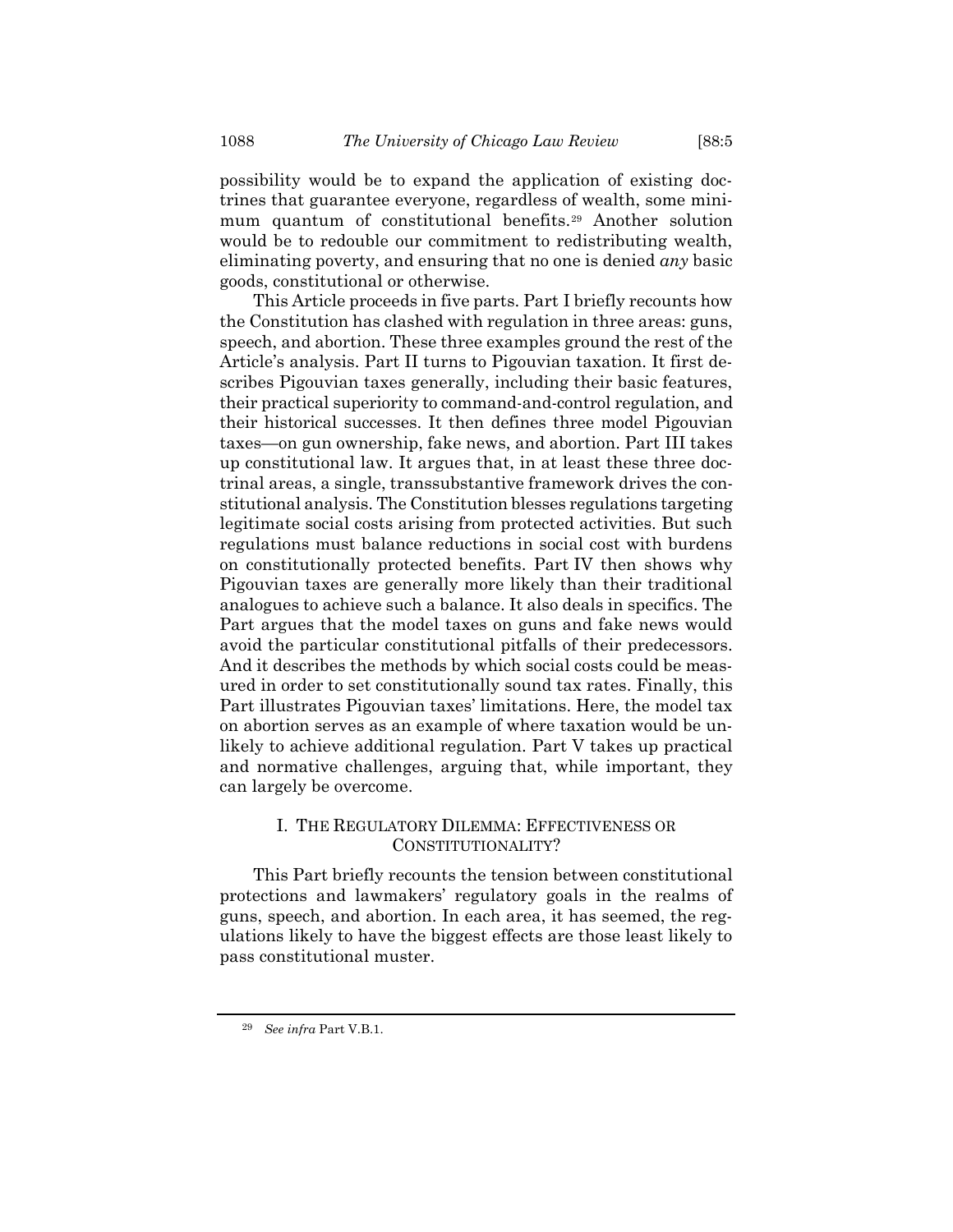Why should these three case studies anchor the Article? First, the set includes two cases—guns and speech—where Pigouvian taxes can facilitate additional regulation of protected activity and one case—abortion—where they likely cannot.<sup>30</sup> Second, these examples are salient, representing instances where some lawmakers very much wish to regulate, but the Constitution seems to stand in their way.<sup>31</sup>

What can these case studies tell us about other constitutionally protected activities? Should regulators also tax them? That depends on whether they raise the regulatory dilemma at issue here. Speaking online, owning a gun, and obtaining an abortion are all individual activities. They are things people can simply go out and do on their own. And regulators worry that when people do these things, they generate harm. This harm invites regulation, despite the activities' constitutional protections, raising the tension that Pigouvian taxes might help resolve.

But most of the Constitution's provisions do not generate tension of this kind. They do not protect activities that people can individually engage in and thereby generate costs. Some provisions instead forbid the government from engaging in certain activity—for example, the Equal Protection Clause's bar on discrimination.<sup>32</sup> There is no constitutional dilemma inherent in regulating discrimination by the government. Legislators can ban it entirely without raising any constitutional concerns. The same goes for, say, unreasonable searches.<sup>33</sup> The Constitution's structural requirements—for example, the separation of powers<sup>34</sup>—are

<sup>30</sup> *See infra* Parts IV.B, IV.D.

<sup>31</sup> Certainly, factors other than constitutionality, like politics, also matter.

<sup>32</sup> U.S. CONST. amends. V, XIV.

<sup>33</sup> U.S. CONST. amend. IV. The Constitution presents no obstacle to banning government discrimination or unreasonable searches. But the Constitution's prohibition on those government activities sometimes makes other regulatory goals more difficult to achieve. Antidiscrimination rules might impede, for example, public universities' diversity goals. And the warrant requirement makes policing more laborious. Here, Pigouvian taxes might play a role—though inverted from the general scheme of this Article. If the government discriminates or conducts unreasonable searches as it pursues its other legitimate goals, perhaps it should pay citizens for the harm it causes, instead of the other way around. This is not so different from the schemes imposed, at least in theory, by 42 U.S.C. § 1983 and *Bivens v. Six Unknown Named Agents of Federal Bureau of Narcotics*, 403 U.S. 388, 392 (1971). *See infra* Part V.A.3 (comparing Pigouvian taxation and tort liability). But, as currently implemented, those schemes are quite underinclusive, granting compensation for only a small fraction of violations. *See, e.g.*, Ziglar v. Abbasi, 137 S. Ct. 1843, 1857 (2017) (cabining *Bivens*); Devon W. Carbado, *Blue-on-Black Violence: A Provisional Model of Some of the Causes*, 104 GEO. L.J. 1479, 1519–24 (2016) (discussing qualified immunity).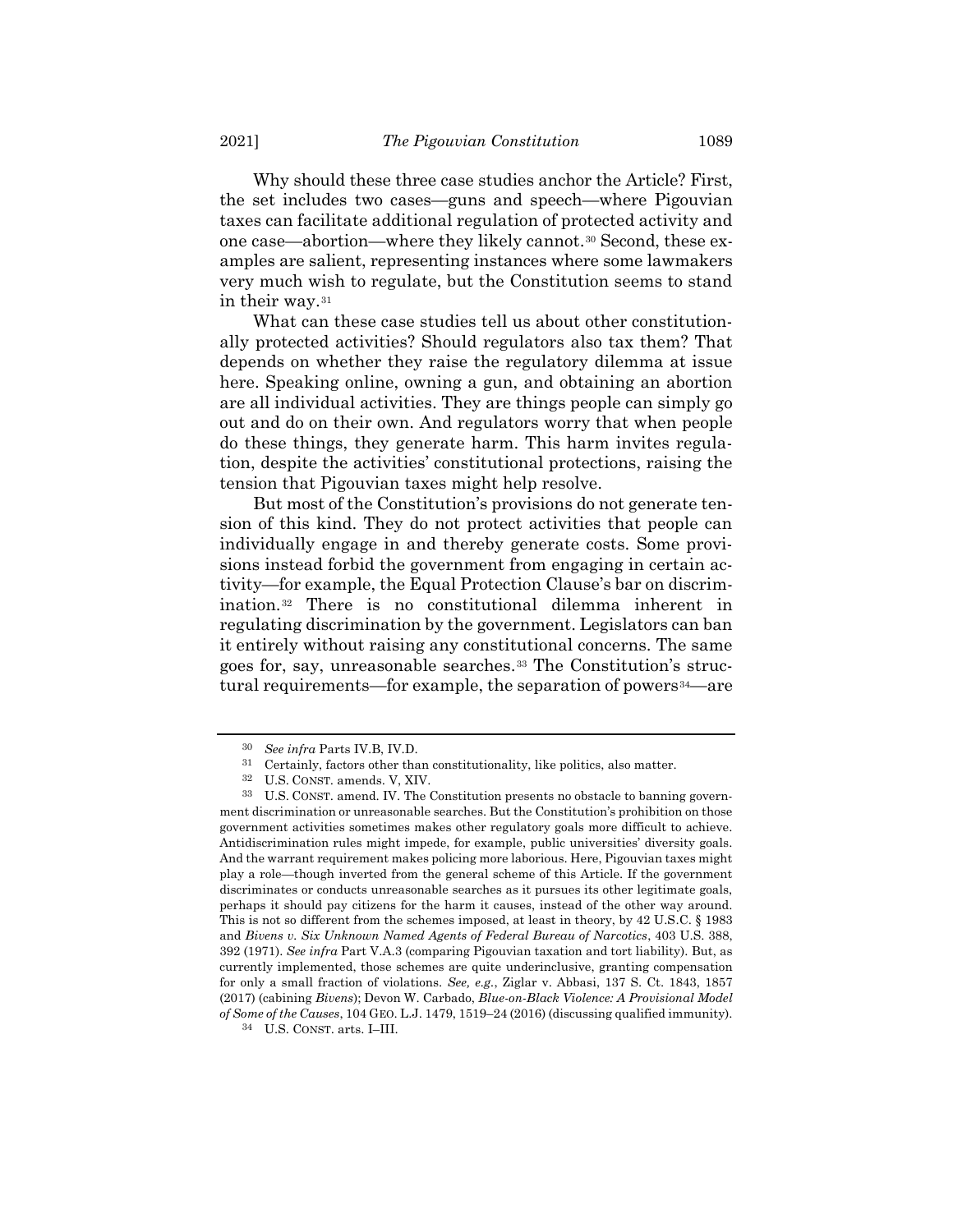even further afield from the problem Pigouvian taxes can help

But the Constitution does protect other individual activities (like religious exercise<sup>35</sup> or free movement<sup>36</sup>) that (like guns, speech, or abortion) might generate social costs. It also protects some activities that citizens and governments perform in tandem—like voting<sup>37</sup> or using the courts.<sup>38</sup> These could pose similar regulatory challenges. Pigouvian taxes might be useful in any of these areas. But their viability depends on whether substantive constitutional structures protecting these activities mirror the rules protecting gun ownership, speech, and abortion.<sup>39</sup> Likely, some will not (or will not entirely).<sup>40</sup> This Article's analysis—legal, practical, and normative—thus provides a foundation for further research about Pigouvian taxation of additional protected activities.

Begin with guns. In the second half of the twentieth century, lawmakers in cities like Chicago and Washington, D.C., were concerned about the social costs of gun ownership. They had—and still have—good reason. Gun injuries and deaths from homicide, suicide, and accidents are a serious problem in the United States. Overall homicide rates are roughly seven times that of other economically developed countries, driven by gun homicide rates twenty-five times higher.<sup>41</sup> When you add accidents and suicides, which outnumber homicides,<sup>42</sup> gun death rates are ten times

solve.

<span id="page-9-1"></span><span id="page-9-0"></span><sup>35</sup> U.S. CONST. amend. I.

<sup>36</sup> *See* Paul v. Virginia, 75 U.S. 168, 180 (1869) (describing the constitutional right of "free ingress into other States, and egress from them").

<sup>37</sup> *See* Harper v. Va. Bd. of Elections, 383 U.S. 663, 668 (1966) (ruling that the Virginia poll tax violated the Equal Protection Clause). Someone must pay to print the ballots.

<sup>38</sup> *See* Boddie v. Connecticut, 401 U.S. 371, 374 (1971) (holding that a state may not deny someone access to the courts to dissolve their marriage based solely on inability to pay). Someone must pay for judges, clerks, court reporters, bailiffs, and others.

<sup>39</sup> *See infra* Part III.

<sup>40</sup> Consider, for example, that under *Employment Division, Department of Human Resources of Oregon v. Smith*, 494 U.S. 872, 878–79 (1990), the Free Exercise Clause unlike the Free Speech Clause—requires no tailoring of a "valid and neutral law of general applicability." *Id.* at 879 (quotation marks omitted) (quoting United States v. Lee, 455 U.S. 252, 263 n.3 (1982) (Stevens, J., concurring in the judgment)). *But see* Hosanna-Tabor Evangelical Lutheran Church & Sch. v. EEOC, 565 U.S. 171, 189–90 (2012) (holding that *Smith* does not apply to all neutral and generally applicable laws).

<sup>41</sup> *See* Erin Grinshteyn & David Hemenway, *Violent Death Rates: The U.S. Compared with Other High-Income OECD Countries, 2010*, 129 AM. J. MED. 266, 268 (2016).

<sup>42</sup> *See* Jason E. Goldstick, April Zeoli, Christina Mair & Rebecca M. Cunningham, *US Firearm-Related Mortality: National, State, and Population Trends, 1999–2017*, 38 HEALTH AFFS. 1646, 1647 exhibit 2 (2019).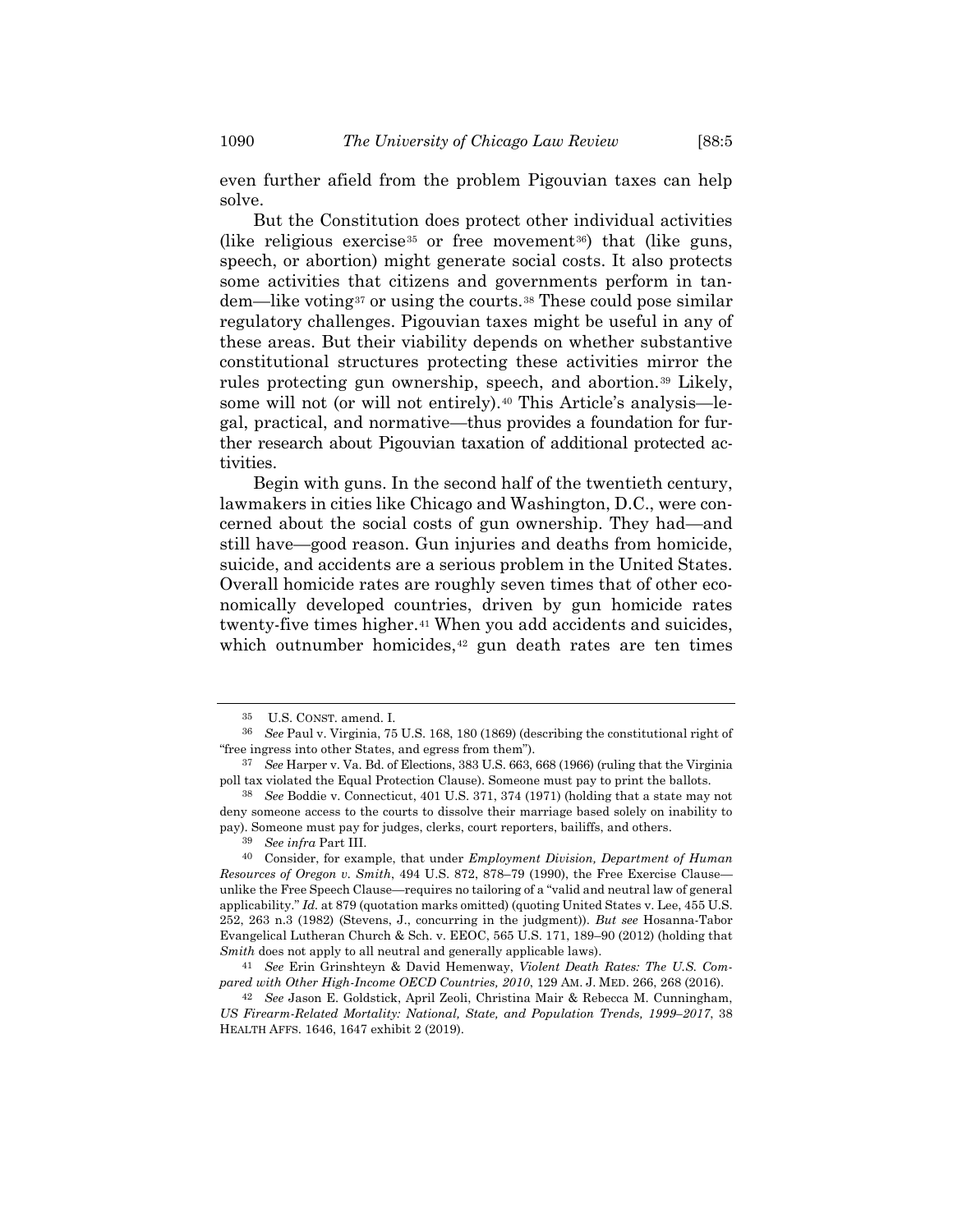higher than other rich countries.<sup>43</sup> Moreover, for the first time in decades, U.S. gun deaths are on the rise.<sup>44</sup> Empirical research suggests that gun ownership rates have a causal, not merely correlative, relationship to these tragic figures.<sup>45</sup> Thus, by the late 1980s, both Chicago and D.C. enacted what amounted to total bans on handguns<sup>46</sup>—the type of gun involved in the vast majority of killings.<sup>47</sup>

<span id="page-10-0"></span>However, such broad and aggressive regulations of guns are unconstitutional. In *Heller*, the Supreme Court overturned D.C.'s ban. It did so precisely because the law was so far-reaching.<sup>48</sup> The Court reasoned that, unlike other traditional—and more limited—regulations, D.C.'s law imposed constitutional burdens that could not be justified by its reductions in social costs.<sup>49</sup>

<span id="page-10-1"></span>In the aftermath of *Heller*, many mainstream, high-profile politicians have dialed back their regulatory ambitions. They have retreated to proposals that, by design, regulate only a small sliver of guns or owners, thereby passing constitutional muster.<sup>50</sup> Among the most popular of these are proposals to outlaw particular subclasses of guns or accessories—assault weapons, largecapacity magazines, or add-ons like bump stocks.<sup>51</sup> But assault weapons, for example, are used in only about 2%—or at most

<sup>43</sup> *See* Grinshteyn & Hemenway, *supra* not[e 41,](#page-9-0) at 270.

<sup>44</sup> *See* Goldstick et al., *supra* not[e 42,](#page-9-1) at 1650–51.

<sup>45</sup> *See, e.g.*, Sripal Bangalore & Franz H. Messerli, *Gun Ownership and Firearm-Related Deaths*, 126 AM. J. MED. 873, 875 (2013) (all firearm-related deaths); Philip J. Cook & Jens Ludwig, *The Social Costs of Gun Ownership*, 90 J. PUB. ECON. 379, 387 (2006) (homicide); Mark Duggan, *More Guns, More Crime*, 109 J. POL. ECON. 1086, 1088 (2001) (homicide); J. John Mann & Christina A. Michel, *Prevention of Firearm Suicide in the United States: What Works and What Is Possible*, 173 AM. J. PSYCHIATRY 969, 970 (2016) (suicide).

<sup>46</sup> *See Heller*, 554 U.S. at 574–75; McDonald v. City of Chicago, No. 08 C 3645, 2008 WL 5111112, at \*1 (N.D. Ill. Dec. 4, 2008).

<sup>47</sup> *See* FED. BUREAU OF INVESTIGATION, *2016 Crime in the United States: Expanded Homicide Table 4*, https://perma.cc/5GHU-KJZE (homicide); *see also* Steven Stack & Ira Wasserman, *Gender and Suicide Risk: The Role of Wound Site*, 39 SUICIDE & LIFE-THREATENING BEHAV. 13, 18 tbl.4 (2009) (suicide); R.E. Kohlmeier, C.A. McMahan & V.J.M. DiMaio, *Suicide by Firearms: A 15-Year Experience*, 22 AM. J. FORENSIC MED. & PATHOLOGY 337, 340 (2001) (suicide).

<sup>48</sup> *See Heller*, 554 U.S. at 628–30; *see also infra* Part III.A.

<sup>49</sup> *Heller*, 554 U.S. at 626–30.

<sup>50</sup> *See* Haslett & Sergi, *supra* not[e 7.](#page-2-0)

<sup>51</sup> *Id.*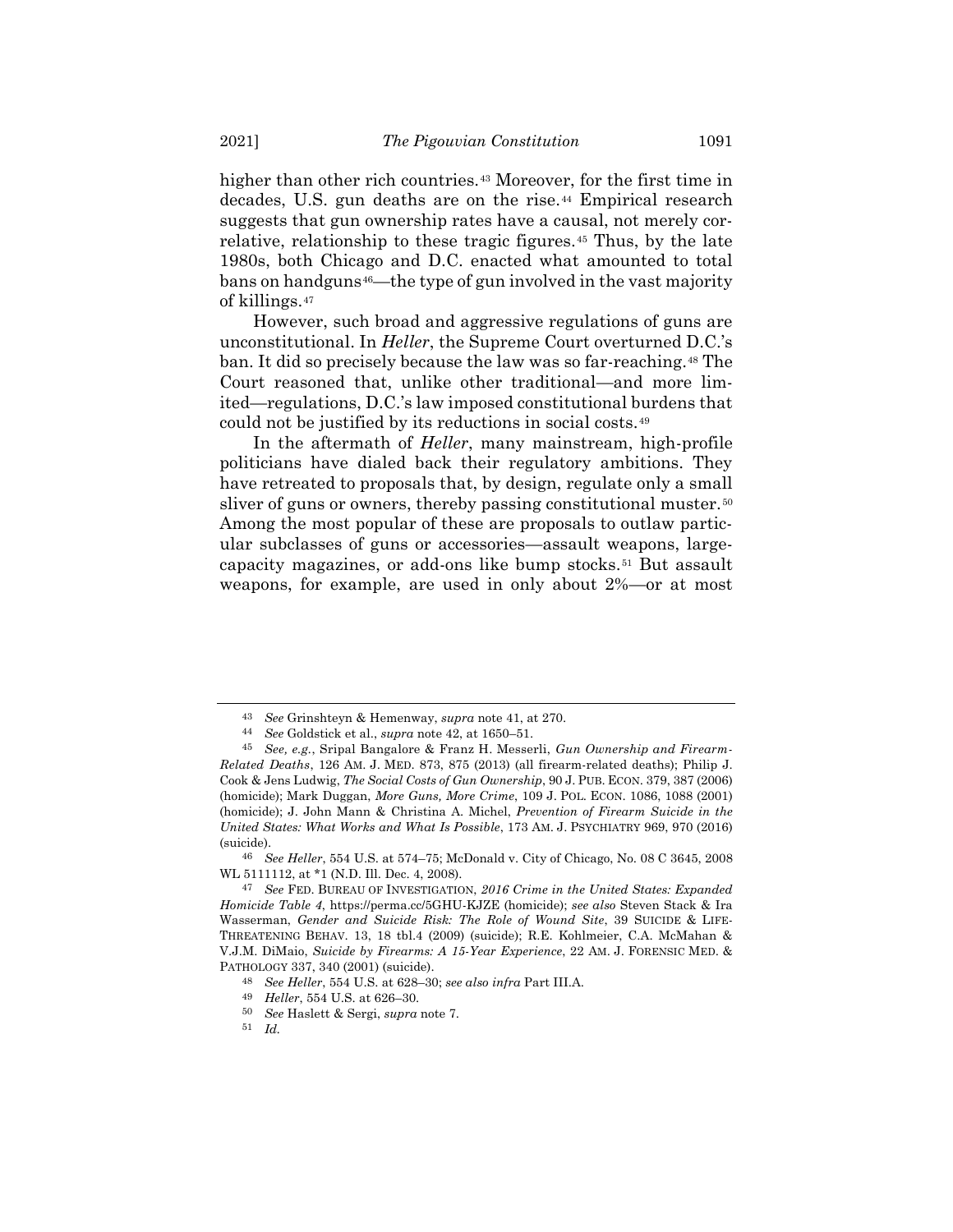8%—of gun crimes.<sup>52</sup> Thus, even assuming perfect implementation and enforcement, along with zero substitution of other weapons, the effects of such a ban are sure to be minor. Research on the now-defunct federal assault weapons ban concludes as much.<sup>53</sup> Background checks<sup>54</sup> likewise operate as bans on relatively small slivers of people—like convicted felons—buying guns. Like assault weapon bans, they leave most of the cost-producing population unregulated. It is not surprising, then, that a recent RAND metastudy found only limited evidence that background checks produce any decrease in violent crime or homicide rates.*5F* 55

<span id="page-11-0"></span>Lawmakers appear similarly stuck when it comes to regulating fake news. During the 2016 election between Hillary Clinton and Donald Trump, just 156 election-related fake news stories were shared nearly 40 million times on social media, resulting in as many as 760 million click-throughs to read a fake story.<sup>56</sup> About 74% of all stories and 80% of shares were pro-Trump.<sup>57</sup> These stories claimed, for example, that Clinton ran a child sex ring based in a pizza shop and that Democrats planned to impose Islamic law in Florida.<sup>58</sup> One fake pro-Clinton story claimed that thousands of people at a Trump rally chanted, "We hate Muslims, we hate blacks, we want our great country back."<sup>59</sup>

<sup>52</sup> *See* Christopher S. Koper, Daniel J. Woods & Jeffrey A. Roth, *An Updated Assessment of the Federal Assault Weapons Ban: Impacts on Gun Markets and Gun Violence, 1994–2003*, at 2 (July 2004), https://perma.cc/3GHD-W5D3; Christopher S. Koper, William D. Johnson, Jordan L. Nichols, Ambrozine Ayers & Natalie Mullins, *Criminal Use of Assault Weapons and High-Capacity Semiautomatic Firearms: An Updated Examination of Local and National Sources*, 95 J. URB. HEALTH 313, 314 (2018).

<sup>53</sup> *See, e.g.*, Lois K. Lee, Eric W. Fleegler, Caitlin Farrell, Elorm Avakame, Saranya Srinivasan, David Hemenway & Michael C. Monuteaux, *Firearm Laws and Firearm Homicides*, 177 J. AM. MED. ASS'N INTERNAL MED. 106, 117 (2017).

<sup>54</sup> *See* Haslett & Sergi, *supra* note [7.](#page-2-0)

<sup>55</sup> *See Effects of Background Checks on Violent Crime*, RAND CORP. (Mar. 2, 2018), https://perma.cc/Z8JL-Y2JT.

<sup>56</sup> *See* Allcott & Gentzkow, *supra* note [2,](#page-1-0) at 212.

<sup>57</sup> *Id.*

<sup>58</sup> Angie Drobnic Holan, *2016 Lie of the Year: Fake News*, POLITIFACT (Dec. 13, 2016), https://perma.cc/W2RS-RP23.

<sup>59</sup> *Id.* Note that Trump rally attendees *did* chant the similarly racist slogan, "send her back," directed at four non-White Congresswomen. *See* Joseph Zeballos-Roig & Walt Hickey, *Over One-Third of Republican Primary Voters Supported the Racist Chants at Trump's North Carolina Rally*, BUS. INSIDER (Aug. 2, 2019), https://perma.cc/4FZG-FNM9.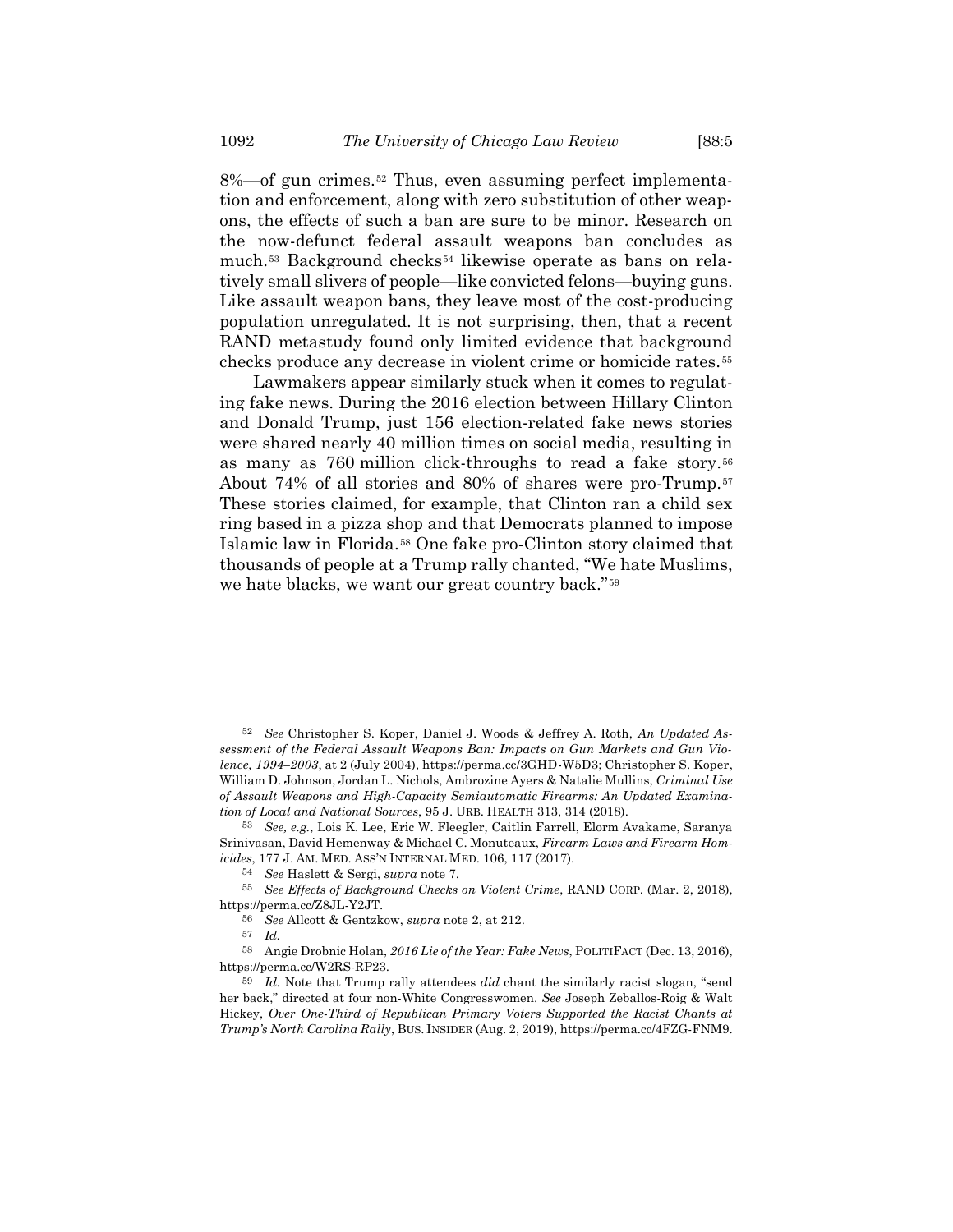Moreover, some of 2016's fake stories were distributed by Russian intelligence agencies to disrupt the U.S. electoral process.<sup>60</sup> The effects may have gone well beyond disruption. At least one study suggests that fake news alone might have convinced enough Obama voters to defect to Trump to swing the election.<sup>61</sup> To reiterate, an online fake news campaign, run in part by a hostile foreign government, may have changed the outcome of the 2016 U.S. presidential election.<sup>62</sup>

Fake news can be harmful even when not political. Cuttingedge technologies, like "deep fakes" (wholly concocted videos that look real), are enabling new and disturbing methods of online abuse among private individuals. Deep fakes allow anyone to, for example, convincingly insert anyone else's face into a pornographic video.<sup>63</sup> Victims of these fakes range from celebrities to former romantic partners and are almost always women.<sup>64</sup>

As with guns, even aggressive critics of fake news have despaired of lawmakers' ability to enact laws meaningfully curbing its spread. Professor Cass Sunstein has recently argued that First Amendment decisions like *United States v. Alvarez*<sup>65</sup> and *New York Times Co. v. Sullivan*<sup>66</sup> bar laws that could effectively regulate online falsehoods.<sup>67</sup> This leads him to advocate constitutional reform, updating precedents that are "dinosaur[s] in light of what is happening online."<sup>68</sup> Other scholars have agreed that constitutional change is needed.<sup>69</sup> In the absence of such change, still others have proposed minor tweaks to the system—media literacy

<span id="page-12-0"></span><sup>60</sup> *See* Richard Lardner & Deb Riechmann, *Intel Officials Detail How Russian Cyberattacks Sought to Interfere with U.S. Elections*, PBS NEWS HOUR (June 21, 2017), https://perma.cc/H45L-2JXS.

<sup>61</sup> *See* Richard Gunther, Paul A. Beck & Erik C. Nisbet, *"Fake News" and the Defection of 2012 Obama Voters in the 2016 Presidential Election*, 61 ELECTORAL STUD., OCT. 2019, at 6.

<sup>62</sup> *Id.*

<sup>63</sup> *See* Bobby Chesney & Danielle Citron, *Deep Fakes: A Looming Challenge for Privacy, Democracy, and National Security*, 107 CALIF. L. REV. 1753, 1772–73 (2019).

<sup>64</sup> *Id.*

<sup>65</sup> 567 U.S. 709 (2012).

<sup>66</sup> 376 U.S. 254 (1964).

<sup>67</sup> *See* Cass R. Sunstein, *Falsehoods and the First Amendment*, 33 HARV. J.L. & TECH. 388, 389 (2020).

<sup>68</sup> *Id.* at 389.

<sup>69</sup> *See, e.g.*, Philip M. Napoli, *What If More Speech Is No Longer the Solution? First Amendment Theory Meets Fake News and the Filter Bubble*, 70 FED. COMMC'NS L.J. 55, 97 (2018); Daniela C. Manzi, *Managing the Misinformation Marketplace: The First Amendment and the Fight Against Fake News*, 87 FORDHAM L. REV. 2623, 2645–49 (2019) (critiquing existing First Amendment doctrine because it prevents lawmakers from directly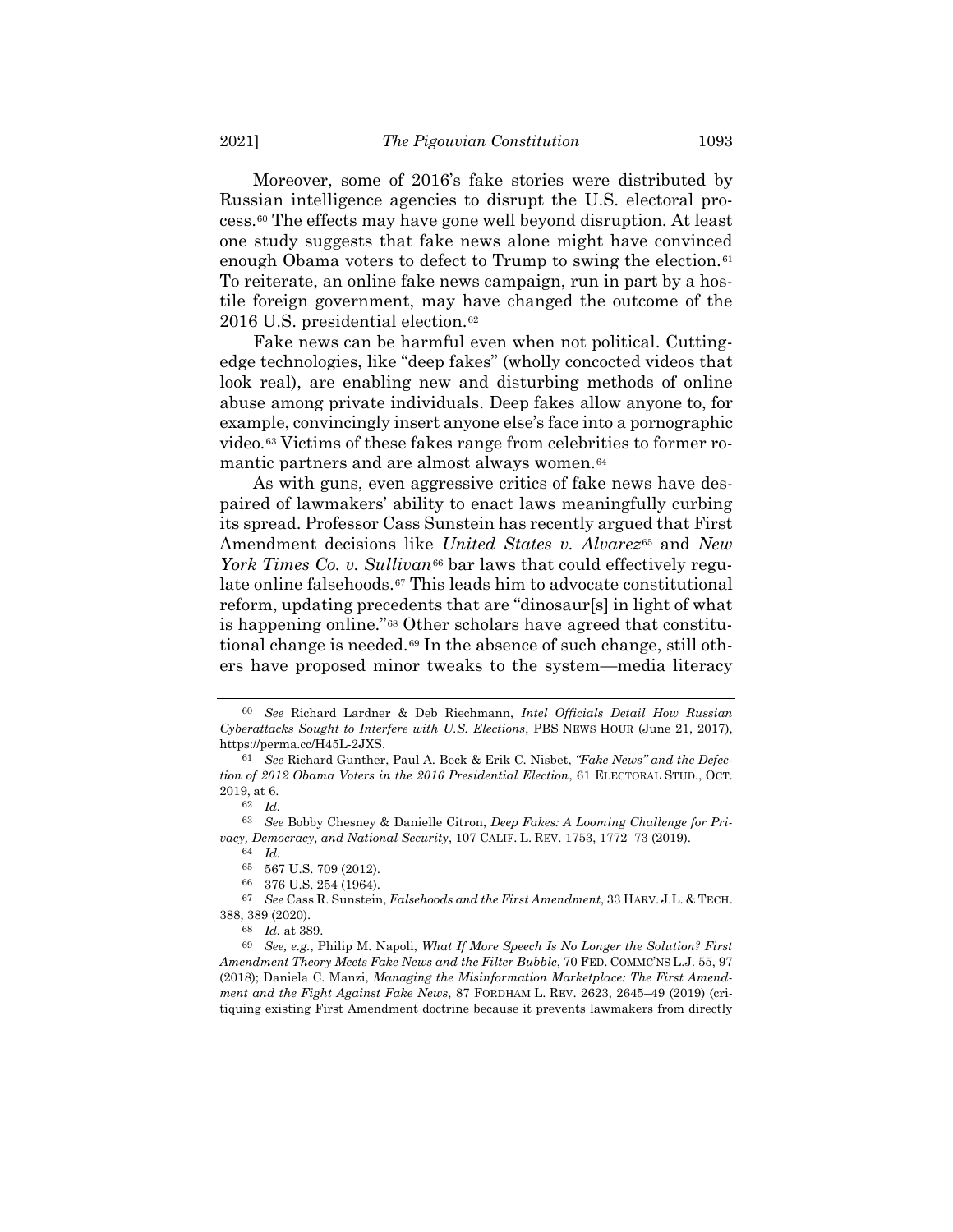education, additional fact checkers, or codes of ethics for political campaigns—that are unlikely to make much of a difference.<sup>70</sup> Here, as with guns, the choice seems to be between ineffective regulation and longshot constitutional reform.

Finally, consider abortion. Nearly fifty years ago, *Roe v.*   $Wade^{71}$  held that criminal bans on abortions before fetal viability were unconstitutional. Pro-life lawmakers see the decision as fundamentally incompatible with their regulatory goals. They therefore advocate a rollback of a woman's constitutional right to terminate her pregnancy. For decades, a concerted conservative movement in the United States has focused on appointing Supreme Court Justices who will overturn *Roe*.<sup>72</sup> And with Justice Anthony Kennedy's replacement by Justice Brett Kavanaugh and Justice Ruth Bader Ginsburg's replacement by Justice Amy Coney Barrett—some believe the project has succeeded.<sup>73</sup> Time will tell. In the meantime, antiabortion lawmakers have enacted numerous abortion restrictions that fall short of criminal bans. Many of these less restrictive laws are putatively aimed only at ensuring abortion procedures are safe,<sup>74</sup> though there is ample reason to suspect pretext.<sup>75</sup> Either way, the most aggressive of them have been struck down as unconstitutional.<sup>76</sup>

Thus, lawmakers appear trapped between the Constitution's vital guarantees of individual liberty and the putative harms that follow when that liberty is exercised. The following parts argue that a regulatory design from the economist's toolkit—the Pigouvian tax—is uniquely suited to resolve this tension, at least in some important cases.

addressing the problem of fake news). *But see* Chesney & Citron, *supra* note 65, at 1791 (arguing that First Amendment precedent "leav[es] considerable room for carefully tailored prohibitions of certain harmful deep fakes").

<sup>70</sup> *See* Manzi, *supra* note [69,](#page-12-0) at 49 (collecting such proposals and discussing their likely ineffectiveness).

<sup>71</sup> 410 U.S. 113 (1973).

<sup>72</sup> Jon Swaine, *The Anti-Abortion Conservative Quietly Guiding Trump's Supreme Court Pick*, THE GUARDIAN (July 6, 2018), https://perma.cc/Q9FU-3DH6.

<sup>73</sup> Scott Lemieux, *Yes,* Roe *Really Is in Trouble*, VOX (May 15, 2019), https://perma.cc/X572-7ASQ; Devin Dwyer, *Liberals Alarmed for* Roe v. Wade *As Supreme Court Conservatives Overturn 40-Year-Old Precedent*, ABC NEWS (May 13, 2019), https://perma.cc/Z948-23GN.

<sup>74</sup> *See, e.g.*, Whole Woman's Health v. Hellerstedt, 136 S. Ct. 2292, 2311 (2016).

<sup>75</sup> Denise Lavoie & Carl Willis, *Abortion-Rights Groups Challenge TRAP Laws That Restrict Providers, Limit Women's Choices*, ABC7 WJLA (May 16, 2019), https://perma.cc/D2HM-DPYV.

<sup>76</sup> *See, e.g.*, *Whole Woman's Health*, 136 S. Ct. at 2318.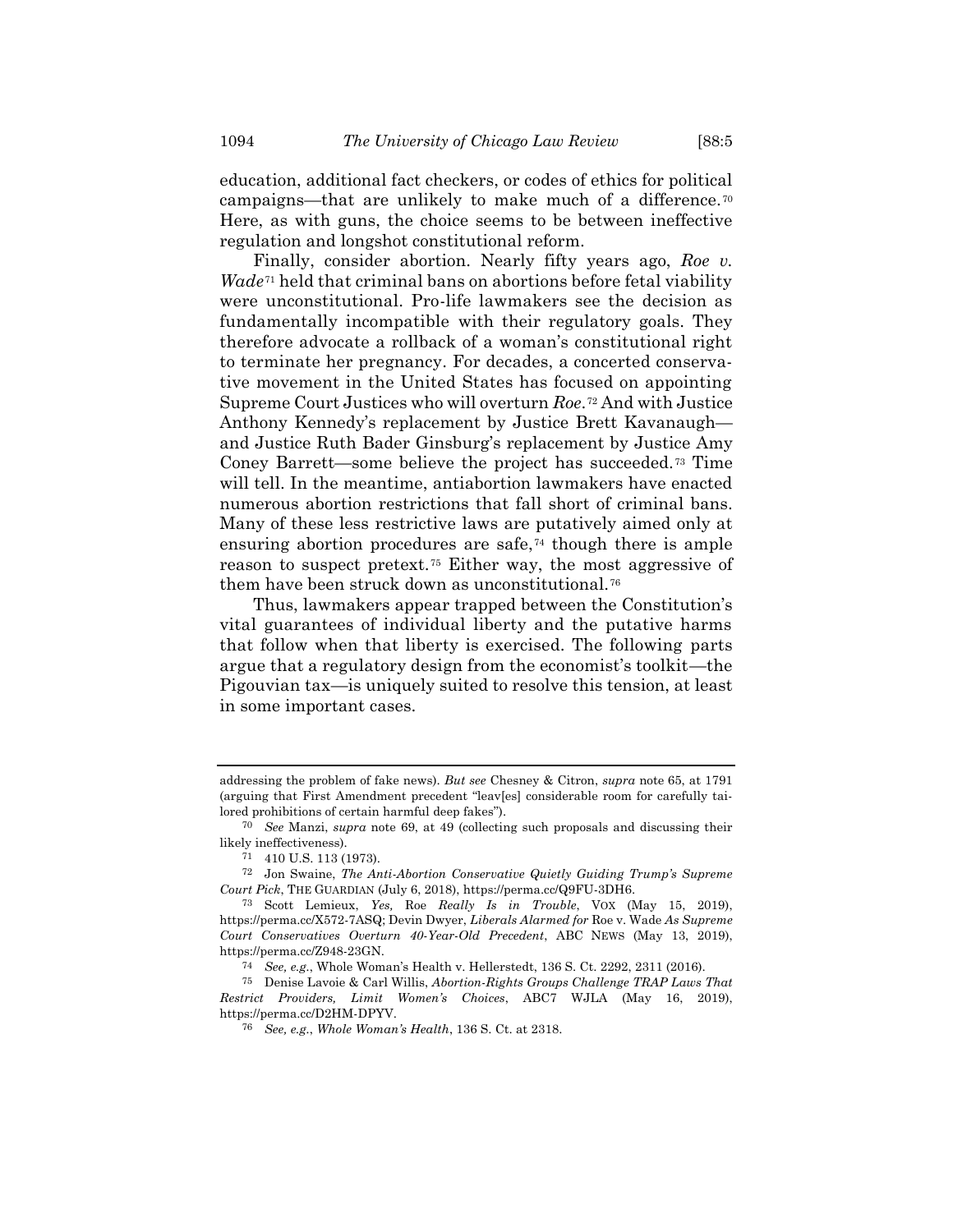#### II. PIGOUVIAN TAXES: AN OVERVIEW

Pigouvian taxes have long been favored by economists for pure policy reasons, aside from their constitutional advantages explored in this Article. This Part briefly explains why. It then goes on to define the three model Pigouvian taxes—targeting specific social costs from gun ownership, fake news, and abortions that frame the rest of the Article's analysis.

## A. The Structure and Policy Advantages of Pigouvian Taxes

To understand Pigouvian<sup>77</sup> taxation as a regulatory tool, consider that human activities often produce both benefits and costs. Imagine, for example, a factory producing both useful products and harmful pollution. The rational, self-interested factory owner will produce a marginal unit of her product only if the costs she bears (like materials and labor) are less than the benefit she will receive (the price consumers are willing to pay). Crucially, absent regulation, the owner does not bear most of the cost of pollution. Instead, third parties who live near the factory and suffer ill health effects bear it. Thus, the factory owner's costs remain artificially low, and she produces some units for which total social costs exceed total benefits.

A Pigouvian tax is one that forces the factory owner to account for costs that she would otherwise ignore.<sup>78</sup> The tax for each marginal unit of product equals the harms from the pollution emitted in the production of that unit. A properly sized Pigouvian tax raises the product's price to reflect true social costs, and the factory owner runs the factory only when doing so, on net, benefits the world.<sup>79</sup>

Economists have long argued that Pigouvian taxes are better policy tools than traditional alternatives.<sup>80</sup> For one thing, they present fewer opportunities for mistakes. Consider the most common traditional regulatory scheme: command-and-control. Quotas are command-and-control schemes, placing a ceiling on the maximum number of units a factory may produce. But to set the right quota, regulators must estimate both the total costs and

<sup>77</sup> The name "Pigouvian" (also rendered "Pigovian") refers to Arthur Pigou, the British economist who first advocated corrective taxes to reduce industrial pollution. *See generally* ARTHUR CECIL PIGOU, THE ECONOMICS OF WELFARE (1920).

<sup>78</sup> Donatella Baiardi & Mario Menegatti, *Pigouvian Tax, Abatement Policies and Uncertainty on the Environment*, 103 J. ECON. 221, 222 (2011).

<sup>79</sup> Masur & Posner, *supra* note [11,](#page-3-0) at 95.

<sup>80</sup> *Id.* at 96.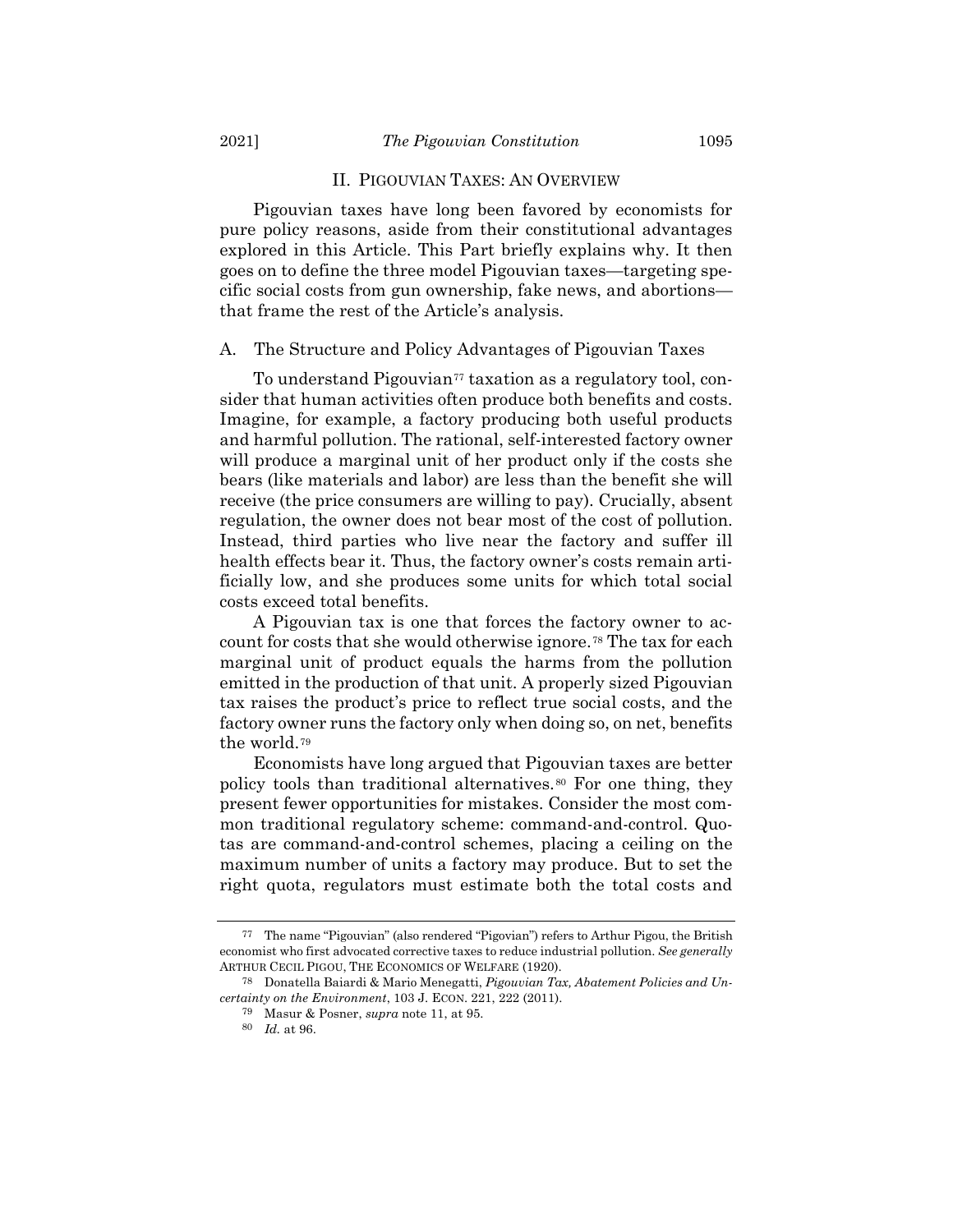benefits of production, determining at what point the former exceed the latter.<sup>81</sup> This problem becomes especially acute when benefits vary from factory to factory—for example, if some produce better products than others. Then, an efficient quota requires separate, factory-by-factory benefit estimates. By contrast, Pigouvian regulators need to know only the harm from the marginal unit of pollution, not its private benefits.*82F* <sup>82</sup> They can then set the tax equal to the harm, and factory owners, who know their own private benefits, will individually balance benefits and costs.

Another advantage of Pigouvian taxes is that they are technology forcing. A factory owner whose cap on production is fixed has no incentive to reduce per-unit emissions. Nor does a factory owner whose regulatory scheme requires, for example, a specific minimum suite of emission-reducing technologies, but no more.<sup>83</sup> By contrast, a Pigouvian tax keyed to the factory's actual emissions creates an incentive for the company to figure out ways to reduce its per-unit pollution. The promise of lower taxes for less emissions acts as a payment to the factory for investing in green technology.

Real-world experience bears out economists' enthusiasm for Pigouvian taxes. Where they have been tried, Pigouvian taxes and their close cousins<sup>84</sup> seem to produce significant behavioral changes.*85F* <sup>85</sup> The highest-profile example from the United States may be the Ozone Depleting Chemicals Tax. That policy was implemented by Congress in the late 1980s to comply with the Montreal Protocol and avert the destruction of Earth's ozone layer.<sup>86</sup> Once

<sup>81</sup> *Id.* at 101.

<sup>82</sup> *Id.*

<sup>83</sup> *Id.* at 101–02.

Since legislators often fail to show their work, it can be difficult to tell how closely certain taxes track the true Pigouvian rate. Masur & Posner, *supra* note [11,](#page-3-0) at 104–08.

<sup>85</sup> One should expect such results insofar as people make rational choices based on changes in price. People do not always do this, but they appear able to account for such changes, especially when taxes are made salient at the point of transaction. *See* Raj Chetty, Adam Looney & Kory Kroft, *Salience and Taxation: Theory and Evidence*, 99 AM. ECON. REV. 1145, 1170–71 (2009).

<sup>86</sup> Bruce Pasfield & Elise Paeffgen, *How to Enforce a Carbon Tax: Lessons from the Montreal Protocol and the U.S. Experience with the Ozone Depleting Chemicals Tax*, 14 VT. J. ENV'T L. 389, 393, 395–96 (2013).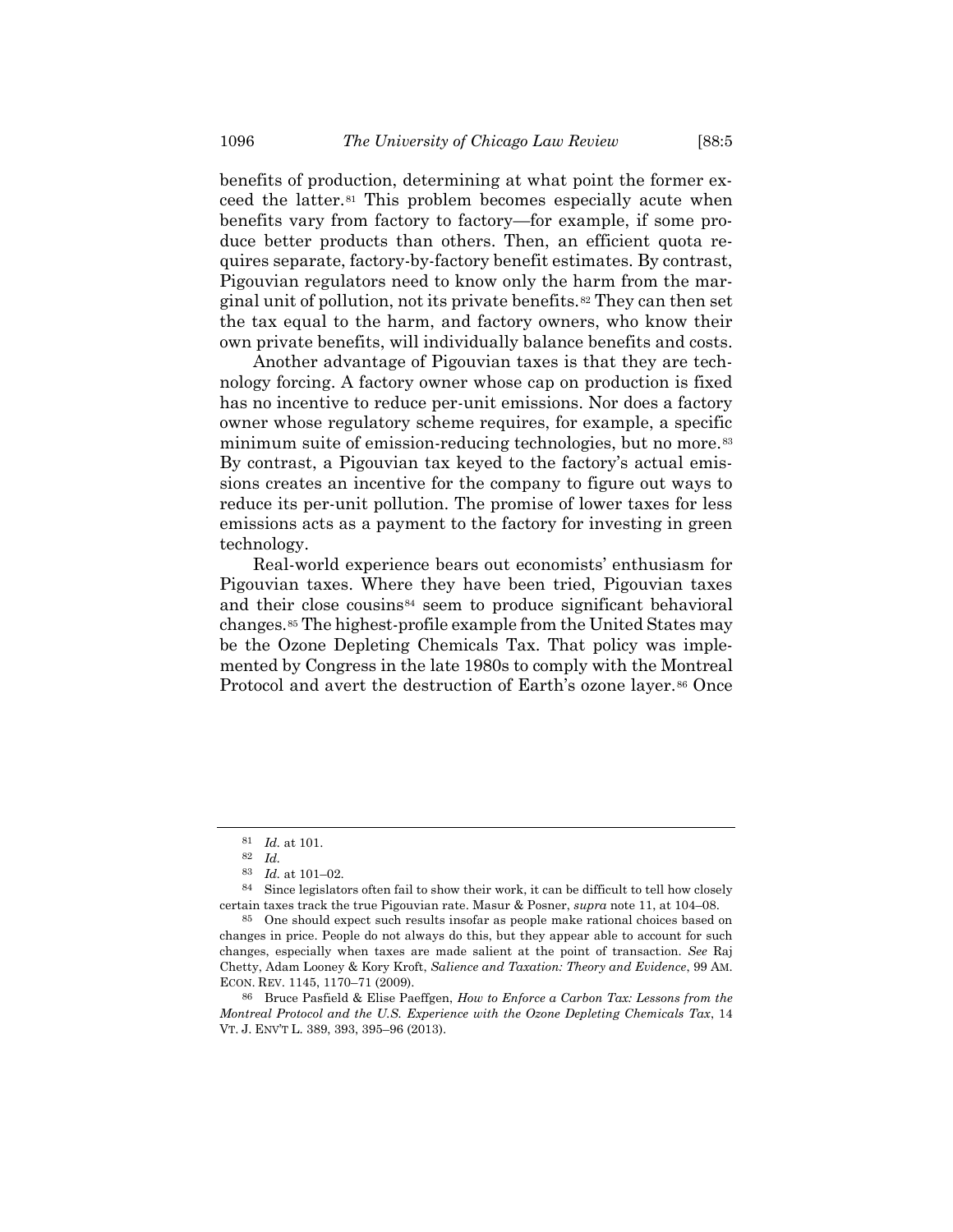early enforcement issues were resolved,<sup>87</sup> the tax was a substantial success. Under it, the United States has exceeded its targets for reducing emissions of ozone-depleting chemicals.<sup>88</sup>

Other taxes aimed at socially costly activities have likewise generated strong effects. A handful of U.S. cities now have taxes on sugary drinks,<sup>89</sup> ranging from \$0.34–\$0.68 per liter. A recent empirical study of such taxes suggested that the low-end tax of \$0.34 per liter leads to a 22% reduction in consumption.<sup>90</sup> If such a tax were implemented nationwide, its estimated effects on obesity and related diseases would produce a net reduction of \$1.4 billion in social costs each year.<sup>91</sup> Similarly, some local governments have imposed taxes on disposable grocery bags.<sup>92</sup> In its first year, Chicago's \$0.07 fee per bag led to a 27.7 percentage-point reduction, from a baseline of 82%, in customers using disposable bags.<sup>93</sup> Other localities have seen even bigger effects, like Montgomery County, Maryland, where a \$0.05 fee produced a 42 percentagepoint reduction.<sup>94</sup> While economists have not yet comprehensively evaluated the net welfare effects of such taxes, preliminary results suggest they are positive.<sup>95</sup>

<sup>87</sup> *Id.* at 397–98.

<sup>88</sup> *See* J. Andrew Hoerner, *Taxing Pollution*, *in* OZONE PROTECTION IN THE UNITED STATES: ELEMENTS OF SUCCESS 39, 39 (Elizabeth Cook ed., 1996) (describing how the tax and related policies enabled the United States to exceed its targets); INTERNAL REVENUE SERV., OZONE DEPLETING CHEMICALS (ODC) EXCISE TAX AUDIT TECHNIQUES GUIDE 5 (2007) (describing the success of the tax and related policies at raising prices and reducing consumption).

<sup>89</sup> Some of the social costs associated with consuming sugar are rightly considered internalities, not externalities. For a discussion of how internalities fit into this Article's analysis, see *infra* note [321.](#page-50-0)

<sup>90</sup> Anna H. Grummon, Benjamin B. Lockwood, Dmitry Taubinsky & Hunt Allcott, *Designing Better Sugary Drink Taxes*, 365 SCIENCE 989, 989 (2019).

<sup>91</sup> *Id.*

<sup>92</sup> TATIANA HOMONOFF, LEE-SIEN KAO, DOUG PALMER & CHRISTINA SEYBOLT, SKIPPING THE BAG: ASSESSING THE IMPACT OF CHICAGO'S TAX ON DISPOSABLE BAGS 3–4 (2018), https://perma.cc/A5ZC-CHQF.

<sup>93</sup> *Id.* at 4.

<sup>94</sup> Tatiana A. Homonoff, *Can Small Incentives Have Large Effects? The Impact of Taxes Versus Bonuses on Disposable Bag Use*, 10 AM. ECON. J.: ECON. POL'Y 177, 190 (2018).

<sup>95</sup> *See* Frank Convery, Simon McDonnell & Susana Ferreira, *The Most Popular Tax in Europe? Lessons from the Irish Plastic Bags Levy*, 38 ENV'T & RES. ECON. 1, 7–10 (2007); Rebecca L. Taylor & Sofia B. Villas-Boas, *Bans vs. Fees: Disposable Carryout Bag Policies and Bag Usage*, 38 APPLIED ECON. PERSPS. & POL'Y 351, 371 (2016).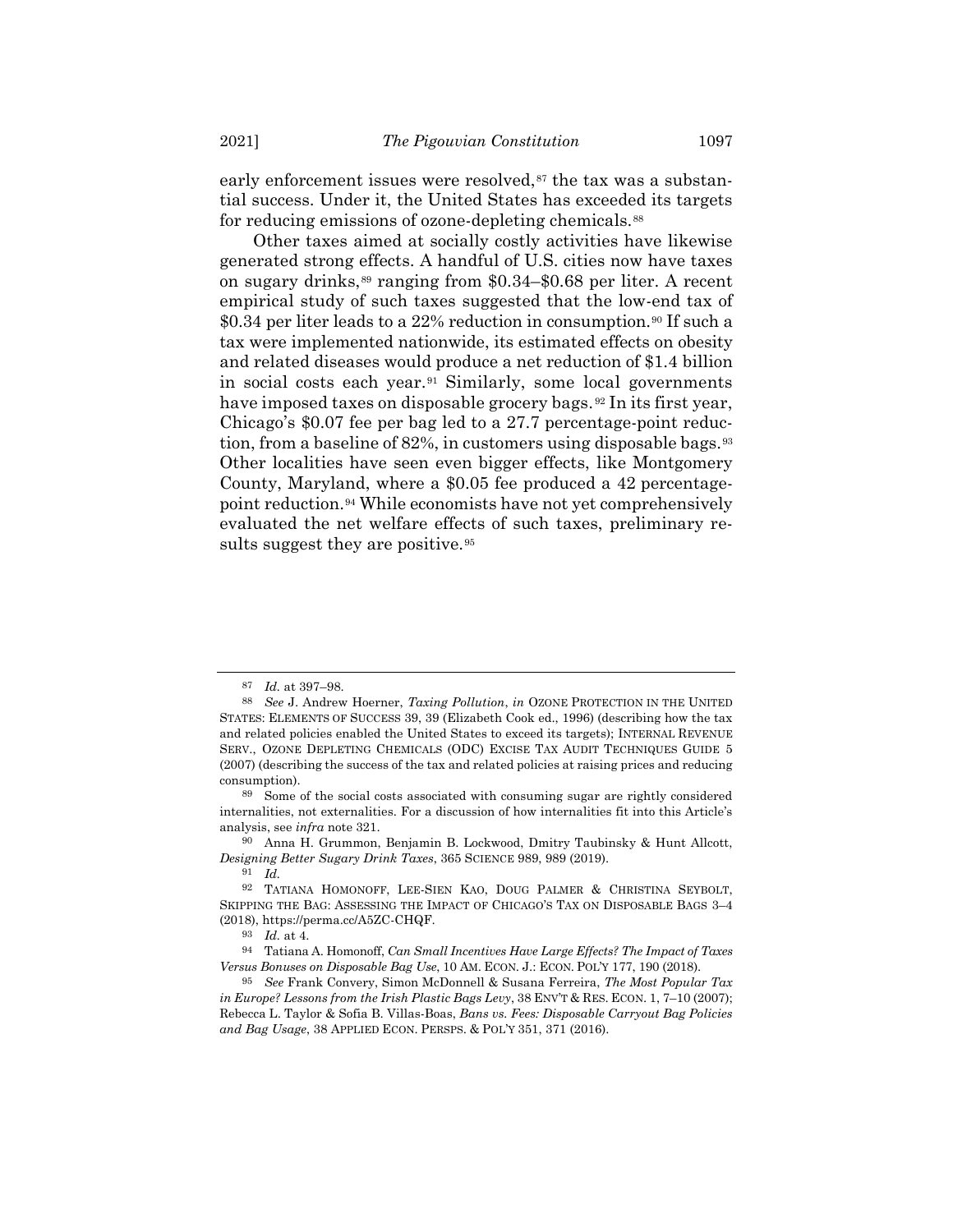#### B. Three Hypothetical Pigouvian Taxes

This Article anchors its analysis to three model taxes on constitutionally protected activities generating hard-to-regulate social costs: owning guns, disseminating fake news, and obtaining abortions. These examples are selected to show the contours of Pigouvian taxation as a tool for regulating constitutionally protected activity. Two promising examples—guns and fake news will show when and how Pigouvian taxes can resolve the tension between effective regulation and constitutionality. The other abortion—will illustrate the kind of constitutional tension Pigouvian taxes cannot overcome.

The three example taxes are defined as follows: The Pigouvian tax on gun ownership would target bodily and financial harms from intentional and accidental shootings.<sup>96</sup> The Pigouvian tax on fake news would target reputational harms like lost revenue or professional opportunity. It would also target fraud-related harms like the lost opportunity to make a truthfully informed choice, including a vote. The Pigouvian tax on abortions would target the loss of potential life and the medical risks to the woman. Note these policies' specificity. They are not designed to reduce protected activity per se, but rather specific harms stemming from those activities.

These definitions enshrine each tax's core regulatory objective. Implementing them would, of course, necessitate many detailed decisions about policy design. Who should pay the tax? When? How should rates be set and varied? Part V discusses the constitutional and normative principles that should guide such decisions.

#### III. CONSTITUTIONAL STRUCTURES FAVORING PIGOUVIAN

<sup>96</sup> While a few scholars have considered Pigouvian taxes on guns from the perspective of public policy, none has made this Article's main argument: Pigouvian taxes have a significant *constitutional* advantage over other regulatory designs. Professor Victor Fleischer, in a generalized argument against Pigouvian taxation, has written that setting the correct tax on guns presents difficult information problems. Victor Fleischer, *Curb Your Enthusiasm for Pigouvian Taxes*, 68 VAND. L. REV. 1673, 1677–81 (2019); *see also infra* Part IV.C. Professor Samuel D. Brunson argues for something he calls a Pigouvian tax on guns. *See* Samuel D. Brunson, *Paying for Gun Violence*, 104 MINN. L. REV. 605, 607 (2019). But one could question whether that approach is Pigouvian at all, insofar as Brunson's "proposal is not intended to change individuals' behavior." *Id.* at 623. Professors Brian Galle and Murat Mungan have briefly advocated a true Pigouvian tax on firearm ownership for reasons of sound public policy. Brian Galle & Murat Mungan, *Predictable Punishments*, 11 U.C. IRVINE L. REV. 337, 380 (2020).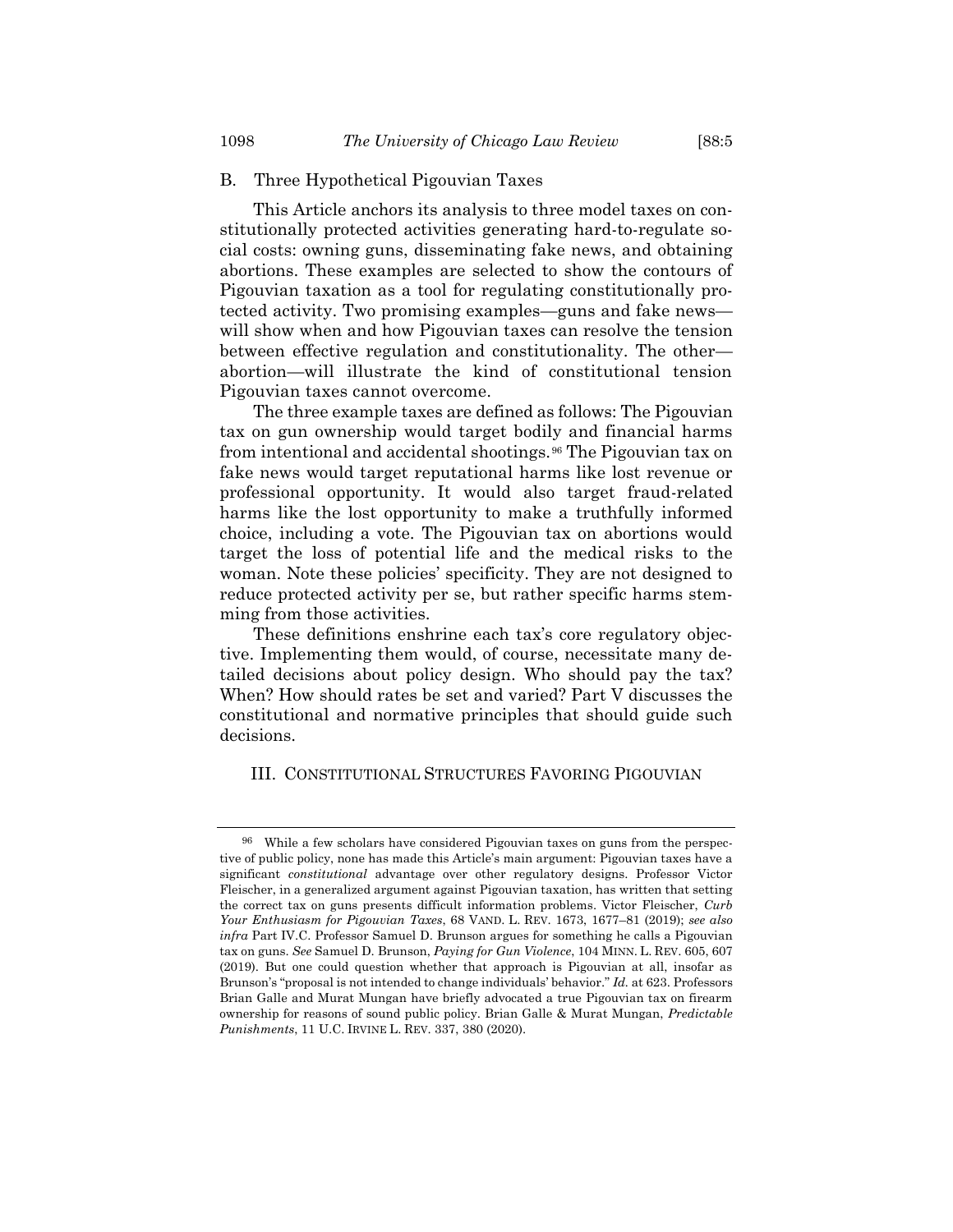If traditional regulations have been unable to redress important social harms while remaining constitutional, when and why should Pigouvian taxes fare better? This Part lays the legal groundwork for answering these questions. The Part aims to demonstrate three things true in at least the law of guns, speech, and abortion.<sup>97</sup> First, policy design matters immensely to constitutionality. And the Constitution's strictures for policy design reflect, to a surprising degree, the kind of cost-benefit thinking familiar to economists. In short, these constitutional rights protecting individual activity are not absolute. Protected activities can create social costs, and the Constitution does not require society to implicitly subsidize such activities by absorbing any and all of those costs. Rather, it blesses properly designed laws aimed at reducing them.

Second, this Part argues that, across these constitutional doctrines, regulations of protected activity live or die by two factors: legitimacy and tailoring. First, legitimacy: For a law to survive scrutiny, it must be aimed at controlling effects of protected activities that can be legitimately treated as social costs. Under the First Amendment, for example, reputational harm to individuals from defamation is a legitimately regulable social cost.<sup>98</sup> But damage to the government's reputation from criticism is not. Rather, the freedom to criticize the sovereign must be treated as a core benefit the First Amendment protects.<sup>99</sup> Moreover, if a regulation is particularly burdensome on or odious to protected benefits, it can only be justified if it targets particularly important social costs. Second, tailoring: Even laws passing these legitimacy thresholds must be properly tailored. Principally, this means that they must reduce social costs without too disproportionately undermining the benefits that the Constitution protects.

This legitimacy-tailoring framework should sound familiar. After all, the term "tailoring" appears explicitly in one of the bestknown constitutional tests—strict scrutiny. In fact, the strict scrutiny test contains both elements. Under it, a law is constitutional only if it furthers a "compelling Government interest"<sup>100</sup> a particularly important variety of legitimately regulable cost. And

 $^{97}$  This Part makes the arguments as to guns and speech. Part IV.D shows how they apply to the law of abortion.

<sup>98</sup> *See* Gertz v. Robert Welch, Inc., 418 U.S. 323, 343–44 (1974).

<sup>99</sup> *See Sullivan*, 376 U.S. at 291–92.

<sup>100</sup> *See* United States v. Playboy Ent. Grp., Inc., 529 U.S. 803, 813 (2000).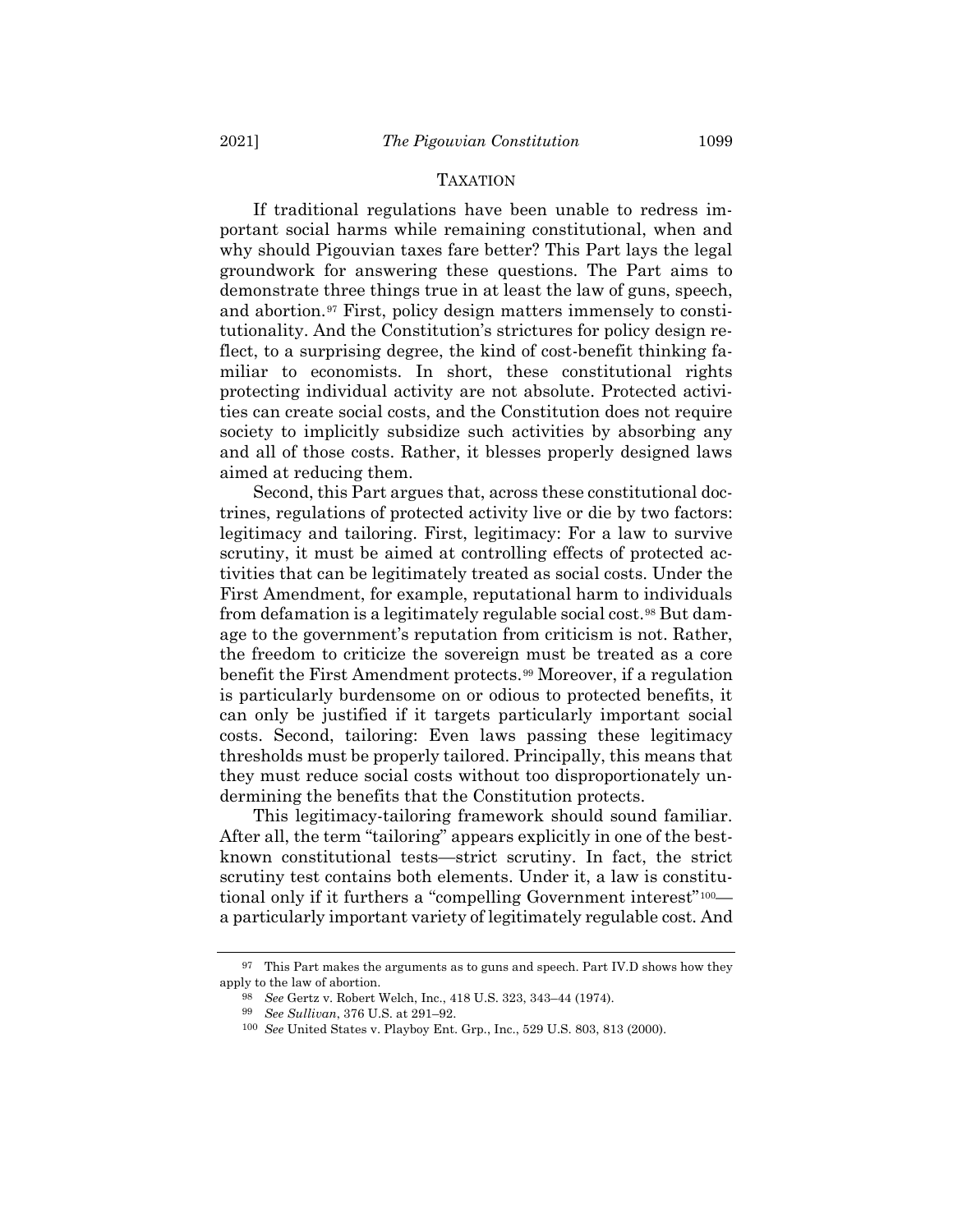the law must further be "narrowly tailored" to that interest<sup>101</sup> carefully avoiding constitutional burdens in excess of the targeted social cost. Many other constitutional tests exist. The discussion below shows how the legitimacy and tailoring requirements are embedded everywhere.<sup>102</sup>

<span id="page-19-1"></span><span id="page-19-0"></span>Not everyone will agree that the legitimacy-tailoring framework pervades constitutional analysis—even in the three doctrinal areas explored here. Proportionality, in particular, is the subject of ongoing debate.<sup>103</sup> Recently, conservative members of the Roberts Court—including the late Justice Antonin Scalia—have attempted to shift constitutional law away from balancing and toward more categorical rules.<sup>104</sup> And on the other side of the political aisle, Professor Ronald Dworkin has argued that rights should act as "trumps," not as interests to be balanced against other societal goals.<sup>105</sup>

<span id="page-19-2"></span>The doctrinal arguments below are thus both descriptive and normative. This Article contends that the existing law of guns, speech, and abortion is *best* understood as revolving around legitimacy and tailoring. It acknowledges that certain members of the Court may be skeptical of at least the latter half of that claim. But the Article argues that even rules that facially eschew proportionality almost inevitably end up reincorporating its logic.<sup>106</sup> Moreover, this result should be normatively acceptable across interpretive philosophies. As shown below, even originalism—a

<sup>101</sup> *Id.*

<sup>102</sup> Professor Richard Fallon's deep dive into the nature of strict scrutiny and related tests catalogues the Court's often-puzzling deviations from this model. Sometimes, for example, the Justices do speak of rights as if they were absolute. RICHARD H. FALLON, JR., THE NATURE OF CONSTITUTIONAL RIGHTS 40-43 (2019). But such rhetoric, "in most cases[,] . . . almost inevitably lead[s] back to functionalism." Joseph Blocher, *Bans*, 129 YALE L.J. 308, 367 (2019).

<sup>103</sup> *See, e.g.*, Vicki C. Jackson, *Constitutional Law in an Age of Proportionality*, 124 YALE L.J. 3094, 3153–66 (2015).

<sup>104</sup> *See, e.g.*, Antonin Scalia, *The Rule of Law as a Law of Rules*, 56 U. CHI. L. REV. 1175, 1182, 1185–87 (1989); June Med. Servs. L.L.C. v. Russo, 140 S. Ct. 2103, 2135–39 (2020) (Roberts, C.J., concurring in the judgment) (calling for more categorical analysis in abortion-rights doctrine); *see also* Genevieve Lakier, Reed v Town of Gilbert, Arizona*, and the Rise of the Anti-Classificatory First Amendment*, 2016 SUP. CT. REV. 233, 234–35 (2017) (analyzing an attempt to impose a categorical test for content neutrality in First Amendment cases).

<sup>105</sup> *See* RONALD DWORKIN, TAKING RIGHTS SERIOUSLY, at xi (1977).

<sup>106</sup> *See infra* Part III.B.3; *infra* notes [188](#page-30-0)–92 and accompanying text; *infra* note [342;](#page-54-0)  *see also* FALLON, *supra* note [102,](#page-19-0) at 109–11, 113–16.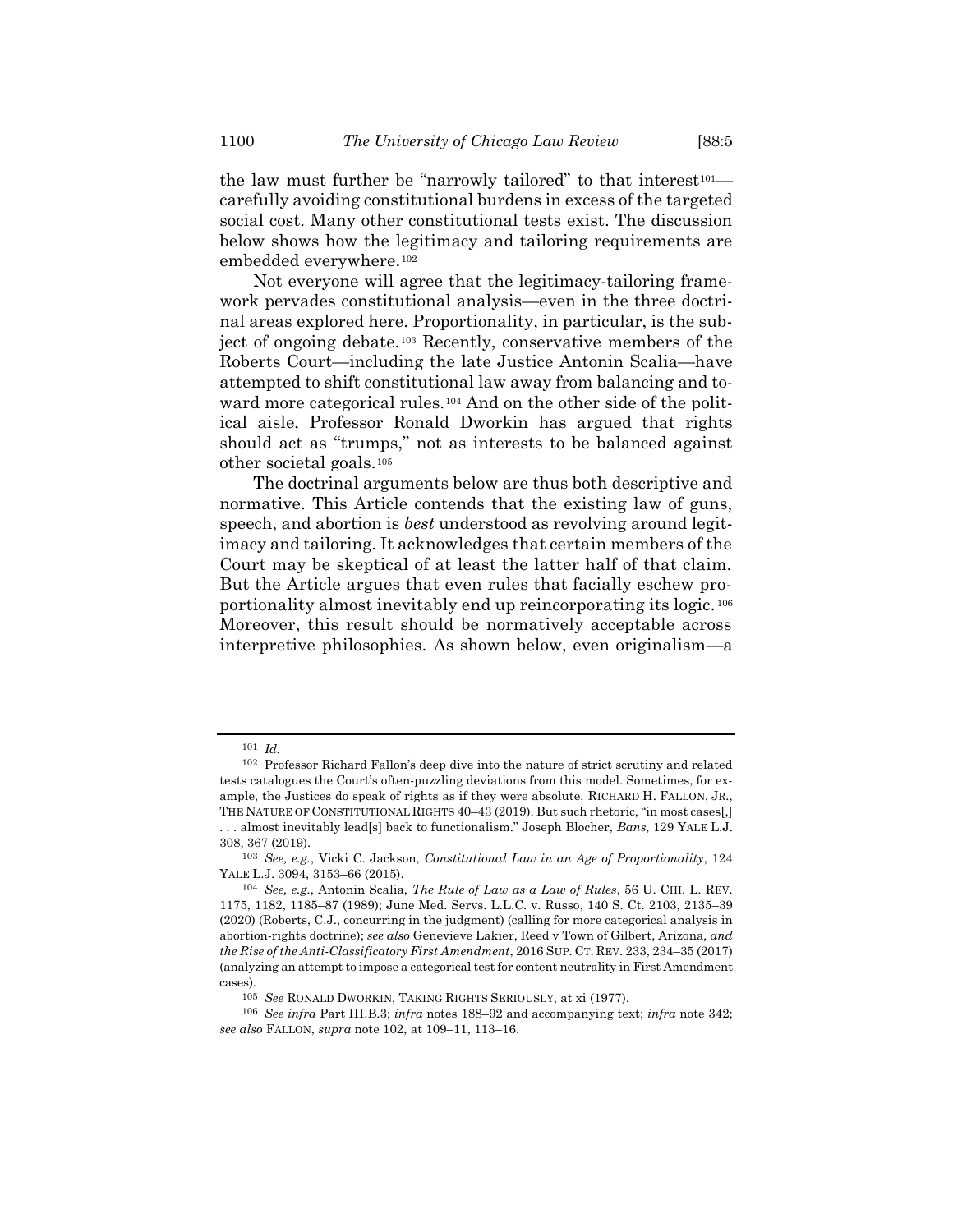preferred conservative theory—can incorporate legitimacy and tailoring as the yardstick for constitutionality.<sup>107</sup>

<span id="page-20-0"></span>This Article therefore joins a growing chorus of constitutional scholars arguing that, despite some protestations to the contrary, proportionality analysis is—and should be—crucial to constitutional law. Professor Jamal Greene has recently written that "[t]he U.S. Supreme Court balances pervasively, and what categor[ical] [rules] it maintains are riddled with exceptions."<sup>108</sup> Professor Vicki Jackson has likewise identified proportionality as a core principle in the Fifth, Eighth, and Fourteenth Amendments, as well as wherever strict scrutiny is applied.<sup>109</sup> Both professors favor increasingly explicit proportionality analysis, both for its policy consequences and because it comports with a Founding-era understanding of the Constitution.<sup>110</sup> Professor Michael Coenen has catalogued how First Amendment doctrine looks favorably on regulations that impose light penalties while rejecting similar laws that impose heavy ones.<sup>111</sup> Professor Joseph Blocher has argued that Second Amendment analysis must inevitably include balancing, since a categorical approach "neither reflects nor enables a coherent account of the [] Amendment's core values."<sup>112</sup> Professor Josh Blackman has likewise argued that Second

<span id="page-20-1"></span><sup>107</sup> *See infra* note [138](#page-24-0) and accompanying text. It is easy to see how a philosophy like Professor David Strauss's, with its emphasis on policy tradeoffs and common law change, could accept legitimacy and tailoring as emergent tests for constitutionality. *See* David A. Strauss, *Do We Have a Living Constitution?*, 59 DRAKE L. REV. 973, 977–84 (2011).

<sup>108</sup> Jamal Greene, *Rights as Trumps?*, 132 HARV. L. REV. 28, 34 (2018). Greene rightly observes that present-day constitutional practice also includes categorical considerations, the resolution of which can stunt or foreclose proportionality analysis. *Id.* at 38–56. Such categorical considerations fall under the legitimacy prong of the framework developed here.

<sup>109</sup> Jackson, *supra* note [103,](#page-19-1) at 3104–05.

<sup>110</sup> Greene, *supra* note [108,](#page-20-0) at 109–10; Jackson, *supra* note [103,](#page-19-1) at 3106. Some originalist scholars would no doubt disagree. This Article, however, is concerned with understanding our present-day constitutional doctrine, originalist or otherwise. Moreover, some prominent originalists have recently argued that contemporary constitutional law is, in fact, rightly considered originalist. *See generally* William Baude, *Is Originalism Our Law?*, 115 COLUM. L. REV. 2349 (2015); William Baude & Stephen E. Sachs, *Grounding Originalism*, 113 NW. U.L. REV. 1455 (2019). If one accepts large swaths of extant individualrights case law as correctly decided, it is difficult to see how one could simultaneously reject all models resembling the one advocated in this Article. *See* FALLON, *supra* not[e 102,](#page-19-0)  at 8.

<sup>111</sup> Michael Coenen, *Of Speech and Sanctions: Toward a Penalty-Sensitive Approach to the First Amendment*, 112 COLUM. L. REV. 991, 1002–16 (2012).

<sup>112</sup> Joseph Blocher, *Categoricalism and Balancing in First and Second Amendment Analysis*, 84 N.Y.U. L. REV. 375, 413 (2009).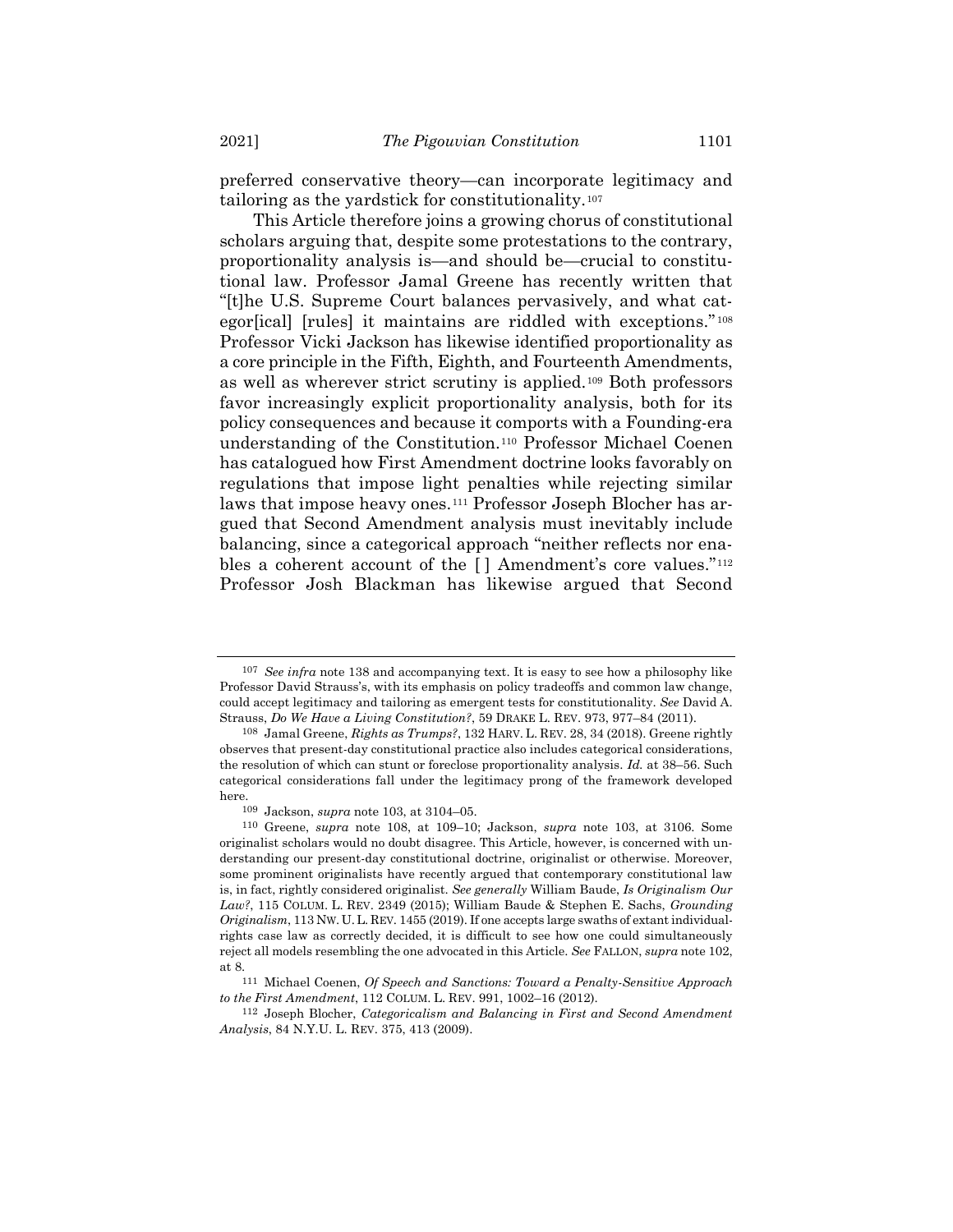Amendment jurisprudence should be firmly rooted in proportionality, in part because other individual-rights doctrines are.<sup>113</sup> And Professors Jud Mathews and Alec Stone Sweet have explored the historical roots of proportionality analysis in U.S. constitutional law.<sup>114</sup>

<span id="page-21-0"></span>This Article builds on that scholarship. But it advances a framework that includes both a proportionality requirement and a categorical, rule-like legitimacy requirement. And, for the first time, it frames both requirements explicitly using the economic concepts of social cost and benefit.

The resulting model most closely resembles Professor Richard Fallon's. In both a law review article and a recent book, Fallon carefully reconstructs the core features of strict judicial scrutiny and argues that less-exacting constitutional tests often share those features.<sup>115</sup> According to Fallon, any determination of whether someone has an "ultimate" constitutional right to be free from a constitutionally salient law proceeds in phases.*16F* <sup>116</sup> First, courts must identify what interests both the constitutional right in question and the regulation under review serve.<sup>117</sup> The stringency of judicial review depends on how odiously the regulation burdens constitutionally protected interests.<sup>118</sup> When the constitutional burden is particularly heavy, only the most qualitatively important regulatory interests can justify the regulation.*19F* <sup>119</sup> Those steps map roughly onto this Article's legitimacy framework, as further explicated below.<sup>120</sup> Then, in Fallon's view, courts must ask whether the regulation is sufficiently tailored—an inquiry fundamentally requiring a proportionality between regulatory and constitutional interests.<sup>121</sup> That analysis corresponds to this

<sup>113</sup> Josh Blackman, *The Constitutionality of Social Cost*, 34 HARV. J.L. & PUB. POL'Y 951, 1004–31 (2011) (arguing that, across individual rights, the Constitution balances social costs against protected benefits).

<sup>114</sup> *See, e.g.*, Jud Mathews & Alec Stone Sweet, *All Things in Proportion? American Rights Review and the Problem of Balancing*, 60 EMORY L.J. 797, 813–33 (2010).

<sup>115</sup> *See* Richard H. Fallon, Jr., *Strict Judicial Scrutiny*, 54 UCLA L. REV. 1267, 1315– 34 (2007); FALLON, *supra* note [102,](#page-19-0) at 47–66.

<sup>116</sup> FALLON, *supra* note [102,](#page-19-0) at 48.

<sup>117</sup> *See id.* at 47–59.

<sup>118</sup> *Id*. at 48–54.

<sup>119</sup> *Id.* at 54–59.

<sup>120</sup> *See infra* Part III.C.

<sup>121</sup> FALLON, *supra* note [102,](#page-19-0) at 60–66.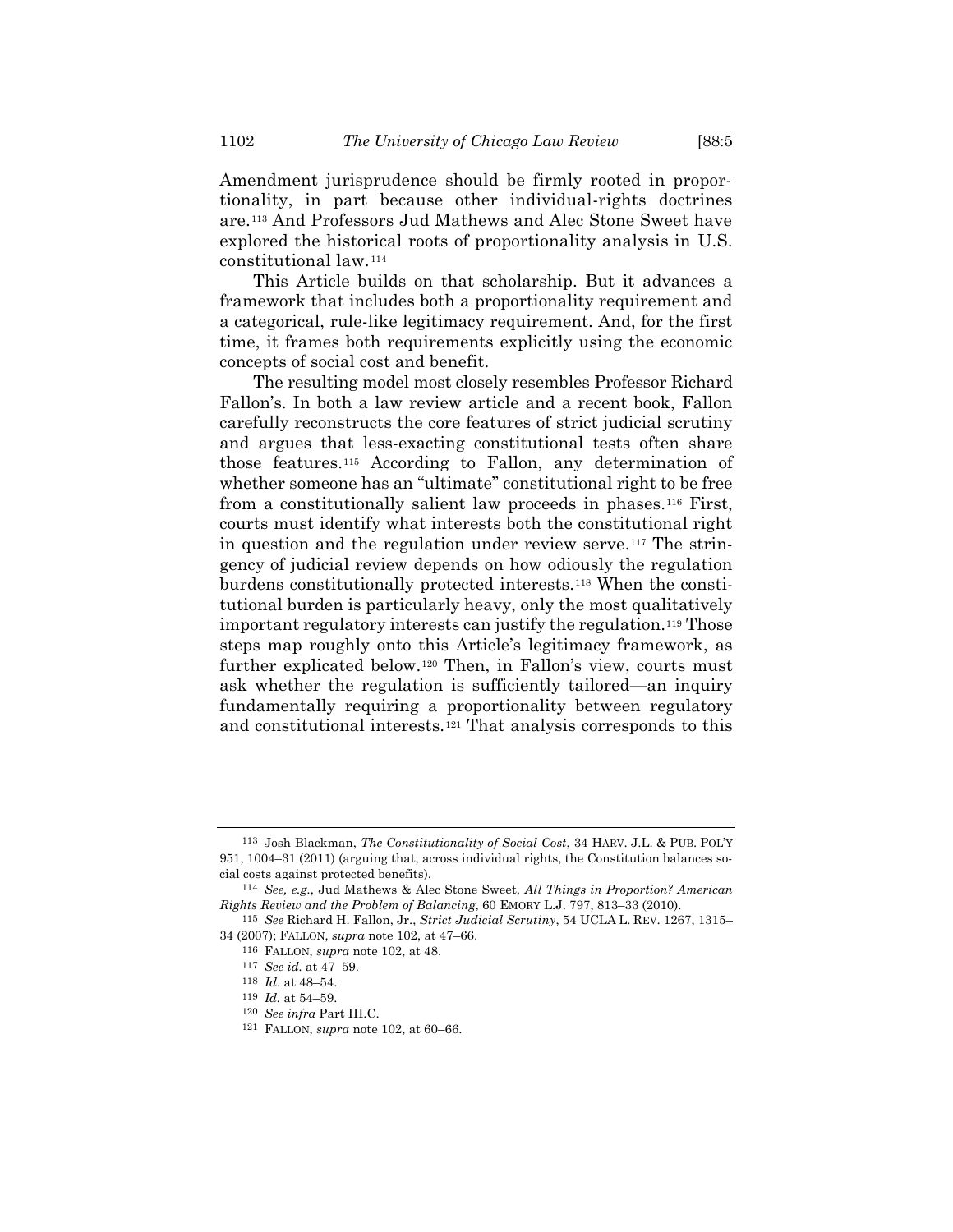Article's formulation of the tailoring test, with proportionality at its center.<sup>122</sup>

The examples below also demonstrate this Part's third key point: where traditional regulations have stumbled, the problem has often been tailoring. Even when lawmakers target social costs that the Constitution treats as legitimately regulable, they repeatedly struggle to balance those costs with constitutional burdens.

#### A. The Constitutional Law of Guns

In *Heller*, the Supreme Court held for the first time that the Second Amendment enshrines an individual right to own guns.<sup>123</sup> The Court invalidated D.C.'s law banning possession of handguns and its mandatory trigger lock provision.<sup>124</sup> Second Amendment law remains nascent, with only one major Supreme Court case since *Heller*.<sup>125</sup> Even so, constitutional law protecting gun ownership already contains the key two-part analysis relevant here. First, the Second Amendment affirmatively permits lawmakers to target certain legitimate social costs by regulating gun ownership. Second, it imposes a tailoring requirement, disapproving laws that work a disproportionate reduction in constitutionally protected benefits as compared with their reductions in regulable costs. The difficulty, at least in cases that have reached the Supreme Court, has been tailoring.

On a first reading, *Heller* appears to reject proportionality as a relevant standard. The majority excoriated Justice Stephen Breyer, in dissent, for advocating a "freestanding" and thus "judge-empowering 'interest-balancing inquiry."<sup>126</sup> But the Court cannot have meant that proportionality inquiries have no place in Second Amendment jurisprudence. For one thing, the Court wrote that it "kn[e]w of no other enumerated constitutional right whose core protection has been subjected to" a test like Justice Breyer's.<sup>127</sup> Yet the Court was aware of tests, like strict and intermediate scrutiny, that explicitly ask about the balance between

<sup>122</sup> Note that Fallon's book spends many pages mining the subtleties, variations, and contradictions in how these tests are applied. This Article lacks the space to be so expansive. Such subtleties and apparent contradictions exist. But I follow Fallon in contending that the only way to understand any significant portion of the case law is by invoking a framework like the one advocated here. *Id.* at 43–46.

<sup>123</sup> *Heller*, 554 U.S. at 622.

<sup>124</sup> *Id.* at 635.

<sup>125</sup> *See* McDonald v. City of Chicago, 561 U.S. 742 (2010).

<sup>126</sup> *Heller*, 554 U.S. at 634 (quoting *id.* at 689 (Breyer, J., dissenting)).

<sup>127</sup> *Id.*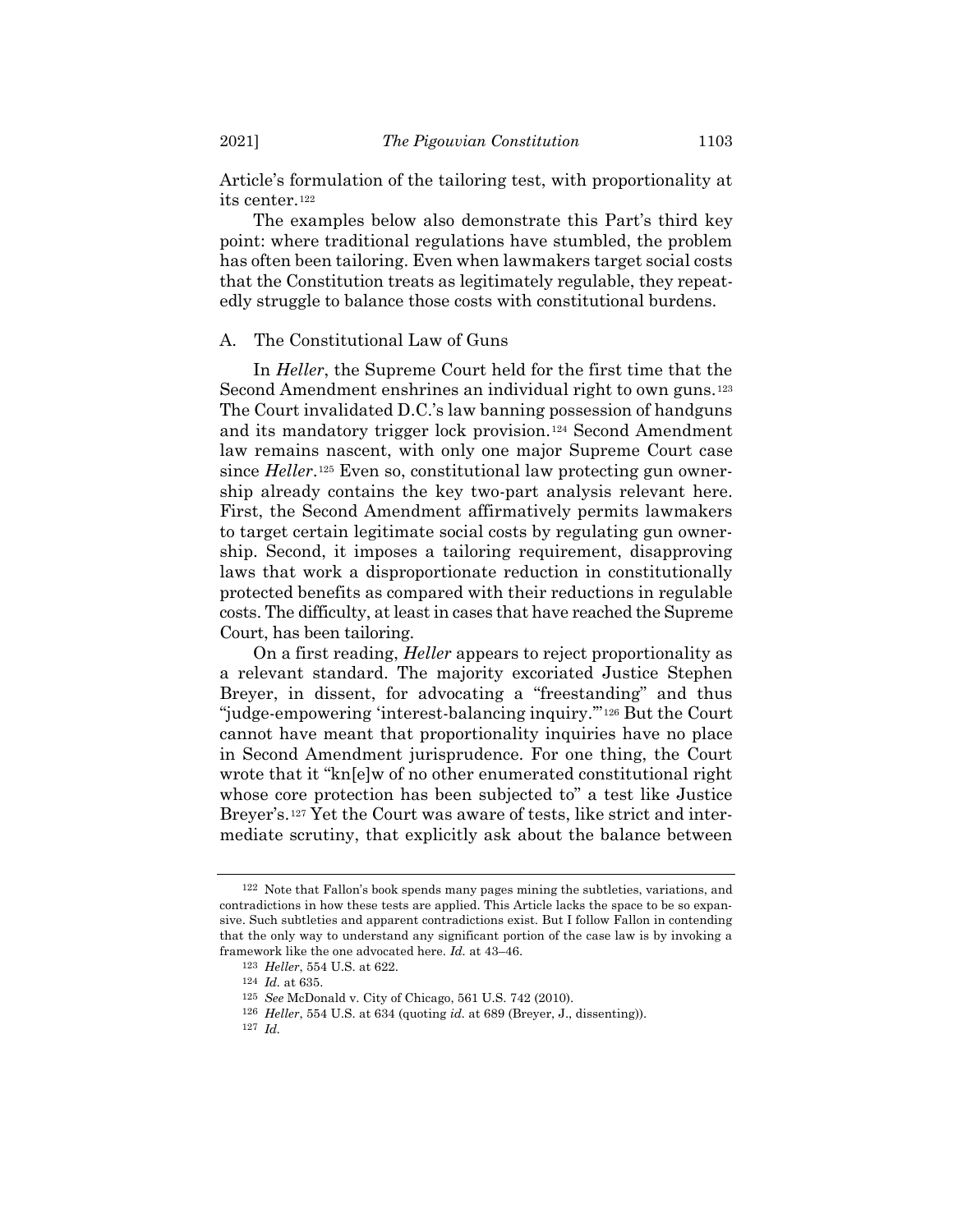constitutional burdens and a statute's prosocial effects. The majority's objection must then have been that proportionality cannot stand on its own, as it might in some other constitutional democracies.<sup>128</sup> Instead, additional rule-like constraints—like the legitimacy requirement—must apply.

Indeed, the *Heller* majority's reasoning did turn on the legitimacy of regulated costs and the law's tailoring. The Court began by agreeing that, "[l]ike most rights, the right secured by the Second Amendment is not unlimited. ... [T]he right [is] not a right to keep and carry any weapon whatsoever in any manner whatsoever and for whatever purpose."<sup>129</sup> On the question of which costs are legitimately regulable, the Court agreed that the social costs from "handgun violence in this country" could be regulated using "a variety of tools . . . including some measures regulating handguns."<sup>130</sup> The Court also approved of Founding-era laws aimed at controlling the "great Damages . . . frequently done ... by persons ... with Guns and other Fire Arms."<sup>131</sup>

As for tailoring, the Court favored Founding-era laws that "d[id] not remotely burden the right of self-defense as much as an absolute ban on handguns."<sup>132</sup> Those laws, the Court thought, were more balanced, regulating moderate costs by imposing moderate burdens—for example, "punish[ing] the discharge (or loading) of guns with a small fine and forfeiture of the weapon (or in a few cases a very brief stay in the local jail), not with significant criminal penalties."*13F* <sup>133</sup> But the Court also looked favorably on modern laws that impose heavy burdens—criminal bans—only on particularly costly instances of gun possession. It wrote that "nothing in our opinion should be taken to cast doubt on longstanding" laws restricting "the possession of firearms by felons and the mentally ill," "forbidding the carrying of firearms in

<sup>128</sup> Mathews & Stone Sweet, *supra* not[e 114,](#page-21-0) at 802; Greene, *supra* note [108,](#page-20-0) at 85–96. 129 *Heller*, 554 U.S. at 626.

<sup>130</sup> *Id.* at 636.

<sup>131</sup> *Id.* at 632 (quoting Chapter 1501, *in* 5 THE COLONIAL LAWS OF NEW YORK FROM THE YEAR 1664 TO THE REVOLUTION 244, 244–46 (Albany, James B. Lyon 1894)).

<sup>132</sup> *Id*.

<sup>133</sup> *Id.* at 633.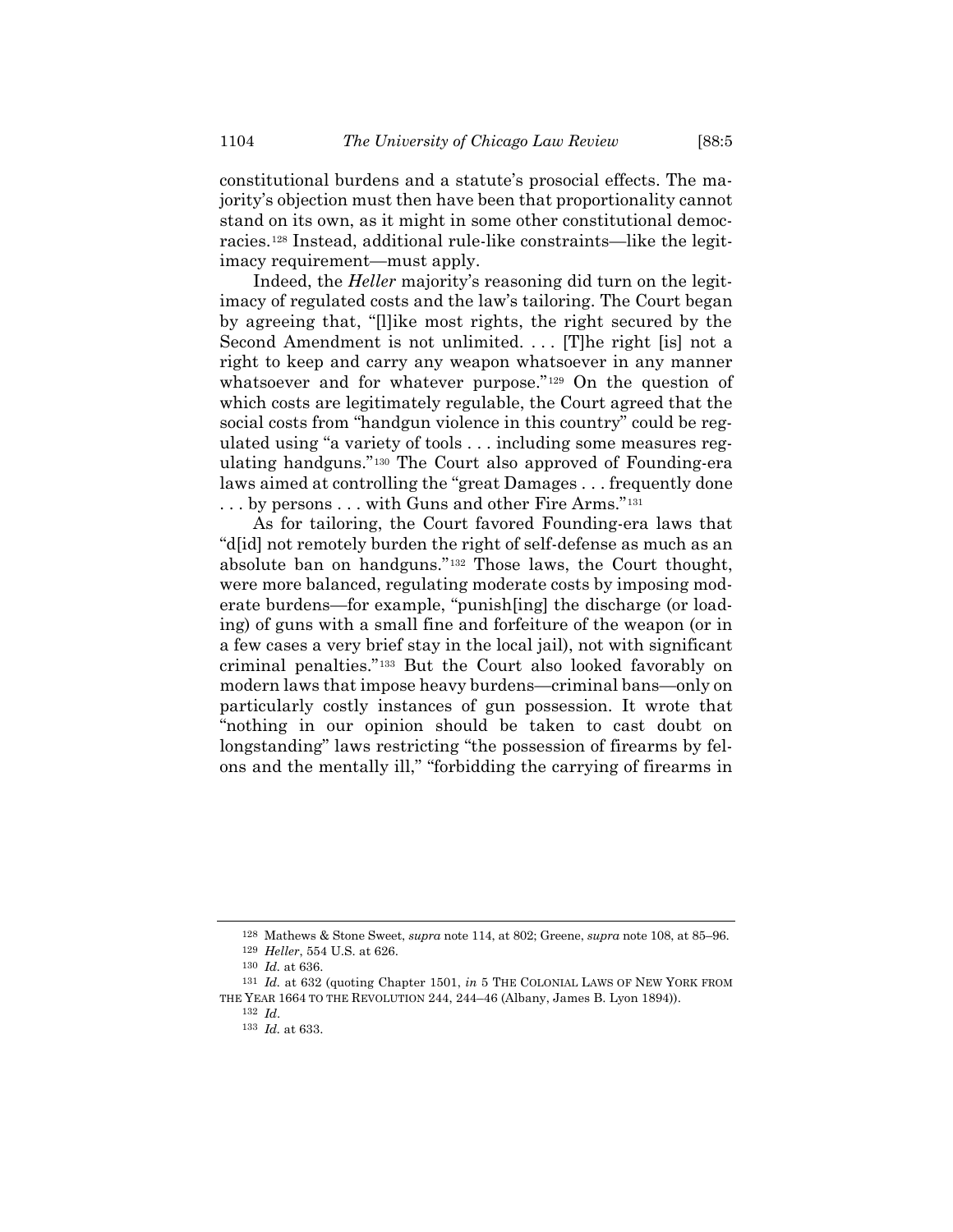sensitive places," or outlawing "dangerous and unusual weapons."<sup>134</sup> The Court considered these "only as examples" of permissible, well-balanced restrictions.<sup>135</sup> It did not "purport to be exhaustive."<sup>136</sup> Other longstanding, properly tailored regulations like tort liability for negligent shootings—are also almost certainly allowed.<sup>137</sup>

<span id="page-24-0"></span>Certain readers may balk at this characterization of *Heller*, worrying that it willfully ignores the majority's declared originalism.<sup>138</sup> But *Heller* is best understood as endorsing the legitimacytailoring paradigm *because* it comports with the Second Amendment's original public meaning. The analysis above acknowledges *Heller*'s heavy emphasis on Founding-era and longstanding firearms restrictions. The key question for originalists is what those laws tell us about the Second Amendment's original meaning. What about them comported, in the Founding generation's eyes, with the Constitution? And what principles can we therefore carry forward and apply when analyzing new kinds of firearms regulations? *Heller*'s answer, as demonstrated above, is that Founding-era laws squared with the Second Amendment for two reasons. They regulated legitimate costs, and they were welltailored, imposing only modest burdens on modestly costly activity and heavier burdens on costlier activity. There is nothing unoriginalist about this line of reasoning.

The problem with D.C.'s law was tailoring. The Court recognized the legitimacy of D.C.'s targeted social cost—gun violence.<sup>139</sup> But it held that the law was too burdensome on the constitutionally protected benefit of self-defense.<sup>140</sup> Though D.C.'s law targeted harmful gun use, it did so by "prohibiti[ng]  $\ldots$  an entire class of arms," including every instance where handguns are purchased "for th<sup>[e]</sup> lawful purpose" of self-defense.<sup>141</sup> Moreover, the law imposed its burden on self-defense in "the home, where the need . . . is most acute."<sup>142</sup> The Court therefore held that the law would fail "[u]nder any of the standards of scrutiny that

<sup>134</sup> *Heller*, 554 U.S. at 626–27.

<sup>135</sup> *Id*. at 627 n.26.

<sup>136</sup> *Id.*

<sup>137</sup> Blocher & Miller, *supra* note [10,](#page-3-1) at 310–13, 334–35.

<sup>138</sup> *Heller*, 554 U.S. at 626–27.

<sup>139</sup> *Id.* at 636.

<sup>140</sup> *See id.* at 627–28.

<sup>141</sup> *Id.* at 628 (quotation marks omitted).

<sup>142</sup> *Id.*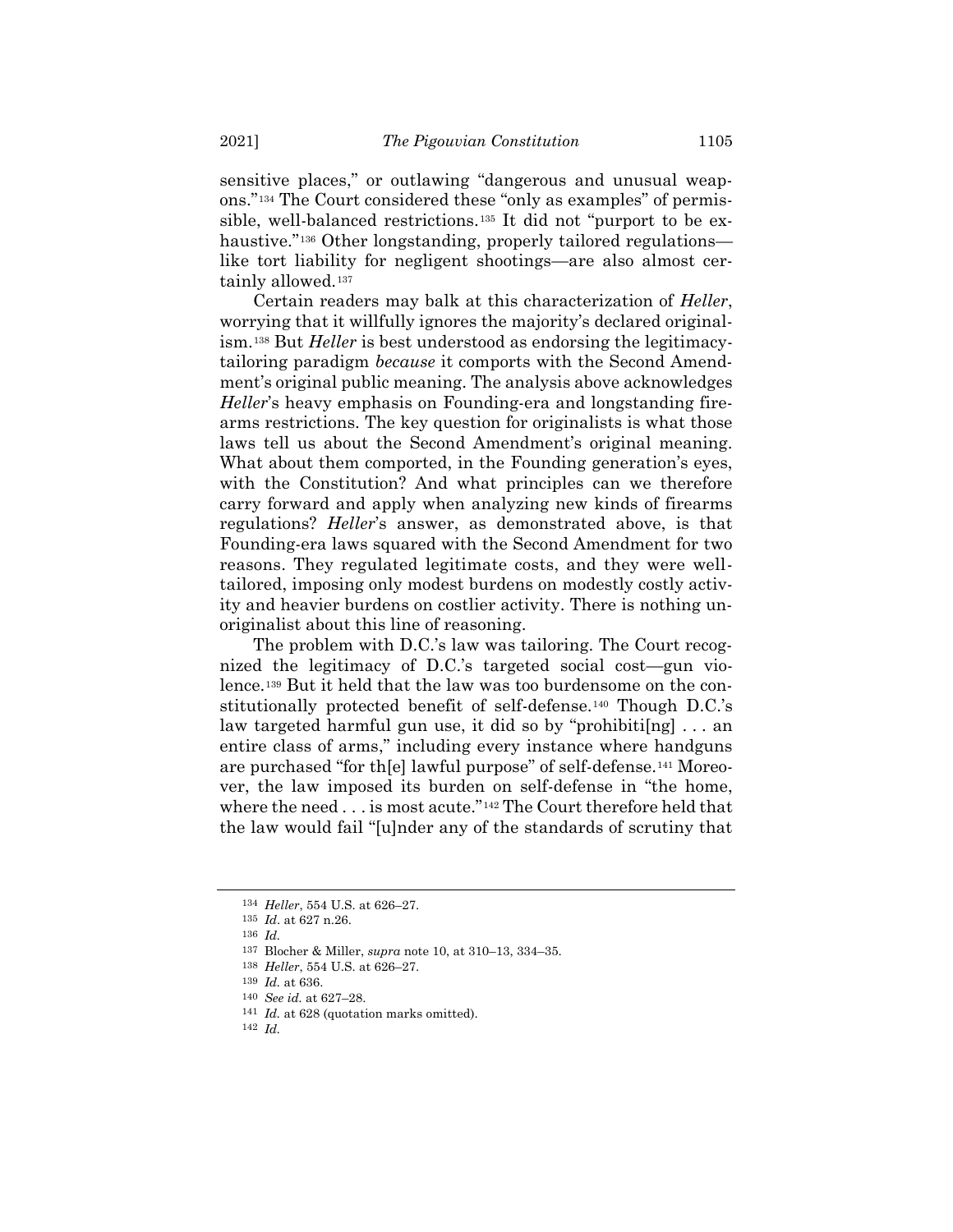we have applied to enumerated constitutional rights."<sup>143</sup> Such overbreadth could not be tolerated under any version of the tailoring test.

Since *Heller*, the lower courts have largely converged on legitimacy and tailoring in the Second Amendment. They generally apply strict or intermediate scrutiny—which contain both elements<sup>144</sup>—to gun-related constitutional claims.<sup>145</sup>

#### B. The Constitutional Law of Speech

Free speech case law is rich and varied, yet legitimacy and tailoring pervade it. The examples here show how different regulatory designs—including fees on speech—live or die by these twin requirements. They also show how the strictness of the requirements varies with the kind of law under review. The examples even demonstrate that legitimacy and tailoring underpin rules that do not invoke them explicitly. As with guns, tailoring is also where laws regulating speech often stumble.

1. Fees imposed on speech.

This Article's proposal for imposing fees on speakers to make them bear their own social costs is not unprecedented. In *Forsyth County v. Nationalist Movement*,<sup>146</sup> a county levied fees on public demonstrations so that "those participating [would] be held accountable" for the increased "cost of law enforcement" during their march.<sup>147</sup> The Supreme Court evaluated the law for legitimacy and tailoring,<sup>148</sup> finding deficiencies in both. The fee scheme failed the legitimacy test because it treated the controversial character of certain ideas as a cost to be regulated. The county administrator would "examine the content of the message that is conveyed, . . . estimate the response of others to that content, and

<sup>143</sup> *Heller*, 554 U.S. at 628.

<sup>144</sup> *See infra* Part III.B.2.

<sup>145</sup> *See* SARAH HERMAN PECK, CONG. RSCH. SERV., R44618, POST-*HELLER* SECOND AMENDMENT JURISPRUDENCE 15–17 & nn.140–57 (2019), https://perma.cc/Y65U-FDLF (describing the circuit courts' use of traditional tiers of scrutiny and collecting numerous cases); Eric Ruben & Joseph Blocher, *From Theory to Doctrine: An Empirical Analysis of the Right to Bear Arms After* Heller, 67 DUKE L.J. 1433, 1486–96 (2018). Note that, as Professors Ruben and Blocher describe, courts may often apply this logic without explicitly flagging that they are doing so. *Id.* at 1487.

<sup>146</sup> 505 U.S. 123 (1992).

<sup>147</sup> *Id.* at 126.

<sup>148</sup> *Id.* at 130 (explaining that the law "must be narrowly tailored to serve a significant governmental interest").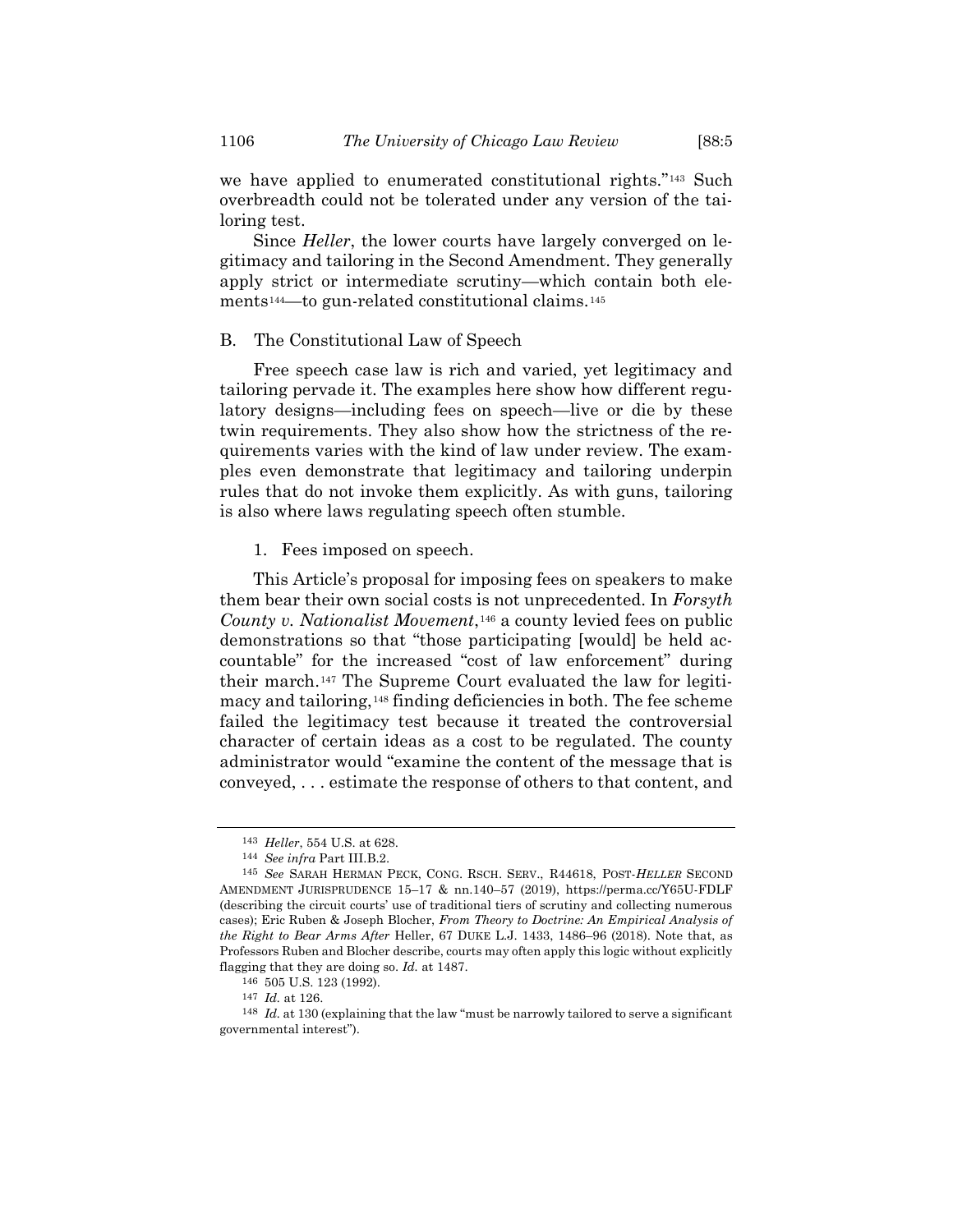judge the number of police necessary to meet that response."<sup>149</sup> Thus, unpopular ideas incurred higher fees. But the freedom to express disagreeable ideas is a benefit the First Amendment protects, so disagreeableness cannot legitimately be treated as a social cost to be reduced by regulation.*150F* <sup>150</sup> The county responded that it did not illegitimately treat controversial ideas qua ideas as costly, but rather focused on the secondary effect of people's response to them.<sup>151</sup> But since at least its ruling in *Brandenburg v*. *Ohio*,<sup>152</sup> the Court has held that listeners' disorderly response to unpopular speech is usually not a legitimate reason to regulate speech, either.<sup>153</sup>

Forsyth County's fee scheme's tailoring was also woefully deficient. "The decision how much to charge for police protection or administrative time—or even whether to charge at all—[was] left to the whim of the administrator."<sup>154</sup> The record showed that the administrator's fees varied wildly, adhering to neither "articulated standards" nor "objective factors."<sup>155</sup> The resulting incongruence between social costs regulated and constitutional burdens imposed supplied a further justification for striking down the law.<sup>156</sup>

This need not be—and has not been—the fate of all fees imposed on speakers. In *Cox v. New Hampshire*,<sup>157</sup> the Court upheld a law "contain[ing] much of the same language as" the later ordinance in *Forsyth*.<sup>158</sup> The key difference was that, although that law imposed "a permit fee for the 'maintenance of public order,'"

For another example of a tax on speech that failed the legitimacy test, see *Minneapolis Star & Tribune Co. v. Minnesota Commissioner of Revenue*, 460 U.S. 575, 586 (1983). There, because the tax singled out the press, the legitimacy requirement was heightened, requiring a "compelling" governmental goal. *Id.* at 585. The state's asserted goal—raising revenue—was not important enough. *Id.* at 586.

<sup>149</sup> *Id.* at 134 (quotation marks omitted) (quoting Ark. Writers' Project, Inc. v. Ragland, 481 U.S. 221, 230 (1987)).

<sup>150</sup> *Id.* at 134–35; *see also* Texas v. Johnson, 491 U.S. 397, 400, 404, 407 (1989).

<sup>151</sup> *Forsyth*, 505 U.S. at 134.

<sup>152</sup> 395 U.S. 444 (1969).

<sup>153</sup> *Id.* at 444. *Brandenburg* forbids penalizing speech because of listeners' potential response unless the speech is "directed to inciting . . . imminent lawless action and is likely" to do so. *Id.* at 447. The "directed to" language heads off any potential for shutting down speech via a "heckler's veto." *See* Owen M. Fiss, *Free Speech and Social Structure*, 71 IOWA L. REV. 1405, 1416–17 (1986). The *Brandenburg* rule currently applies only in the First Amendment context, but one could imagine it migrating elsewhere to head off similar moral hazards.

<sup>154</sup> *Forsyth*, 505 U.S. at 133.

<sup>155</sup> *Id.*

<sup>156</sup> *Id.*

<sup>157</sup> 312 U.S. 569 (1941).

<sup>158</sup> *Forsyth*, 505 U.S. at 136 (citing *Cox*, 312 U.S. 569).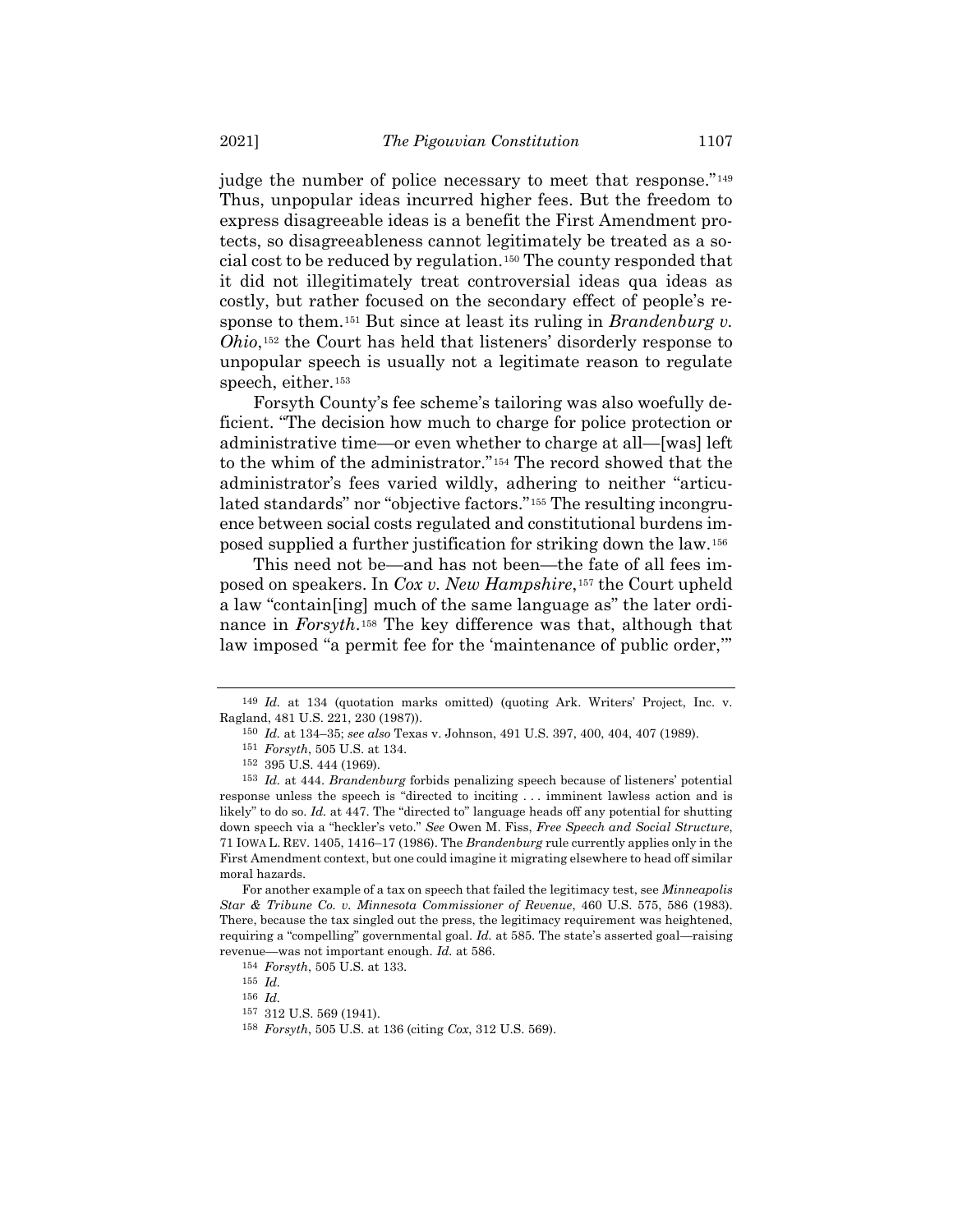it did not "charg[e] a premium in the case of a controversial political message delivered before a hostile audience."<sup>159</sup> The intuition here is that any demonstration—controversial or not—can generate costs. Protestors may make a mess, spill into streets, divert traffic, provide cover for opportunist crime, or become unruly. These costs are legitimately regulable; "[t]here is nothing contrary to the Constitution in the charge of a fee limited to [such] purpose[s]."<sup>160</sup>

To avoid *Forsyth*'s tailoring problem, regulators can size fees to reflect reasonable estimates of these legitimate costs. They may vary rates based on crowd size or the length of the event.<sup>161</sup> They may also account for location, route, date, or time of day.<sup>162</sup> Adhering to these principles, many cities and counties currently do impose cost-internalizing fees on public demonstrations. Every circuit to consider the issue has determined that such well-tailored fees are consistent with the First Amendment.<sup>163</sup>

## 2. Strict and relaxed legitimacy and tailoring.

Regulations of speech extend far beyond licensing fees for demonstrations. A wide-ranging set of First Amendment cases shows that legitimacy and tailoring drive constitutional analysis for regulations of many types. These cases also show how the stringency of legitimacy and tailoring requirements can ramp up or down, depending on the character of the law under review.

<sup>159</sup> *Id.* at 136 (quoting *Cox*, 312 U.S at 577).

<sup>160</sup> *Cox*, 312 U.S. at 577.

<sup>161</sup> *Id.* at 575–77.

<sup>162</sup> *See, e.g.*, Stonewall Union v. City of Columbus, 931 F.2d 1130, 1135 (6th Cir. 1991); Int'l Women's Day March Planning Comm. v. City of San Antonio, 619 F.3d 346, 366 (5th Cir. 2010).

<sup>163</sup> *See Int'l Women's Day March*, 619 F.3d at 366; Sullivan v. City of Augusta, 511 F.3d 16, 35–36 (1st Cir. 2007); S. Or. Barter Fair v. Jackson City, 372 F.3d 1128, 1140–41 (9th Cir. 2004); Coal. for the Abolition of Marijuana Prohibition v. City of Atlanta, 219 F.3d 1301, 1322–24 (11th Cir. 2000); MacDonald v. Chi. Park Dist., 132 F.3d 355, 362–63 (7th Cir. 1997) (denying a preliminary injunction); *Stonewall Union*, 931 F.2d at 1134–36; *cf.* Nationalist Movement v. City of York, 481 F.3d 178, 184 (3d Cir. 2007) ("It is beyond peradventure that a city can establish a permit scheme whose goal is to 'assure financial accountability for damage caused by' an event." (quoting Thomas v. Chi. Park Dist., 534 U.S. 316, 322 (2002))); Transp. Alts., Inc. v. City of New York, 340 F.3d 72, 79 (2d Cir. 2003) (noting that such fees can "clearly" be "consistent with the First Amendment").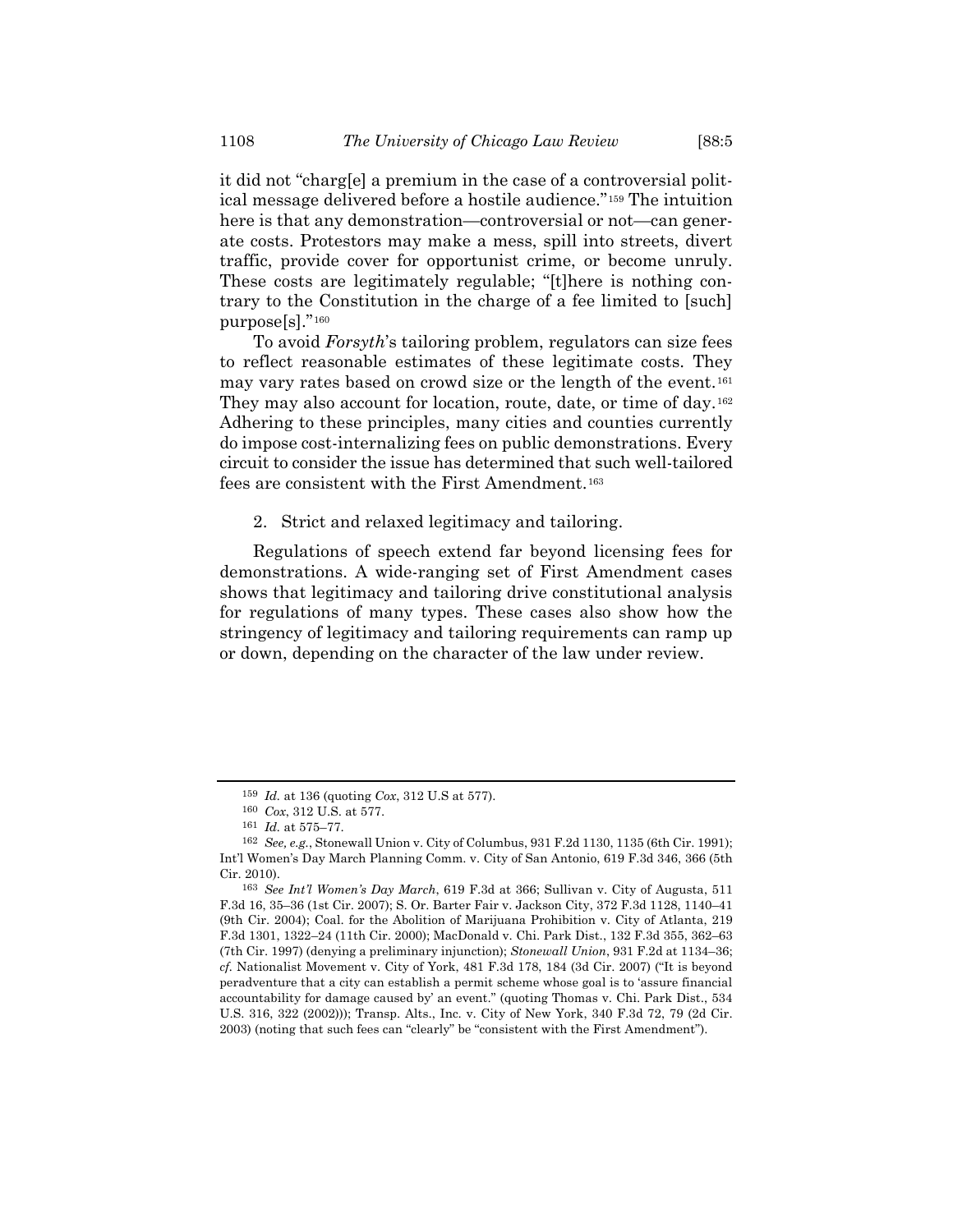<span id="page-28-0"></span>The constellation of speech regulations that the Court views as "content-neutral"<sup>164</sup> are generally subject to intermediate scrutiny's moderate legitimacy and tailoring requirements.<sup>165</sup> Such laws, for example, regulate the time, place, and manner of expression, or they impinge on First Amendment–protected benefits only incidentally.<sup>166</sup> These laws pass the legitimacy test if they target social costs that the government has a "substantial," "important," or "strong" interest in reducing.<sup>167</sup> As for tailoring, they are invalid if the "[g]overnment [has] regulate[d] expression in such a manner that a substantial portion of the burden on speech does not serve to advance its goals."<sup>168</sup> Such laws, however, "need not be the least restrictive or least intrusive means of" avoiding those costs.<sup>169</sup>

"Substantial" or "important" regulatory goals include, for example, reducing costly "secondary effects of adult theaters"—e.g., "prevent[ing] crime, protect[ing] the city's retail trade, [and] maintain[ing] property values."<sup>170</sup> A zoning law designed to reduce those costs is well-tailored if it "affect[s] only that category of theaters shown to produce the unwanted secondary effects."<sup>171</sup> The cost of "unwelcome noise" from loud outdoor concerts likewise clears the legitimacy hurdle.<sup>172</sup> And a law requiring musicians to use a city-employed sound technician is sufficiently tailored to those ends.<sup>173</sup>

<sup>164</sup> For an analysis of the Court's difficulty distinguishing between content-neutral and content-based laws, see generally Lakier, *supra* note [104.](#page-19-2) If Professor Lakier is right, and the Roberts Court takes a broad view of what counts as content-based, the stricter legitimacy and tailoring standards described below will apply more often.

<sup>165</sup> *See* Geoffrey R. Stone, *Content-Neutral Restrictions*, 54 U. CHI. L. REV. 46, 47–54 (1987). As Professor Stone argues, multiple tiers of stringency may be embedded in intermediate scrutiny. *Id*. The truth might even be that there is a sliding scale of stringency between rational basis review and strict scrutiny.

<sup>166</sup> *See* R.A.V. v. City of St. Paul, 505 U.S. 377, 386 (1992).

<sup>167</sup> Stone, *supra* not[e 165,](#page-28-0) at 48–50; *see also, e.g.*, City of Renton v. Playtime Theatres, Inc., 475 U.S. 41, 50 (1986) ("substantial"); United States v. O'Brien, 391 U.S. 367, 377 (1968) ("important"); Village of Schaumburg v. Citizens for a Better Env't, 444 U.S. 620, 636 (1980) ("strong").

<sup>168</sup> Ward v. Rock Against Racism, 491 U.S. 781, 799 (1989); *see also* Stone, *supra*  note [165,](#page-28-0) at 48–49.

<sup>169</sup> *Ward*, 491 U.S. at 798.

<sup>170</sup> *City of Renton*, 475 U.S. at 47–48 (emphasis omitted).

<sup>171</sup> *Id.* at 52.

<sup>172</sup> *Ward*, 491 U.S. at 796 (quoting Members of City Council of L.A. v. Taxpayers for Vincent, 466 U.S. 789, 806 (1984)).

<sup>173</sup> *Id.* at 800.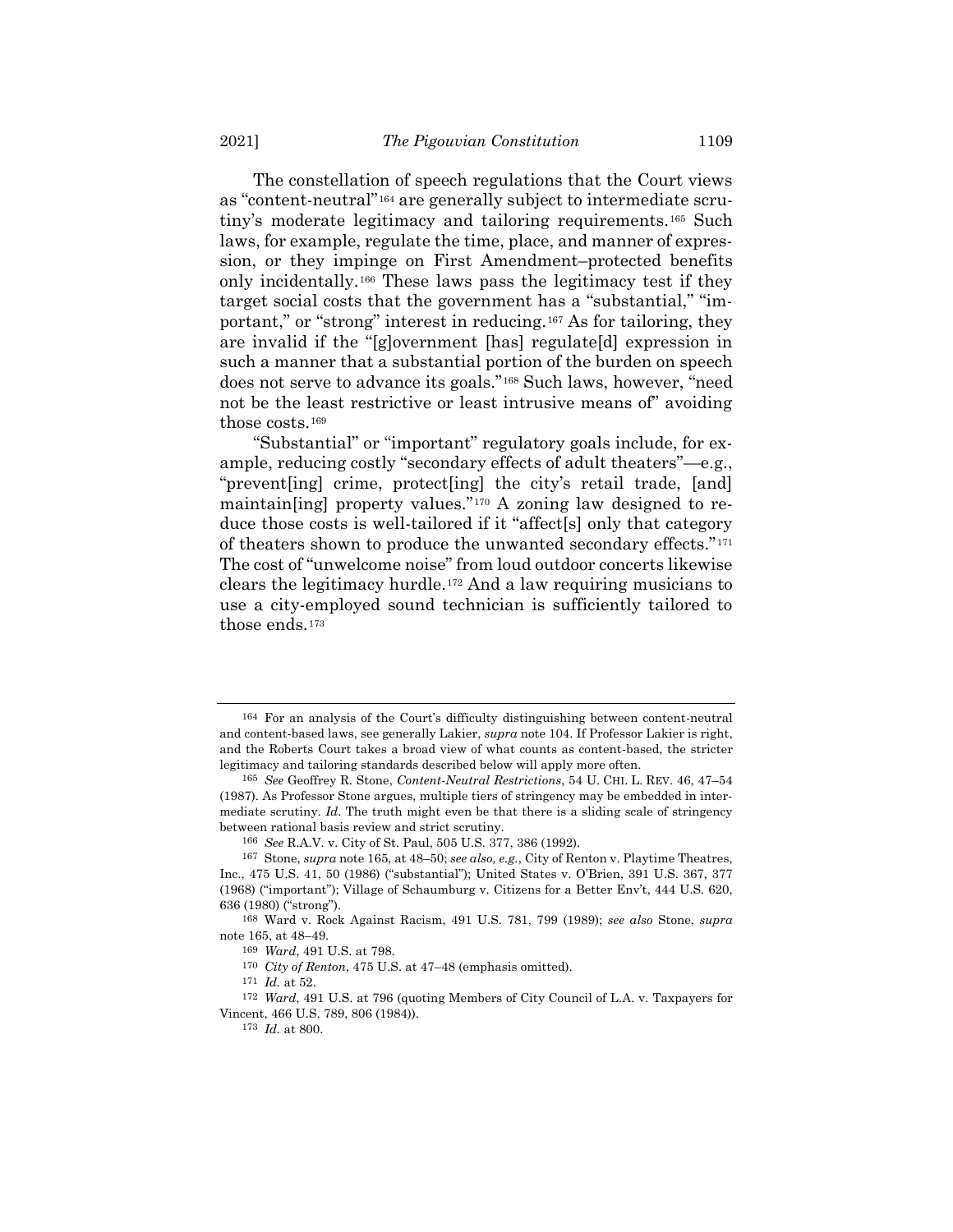But a municipality may not require a permit before residents are allowed to engage in door-to-door advocacy.<sup>174</sup> Potential social costs from such advocacy—fraud, crime, intrusions on privacy are "important" enough to clear a moderate legitimacy hurdle.<sup>175</sup> But when the permit requirement would substantially burden expression,<sup>176</sup> while working little reduction in these costs,<sup>177</sup> it fails to strike "an appropriate balance between the affected speech and the governmental interests that the ordinance purports to serve."<sup>178</sup> A ban on all speech near abortion clinics similarly fails the tailoring test.<sup>179</sup> It places heavy burdens on speech, yet makes few improvements on harassment or public safety that could not be made by other laws unrelated to speech.<sup>180</sup>

Content-based regulations of speech are subject to stringent legitimacy and tailoring requirements—usually formulated in terms of traditional strict scrutiny. Here, a merely important or substantial social cost cannot satisfy the legitimacy requirement. Instead, the law must target a cost that the government has a "compelling" interest in regulating.<sup>181</sup> Tailoring then demands that the proportionality between social costs avoided and protected benefits burdened be narrow.<sup>182</sup> The law is also invalid if there are "less restrictive alternatives [that] would be at least as effective in achieving the [statute's] legitimate purpose."<sup>183</sup>

The "negative impact" of a "graphic image . . . on a young child," for example, constitutes a compelling cost.<sup>184</sup> But a law banning adult cable programming during daytime hours is insufficiently tailored when existing scrambling technology already eliminates most such costs.<sup>185</sup> Then, the law's heavy burden on protected benefits, like expression, far outweighs its benefits.<sup>186</sup>

<sup>174</sup> Watchtower Bible & Tract Soc'y of N.Y., Inc. v. Village of Stratton, 536 U.S. 150, 168–69 (2002).

<sup>175</sup> *Id.* at 164–65.

<sup>176</sup> *Id.* at 165–68.

<sup>177</sup> *Id.* at 165, 168–69.

<sup>178</sup> *Id.* at 165.

<sup>179</sup> McCullen v. Coakley, 573 U.S. 464, 496–97 (2014).

<sup>180</sup> *Id.* at 490–94.

<sup>181</sup> *See Playboy*, 529 U.S. at 813.

<sup>182</sup> *Id.*

<sup>183</sup> *Id.* (quoting Reno v. ACLU, 521 U.S. 844, 874 (1997)).

<sup>184</sup> *Id.* at 826.

<sup>185</sup> *Id.* at 819–21.

<sup>186</sup> *Playboy*, 529 U.S. at 815.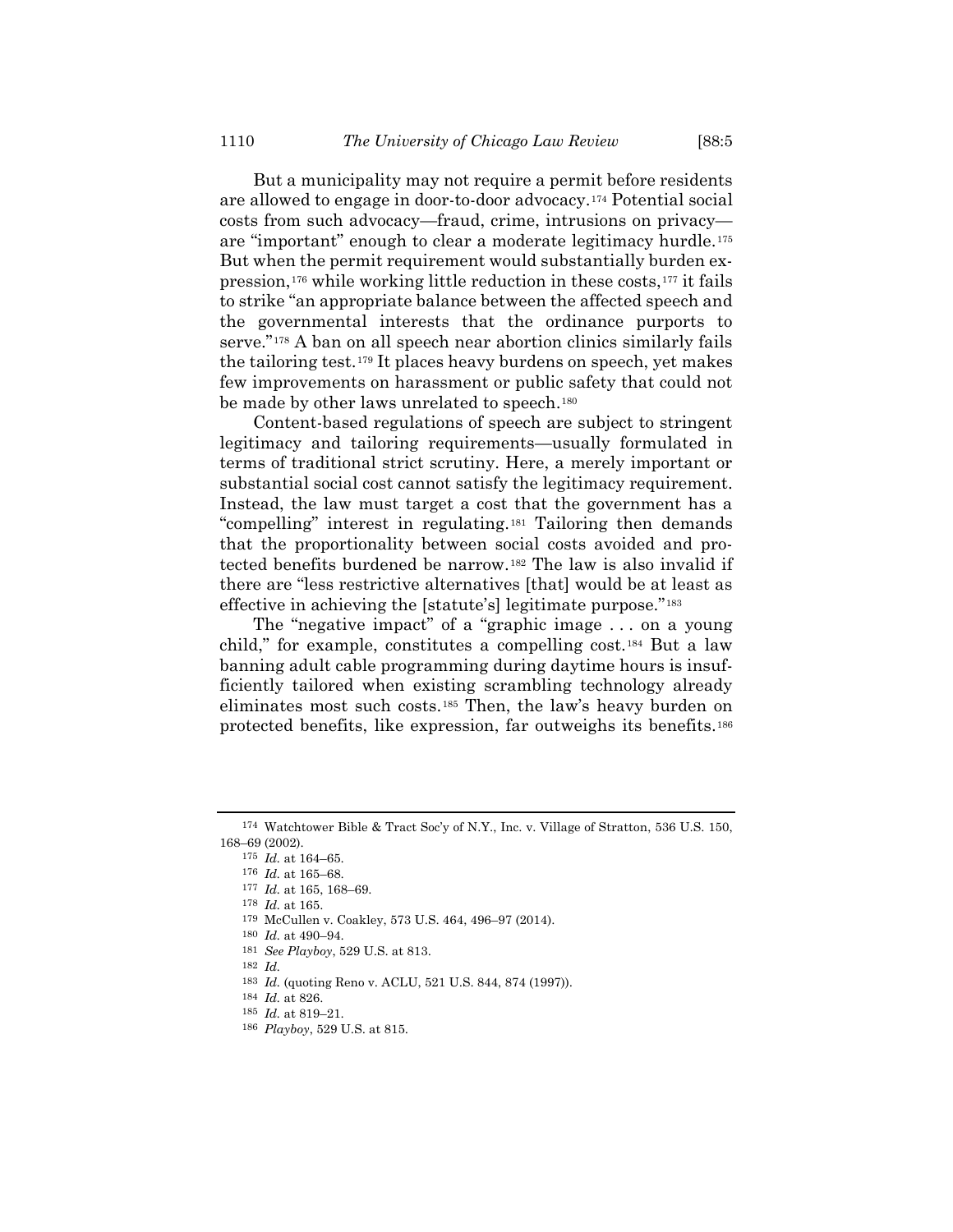Moreover, voluntary, customer-requested blocking would constitute a "less restrictive alternative" for achieving similar effects another failure of tailoring.<sup>187</sup>

<span id="page-30-0"></span>Some commentators have suggested that strict scrutiny does not actually turn on the proportionality between regulations' important goals and their constitutional burdens. Professor Gerald Gunther famously claimed that such review is "'strict' in theory and fatal in fact"—that laws triggering it are, in effect, categorically unconstitutional.<sup>188</sup> But this is a misconception. Professor Adam Winkler has shown empirically that in about 30% of all federal cases—and 22% of free speech cases—laws subjected to strict scrutiny survive.<sup>189</sup> And as recently as 2010, the Supreme Court upheld a content-based ban on speech that provides "material support" to terrorist organizations.<sup>190</sup> It held that "combating terrorism" was a social benefit "of the highest order."<sup>191</sup> The law was also narrowly tailored—despite prohibiting support for nonviolent activity—because, the Court thought, such support is actually quite costly. It "frees up other resources" and "lend[s] [terrorist organizations] legitimacy," thus furthering their "violent ends."<sup>192</sup>

3. Legitimacy and tailoring analysis in putatively categorical rules.

In some situations, First Amendment rules do appear facially categorical—eschewing the proportionality analysis inherent in tailoring. This Section shows how legitimacy and tailoring can undergird even such doctrines.

The First Amendment rules governing defamation are a good example. After *Sullivan*, a public official can recover for defamation only if the alleged defamer acted with "actual malice."<sup>193</sup> This rule is facially categorical; recovery is allowed if the defendant knew of or recklessly disregarded their statement's falsity but not if the defendant did not.<sup>194</sup>

<sup>187</sup> *Id.*

<sup>188</sup> Gerald Gunther, *In Search of Evolving Doctrine on a Changing Court: A Model for a Newer Equal Protection*, 86 HARV. L. REV. 1, 8 (1972).

<sup>189</sup> Adam Winkler, *Fatal in Theory and Strict in Fact: An Empirical Analysis of Strict Scrutiny in the Federal Courts*, 59 VAND. L. REV. 793, 796, 844 (2006).

<sup>190</sup> Holder v. Humanitarian Law Project, 561 U.S. 1, 28 (2010).

<sup>191</sup> *Id.*

<sup>192</sup> *Id.* at 30.

<sup>193</sup> *Sullivan*, 376 U.S. at 279–80.

<sup>194</sup> *Id.* Note that, for defamation not involving a public figure, the mens rea requirement is lower. *See Gertz*, 418 U.S. at 347–49.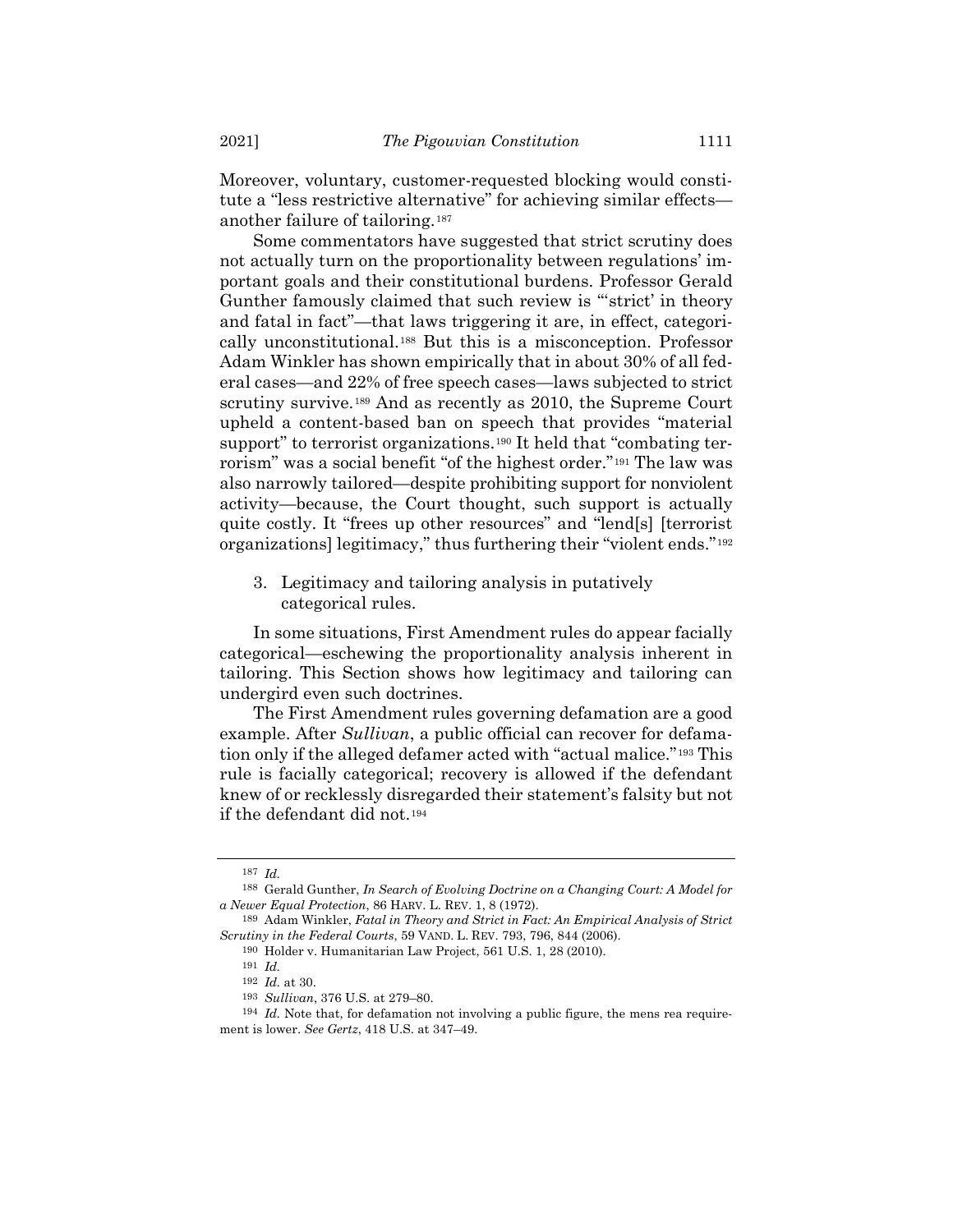Defamation targets social costs—reputational damage from false speech—that pass the legitimacy test.<sup>195</sup> But before Sulli*van*, defamation had a serious tailoring problem. In *Sullivan*, an Alabama police commissioner sued the *New York Times* for making misstatements about the police's violent break up of civil rights protests.<sup>196</sup> The misstatements were utterly trivial, doing little if any harm to the commissioner.<sup>197</sup> In fact, the commissioner was not even mentioned—either by name or title.<sup>198</sup> Despite this, Alabama's defamation regime allowed—with negligible mens rea requirements—a jury to impose damages on the *Times* of half a million dollars.<sup>199</sup> That would be roughly \$4 million today.<sup>200</sup>

<span id="page-31-0"></span>A regime that imposes such huge burdens on expression for the purpose of avoiding negligible costs fails the tailoring test. The threat of astronomical damages deters risk-averse speakers from speaking on issues of public importance, even when they have taken reasonable precautions against falsity.<sup>201</sup> And the "actual malice" rule is best understood as a remedy for such poor tailoring. Purposeful and reckless lies are likely to be especially costly, since they are often intended to injure. Thus, limiting liability to just those cases allows heavy constitutional burdens only in exchange for presumptively large reductions in cost. Moreover, when speakers already know that their speech will be inaccurate, they can correct it before publication, avoiding liability without much constitutional burden.

This explanation of the "actual malice" rule is borne out by the Court's subsequent decision in *Gertz v. Robert Welch, Inc.*<sup>202</sup> There, the Court held that defamation liability may be imposed without "actual malice" if the plaintiff is not a public official or figure.<sup>203</sup> But in such cases, the plaintiff "may recover only such

<sup>195</sup> *See Gertz*, 418 U.S. at 343 (affirming "the state interest in compensating injury to the reputation of [public and] private individuals").

<sup>196</sup> *Sullivan*, 376 U.S. at 256–57.

<sup>197</sup> The paper misstated, for example, which patriotic song protestors sang and what precise formation the police stood in. *Id.* at 258–59.

<sup>198</sup> *Id.* at 289.

<sup>199</sup> *Id.* at 256, 262. The jury did not differentiate between actual and punitive damages. *Id.* at 284.

<sup>200</sup> This inflation adjustment was calculated in April 2021 using *U.S. Inflation Calculator*, https://perma.cc/R2FA-AZJG.

<sup>201</sup> *Sullivan*, 376 U.S. at 278–89 (citing JOHN STUART MILL, ON LIBERTY 15 (Oxford 1947)).

<sup>202</sup> 418 U.S. 323 (1974).

<sup>203</sup> *Id.* at 347–49.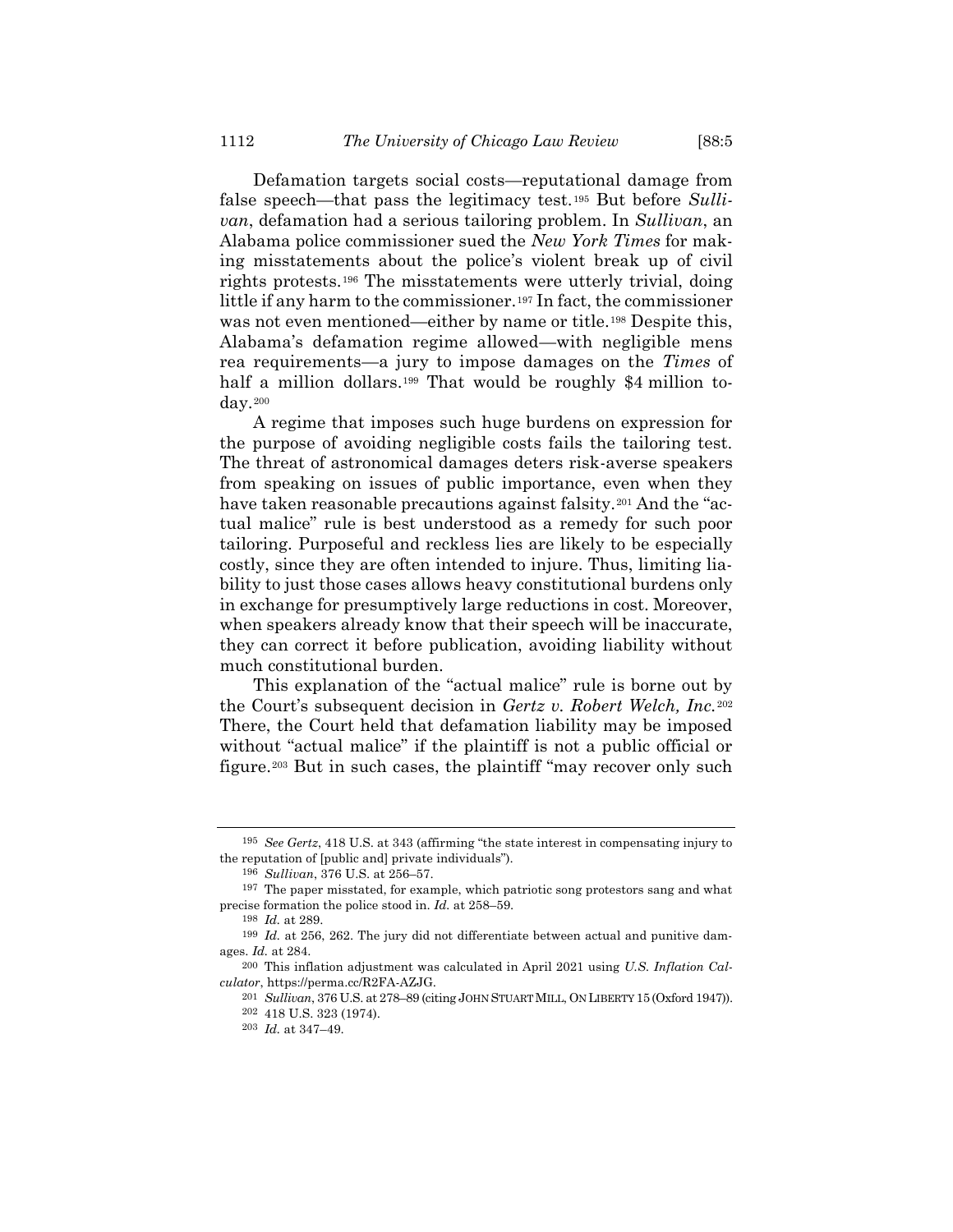damages as are sufficient to compensate him for actual injury."<sup>204</sup> That is, the damages must be well-tailored, with the constitutional burden mimicking actual social costs. Tailored damages mitigate concerns about "media self-censorship" by risk-averse speakers.<sup>205</sup> Yet, as in *Sullivan*, the rule leaves open the possibility of particularly high constitutional burdens—punitive damages—for statements made with "actual malice." This, the Court reiterated, was because such statements are more likely to constitute particularly harmful "reprehensible conduct."<sup>206</sup>

Thus, *Sullivan*'s apparently categorical "actual malice" rule is best understood as enshrining a particular judgment about how to ensure proportionality in a species of speech-regulating law. Rather than perform the proportionality analysis in every new defamation case involving a public official, the Court did it once and applied the result going forward. Blocher calls this process "common law categoricalism."<sup>207</sup> But, as with all standards that have calcified into rules, changed circumstances could precipitate a swing back in the other direction, toward case-specific proportionality review.<sup>208</sup>

#### C. A Social-Cost Picture of Individual Rights

If legitimacy and tailoring drive the constitutional analysis as they do in these two doctrinal areas<sup>209</sup>—what do rights amount to? Is a constitutional right worth anything at all if it allows the

<sup>204</sup> *Id.* at 350.

<sup>205</sup> *Id.*

<sup>206</sup> *Id.* One might wonder why the *Gertz* rule should not apply in all cases, allowing recovery of actual damages upon a showing of negligence, even when the plaintiff is a public official. That would seem to allow more recovery for legitimate defamatory harm while maintaining tight proportionality in no-malice cases. Recall, however, that the jury in *Sullivan* did not differentiate, when imposing its colossal award, between actual and punitive damages. *See supra* not[e 199.](#page-31-0) This suggests that juries cannot always be trusted to accurately calculate actual damages. Perhaps the Court believed that they should not be trusted in high-constitutional-stakes cases involving public officials—like *Sullivan*'s clash over civil rights.

As for why punitive damages should ever pass the tailoring test, there are two potential reasons. First, they might compensate plaintiffs for certain real harms that are hard to calculate on a line-item basis. Second, they might offset some underenforcement of defamation laws, and thus be well-tailored in expectation.

<sup>207</sup> Blocher, *supra* not[e 112,](#page-20-1) at 430–31.

<sup>208</sup> Imagine, for example, that a state imposed \$100 million in statutory damages for all reckless misstatements, even if trivial. Surely this would merit a case-specific tailoring inquiry, *Sullivan* notwithstanding.

<sup>209</sup> Their application in a third area is discussed in Part IV.D, *infra*.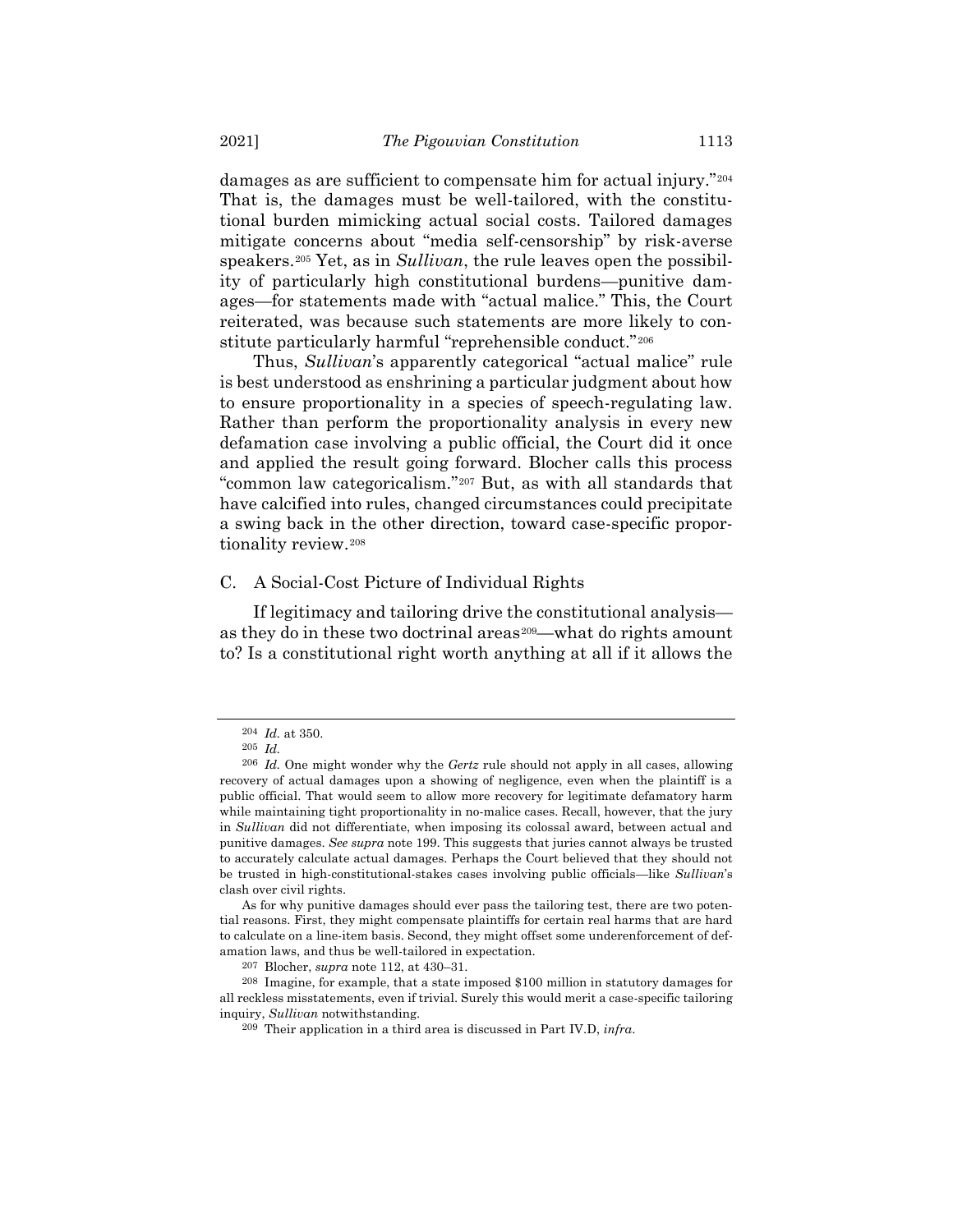core benefits it protects to be bartered away for reductions in social cost?

Under the view advanced here, individual constitutional rights function to limit and then channel tradeoffs between constitutional benefits and other social goods. This provides substantial protections for the constitutional benefits. First, the legitimacy requirement imposes categorical restrictions on the goals at which regulation may aim. What constitutes a social cost, as opposed to a benefit the constitution protects, is a contestable—and historically contested—question.<sup>210</sup> The first layer of the legitimacy analysis resolves such contests and flatly bans any law that wrongly treats a constitutional good as a social ill.<sup>211</sup>

The second layer of the legitimacy analysis places an additional thumb on the scale for constitutionally protected benefits. Even when a law targets an effect that is sometimes legitimately regulable, such laws still burden protected benefits. Depending on the burden's weight, the legitimacy requirement will ask about the importance of the regulated cost. Particularly large or odious burdens demand particularly important costs.<sup>212</sup> A total ban on some important species of protected activity may trigger a heightened legitimacy requirement.<sup>213</sup> So may a law that singles out protected activity in a suspicious way.<sup>214</sup>

This prevents governments from imposing odious constitutional burdens to reduce qualitatively trivial, but quantitatively substantial, costs. Regulators presumably could not, for example, ban all radio broadcasting, even if it could be proved that the electromagnetic waves gave everyone occasional mild headaches. The social cost of headaches, even if large in the aggregate, is not sufficiently important to warrant such an odious First Amendment burden.<sup>215</sup>

<sup>210</sup> *See, e.g.*, *R.A.V.*, 505 U.S. at 392 (examining whether racist speech may be treated as inherently costly).

<sup>211</sup> *See, e.g.*, *id.* at 392 ("The point of the First Amendment is that majority preferences [against certain ideas] must be expressed in some fashion other than silencing speech on the basis of its content."). This comports with Greene's observation that constitutional rights should operate categorically—as opposed to proportionally—when "courts must defend the very existence of individual rights against government bigotry, intolerance, or corruption." Greene, *supra* note [108,](#page-20-0) at 128.

<sup>212</sup> *See* Blocher, *supra* note [102,](#page-19-0) at 345.

<sup>213</sup> *See generally, e.g.*, *Heller*, 554 U.S. 570; *Playboy*, 529 U.S. 803; *Roe*, 410 U.S. 113.

<sup>214</sup> *See, e.g.*, *Johnson*, 491 U.S. at 411–12.

<sup>215</sup> Such a ban might also fail the tailoring test. But that would depend on how much First Amendment benefit was lost, given the availability of alternatives like internet broadcasting.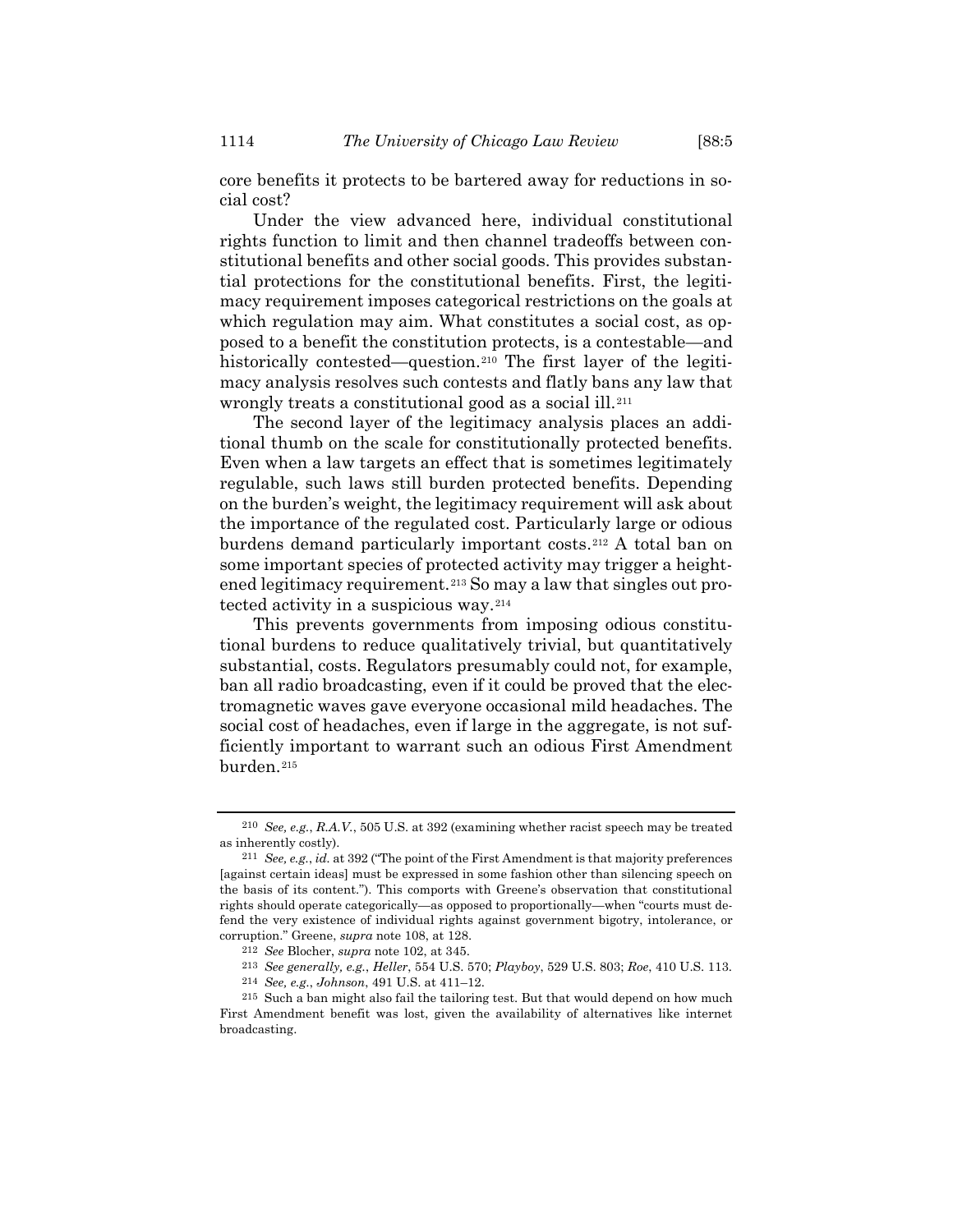In addition to categorical restrictions on *what* regulators may treat as a cost to be regulated, constitutional rights limit *how* those costs can be traded off against protected benefits. The tailoring requirement ensures that laws do not sacrifice lots of protected benefit in exchange for small reductions in social costs even very important ones. The requisite proportionality varies depending on the law under review. When the legitimacy analysis is heightened, so too is the tailoring requirement strengthened. Strict scrutiny thus requires "narrow" proportionality,<sup>216</sup> with very little excess constitutional burden.<sup>217</sup> But a law that imposes a less serious aggregate burden on protected benefits may survive if it is merely "substantially" tailored.<sup>218</sup> This again places a thumb on the scale for protected benefits, giving lawmakers more berth when they regulate with a light constitutional touch.

Here, a puzzle arises. What is the right unit of analysis for the proportionality inquiry? Consider, for example, the limited firearms bans—such as possession by the mentally ill—that *Heller* endorsed.<sup>219</sup> If the right unit were the individual, such laws would surely be unconstitutional. Statistically speaking, they certainly apply to at least one person who, in the end, poses little or no threat of gun violence. Alternatively, imagine a ban on another group of people, each of whom derives fifty units in protected benefits from owning a firearm. Assume that it is obvious to legislators and the courts that half of them will impose one hundred units in gun-related social costs, while the other half will impose zero units. Then, across the whole population, the average constitutional burden of fifty units precisely matches the average reduction in social costs. But this nevertheless seems like a proportionality problem, since the law is plainly overinclusive. The answer, then, must lie somewhere in the middle. Proportionality must be analyzed across populations affected by a given set of regulatory requirements. But it must also require—with varying

<sup>216</sup> *Playboy*, 529 U.S. at 813.

<sup>217</sup> *See* FALLON, *supra* note [102,](#page-19-0) at 60–62. Note that the Court also sometimes strikes down laws for being underinclusive—regulating costs from protected activity but ignoring similar ones from nonprotected activity. *Id.* One can understand such underinclusivity as demonstrating regulations' illegitimate goals. Blocher, *supra* note [102,](#page-19-0) at 369–70. This test, however, is tricky to apply, and the court does so inconsistently. *See* FALLON, *supra* not[e 102,](#page-19-0) at 60–62. For example, regulations on one category of costly speech do not necessarily evince illegitimate motives simply because they fail to restrict other similarly costly speech. *See* Geoffrey R. Stone, *Content Regulation and the First Amendment*, 25 WM. & MARY L. REV. 189, 202–03 (1983).

<sup>218</sup> *O'Brien*, 391 U.S. at 377.

<sup>219</sup> *Heller*, 554 U.S. at 626–27, 627 n.26.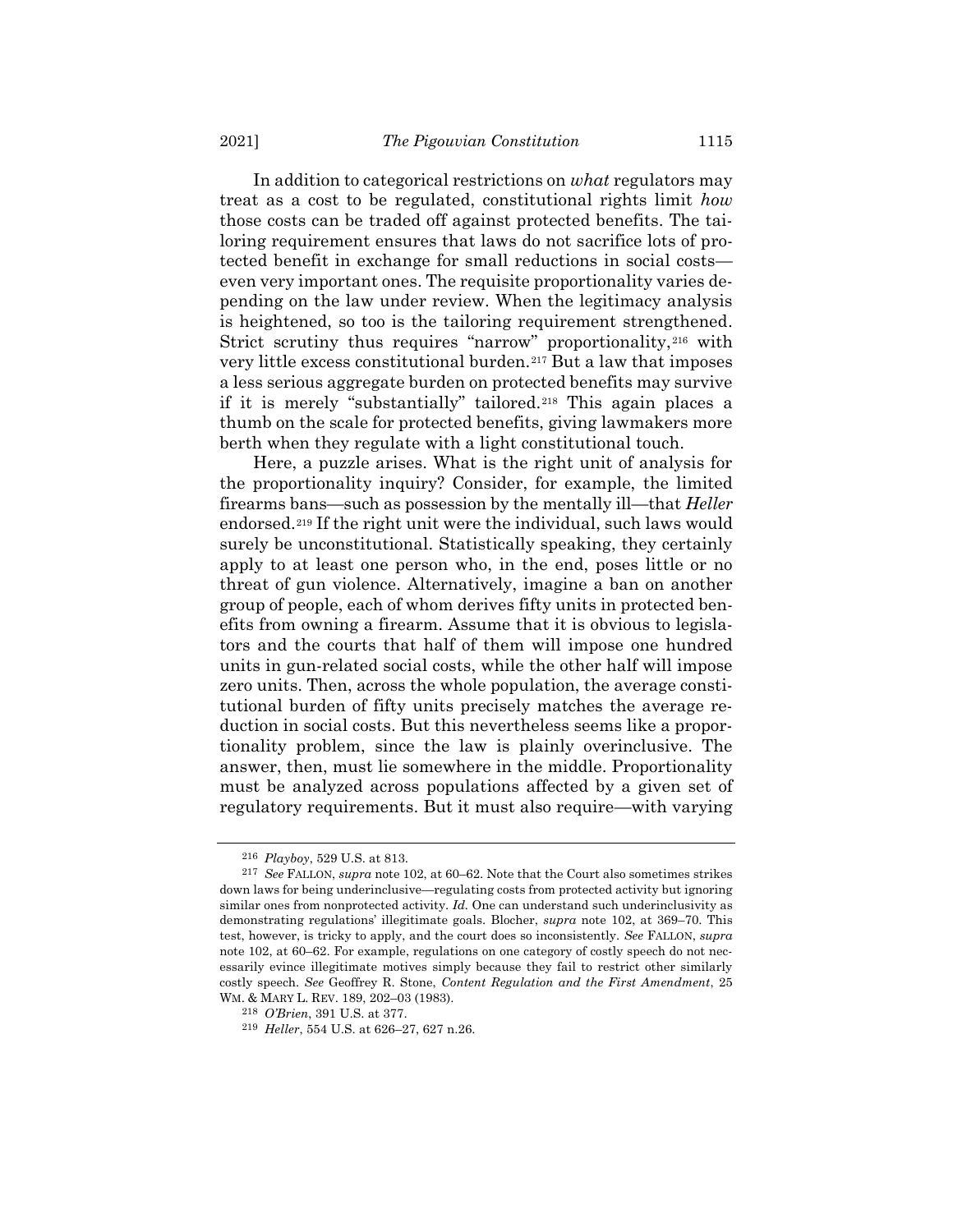strictness—that lawmakers draw their regulatory categories so as to minimize errors within them. That this principle remains unclear in the case law reflects a general lack of quantitative sophistication with which regulations of protected activity are promulgated and litigated.

In addition to the primary proportionality requirement, tailoring analysis sometimes imposes other rights-protective side constraints. For example, strict scrutiny dooms even wellproportioned laws if another regulation would achieve the same reduction in social cost while imposing a smaller constitutional burden.<sup>220</sup> That this requirement usually applies only under higher levels of scrutiny could reflect a judgment about institutional competencies. Legislators may generally be better positioned than judges to assess the relative cost-reducing potential of different regulations. But when the constitutional stakes are high, judges feel empowered to second-guess those assessments.

In sum, under this Article's model, constitutional rights protecting individual activity are neither absolute nor trivial. Regulators may impose constitutional burdens for the sake of other societal goals. But the Constitution limits both what tradeoffs they may make and how. Occasionally, as explored below, the Constitution may even limit the maximum tradeoff permissible, including for well-tailored regulations of important social costs.*21F* <sup>221</sup> This constraint is much less pervasive in current doctrine than those discussed above, but there are reasons—including distributional justice—to advocate its expansion.<sup>222</sup>

# IV. WHY PIGOUVIAN TAXES OUTPERFORM TRADITIONAL **REGULATIONS**

Now, finally, we have the tools to assess the constitutional advantages of Pigouvian taxes over traditional regulation. As discussed above, in at least two key areas of conflict between regulation and constitutional protection—guns and speech—a prime difficulty has been tailoring.<sup>223</sup> This Part shows how, in such cases, Pigouvian taxation can overcome tailoring problems and enable regulation of the social costs lawmakers care about most. It also illustrates a limiting case. Pigouvian taxes are unlikely to resolve

<sup>220</sup> *Playboy*, 529 U.S. at 813.

<sup>221</sup> *See infra* note[s 417](#page-69-0)–18 (discussing this principle in the rules governing time, place, and manner restrictions on speech).

<sup>222</sup> *See infra* notes [417](#page-69-0)–18.

<sup>223</sup> *See supra* Part III.A–B.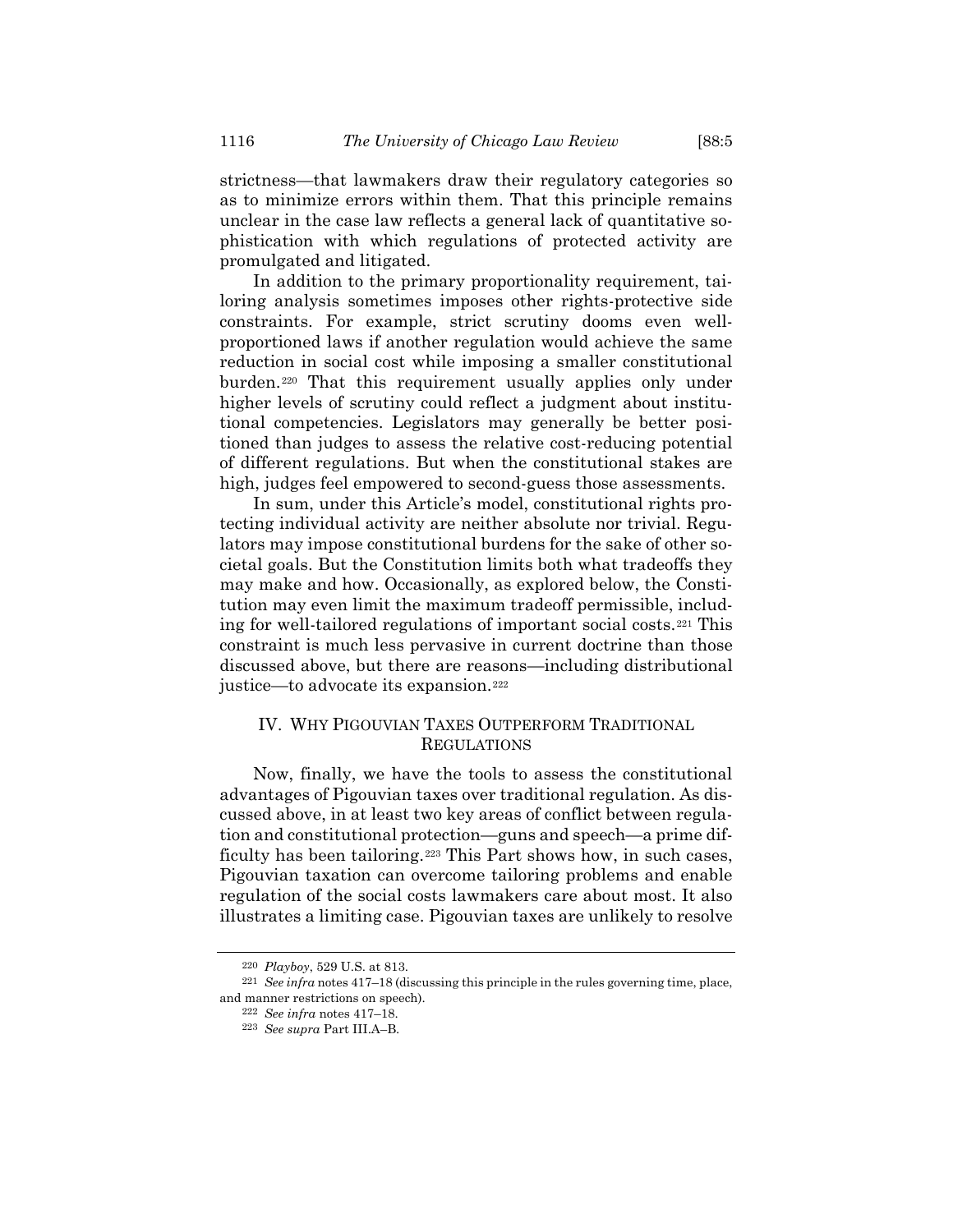the legitimacy-based conflict at the heart of the debate over regulating abortion.

# A. The Inherent Advantages of Pigouvian Taxes over Traditional Regulation

Why are traditional regulations so difficult to adequately tailor? And why should we expect Pigouvian taxes to fare better? There are two primary reasons, and they mirror the reasons that economists prefer Pigouvian taxes to traditional command-andcontrol rules.

First, recall that, to impose a command-and-control rule, lawmakers must estimate both the benefits and the costs of the regulated activity.<sup>224</sup> For purposes of pure efficiency, the lawmaker should try to evaluate all benefits and costs. But what matters for constitutional tailoring is proportionality between constitutionally protected benefits and the regulation's targeted social costs. Underestimate protected benefits or overestimate targeted costs, and you end up with a constitutional tailoring problem.

Not every estimation error will be fatal. As discussed above, the Constitution's tailoring requirements vary by context.<sup>225</sup> Laws that only lightly impinge on protected benefits need not be as tightly proportioned as those that more heavily impinge.<sup>226</sup> But the need for two estimates presents two opportunities to go astray.

This problem is especially acute when regulators do not know what benefits the Constitution protects. For example, the Supreme Court has, so far, been silent about whether the Second Amendment protects benefits from, say, hunting in addition to self-defense.<sup>227</sup> In the face of such uncertainty, how should lawmakers tailor regulations on hunting rifles? The only option is to make a guess about protected benefits, enact a law based on that guess, and wait to see if the courts strike it down.

Pigouvian regulators, by contrast, need not estimate how much private constitutionally protected benefit people derive from engaging in a given activity. To set the right Pigouvian tax, they need to estimate only the marginal targeted social costs the

<sup>224</sup> *See supra* Part II.A.

<sup>225</sup> *See supra* Part III.C.

<sup>226</sup> *See supra* Part III.C.

<sup>227</sup> *See* Joseph Blocher, *Hunting and the Second Amendment*, 91 NOTRE DAME L. REV. 133, 134–35, 134 n.5 (2015).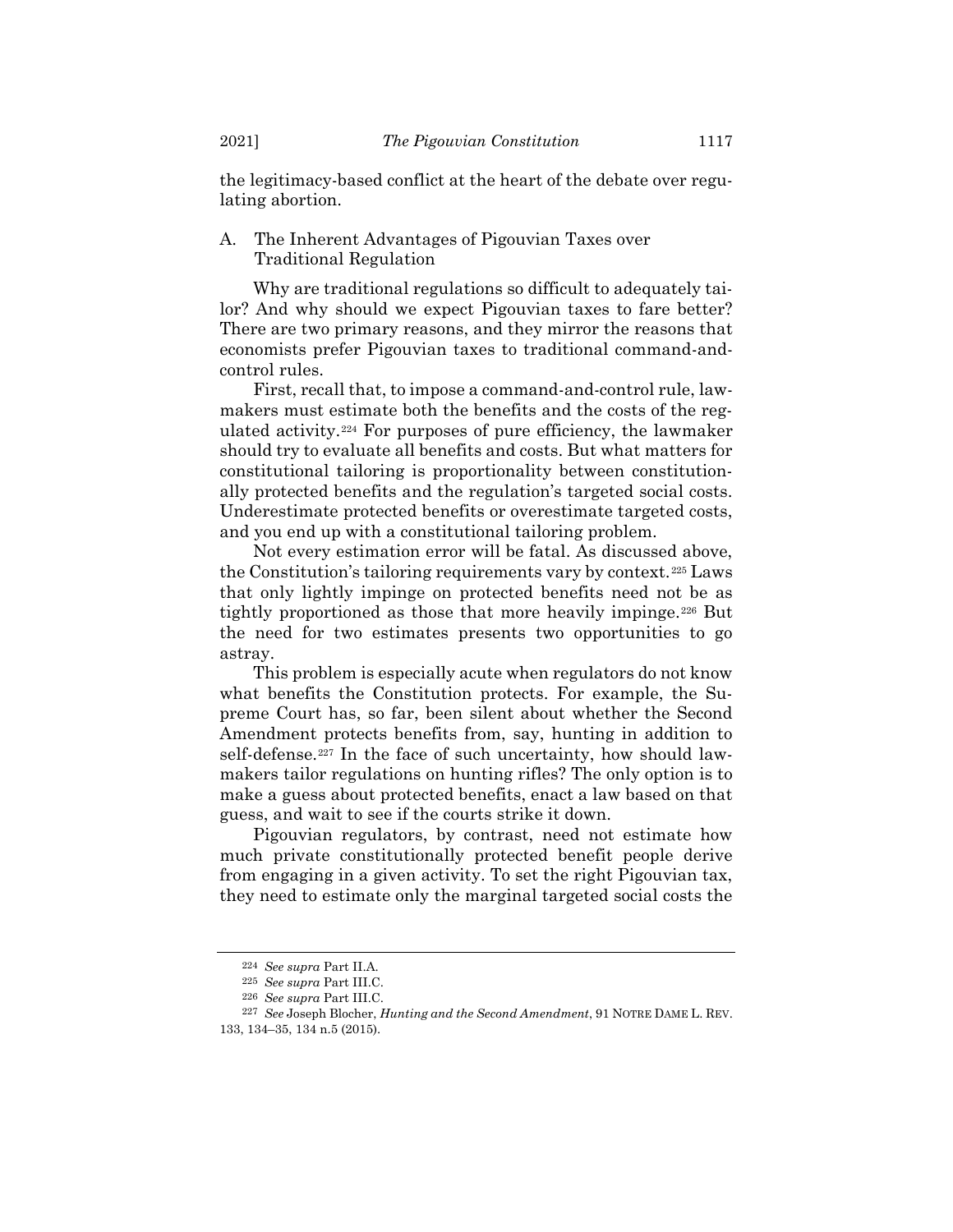activity generates, and set the tax at that amount.<sup>228</sup> If properly sized, the constitutional burden of a Pigouvian tax is not merely proportional to its targeted social costs; the two are identical. This presents just one opportunity to go wrong. Moreover, it does not require regulators to know everything that the Constitution *does* protect, only that it *doesn't* protect their particular targeted costs. And existing case law supplies much information about the latter.<sup>229</sup>

Regulators promulgating Pigouvian taxes might sometimes misestimate costs. And such errors might sometimes produce tailoring problems. However, between estimating targeted social costs and estimating constitutionally protected benefits, the former is less likely to go wrong. Regulators are often most concerned with highly visible harms—things like physical injuries and monetary losses. As detailed below, existing legal and social scientific tools provide well-established and constitutionally acceptable—if metaphysically imperfect—methods for measuring these familiar costs.<sup>230</sup> And such costs are at least easier to measure than, say, the intangible constitutionally protected benefit of freely speaking one's mind. Moreover, if a social cost turns out to be difficult to estimate, Pigouvian regulators can simply ignore it. They can measure what is measurable and set the tax rate accordingly. This may result in less-than-perfect efficiency, but that is not a constitutional problem.<sup>231</sup> Command-and-control regulators have no such luxury when it comes to estimating protected benefits. The proportionality inquiry does not let them simply ignore their law's effect on some benefit simply because it is difficult to quantify.

Even more problematic for command-and-control regulators is transmuting cost-benefit estimates into legal rules. There are really only ever two choices: ban an activity, or allow it.<sup>232</sup> To be sure, not all bans are as far-reaching as, for example, the neartotal ban on handguns at issue in *Heller*. They can be much more targeted—applying only to certain people, at certain times, engaging in protected activity in a certain manner. A background

<sup>228</sup> *See supra* Part II.A.

<sup>229</sup> *See supra* Part III. In the cases discussed there, the Court has enumerated many legitimately regulable social costs, which are thus not protected.

<sup>230</sup> *See infra* Part IV.C.

<sup>231</sup> For more on this, see *infra* Part IV.C.

<sup>232</sup> Command-and-control rules requiring precautions can also be understood this way. Then, the relevant ban is on precautionless activity. And the proportionality question asks whether the decision to forego precautions imposes, on the margin, more social cost than constitutionally protected benefit.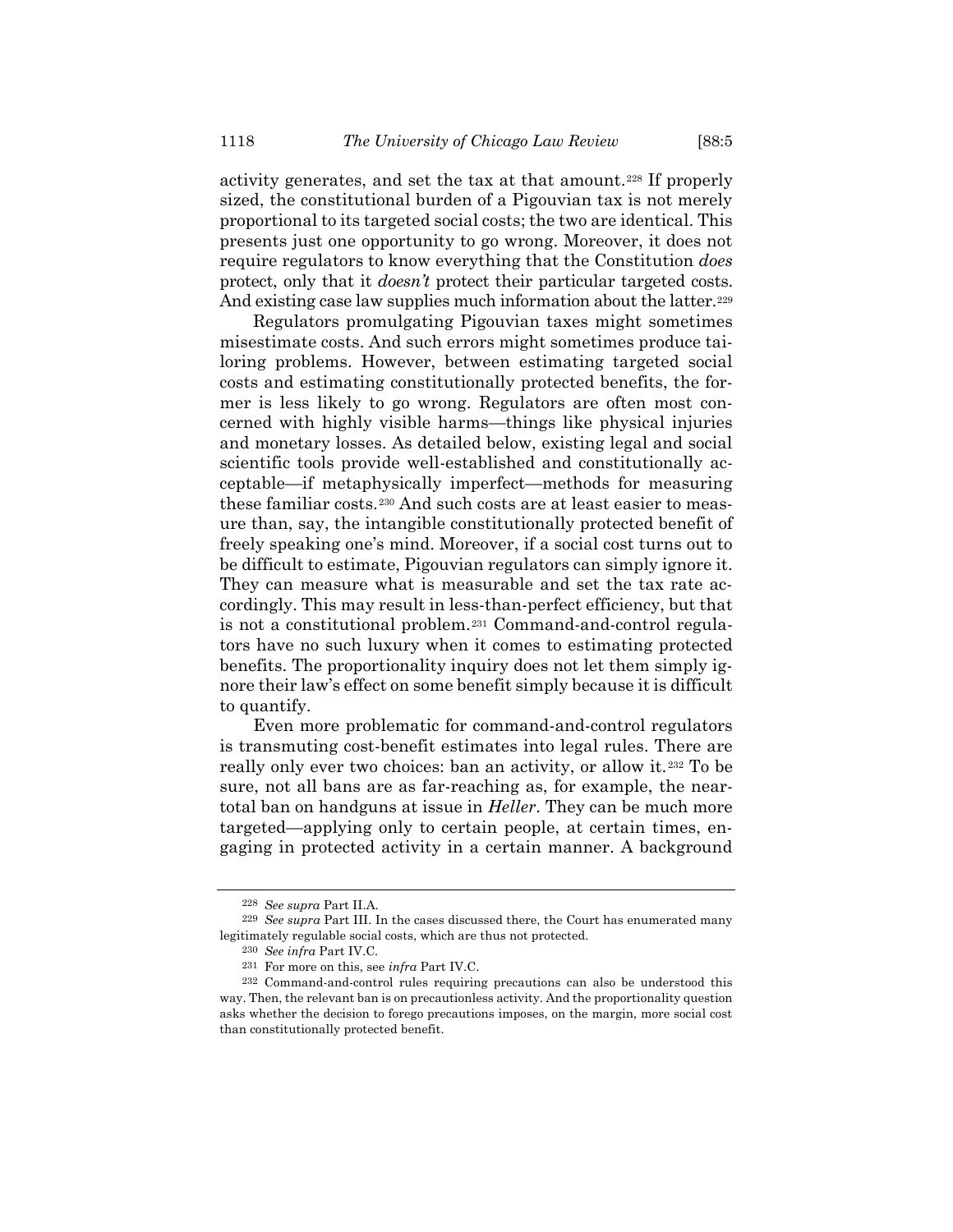check for gun purchases, for example, operates as a ban on ownership for those who fail the check. Such microbans must, by practical necessity, apply to categories of people or activity: "no gun sales to people under 18 years of age," "no protests on the highway," and so on.<sup>233</sup>

The task, then, is this: To impose proportionate, well-tailored command-and-control rules, lawmakers must identify coherent categories of activity for which social costs likely outweigh protected benefits. But what if costs are diffuse and hard to predict, such that identifying such categories is difficult or impossible? All gun ownership carries the risk of an accidental shooting. And every accidental shooting is extremely costly. But they happen to only a small fraction of gun owners. Thus, the average per capita expected cost from accidental shootings is likely quite low—too low to justify any serious broad-based restriction. Nor is it clear that lawmakers have any good way of predicting accidents. Without that predictive information, they will not be able to identify any significant categories of gun owners for whom expected costs exceed benefits—categories that would enable substantial regulation.

Sometimes, small categories of particularly costly activity can be identified and banned via a command-and-control rule. But such bans are likely to be quite narrow, thus leaving the vast majority of cost-imposing activity unregulated. For example, assault weapons may be particularly dangerous, and thus bannable. But even if so, they are used in only a miniscule percentage of homicides and suicides.<sup>234</sup> Thus, even a perfectly enforced assaultweapons ban with no substitution of guns could, by its own terms, reduce gun-related costs by only about 2%.<sup>235</sup> The rest of the costs remain completely untouched by regulation.

Additional rules, even if similarly narrow, might aggregate to greater effect. But still, their maximum scope remains limited.

<sup>233</sup> *But see generally* Anthony J. Casey & Anthony Niblett, *The Death of Rules and Standards*, 92 IND. L.J. 1401 (2017) (positing that, in the future, artificial intelligence might deliver legal directives in the form of individualized, second-by-second commands).

<sup>234</sup> Koper et al., *supra* not[e 52,](#page-11-0) at 2; Christopher S. Koper, William D. Johnson, Jordan L. Nichols, Ambrozine Ayers & Natalie Mullins, *Criminal Use of Assault Weapons and High-Capacity Semiautomatic Firearms*, 95 J. URB. HEALTH 313, 318 (2018) (homicides); *see also* Steven Stack & Ira Wasserman, *Gender and Suicide Risk: The Role of Wound Site*, 39 SUICIDE & LIFE-THREATENING BEHAV. 13, 18 tbl.4, 19 (2009) (indicating that 13% of suicides involved rifles, of which assault rifles are a small subset).

<sup>235</sup> Koper et al., *supra* note [52,](#page-11-0) at 314.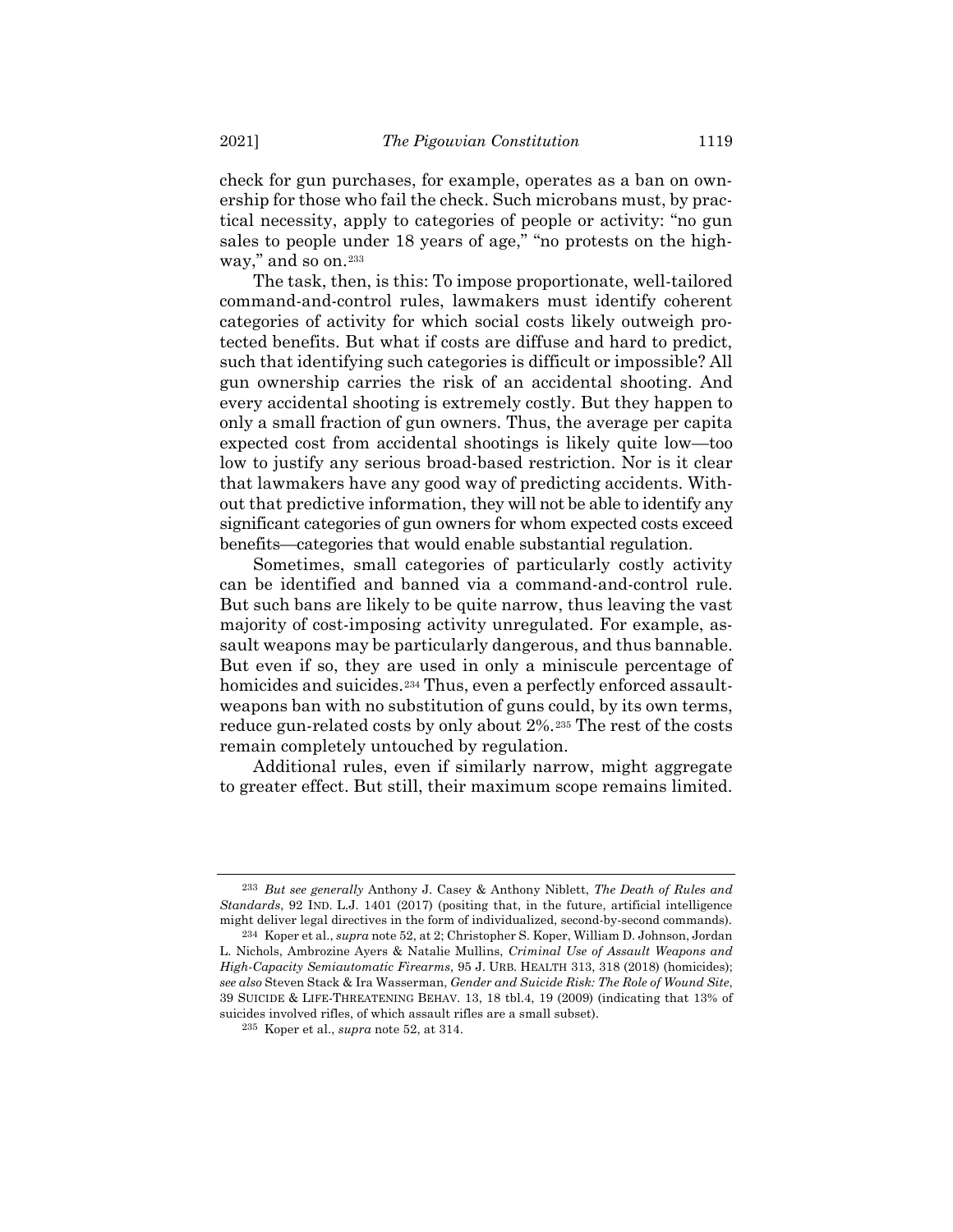<span id="page-39-0"></span>Consider that federal law already makes it illegal for anyone previously convicted of any felony to possess a gun.<sup>236</sup> This includes the 52.3% of felons who committed nonviolent drug, property, and other crimes.<sup>237</sup> Yet, even if this broad prohibition were perfectly enforced, it would prevent gun possession for only about 30%– 40% of people eventually convicted of homicide.<sup>238</sup> In turn, homicides account for at most about 38% of annual gun deaths; gun suicide rates are nearly twice as high.<sup>239</sup> Such scant regulatory coverage, likely touching only a small fraction of costly activity, may be the best we can do using command-and-control rules. That is because lawmakers are running out of identifiable categories of people whose gun use could be constitutionally restricted. For example, people between the ages of 18 and 21 commit their fair share of gun crimes.<sup>240</sup> But, as Professor Michael Dorf has recently argued, a law banning gun ownership for everyone under 21 would be unlikely to survive constitutional tailoring analysis.<sup>241</sup>

Pigouvian regulators do not face this problem. Pigouvian taxes are not bans, or even microbans. Under them, anyone who determines that the protected benefits from an activity exceed social costs is free to engage in that activity. And the regulatory regime remains well tailored so long as the Pigouvian tax rate approximates targeted social costs. As a result, lawmakers are not limited to regulating only those tiny slivers of activity where costs identifiably exceed protected benefits. Even in cases where costs are widespread but individually unpredictable, the solution is straightforward: tax everyone on an expected-cost basis, and let people themselves decide how to act in response. Pigouvian taxes can therefore regulate up to 100%—not 2% or 15%—of cost-producing activity.

<sup>236</sup> 18 U.S.C. § 922(g)(1).

<sup>237</sup> *Incarcerated Felon Population by Type of Crime Committed*, PROCON (Jan. 28, 2015), https://perma.cc/8D9J-5QRH.

<sup>238</sup> Philip J. Cook, Jens Ludwig & Anthony A. Braga, *Criminal Records of Homicide Offenders*, 294 J. AM. MED. ASS'N 598, 599–600 (2005).

<sup>239</sup> EVERYTOWN, *EveryStat*, EVERYSTAT, https://perma.cc/DG9S-73WP. It is possible that many suicides are committed by people who illegally possess firearms. But I was able to locate no research to this effect. Moreover, it seems dubious, given our laws' primary focus on banning possession by convicted felons. *See, e.g.*, 18 U.S.C. § 922(d), (g). It is at least intuitive to predict that the correlation between prior felonies and homicides is much stronger than between prior felonies and suicide.

<sup>240</sup> Vittes et al., *supra* note [236,](#page-39-0) at 28.

<sup>241</sup> Michael C. Dorf, *Do 18 Year Olds Have a Constitutional Right to Guns?*, TAKE CARE (Feb. 27, 2018)[, https://perma.cc/E4UP-5TR7.](https://perma.cc/E4UP-5TR7)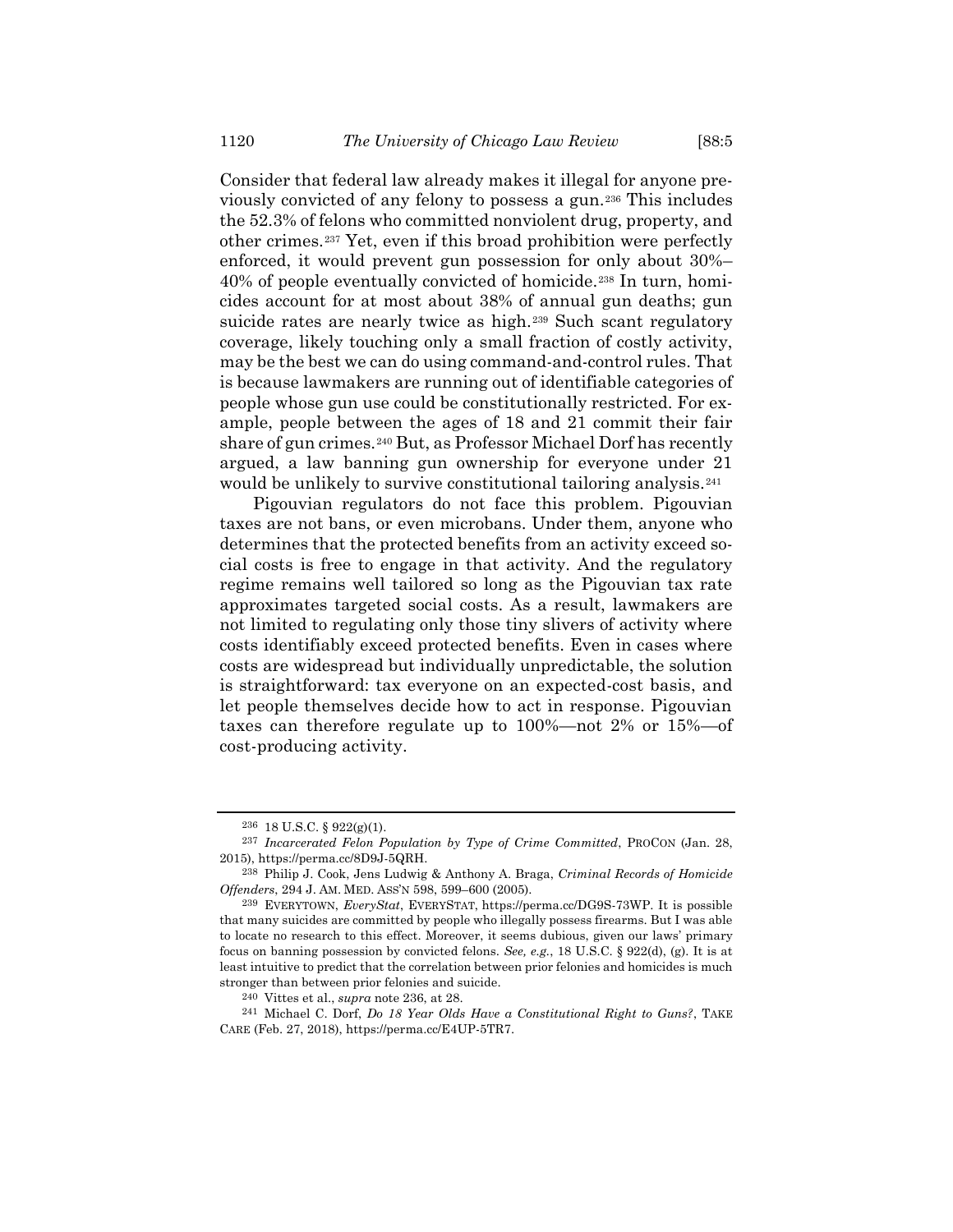Moving on, Pigouvian taxes are dynamic enough to be well tailored even under tests requiring the least burdensome regulatory alternative. If a Pigouvian tax is well-keyed to actual social costs, it allows—indeed, incentivizes—taxed entities to find the least burdensome way to reduce those costs. Think, for example, of a smart gun that can be fired only by its owner.<sup>242</sup> Such a precaution, if cheap and effective, could work significant reductions in social cost with small constitutional burdens. A command-andcontrol rule can reap this welfare-enhancing benefit only if a smart gun requirement is written explicitly into the law.<sup>243</sup> But under a well-designed Pigouvian tax, taxed entities will seek out such precautions—or even invent new ones—whether or not the law explicitly contemplates them.<sup>244</sup> So long as taxes follow costs,<sup>245</sup> a Pigouvian tax will simulate the least burdensome command-and-control regime, whatever that would be.

Traditional regulations aside from command-and-control rules also suffer from tailoring problems that Pigouvian taxes can avoid. Tort regimes like the one overturned in *Sullivan* can impose constitutional burdens far in excess of reductions in social cost. This is because of shortcomings in institutional competence. Juries theoretically peg compensatory damages to social costs. But they can be biased. Their racial prejudices might, for example, produce immense awards for trivial false statements made by Black civil rights leaders.<sup>246</sup> Or, as laypeople, they might be less well-equipped than experts to accurately evaluate social costs, even when acting in good faith.<sup>247</sup> Pigouvian tax rates, by contrast, can be set by experts using established social scientific techniques designed to produce the best available estimates of social cost.<sup>248</sup> Such expert calculations are certain to contain some inaccuracies. But they would be careful, systematic, and public,

<sup>242</sup> *See* Michael Ram, *Technology of Safety Devices for Firearms*, 12 LOY. CONSUMER L. REV. 218, 221 (2000).

<sup>243</sup> *See supra* Part II.A.

<sup>244</sup> *See supra* Part II.A.

<sup>245</sup> *See infra* Part V.A.2.

<sup>246</sup> *Sullivan*, 376 U.S. at 256.

<sup>247</sup> *See generally, e.g.*, CASS R. SUNSTEIN, REID HASTIE, JOHN W. PAYNE, DAVID A. SCHKADE & W. KIP VISCUSI, PUNITIVE DAMAGES: HOW JURIES DECIDE (2002). *See also* Michael J. Saks, Lisa A. Hollinger, Roselle L. Wissler, David Lee Evans & Allen J. Hart, *Reducing Variability in Civil Jury Awards*, 21 LAW & HUM. BEHAV. 243, 244–45 (1997) (surveying the literature and finding that, while jury awards roughly track actual losses, "both systematic and random errors make the [jury] process less than satisfactory").

<sup>248</sup> *See infra* notes [313](#page-49-0)–19 and accompanying text.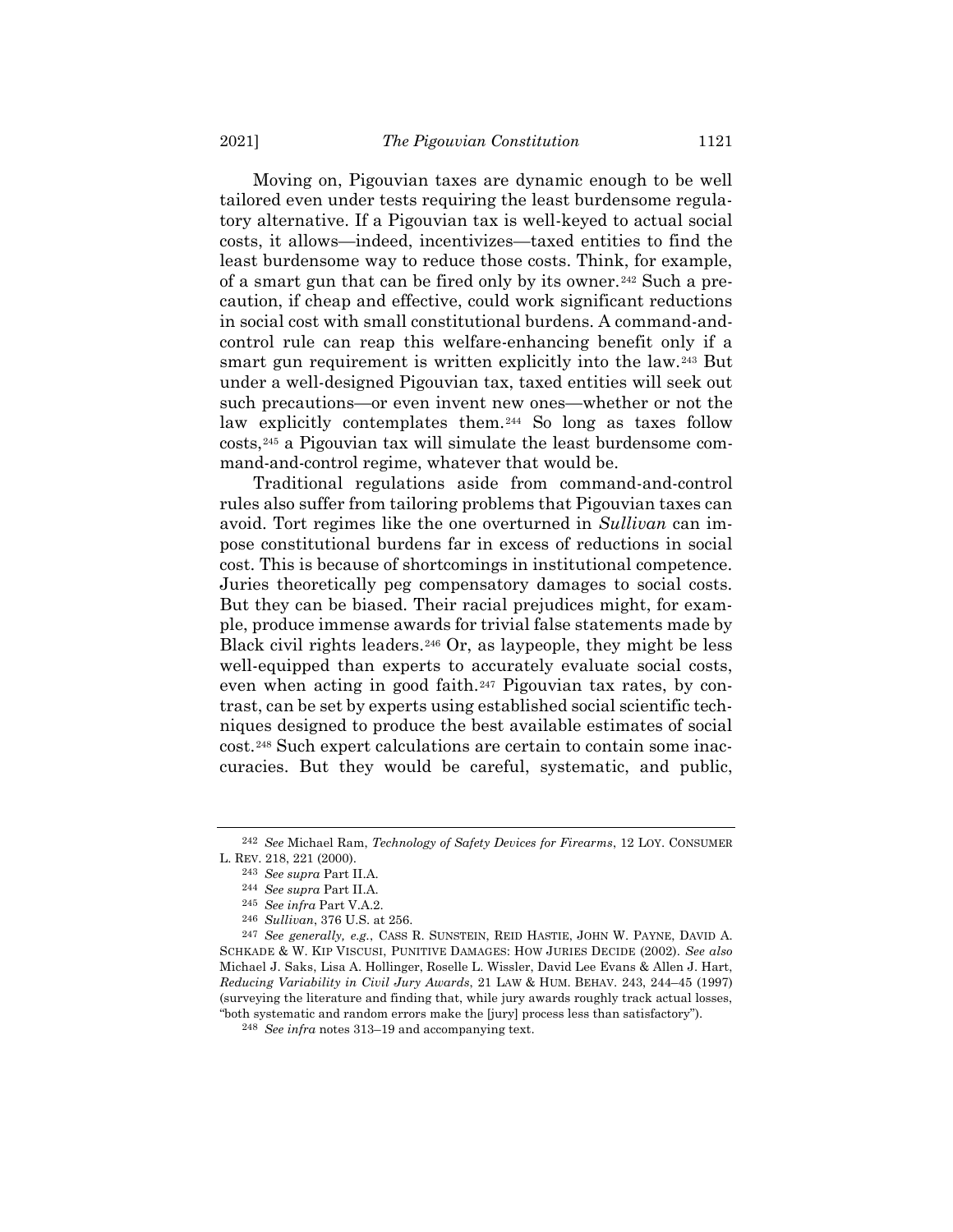whereas jury awards are not. Moreover, even the strictest constitutional tailoring requirements do not require laws to estimate social costs with metaphysical perfection.<sup>249</sup> If it were otherwise, there could be no extant examples of permissible regulations on protected activity. But many such examples exist,<sup>250</sup> despite being based, as they are, on imperfect cost estimates.

#### B. Two Promising Cases: Guns and Fake News

Pigouvian taxes will generally fare better under the tailoring analysis than traditional regulations of constitutionally protected activities. But what about specific taxes? Here, we return to our hypothetical Pigouvian taxes on guns and fake news. This Section argues that a well-crafted version of each would avoid the pitfalls of its forebears and thus be upheld as constitutional.

Begin with the dual-layered legitimacy test.<sup>251</sup> The important point here is that both the fake news and the gun taxes would target costs whose legitimacy the Supreme Court has already approved. In its case law evaluating the taxes' traditional analogues, the Court has identified some costs as truly distinct from constitutionally protected benefits. And it has opined on the importance of those costs. In both cases, we should expect the social costs at which our Pigouvian taxes are aimed to easily pass the legitimacy threshold.

The Pigouvian tax on guns would target social costs from accidental and intentional shootings. More specifically, the tax would be imposed in an amount equal to losses—like injury, death, and lost wages—resulting from crimes, accidents, and suicides. These are surely the kinds of harms the *Heller* majority had in mind when it approved the regulation of "handgun violence in this country."*25F* <sup>252</sup> At least, they are the kinds of harms targeted by the many longstanding regulations on gun ownership that *Heller* explicitly endorsed.<sup>253</sup> Laws barring gun ownership by the mentally ill, the "carrying of dangerous and unusual weapons,"<sup>254</sup> and even garden-variety tort law all attempt to avert such costs.

<sup>249</sup> *See infra* notes [313](#page-49-0)–19 and accompanying text.

<sup>250</sup> *See supra* Part III.A–B.

<sup>251</sup> Discussed in Part III.C, *supra*.

<sup>252</sup> *Heller*, 554 U.S. at 636.

<sup>253</sup> *Id.* at 626–27, 627 n.26.

<sup>254</sup> *Id.* at 627 (quotation marks omitted).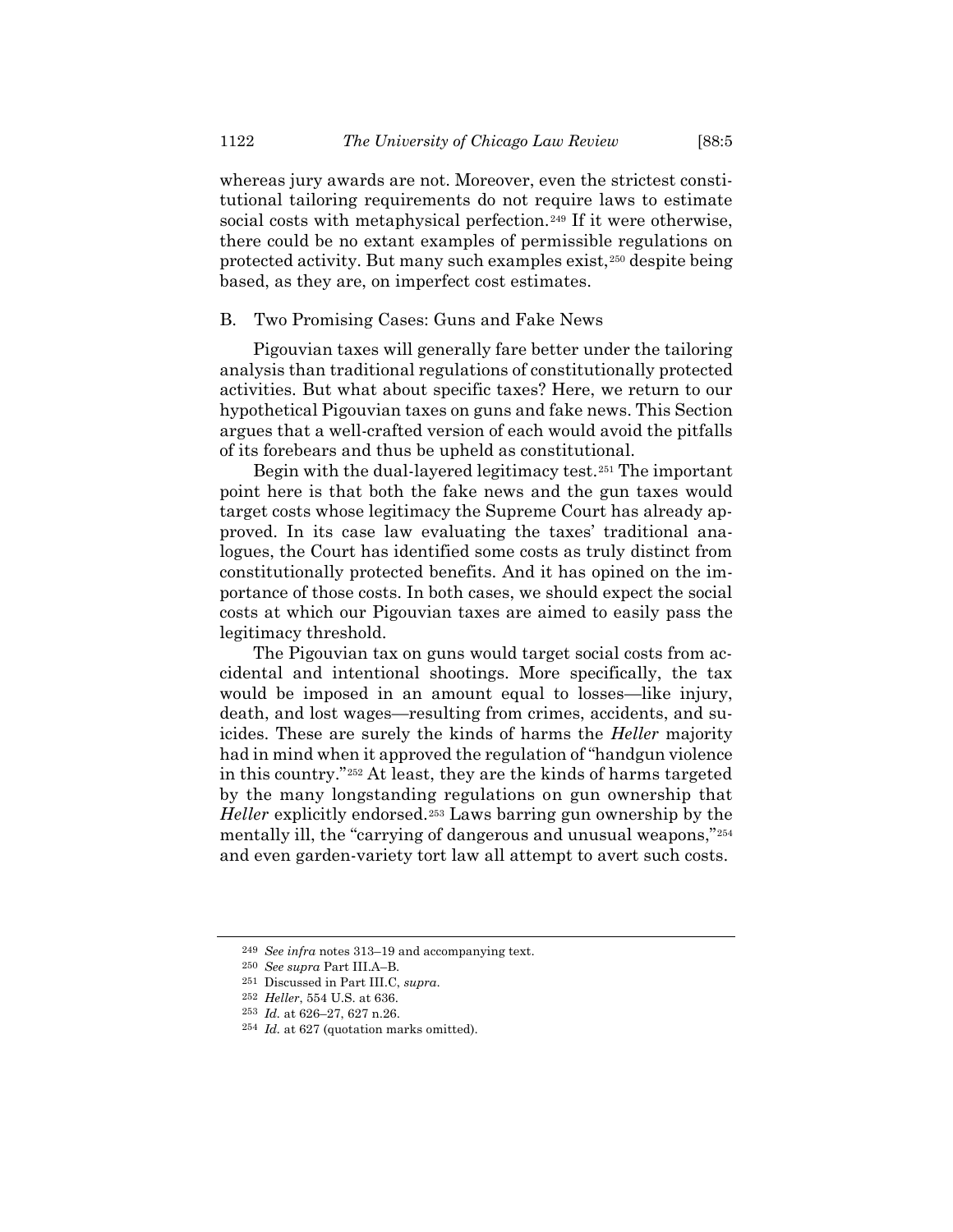This implies two things. First, the Pigouvian tax targets costs distinct from "individual self-defense," which is "'the central component' of the Second Amendment['s]" protected benefits.*25F* <sup>255</sup> To carefully avoid illegitimately targeting that protected benefit, the Pigouvian tax should exclude from its rate calculation any costs resulting from justifiable self-defense. Second, costs from injury and death are sufficiently important to justify a right-sized tax. *Heller* endorsed those costs as important enough to justify odious burdens like total criminal bans for whole categories of people.<sup>256</sup> All the more, then, should the Court endorse a tax—which is not a ban, and certainly not a criminal penalty—in service of the same goals.

One can run a similar analysis on the targeted harms of a Pigouvian tax on fake news. That tax would be designed to incorporate certain harms from demonstrably false speech—mostly online—posing as real news. Specifically, the targeted harms would fall into two categories: damage to reputation and harm from unwarranted reliance on such lies. As with the gun tax, these are social costs that the Supreme Court has already approved as targets of traditional regulation. Reputational harm from false speech is the classic social cost that defamation laws target. And in its cases following *Sullivan*, the Supreme Court has repeatedly emphasized that such harms are legitimately regulable.<sup>257</sup> Harm to reputations from false claims of fact is thus distinct from the protected benefit of being able to freely express "pernicious [] opinion[s]" and other "ideas."<sup>258</sup> Moreover, such costs are sufficiently important to warrant imposing monetary payments in the form of defamation damages.<sup>259</sup> There is little reason to think that the imposition of monetary payments in the form of Pigouvian taxes should be any different.

The same goes for social costs from unwarranted reliance on false information. These are the classic harms targeted by laws penalizing fraud. Even though false speech receives some First

<sup>255</sup> McDonald v. City of Chicago, 561 U.S. 742, 767 (2010) (emphasis omitted) (quoting *Heller*, 554 U.S. at 599).

<sup>256</sup> *Heller*, 554 U.S. at 626–27.

<sup>257</sup> *See, e.g.*, *Gertz*, 418 U.S. at 343 (acknowledging "the state interest in compensating injury to the reputation of [public and] private individuals").

<sup>258</sup> *Id.* at 339–40.

<sup>259</sup> *See Sullivan*, 376 U.S. at 277–78. Recall that, insofar as tort payments raised a constitutional concern, it was because of their potential for extreme ill-tailoring. *See supra* Part III.B.3.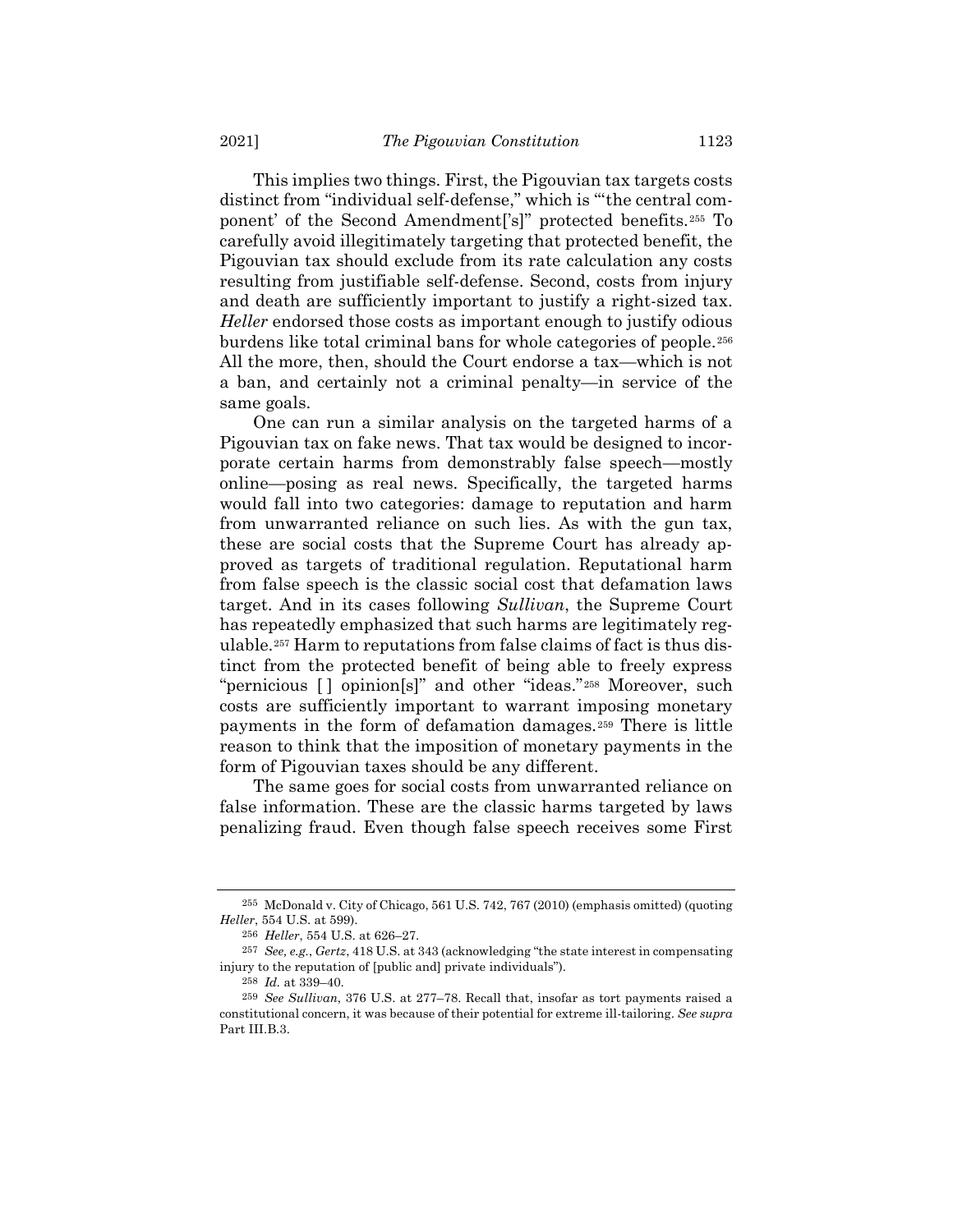Amendment protection,<sup>260</sup> the "legally cognizable harm associated with [fraud]" justifies its regulation.<sup>261</sup> In a fraud, one party lies to another to induce an action, the other acts in reliance on the lie, and the latter is worse off for it.<sup>262</sup> The main act that fake news has historically attempted to influence is voting.<sup>263</sup> But when fake news induces people to buy products or financial instruments, a Pigouvian tax could target those fraudulently induced choices too.<sup>264</sup> Such harms are at least important enough to justify laws imposing tort damages in the amount of the harm.<sup>265</sup> So too, then, are they important enough to justify a Pigouvian tax imposing similar economic costs.

This brings us to tailoring. As noted above, a right-sized Pigouvian tax on protected activity is inherently well-tailored.<sup>266</sup> The detriment it imposes on constitutionally protected benefits is not merely proportional to, but rather identical to, the targeted social cost. Thus, the baseline assumption should be that a properly sized<sup>267</sup> Pigouvian tax will withstand scrutiny under any version of the tailoring test. That assumption is bolstered when one considers how the Pigouvian taxes proposed here would avoid the specific tailoring pitfalls that felled their traditional analogues.

Begin this time with the tax on fake news. Recall that both the fee scheme in *Forsyth* and the defamation regime in *Sullivan* were struck down for poor tailoring.<sup>268</sup> In both cases, the source of inadequate tailoring was institutional incompetence. The administrator in *Forsyth* set the permit fees not by carefully estimating each demonstration's regulable costs, but rather by "whim."<sup>269</sup> The jurors in *Sullivan* allowed their racial animus to infect their estimation of costs, imposing extraordinarily high damages on pro-civil-rights criticism of the police.<sup>270</sup>

<sup>260</sup> *Alvarez*, 567 U.S. at 721–22.

<sup>261</sup> *Id.* at 719.

<sup>262</sup> *See* RESTATEMENT (SECOND) OF TORTS § 525 (AM. LAW INST. 1977).

<sup>263</sup> *See supra* Part I.

<sup>264</sup> *See* Fredrik Vold, *Will Bitcoin SV Repeat Pump & Dump of 2019?*, CRYPTONEWS (Jan. 14, 2020), https://perma.cc/3246-M3FQ (describing a fake-news-fueled pump-anddump scam for cryptocurrency).

<sup>265</sup> *Alvarez*, 567 U.S. at 718–19. Moreover, some fraudulent speech can be punished criminally. *Id.* at 720.

<sup>266</sup> *See supra* Part IV.A.

<sup>267</sup> For a discussion on how social costs can be measured—and taxes thus properly sized—see Part IV.C, *infra*.

<sup>268</sup> *See supra* Part III.B.1, 3.

<sup>269</sup> *Forsyth*, 505 U.S. at 133.

<sup>270</sup> *Sullivan*, 376 U.S. at 294 (Black, J., concurring).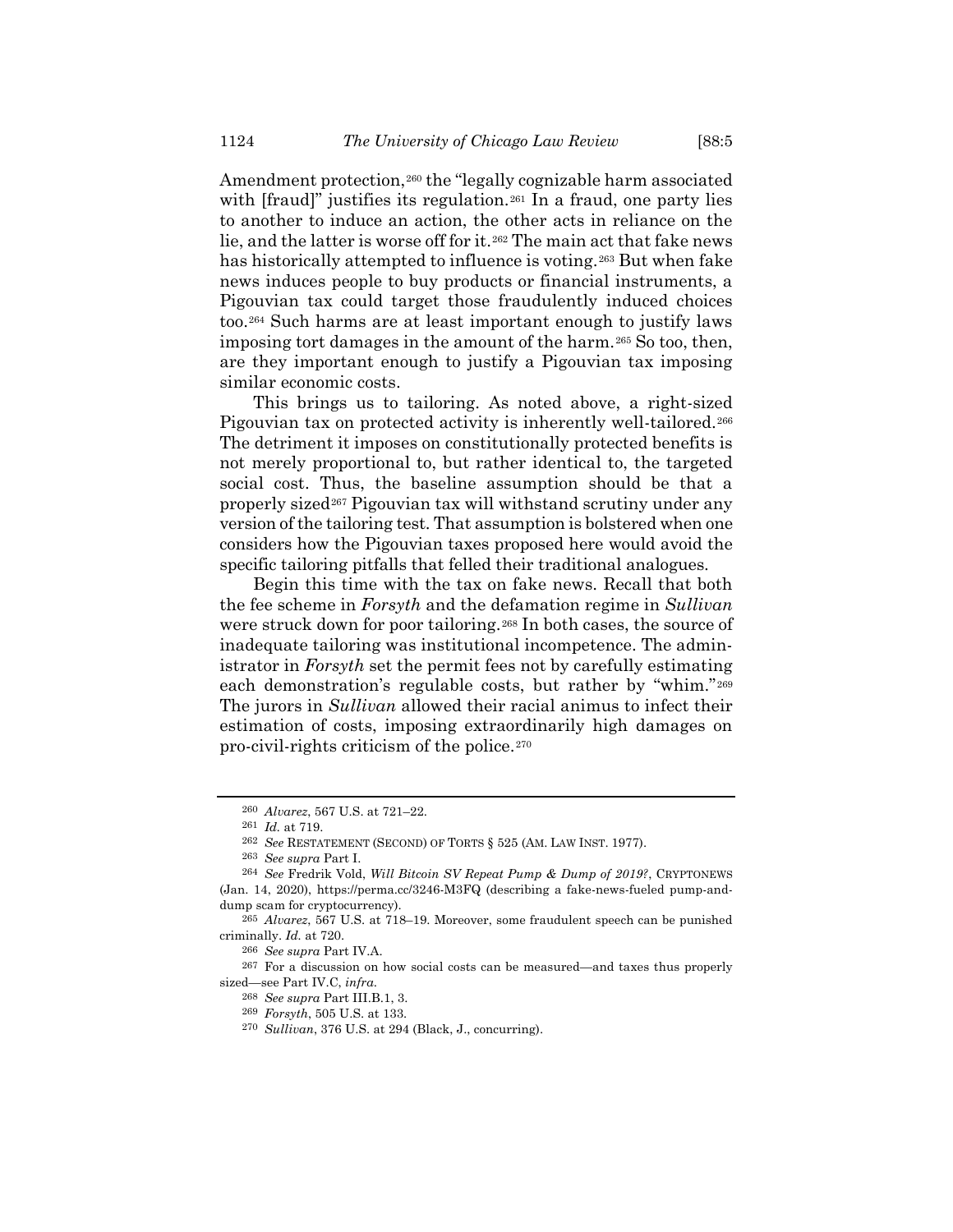A Pigouvian tax on fake news would avoid this pitfall by vesting highly competent experts with the authority to measure social costs and thereby set tax rates. They would rely on well-established empirical methods.<sup>271</sup> And unlike *Sullivan*'s jurors or *Forsyth*'s administrator, their rationales would be public, stable, and directly reviewable by courts.<sup>272</sup> The goal would be social cost metrics that approached the most accurate available anywhere. Indeed, because the costs targeted by the fake news tax—and the gun tax—are familiar in law and social science, existing empirical methods are robust.<sup>273</sup> Such careful estimates would avoid the wild disproportionality between constitutional burden and social cost that pervaded *Sullivan* and *Forsyth*.

That leaves the problem of risk aversion. *Sullivan* might be read as worrying that even accurate damage awards, if sized to unpredictably large harms from apparently minor misstatements, could chill valuable speech. The Court solved this problem by imposing an "actual malice" standard, allowing liability only for those who, in advance, know—or should know—of a serious risk.<sup>274</sup> Pigouvian taxes can do even better. Consider that, even under the "actual malice" standard, a known, but apparently trivial, false statement can still produce unexpected and massive damages. When the defamed turns out to be an eggshell victim, risk-induced chilling of speech can still arise. But a Pigouvian tax on costs that vary unpredictably case-to-case can be levied in the amount of average expected cost, smoothing eggshell-victim effects.<sup>275</sup> Then, costs per instance are both moderate and predictable in advance.

Moreover, there is little risk that a Pigouvian tax limited to fake news would ensnare diligently reported stories. The line between fake news—utter fabrications presented as accurate—and genuine news need not be blurry. PolitiFact, for example, keeps a running scorecard of misleading news stories.<sup>276</sup> Of the stories it

<sup>271</sup> *See infra* Part IV.C.

<sup>272</sup> *See infra* Part V.A.1.

<sup>273</sup> *See infra* Part IV.C.

<sup>274</sup> *See supra* Part III.B.3.

<sup>275</sup> *See infra* Part V.A.2. This would mimic full insurance. *See infra* Part V.A.3. As with insurance, average prices could vary categorically. If, for example, it turned out that fake political stories systematically impose higher costs than fake stories about celebrities, then those two categories of fake news—not individual instances of each—would incur different tax rates.

<sup>276</sup> *See Fake News*, POLITIFACT, https://perma.cc/6965-J7HA.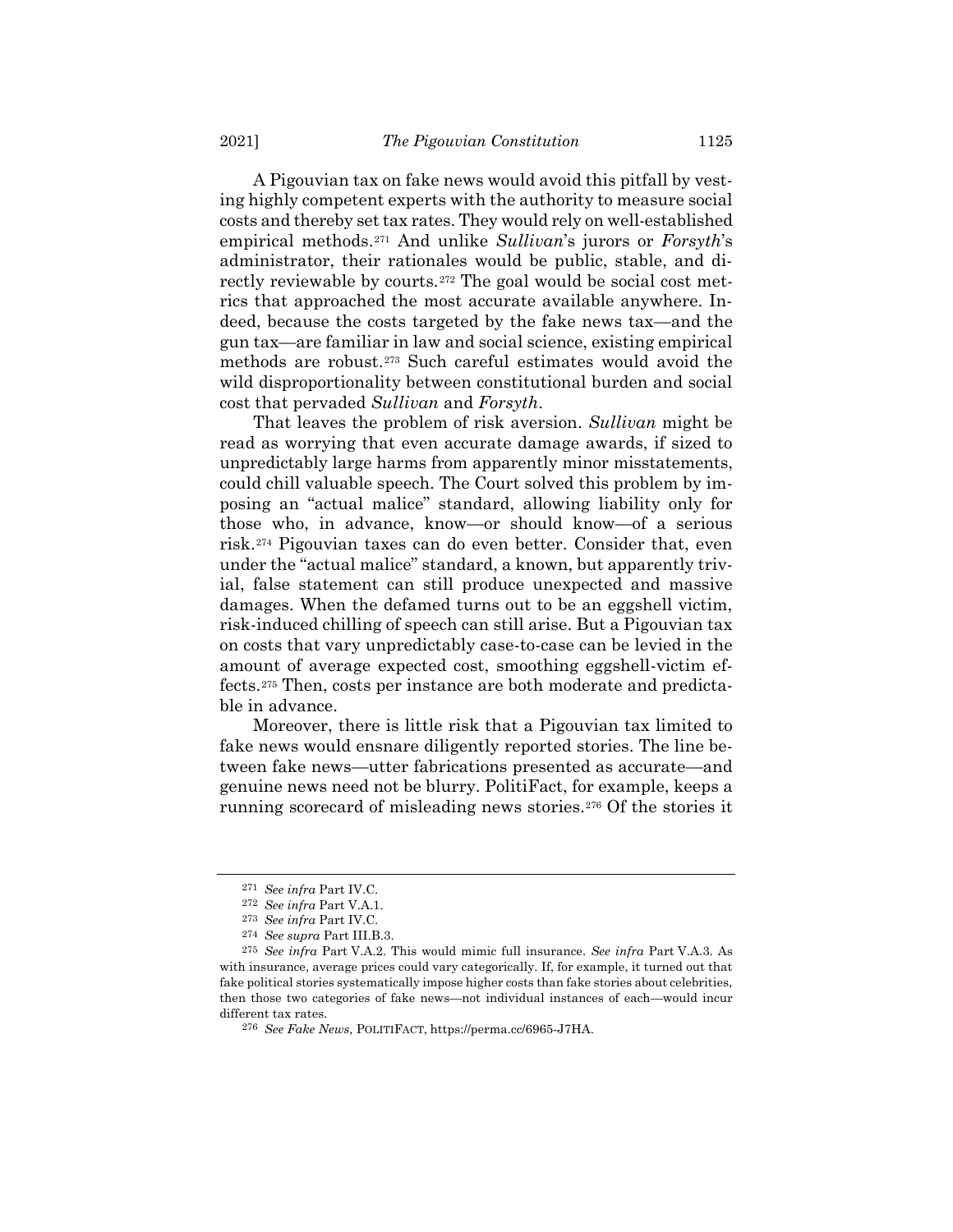has evaluated, a whopping 94% fall into its two most blatant categories of inaccuracy—"False" and "Pants on Fire."*27F* <sup>277</sup> A "False" story might, for example, edit a famous writer's tweet to favor Trump, rather than Clinton, by blatantly swapping their two names.<sup>278</sup> A "Pants on Fire" story might opine on the strictures of the Constitution's Twenty-Eighth Amendment, though only twenty-seven amendments exist.<sup>279</sup> These are not subtle lies. They could be regulated without much fear of Orwellian governmental overreach.<sup>280</sup> And given such egregious falsehoods' enormous share of the fake news pie, a Pigouvian tax focused only on them could still have strong effects. A fake news tax, narrowed in this way, would in fact approximate the effect of *Sullivan*'s "actual malice" requirement. Only easily identified lies would incur a tax.

There is comparatively little to add about the tailoring of a Pigouvian tax on guns. The law at issue in *Heller*<sup>281</sup> essentially forbade everyone from carrying any handgun of any kind.<sup>282</sup> The tailoring problem there was the same problem with all broad bans. They indiscriminately destroy constitutionally protected benefits, banning all protected activity irrespective of reductions in social costs. And like all right-sized Pigouvian taxes, the gun tax would incentivize people to refrain from protected activity only when, by their own lights, costs exceed benefits.

Guns and fake news thus represent exemplary areas where Pigouvian taxes can succeed, though traditional regulations have not. They can target costs that are already known to be legitimately regulable. And they would avoid the tailoring problems that beleaguer their traditional regulatory analogues.

### C. Measuring Social Costs

The previous sections have argued that right-sized Pigouvian taxes can effectively reduce the social costs that regulators care about while overcoming constitutional tailoring problems. Both of

<sup>277</sup> *Id.*

<sup>278</sup> Samantha Putterman, *No, Andy Borowitz Didn't Make Disparaging Statement About Clinton Voters*, POLITIFACT (Dec. 13, 2019), https://perma.cc/V72Y-4LXM.

<sup>279</sup> Samantha Putterman, *Viral Meme Makes Up New Constitutional Amendment*, POLTIFACT (Dec. 11, 2019), https://perma.cc/TYN8-7XKE.

<sup>280</sup> Consider also that existing governmental entities—securities regulators, defamation juries, consumer protection bureaus, etc.—routinely regulate truth and falsity, often in much closer cases.

<sup>281</sup> Similar to the one at issue in *McDonald*.

<sup>282</sup> *Heller*, 554 U.S. at 574–75.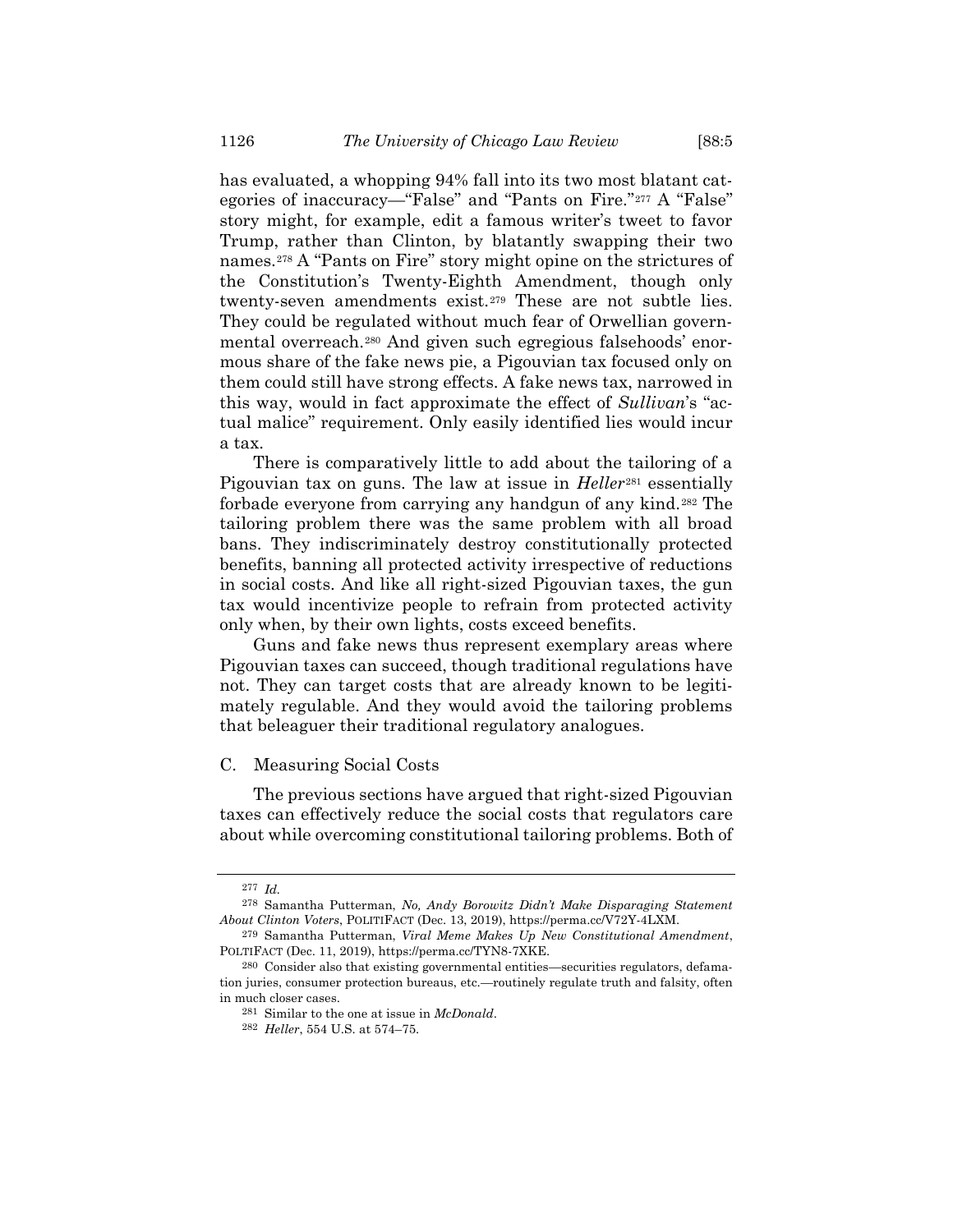these claims depend on lawmakers' ability to adequately measure the targeted social costs from protected activity. If they cannot do so, and the taxes are set significantly too low or too high, then either efficiency or constitutional problems can result.

In many important cases—including our promising taxes on guns and fake news—there should be little concern that the constitutionally mandated cost measurements will prove infeasible. For our model taxes on guns and fake news, the targeted social costs are fairly familiar. Our long-established frameworks for estimating them will almost certainly pass constitutional muster.

The Pigouvian tax on guns would aim to reduce social costs from shootings in the form of bodily injury and death.<sup>283</sup> Bodily harm and death are among the most often quantified harms in existence. Not only social scientists but also legal actors—like juries, legislators, agency heads, and even judges—are constantly trying to measure them. Indeed, they often must do so to resolve even the most basic tort suit or to design simple safety regulations. The result is a panoply of well-established and oft-employed models for converting maimings and murders into dollar figures.

<span id="page-46-0"></span>Modern estimates of the value of lost life or limb are rooted in statistical estimates of peoples' willingness to pay to avoid such fates.<sup>284</sup> The basic method is to observe how labor and product prices vary with risk, controlling for as many other factors as possible.<sup>285</sup> Since the 1980s, such estimates have become extremely sophisticated. They rely on increasingly rich and accurate datasets.<sup>286</sup> They differentiate between ways that people might be injured or killed.<sup>287</sup> And increasingly, such estimates are sensitive to the imperfections in human risk assessment and decision-making.*28F* <sup>288</sup> Despite differences in methodologies, these measurements substantially converge. Today, the value of a statistical life in the United States hovers roughly in the \$12 million range.<sup>289</sup>

Valuing injury costs associated with gun ownership requires another inferential step. Regulators need to know the relationship between gun ownership and injuries. For example, does increasing gun ownership increase the murder or suicide rate? Or,

<sup>283</sup> *See supra* Part III.A.

<sup>284</sup> *See generally, e.g.*, Thomas J. Kniesner & W. Kip Viscusi, *The Value of a Statistical Life*, OXFORD RSCH. ENCYCLOPEDIA ECON. & FIN. (2019), https://perma.cc/AKJ3-QT4Z.

<sup>285</sup> *Id.* at "Estimating the VSL".

<sup>286</sup> *Id.* at "Representative Estimates".

<sup>287</sup> *Id.* at "How You Die".

<sup>288</sup> *Id.* at "How Markets May Be More Complex".

<sup>289</sup> Kniesner & Viscusi, *supra* not[e 284](#page-46-0), at "Representative Estimates".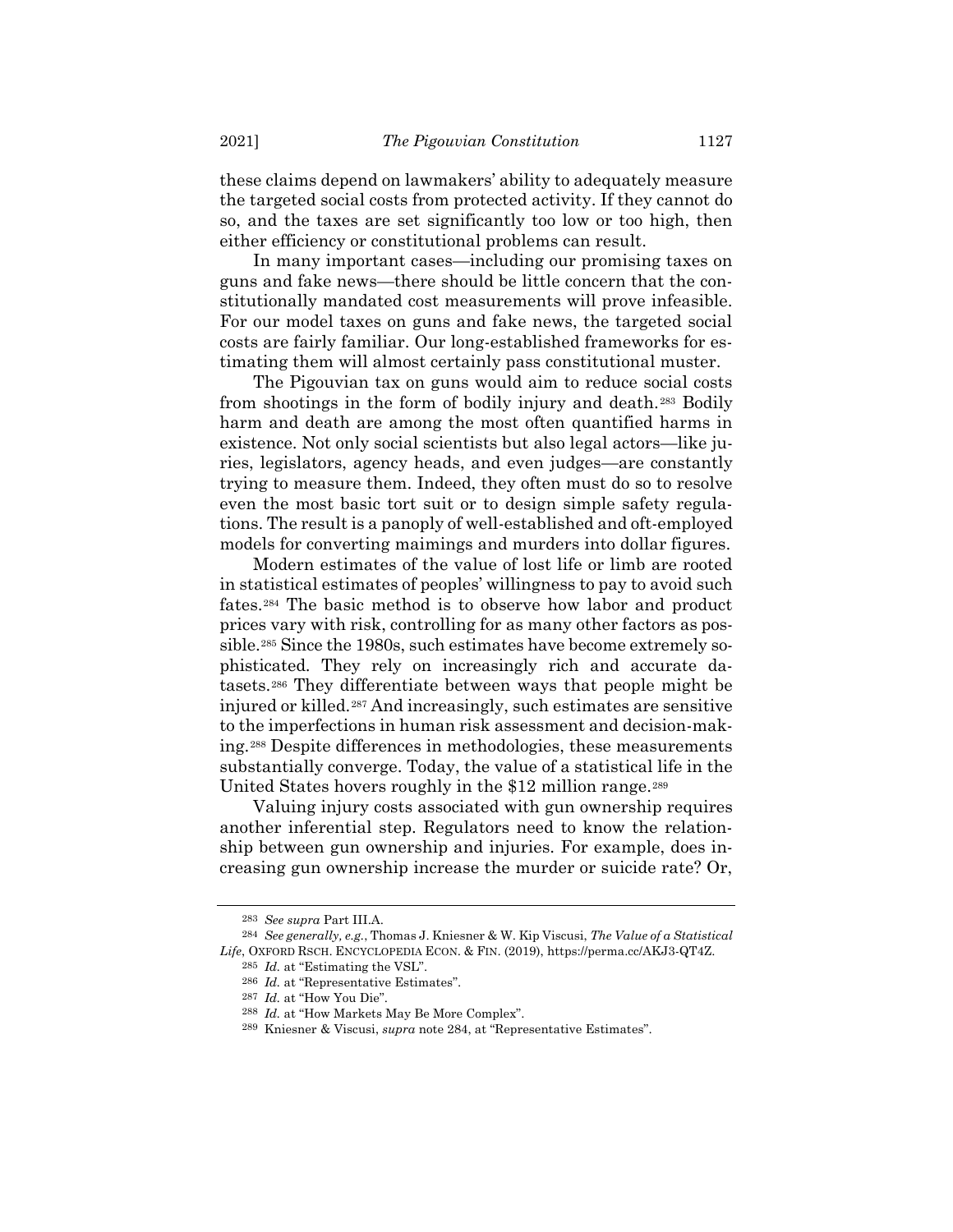in the absence of guns, would the same murders and suicides be committed by other means? Here, too, there are longstanding social science frameworks for evaluating cause and effect. Most commonly, researchers use sophisticated statistical analysis to observe how, controlling for other factors, rates of gun injury and death vary with rates of gun ownership.<sup>290</sup>

These analyses are not merely theoretical. In 2006, social scientists at Duke and Georgetown Universities estimated the annual marginal social cost per gun-owning household to be \$600.<sup>291</sup> This estimate is conservative, using low-end figures for the value of a statistical life and the effect of gun ownership on injuries.<sup>292</sup> A less conservative number would approach \$1,800 annually.<sup>293</sup> Both figures include only costs from intentional shootings.<sup>294</sup> Other researchers have attempted to quantify the effects of gun ownership on other outcomes, like suicide<sup>295</sup> and accidental deaths.<sup>296</sup> Thus, a conservative Pigouvian tax on gun ownership might easily exceed \$1,000 per household annually.<sup>297</sup> We should expect more research of this type in the near future. For the first time in over twenty years, Congress has recently appropriated federal funding to study the causes of gun violence.<sup>298</sup>

The same kind of logic would apply to estimating the social costs of fake news. As with bodily injury, harms associated with damaged reputation—lost revenues, job opportunities, etc.—can be evaluated using traditional tort frameworks.<sup>299</sup> What about the costs that occur when fake news stories bamboozle people into making bad decisions? If those decisions are commercial, then other tools from tort—this time, fraud—will again be instructive.<sup>300</sup>

<sup>290</sup> *See generally, e.g.*, Cook & Ludwig, *supra* note [45;](#page-10-0) Duggan, *supra* note [45.](#page-10-0)

<sup>291</sup> Cook & Ludwig, *supra* note [45,](#page-10-0) at 390. This is an average marginal cost figure. The article also estimates variations in marginal cost according to geography. *Id.* at 389. 292 *Id.* at 390.

<sup>293</sup> *Id.*

<sup>294</sup> *Id.* at 390 n.15.

<sup>295</sup> *See generally, e.g.*, Mark Duggan, *Guns and Suicide*, *in* EVALUATING GUN POLICY: EFFECTS ON CRIME AND VIOLENCE 41, (Jens Ludwig & Philip J. Cook eds., 2003) (estimating the effect of gun ownership on suicide rates).

<sup>296</sup> *See generally, e.g.*, Phillip B. Levine & Robin McKnight, *Firearms and Accidental Deaths: Evidence from the Aftermath of the Sandy Hook School Shooting*, 358 SCIENCE 1324 (2017).

<sup>297</sup> Cook & Ludwig, *supra* not[e 45,](#page-10-0) at 390.

<sup>298</sup> Jessie Hellmann, *Congress Reaches Deal to Fund Gun Violence Research for First Time in Decades*, THE HILL (Dec. 16, 2019), [https://perma.cc/B33C-34Z7.](https://perma.cc/B33C-34Z7)

<sup>299</sup> *See* RESTATEMENT (SECOND) OF TORTS §§ 621, 623 (AM. L. INST. 1977).

<sup>300</sup> *See* RESTATEMENT (SECOND) OF TORTS § 549 (AM. L. INST. 1977).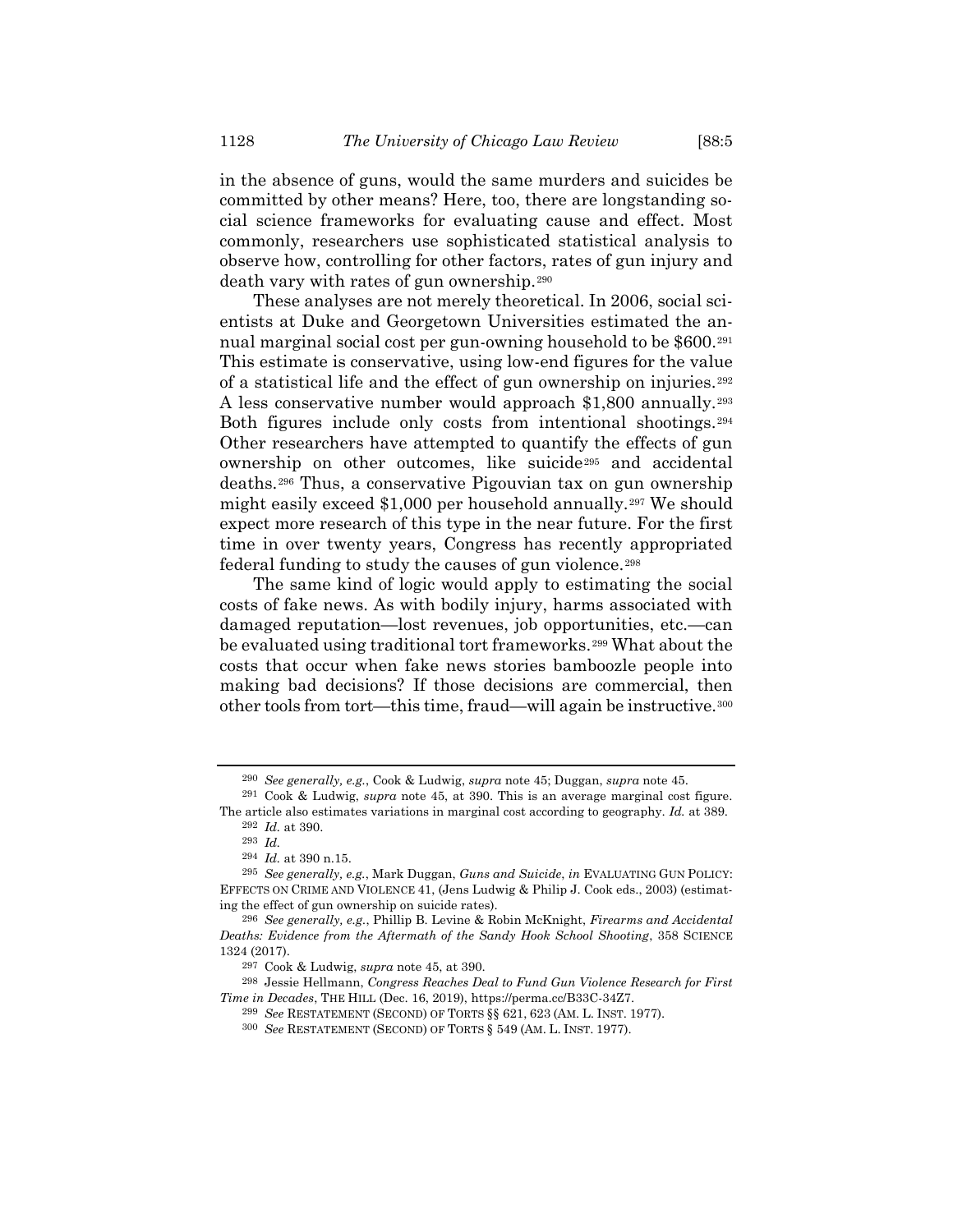However, as described above, much fake news is designed to influence voting.<sup>301</sup> How could Pigouvian regulators estimate the social cost of a fraudulently induced vote? This is again a two-step procedure. First, regulators would need to determine the likelihood that any given instance of fake news affects a vote. Already, academics have begun to study how such lies spread online and the extent to which they affect electoral outcomes.<sup>302</sup> Then comes the question of how much each fraudulently induced vote is worth, from a social-cost perspective. Measures of voters' willingness to pay might be hard to come by. Not often are citizens offered the opportunity to pay for precautions against being tricked into voting against their true interests.

Social scientists have, however, begun to measure campaigns' willingness to pay for a flipped vote, in terms of legitimate advertising expenditures.<sup>303</sup> Bad actors may prefer to influence votes with fake news instead of legitimate political advertising because the former is comparatively cheap and easy. The social cost of fake news can thus be understood as the difference between the cost of flipping a vote with a lie and the cost of doing it legitimately. This, too, mirrors a longstanding tort mechanism for regulating antisocial activity: disgorgement, which strips wrongdoers of their illgotten gains.<sup>304</sup>

What if regulators wished to use Pigouvian taxes to target costs from protected activity that are less familiar than those targeted by our sample taxes?<sup>305</sup> As the preceding paragraphs suggest, different costs will invite different measurement frameworks. And there is no guarantee that every conceivable cost will admit of reasonable estimation. Yet there is good reason to believe that many will. We live in the legal epoch of cost-benefit analysis (CBA). Since the Reagan era, administrative agencies have been required to quantify both the benefits and social costs of major

<sup>301</sup> *See supra* Part I.

<sup>302</sup> *See, e.g.*, Soroush Vosoughi, Deb Roy & Sinan Aral, *The Spread of True and False News Online*, 359 SCIENCE 1146, 1150 (2018); Allcott & Gentzkow, *supra* not[e 2;](#page-1-0) Gunther et al., *supra* not[e 61,](#page-12-0) at 2–6.

<sup>303</sup> *See generally, e.g.*, Brett R. Gordon & Wesley R. Hartmann, *Advertising Effects in Presidential Elections*, 32 MKTG. SCI. 19 (2013); Jonathan Nagler & Jan Leighley, *Presidential Campaign Expenditures: Evidence on Allocations and Effects*, 73 PUB. CHOICE 319 (1992).

<sup>304</sup> *See* RESTATEMENT (THIRD) OF RESTITUTION § 13 cmt. h (AM. L. INST. 2011). *See also generally* Robert Cooter & Ariel Porat, *Disgorgement Damages for Accidents*, 44 J. LEGAL STUD. 249 (2015).

<sup>305</sup> Assume that the costs in question pass the legitimacy threshold.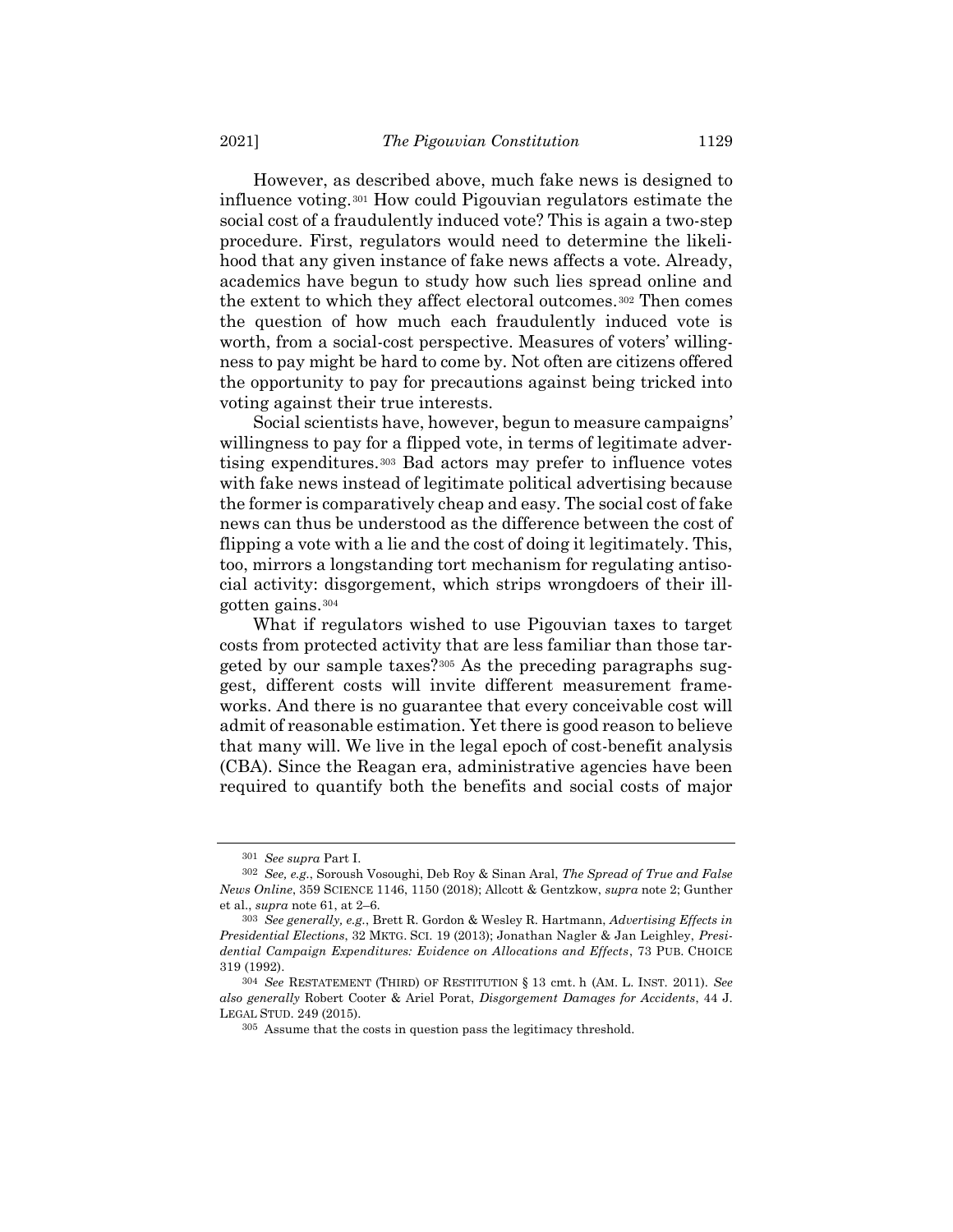<span id="page-49-1"></span>regulations.<sup>306</sup> In doing so, they often make unusual estimations, like the cost of a dead fish<sup>307</sup> or, alternatively, of a lost day of recreational fishing.<sup>308</sup> Today, agencies are doing this kind of thing all the time. Between 2010 and 2013 alone, they issued 106 rules requiring CBA, resulting in dozens upon dozens of occasionally complex cost estimates.<sup>309</sup> True, agency CBAs sometimes fall short, with agencies declining to issue quantitative figures.<sup>310</sup> But it is quite rare for them to decline because they believe costs or benefits are unquantifiable "as a matter of principle."<sup>311</sup> And even when they do, they may often be wrong. As Professors Jonathan Masur and Eric Posner have argued, "in all of these cases" between 2010 and 2013, the effects, in fact, "could and should [be] calculated."<sup>312</sup>

The real constitutional question, then, is not whether some method will exist for measuring a given targeted cost. One almost always will. The question instead is which methods are, constitutionally speaking, good enough. Long-established frameworks for estimating the familiar costs associated with our taxes on guns and fake news should certainly suffice. When diligently followed, such tools provide a basis for calculating—for example—accurate tort damages, which the Constitution blesses in various contexts.<sup>313</sup>

<span id="page-49-0"></span>Beyond these well-trodden methods, the question is more open-ended, largely because the Court's proportionality analyses have historically been quantitatively unsophisticated.<sup>314</sup> In the cases described above, the Court approved many regulations as

<sup>306</sup> Exec. Order No. 12291, 3 C.F.R 127 (1982) (revoked 1993).

<sup>307</sup> U.S. Env't Prot. Agency, *Economic and Benefits Analysis for the Final Section 316(b) Phase II Existing Facilities Rule*, D1-3.2 (2004).

<sup>308</sup> U.S. Env't Prot. Agency, *Economic Analysis for the National Emission Standards for Hazardous Air Pollutants for Source Category: Pulp and Paper Production; Effluent Limitations Guidelines, Pretreatment Standards, and New Source Performance Standards: Pulp, Paper, and Paperboard Category—Phase 1*, 9-16 (1997).

<sup>309</sup> *See* Jonathan Masur & Eric A. Posner, *Unquantified Benefits and the Problem of Regulation Under Uncertainty*, 102 CORNELL L. REV. 87, 100–01 (2016).

<sup>310</sup> *Id.*

<sup>311</sup> *Id.* at 104.

<sup>312</sup> *Id.*

<sup>313</sup> *See, e.g.*, *Sullivan*, 376 U.S. at 277–78; *Alvarez*, 567 U.S. at 719; Blocher & Miller, *supra* not[e 10,](#page-3-0) at 310–13, 334–35.

<sup>314</sup> *See, e.g.*, Gonzales v. Carhart, 550 U.S. 124, 162–64 (2007) (avoiding engagement with competing empirical claims); *City of Renton*, 475 U.S. at 51 ("The First Amendment does not require a city . . . to conduct new studies or produce [new, city-specific] evidence . . . so long as whatever evidence the city relies upon is reasonably believed to be relevant.").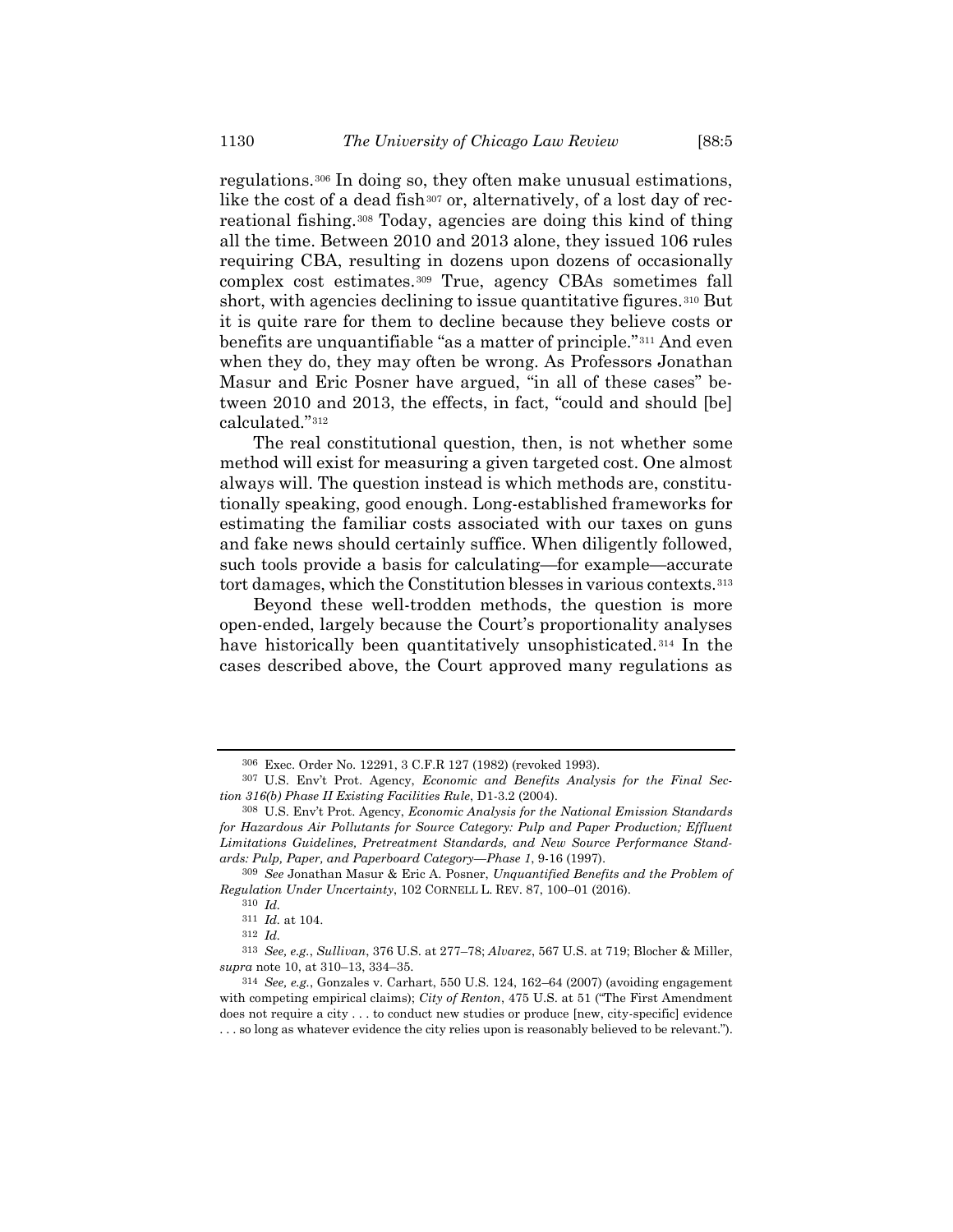<span id="page-50-0"></span>well-tailored based on little more than gut instinct about the magnitude and distribution of social costs.<sup>315</sup> Rule-of-thumb intuition is apparently good enough to find proportionality in a flat ban on gun ownership by all previously convicted felons, despite strong evidence that many of them pose no elevated threat of violence.<sup>316</sup> We thus ought to expect most good-faith empirical analyses to likewise suffice.<sup>317</sup> We might think so even if people could reasonably disagree about methodology, and hence about ultimate cost estimates.<sup>318</sup> In sum, if there are constitutional limits on goodfaith empirical cost estimates, they are not yet well developed.<sup>319</sup>

So, regulators can constitutionally promulgate Pigouvian taxes on protected activity by estimating only targeted costs and relying on rigorous, but imperfect, good-faith measurements. But should they? This Article takes the normative position that lawmakers ought to try their best to regulate in light of all the effects of their rules. Myopic attention to only targeted costs and protected benefits may be constitutionally permissible, but it is not optimal.<sup>320</sup>

The biggest potential challenge for Pigouvian regulators designing all-things-considered, cost-benefit-justified taxes affecting protected activity is accounting for such activity's positive externalities.<sup>321</sup> Some First Amendment–protected speech, for

<sup>315</sup> *See supra* Part III.A–B.

<sup>316</sup> *Heller*, 554 U.S. at 626–27. Empirical research suggests, for example, that previously convicted felons over fifty pose little threat. *See The Effects of Aging on Recidivism Among Federal Offenders*, U.S.SENT'G COMM'N, 22–27 (2017), https://perma.cc/ENP9-EU4U. Moreover, many felonies do not involve any violence in the first place. *See, e.g.*, 18 U.S.C. § 1341 (mail fraud).

<sup>317</sup> Bad-faith empirical analyses are discussed in Part V.A.1, *infra*.

<sup>318</sup> Such disagreements arise everywhere, including in our most well-established cost estimates. *See* Kniesner & Viscusi, *supra* not[e 284](#page-46-0), at "Representative Estimates" (describing variation among estimates of the value of a statistical life).

<sup>319</sup> See *infra* Part V.A.1 for more on judicial review of cost estimates.

<sup>320</sup> Masur & Posner, *supra* not[e 309,](#page-49-1) at 119–21.

<sup>321</sup> As described above, Pigouvian regulators need not estimate private benefits to regulate efficiently. *See supra* Part II. And it is a weak argument against regulating that a Pigouvian tax is too small, having ignored some of an activity's social costs. Such a tax improves on the margin over the status quo, and lawmakers can raise rates as they measure additional costs.

So far, this Article has talked in terms of regulating "social costs," not "negative externalities." This is because some of the costs targeted by our hypothetical Pigouvian taxes are rightly considered internalities, not externalities. Suicides fall into this category. Pigouvian taxes can be efficient if they force an agent to account for such costs—accruing costs to the agent which she would otherwise ignore. *See generally* Hunt Allcott & Cass R. Sunstein, *Regulating Internalities*, 34 J. POL. ANALYSIS & MGMT. 698 (2015).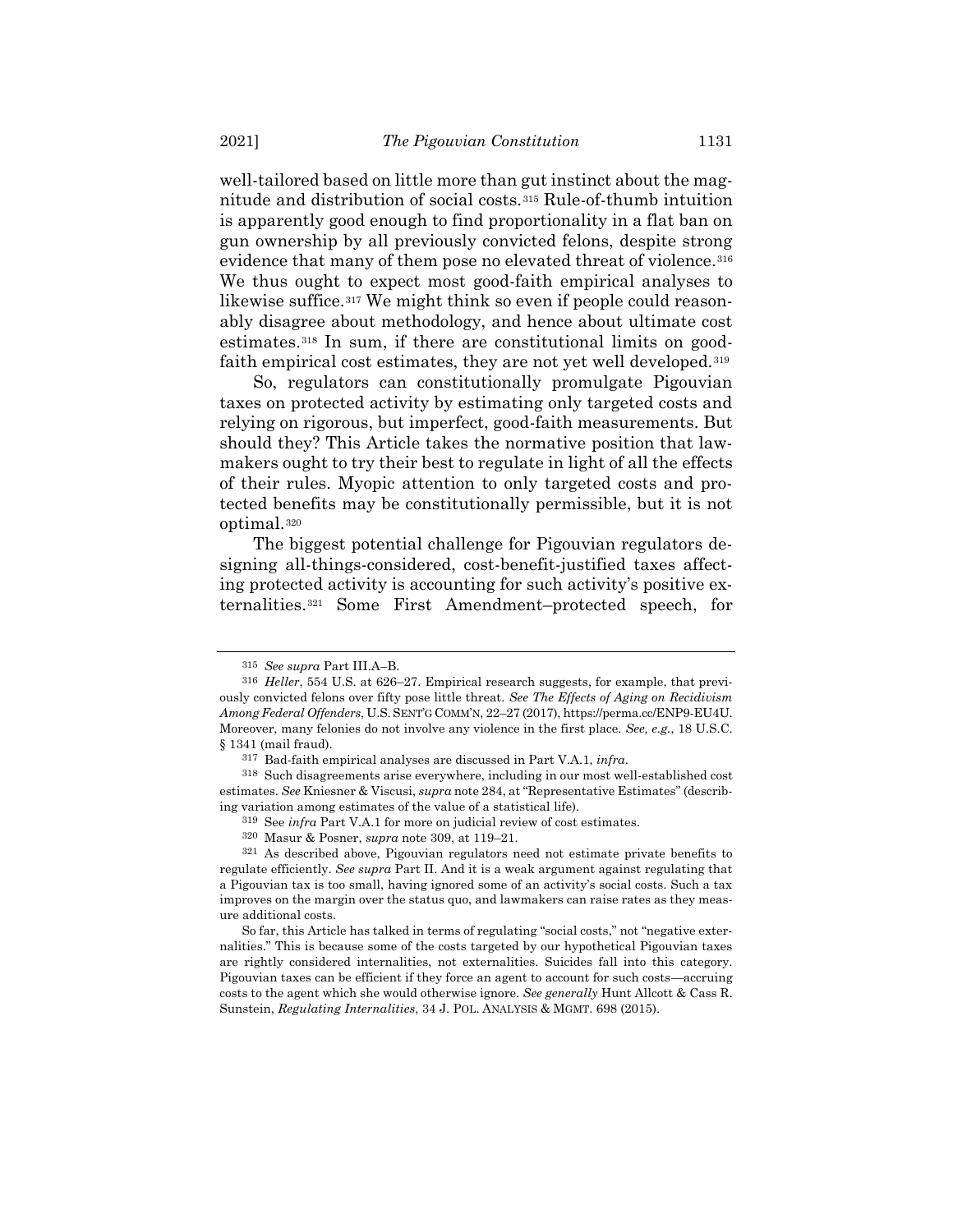example, likely produces benefits beyond those for the speaker. Art is thought to create such prosocial effects.<sup>322</sup> Likewise, it is sometimes argued that widespread gun ownership acts as a deterrent to crime, such that even non–gun owners experience benefits from guns.<sup>323</sup> If effects like these exist, and are large, taxes internalizing social costs but ignoring positive externalities might, on net, reduce social welfare.

Pigouvian taxes should, then, ideally be set to track net social effects of protected activities. And if a given activity's positive externalities exceed its costs, the right Pigouvian rate is zero, or even negative.<sup>324</sup> This is unlikely to be the case for our Pigouvian tax on guns or fake news. Existing social-scientific efforts to quantify gun costs already focus on net, not gross, effects.<sup>325</sup> The dominant view is now that increasing rates of gun ownership lead to larger, not smaller, net costs.<sup>326</sup> Unlike other kinds of speech, it seems unlikely that blatantly false news stories posing as the genuine article generate significant positive externalities.

Not every case will be so easy. What should regulators do if faced with plausible but hard-to-quantify positive externalities from protected activity? Should they assume that positive externalities are infinite—swamping costs—and thus refrain from tax-

This is mostly a pragmatic point, not a constitutional one. The Supreme Court approves of paternalistic regulations on protected activity. *See, e.g.*, Planned Parenthood of Se. Pa. v. Casey, 505 U.S. 833, 881 (1992). One might worry that imposing such regulations, including Pigouvian taxes, creates a kind of double penalty. The regulated party first pays a cost in expectation and then pays again if a bad outcome befalls her. Then, one would argue, constitutional burdens begin to outweigh targeted social costs. If this were a constitutional problem, it could again be avoided with Pigouvian regulation. Revenues from a Pigouvian tax can be redistributed to taxed entities—either in the amount of actual harm or on an average-cost basis. *See* Brian Murray & Nicholas Rivers, *British Columbia's Revenue-Neutral Carbon Tax: A Review of the Latest "Grand Experiment" in Environmental Policy*, 86 ENERGY POL'Y 674, 677 (2015). Such a design preserves the full Pigouvian incentive.

<sup>322</sup> *See generally, e.g.*, Jeffrey L. Harrison, *A Positive Externalities Approach to Copyright Law: Theory and Application*, 13 J. INTELL. PROP. L. 1 (2005).

<sup>323</sup> *See generally, e.g.*, JOHN LOTT, JR., MORE GUNS, LESS CRIME (1998) (arguing that gun ownership creates a net reduction in crime).

<sup>324</sup> A negative Pigouvian tax is a Pigouvian subsidy. *See* ROBIN BOADWAY, *Challenges for Second-Best Analysis*, *in* OPTIMAL TAX THEORY TO TAX POLICY: RETROSPECTIVE AND PROSPECTIVE VIEWS 185, 206 (2012). For more on the choice between Pigouvian taxes and subsidies, see generally Brian Galle, *The Tragedy of the Carrots: Economics and Politics in the Choice of Price Instruments*, 64 STAN. L. REV. 797 (2012).

<sup>325</sup> *See, e.g.*, Cook & Ludwig, *supra* note [45,](#page-10-0) at 387, 390.

<sup>326</sup> *See, e.g.*, Duggan, *supra* note [45,](#page-10-0) at 1104–05; Cook & Ludwig, *supra* note [45,](#page-10-0) at 390; Ian Ayres & John J. Donohue III, *Shooting Down the "More Guns, Less Crime" Hypothesis*, 55 STAN. L. REV. 1193, 1285 (2003).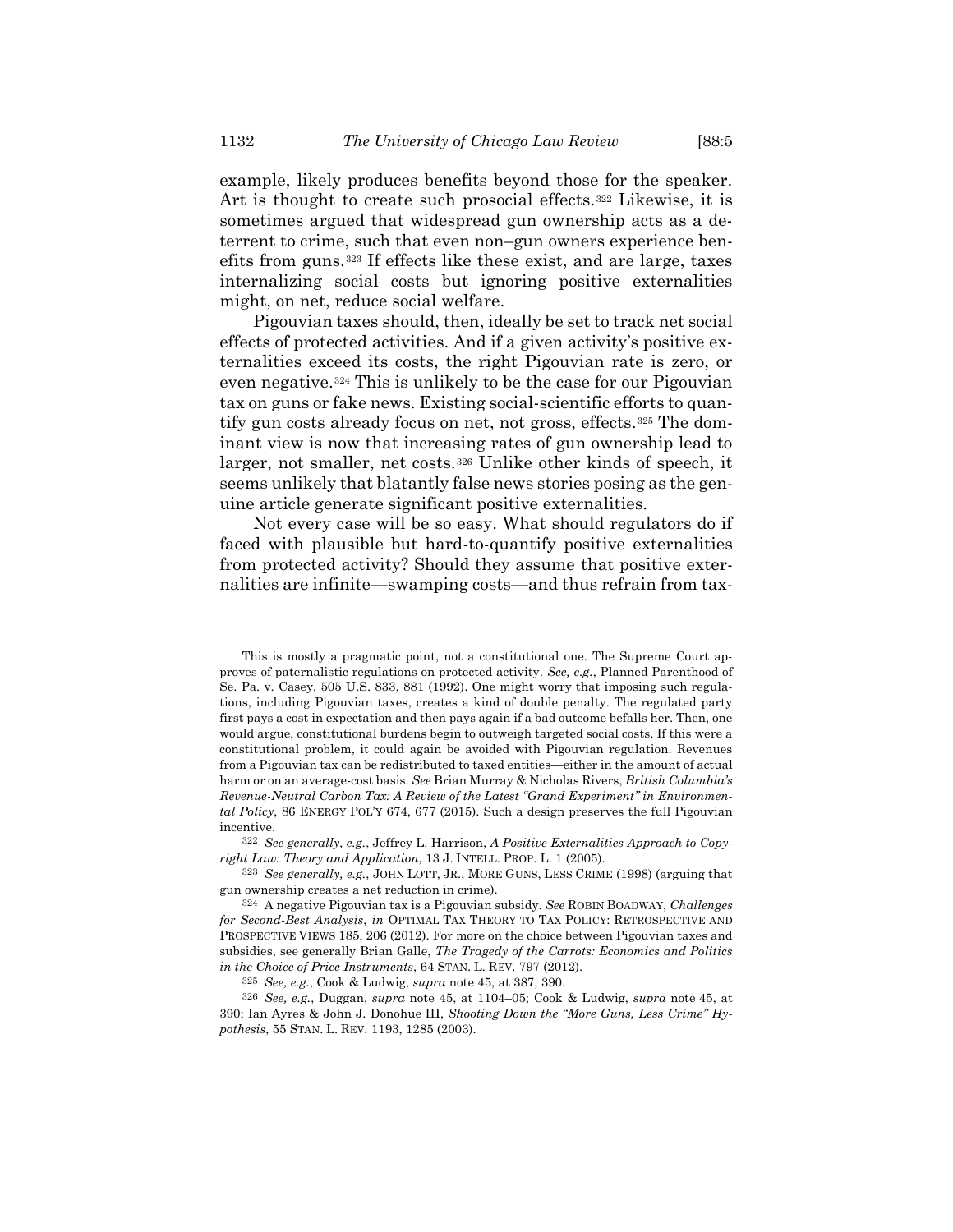ing? That approach imposes significant opportunity costs by refusing to tackle known harms. The opposite approach—assuming zero positive externalities and imposing a Pigouvian rate based on costs alone—incurs costs from lost positive externalities.

Masur and Posner—analyzing administrative rulemaking argue that a better approach exists. Advocating a rough Bayesian method, they contend that lawmakers should rely on the best information they have—even if intuitive or inchoate—to assign values to social costs and positive externalities.<sup>327</sup> The initial valuation should be updated as more information becomes available.<sup>328</sup> This approach produces the regulations most likely to be optimal even if error bars are large.<sup>329</sup> Importantly, it avoids the nearly certain mistake of arbitrarily assuming that positive externalities are either zero or infinite. If, in the end, this best-estimation approach leaves regulators suspecting a Pigouvian tax may be net welfare reducing, they should refrain from enacting it.<sup>330</sup>

<span id="page-52-0"></span>It is worth reemphasizing here that the problem of positive externalities is mostly pragmatic, not constitutional. Regulators ought to try to account for them. But neither the constitutional principles discussed above nor the cases implementing them seem to suggest that such third-party effects are among the benefits the Constitution protects.<sup>331</sup> We do not, for example, discount tort damages for accidental shootings, consistent with the possibility that widespread gun ownership deters some crimes. And a central metaphor for understanding free speech is as protecting "the market place of ideas."<sup>332</sup> A market incentivizes the creation of societal goods by allowing individuals to capture some—but not all of the benefits from goods they create. Constitutional rules protecting people's individual benefits from speaking, but not the positive externalities they generate, are consistent with this picture. Moreover, the Constitution enshrines additional, independent mechanisms to reward speakers for speech that society deems

<sup>327</sup> Masur & Posner, *supra* not[e 309,](#page-49-1) at 119–21.

<sup>328</sup> *Id.* at 120.

<sup>329</sup> *Id.* at 122.

<sup>330</sup> Jonathan Masur & Eric A. Posner, *Cost-Benefit Analysis and the Judicial Role*, 85 U. CHI. L. REV. 935, 945 (2018). Consider a Pigouvian subsidy. Indeed, in some cases, it might be feasible to design both a tax keyed to costs and a subsidy keyed to positive externalities. This is more complicated than doing just one or the other, but it creates incentives for people to improve the ratio of costs to benefits, producing less of the former and more of the latter.

<sup>331</sup> *See supra* Part III.

<sup>332</sup> United States v. Rumely, 345 U.S. 41, 56 (1953) (Douglas, J., concurring). *See also generally* MILL, *supra* note [201.](#page-31-0)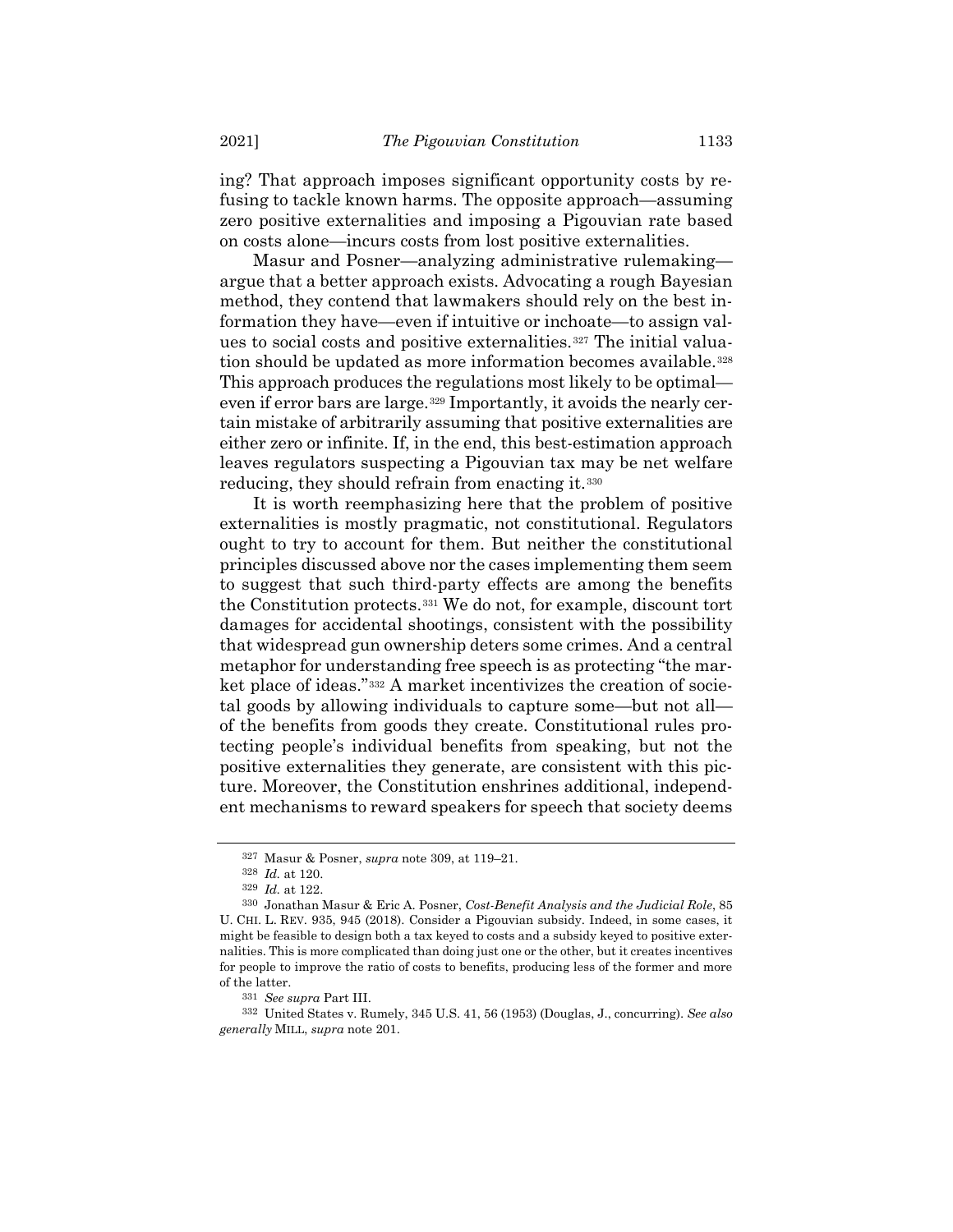especially valuable. Copyright does this for art, patent for science, and elections do it for political speech.<sup>333</sup>

## D. A Limiting Case: Abortion

The sections above showed how Pigouvian taxes could be used to successfully regulate harms from guns and fake news. This Section, in contrast, demonstrates the proposal's limitations. In the case of abortion, Pigouvian taxation is unlikely to resolve existing tensions between regulation and constitutionality. That is, Pigouvian taxes would not allow pro-life regulators, who view the termination of a pregnancy as imposing extreme social costs, to heavily penalize abortions on that basis. Indeed, it is questionable whether Pigouvian taxation would allow regulators to impose significantly greater restrictions than they have already achieved using traditional tools. On the contrary, switching from current regulatory tools to Pigouvian taxes could lead to greater abortion access, not less.

Begin with the constitutional law of abortion. As with guns and speech, regulations affecting abortion access live or die by the legitimacy-tailoring framework. However, unlike with guns or speech, pro-life lawmakers' primary obstacle to achieving their regulatory goals has been legitimacy, not tailoring.

In *Roe*, the Supreme Court applied strict scrutiny to Texas's criminal abortion ban, requiring that it serve "a compelling state interest" and be "tailored to" that interest.*34F* <sup>334</sup> Texas asserted two statutory goals: protecting prenatal "potential life" and women's health.<sup>335</sup> The Court determined that both interests were "important and legitimate.<sup>"336</sup> But the legitimacy hurdle for strict scrutiny is high. A merely "important" interest is not good enough.

The *Roe* Court held that, for most of a pregnancy, the state's asserted interests could not justify its ban. It is only "as the woman approaches term . . . [that] each [interest] becomes 'compelling."<sup>337</sup> In other words, the Court held that the costs of terminating a fetus that could meaningfully live outside its mother's body are categorically different from those of terminating a

<sup>333</sup> U.S. CONST. art. I, § 8, cl. 8; art. I, § 4; amend. 12.

<sup>334</sup> *Roe*, 410 U.S. at 155, 165.

<sup>335</sup> *Id.* at 163.

<sup>336</sup> *Id.* at 162.

<sup>337</sup> *Id.* at 162–63.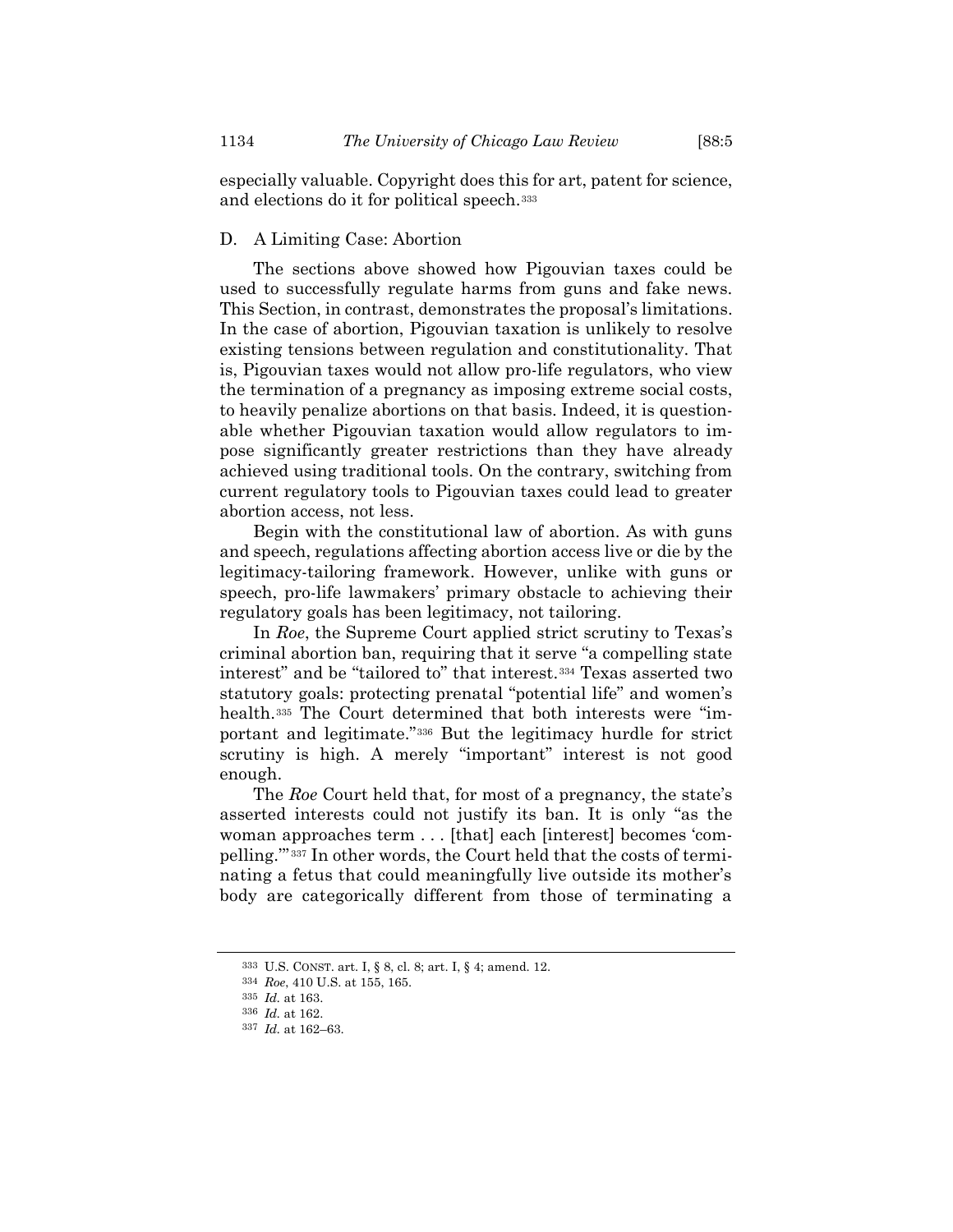previability pregnancy.<sup>338</sup> A total abortion ban—or a similarly burdensome regulation—thus passes the legitimacy test only if limited to postviability procedures.<sup>339</sup>

Thus, the legitimacy requirement, not tailoring, clashes directly with pro-life lawmakers' core regulatory vision. If one's view is that the termination of a previability fetus is akin to the loss of a postnatal human life, then the only satisfying regulations of abortion will be highly burdensome. And any such restriction is extremely likely to trigger *Roe*'s stringent legitimacy requirement, demanding a "compelling" cost. Certainly, pro-life regulators believe that terminating a fetus creates just such a cost. Whatever the ontological truth, substantive constitutional doctrine dictates otherwise.

Pigouvian taxation is no help here. Suppose that, instead of Texas's criminal ban, lawmakers wished to impose a Pigouvian tax on abortions, either at the locus of the patient or the provider. If one views the termination of a fetus as akin to the killing of a person, the right-sized Pigouvian rate is the same for both. Current estimates of the social cost of a lost life converge around \$12 million.<sup>340</sup> Compare a \$12 million tax with Texas's maximum penalty for providing a requested abortion—five years' imprisonment.<sup>341</sup> Quite likely, if the latter penalty triggered strict scrutiny's exacting legitimacy requirement, so would the former. In either case, the law fails for lack of a "compelling" social cost.

It is true that some command-and-control regulations of abortion have been struck down because of tailoring, not legitimacy, problems.<sup>342</sup> Certain putative health-and-safety measures substantially restrict abortion access, while providing a "virtual absence of any health benefit."<sup>343</sup> Yet a "virtual absence of . . . benefit" suggests that lawmakers are not really trying to improve

<sup>338</sup> *Id.* at 163–64.

<sup>339</sup> *Roe*, 410 U.S. at 164–65.

<sup>340</sup> *See supra* Part IV.C.

<sup>341</sup> *See Roe*, 410 U.S. at 117 n.1.

<sup>342</sup> *See generally* Whole Woman's Health v. Hellerstedt, 136 S. Ct. 2292 (2016). Because the laws at issue there were less burdensome than those in *Roe*, *Whole Woman's Health* was subject to the moderate tailoring-legitimacy standard represented in *Planned Parenthood of Southeastern Pennsylvania v. Casey*, 505 U.S. 833 (1992). In *June Medical Services L.L.C. v. Russo*, 140 S. Ct. 2103 (2020), Chief Justice John Roberts's concurrence disparaged proportionality analysis in the constitutional law of abortion. *Id.* at 2134–35 (Roberts, C.J., concurring). But he advocated traditional intermediate scrutiny as the correct standard, which, as shown above, includes a proportionality inquiry. *See supra* Part III.B.2.

<sup>343</sup> *June Medical*, 149 S. Ct. at 2112 (quoting *Whole Woman's Health*, 136 S. Ct. at 2313).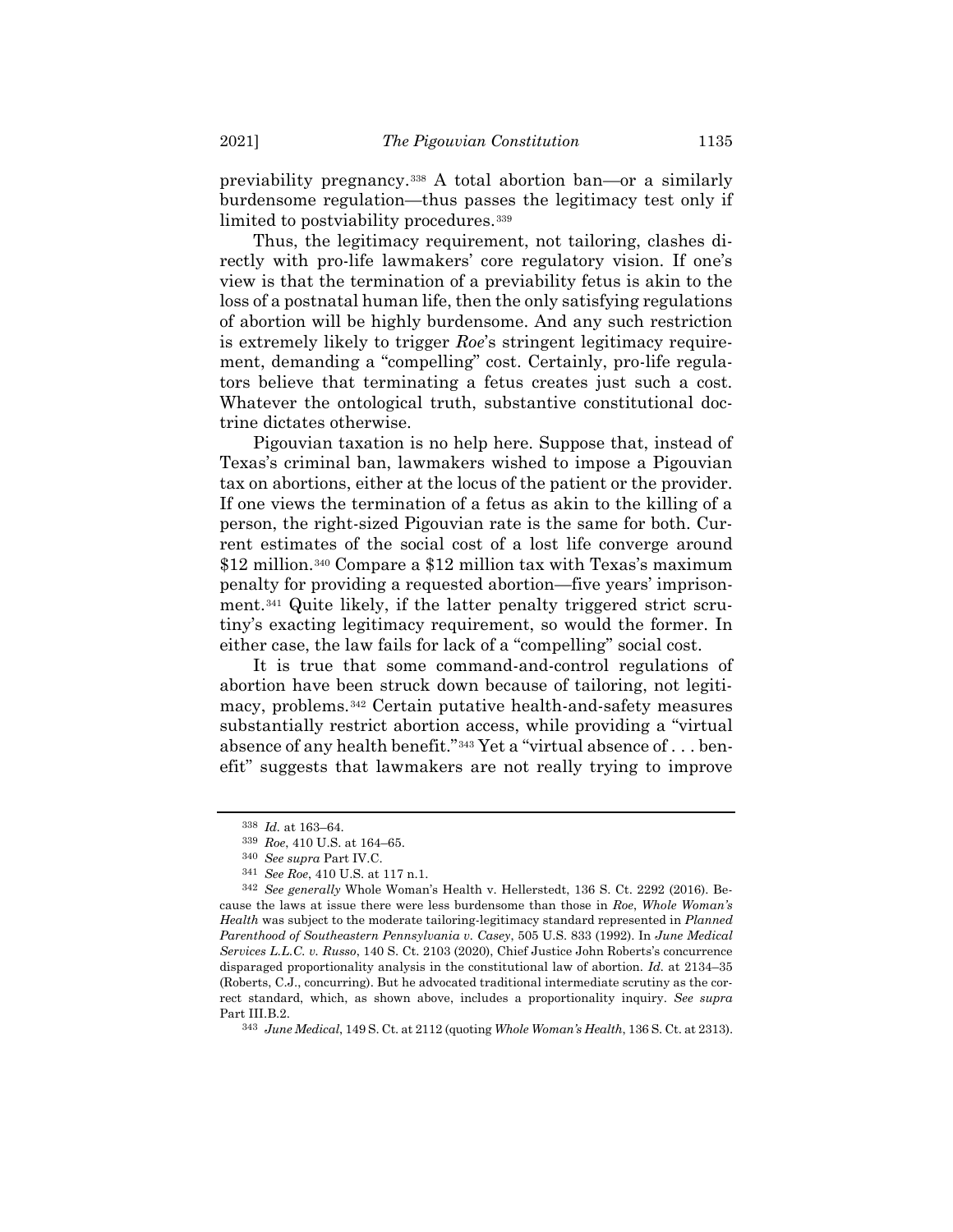safety. Rather, so-called TRAP<sup>344</sup> laws can be used as sub silentio attempts to impose such heavy regulatory burdens on abortion providers that they are forced to close.<sup>345</sup> That they have been struck down demonstrates how the tailoring requirement can help prevent lawmakers from accomplishing by subterfuge what they could not do in the open.<sup>346</sup> These setbacks notwithstanding, TRAP laws appear to have seen significant success. As of 2017, there were five states with only one abortion provider each and another eight with two or three.<sup>347</sup>

<span id="page-55-0"></span>Should lawmakers impose Pigouvian taxes instead of otherwiseconstitutional, health-and-safety rules? Not if their primary goal is to reduce the number of abortions. If the tax accurately tracks social cost, it incentivizes healthcare providers to avoid risks as efficiently as possible.<sup>348</sup> If providers discover a cheaper precaution than the command-and-control rule would have required, the result will be lower costs for abortions, and thus more, not fewer, procedures.

Finally, one might wonder whether pro-life lawmakers could moderate their views of the social costs associated with abortions, and thereby impose Pigouvian taxes consistent with existing precedent. After all, *Roe* does say that protecting "potential life" constitutes an "important and legitimate," though not "compelling," regulatory goal.<sup>349</sup> Perhaps, then, a moderate tax keyed to this "important" cost, whatever it may be, would withstand the more relaxed legitimacy inquiry promulgated in *Planned Parenthood of Southeastern Pennsylvania v. Casey.*<sup>350</sup>

The problem here is that, while the Supreme Court has been adamant that previability "potential life" is not like actual life, it has scrupulously refused to decide what "potential life" is. This is

<sup>344</sup> Targeted Regulation of Abortion Providers. *See* Marshall H. Medoff, *State Abortion Politics and TRAP Abortion Laws*, 33 J. WOMEN, POL. & POL'Y 239, 240–41 (2012). 345 *Id.*

<sup>346</sup> *See* FALLON, *supra* not[e 102,](#page-19-0) at 142–45. Of course, not every regulation of abortion providers is a TRAP law. Consider, for example, a handwashing requirement for surgical

procedures. 347 Rachel K. Jones, Elizabeth Witwer & Jenna Jerman, *Abortion Incidence and Service Availability in the United States, 2017*, GUTTMACHER INST. (2017), https://perma.cc/XKM5-ZG7Q. Some of the regulations restricting supply may be unconstitutional for the same reason as were those in *Whole Woman's Health*. But many may be valid, imposing serious distributional effects.

<sup>348</sup> *See supra* Part II.

<sup>349</sup> *Roe*, 410 U.S. at 162.

<sup>350</sup> 505 U.S. 833, 876 (1992). The so-called undue burden test applies moderate legitimacy and tailoring requirements to laws imposing lighter constitutional burdens than the criminal ban at issue in *Roe*.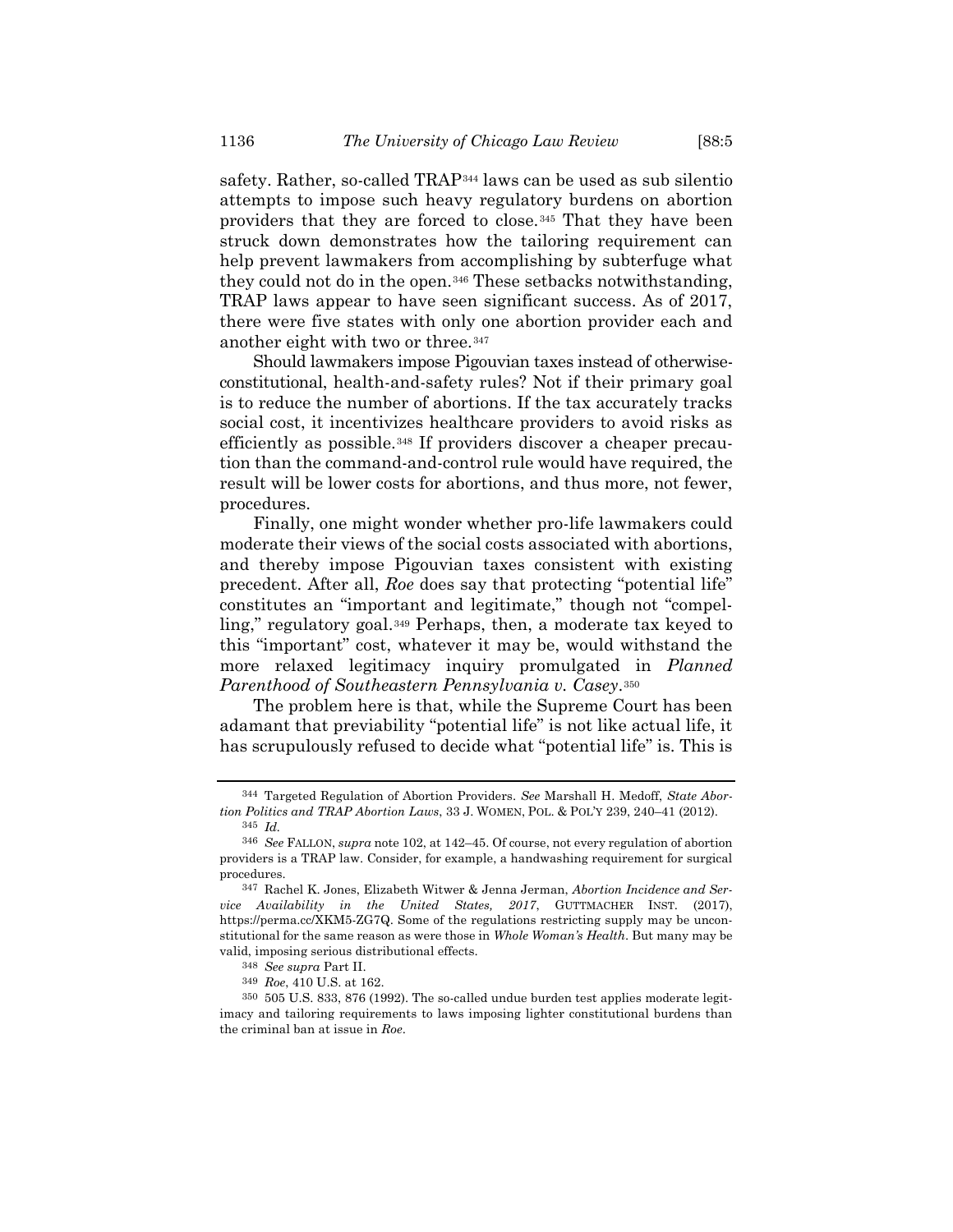a hard question on which society does not agree. And the case law offers little guidance. *Gonzales v. Carhart*<sup>351</sup> is the Supreme Court case most directly addressing the issue. It held that governments may, under the auspices of protecting potential life, ban surgical abortions that might particularly "shock[ ]" the public and "coarsen society."<sup>352</sup> But this just confuses things more. On this view, the value of potential life has nothing to do with the fetus itself. The identified costs are instead to postnatal humans. Other holdings further muddy the water. Consider that, in every case upholding a regulation targeting lost potential life, the Court has understood the regulation to impose only de minimis burdens on abortion access.<sup>353</sup> This leaves open the possibility that, whatever the cost of a lost potential life, it may be quite small. A permissible Pigouvian tax on abortions, then, would have to be commensurately de minimis.

Without a coherent picture of what lost potential life is, Pigouvian taxes targeting this cost are highly speculative. Lawmakers could take a guess at what the Court means when it approves such costs as important. But they would be quite likely to guess wrong. And, in doing so, they might well identify a set of concerns that failed, under the legitimacy test, to justify their tax's burden on constitutionally protected benefits. This is especially likely if the regulatory burden is substantial. Then, regulators would find themselves exactly where they are today—not with a tailoring problem, solvable via Pigouvian taxation, but with an intractable legitimacy problem.

These points are generalizable. There are other non-abortionrelated regulatory projects for which Pigouvian taxation would be of little use. For example, some legislators view hateful speech directed at vulnerable minority populations as inherently costly. But the Supreme Court has repeatedly held that the ability to espouse hateful racial views is among the benefits the First Amendment protects.<sup>354</sup> Thus, a Pigouvian tax on hate speech qua

<sup>351</sup> 550 U.S. 124 (2007).

<sup>352</sup> *Id.* at 160, 157.

<sup>353</sup> *Carhart*, 550 U.S. at 166–67; *Casey*, 112 U.S. at 882–84.

<sup>354</sup> *See, e.g.*, Matal v. Tam, 137 S. Ct. 1744, 1764 (2017) (plurality opinion) (noting that the First Amendment "protect[s] the freedom to express 'the thought that we hate'" (quoting United States v. Schwimmer, 279 U.S. 644, 655 (1929) (Holmes, J., dissenting))); *id.* at 1769 (Kennedy, J., concurring) ("A law that can be directed against speech found offensive to some portion of the public can be turned against minority and dissenting views to the detriment of all.").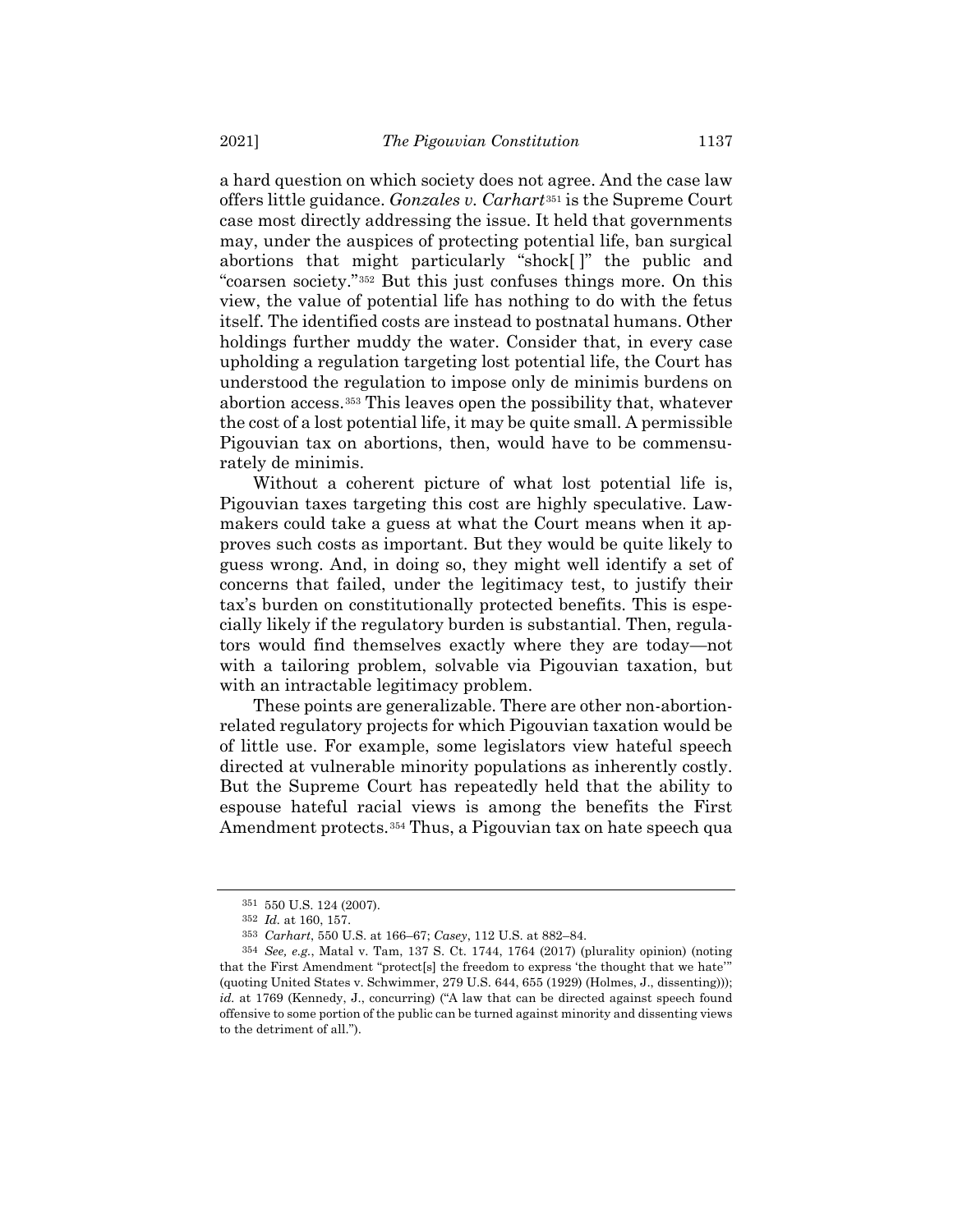speech would fail at the first stage of the legitimacy test.<sup>355</sup> Mirroring its refusal to elucidate potential life, the Court has not yet clarified whether the Second Amendment protects benefits associated with hunting.<sup>356</sup> An animal rights–focused legislator who wished to tax hunting would thus be saddled with similar uncertainties to those arising from any attempt to tax losses of potential life.

# V. PRACTICAL AND NORMATIVE CHALLENGES

So far, this Article has argued for Pigouvian taxation as a method for effectively and constitutionally regulating perceived social costs from certain protected activities. But there are challenges, both practical and normative. This Part takes those up.

### A. Practical Challenges

1. Manipulation and judicial review.

The previous Part argued that methods exist for regulators, acting in good faith, to measure with constitutional sufficiency the social costs targeted by Pigouvian taxes. But what about bad faith? Gun-rights advocates, for example, doubtless worry that leftleaning lawmakers promulgating a firearms tax would inflate—intentionally or unconsciously—social-cost estimates, taxing guns out of existence. Ought we worry here that endorsing "the power to tax" will, in effect, grant the "power to destroy"?<sup>357</sup>

<span id="page-57-0"></span>There are three reasons for cautious optimism. First, recent administrative law scholarship suggests that cost estimates may not be as easily manipulated as it might appear.<sup>358</sup> The Trump administration's executive agencies have blatantly attempted to manipulate their CBAs in an effort to roll back Obama-era regulations.<sup>359</sup> Despite this, they often succeeded only in "massag[ing] some of the numbers at the margin," such that they "could not bring [themselves] to argue that the [rollbacks] were cost-justified."<sup>360</sup> In

<sup>355</sup> When mere speech evolves into a legitimate threat of bodily harm, the story changes. *See* Virginia v. Black, 538 U.S. 343, 359 (2003) ("[T]he First Amendment also permits a State to ban a 'true threat.'" (quoting Watt v. United States, 394 U.S. 705, 708 (1969))).

<sup>356</sup> *See generally Heller*, 554 U.S. 570; *McDonald*, 561 U.S. 742.

<sup>357</sup> McCulloch v. Maryland, 17 U.S. 316, 431 (1819).

<sup>358</sup> *See* Jonathan S. Masur & Eric A. Posner, *Chevronizing Around Cost-Benefit Analysis*, 70 DUKE L.J. 1109, 1131–32 (2021).

<sup>359</sup> *Id.* at 1114–36.

<sup>360</sup> *Id.* at 1136.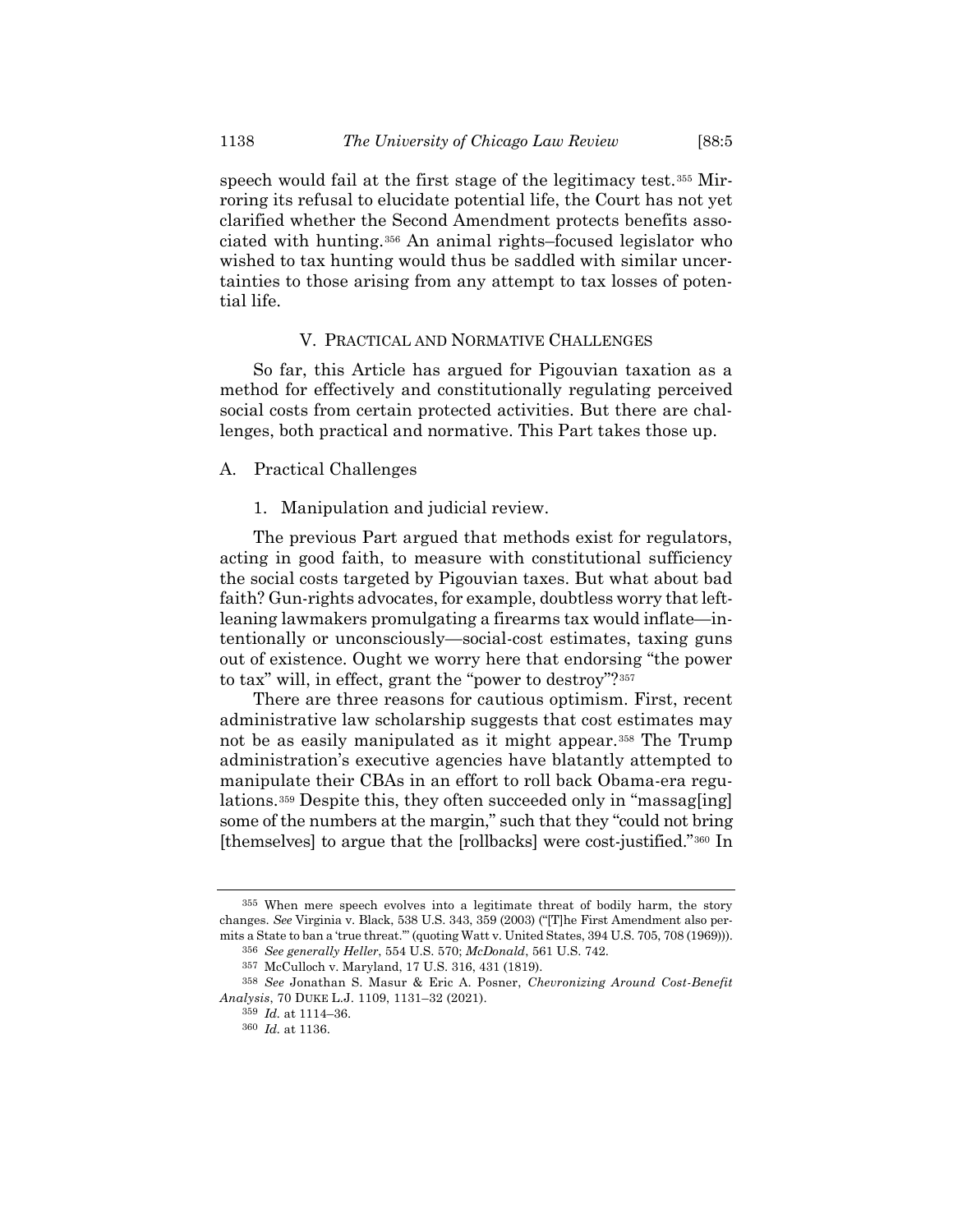other instances, where "the Trump EPA did gin up phony CBAs, [ ] their phoniness is plain to anyone who cares to examine them."<sup>361</sup>

This leads to the second point: The judiciary can and should review lawmakers' social-cost estimates when scrutinizing regulations affecting constitutionally protected activity—Pigouvian or otherwise. Precisely how exacting such review should be is a difficult question, turning on the balance between agency expertise and judicial neutrality.<sup>362</sup> At the very least, judicial review can and does reject laws when lawmakers have made no attempt to estimate targeted costs.<sup>363</sup> Nor should we worry that courts are incompetent to disapprove estimates whose "phoniness [is] plain."<sup>364</sup> In fact, the mere threat of moderate review may have a significant restraining effect, including on regulators otherwise engaged in motivated reasoning.<sup>365</sup>

Third, and finally, movement on the margin toward judicial demands for and review of cost-benefit estimates would improve constitutional analysis as compared with the current system. The doctrinal analysis above shows that courts already make judgments about whether regulations' targeted social costs are proportionate to their burdens on constitutionally protected benefits.<sup>366</sup> But they usually do so based on hunches, rules of thumb, and heuristics.<sup>367</sup> Such reasoning likely admits even more manipulation than would be possible if lawmakers had to show their work. Consider again *Heller*'s unreflective endorsement of firearms bans for felons, based presumably on an intuition that such individuals are particularly likely to commit violent crimes.<sup>368</sup> That

<sup>361</sup> *Id.*

<sup>362</sup> Masur & Posner, *supra* not[e 330](#page-52-0) at 939–40.

<sup>363</sup> *Cf.* Minneapolis Star & Trib. Co. v. Minn. Comm'r of Revenue, 460 U.S. 575, 586– 88 (1983) (striking down a tax because regulators refused to even specify, much less attempt to quantify, targeted costs).

<sup>364</sup> Masur & Posner, *supra* not[e 358,](#page-57-0) at 1136.

<sup>365</sup> *Id.*

<sup>366</sup> *See supra* Part III.

<sup>367</sup> *See supra* Part III. Note how little of the analysis in these cases involves actual quantitative estimates. On occasion, when litigants have presented opposing empirical analyses of a law's effects, the Court has taken pains to avoid resolving the issue. *See, e.g.*, *Carhart*, 550 U.S. at 164.

<sup>368</sup> *Heller*, 554 U.S. at 626–27, 627 n.26.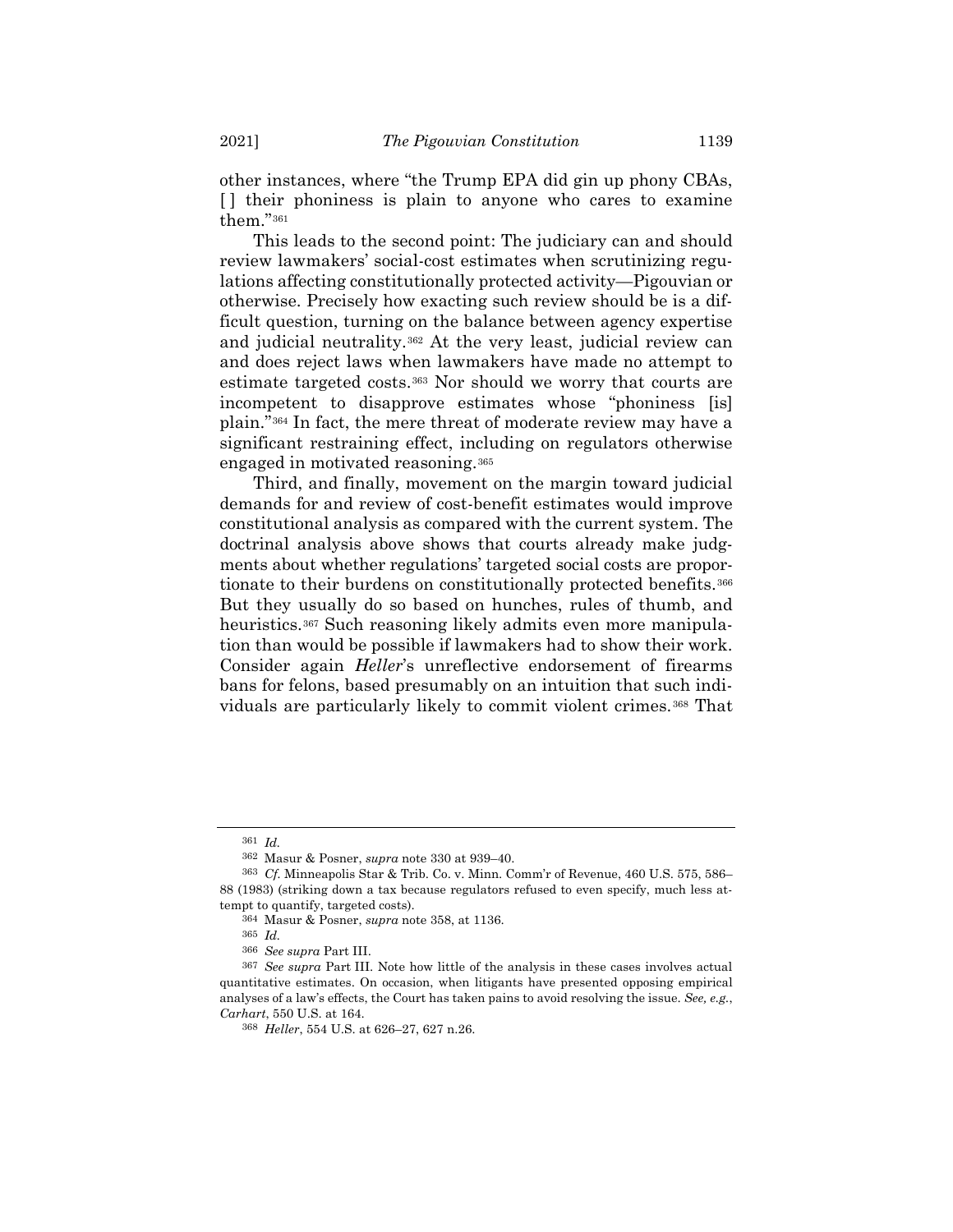intuition turns out to be false as to certain easily identified subcategories of convicted felons—including those over fifty.<sup>369</sup> Current doctrine, then, endorses an unjustified total deprivation of Second Amendment rights for an entire category of older convicts—a disproportionate number of whom are Black and Brown.<sup>370</sup> Pigouvian regulation based on explicit cost estimates could therefore help increase constitutionally justifiable regulation of protected activity while simultaneously decreasing unjustified deprivations of constitutional rights.

2. Whom to tax, and how.

Assume Pigouvian regulators have identified and measured a set of legitimately regulable social costs associated with a protected activity. Whom should they tax? And should every taxed entity pay the same amount? A gun tax, for example, could be imposed directly on gun owners or indirectly on sellers. It could be charged on an annual basis or only at the point of sale. It could be the same for every person and gun or vary with a number of factors. The values guiding such choices should be efficiency and administrability.

First, on efficiency, the key point is that Pigouvian taxes should be designed as well as possible to track actual social costs.<sup>371</sup> Consider again the classic example of the polluting factory. Assume it generates ten units of pollution per widget. Regulators may be tempted to simply set the tax rate using this ratio and indefinitely charge on a per-widget basis. But doing so would create no incentive for technological improvements reducing perwidget pollution.<sup>372</sup> Instead, regulators might install sensors on the factory's smokestacks that measure actual pollutant output, thereby rewarding the factory when its per-widget output falls. If the smokestack option is too costly—because of technology, fraud,

<sup>369</sup> *See The Effects of Aging on Recidivism Among Federal Offenders*, *supra* not[e 316,](#page-50-0)  at 22–27; *see also, e.g.*, 18 U.S.C. § 1341 (mail fraud).

<sup>370</sup> Darren Wheelock, *Collateral Consequences and Racial Inequity: Felon Status Restrictions as a System of Disadvantage*, 21 J. CONTEMP. CRIM. JUST. 82, 83 (2005).

<sup>371</sup> This point also has a constitutional dimension since, as discussed above, proportionality is best understood as requiring at least modest efforts to reduce errors in allocating constitutional burden. *See supra* Part III.C.

<sup>372</sup> *See supra* notes [83](#page-15-0)–[85.](#page-15-1)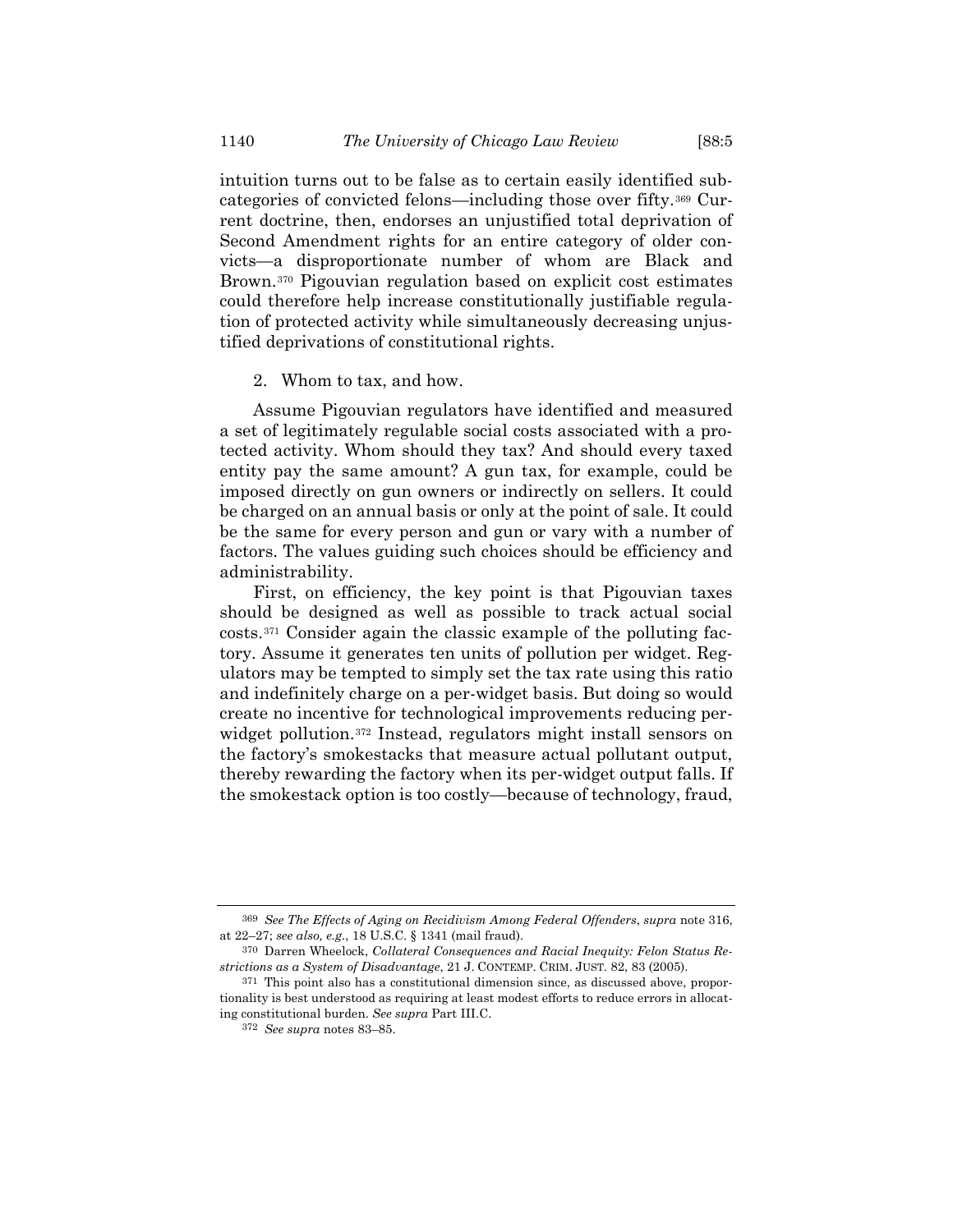or other factors—regulators could tax using the per-widget estimate but update the rate as technology improves.<sup>373</sup>

<span id="page-60-0"></span>The hypothetical taxes on guns and fake news could employ either design, or a mix of the two. Regulators could annually determine, using random sampling, the number of fake-news views or interactions on Twitter or Facebook. They could tax those companies on a per-view basis, perhaps varying the rate by category of fake news story.<sup>374</sup> This is a smokestack sensor-style design, so long as the costs of each view are, in expectation, fairly uniform. The same would go for a gun tax that, starting on a specified date, charged gun manufacturers some share of the actual costs caused by their own guns sold after that date.<sup>375</sup>

The gun tax might alternatively be levied, at least in part, on an estimation basis. A tax on individual firearm owners could be charged in expectation, rather than after each person's actual costs were tallied. But to adequately track social costs, such taxes should be sensitive to variations in expected cost between categories of gun owners. Existing research on the costs of gun ownership has already begun to account for such variation, quantifying cost differences between localities.<sup>376</sup> Similar analysis could be performed to determine, for example, the marginal effects of precautions like trigger locks or gun safety courses on social costs. As new technology—like "smart guns"*37F* <sup>377</sup>—emerges, its effects should be incorporated too.

<sup>373</sup> *See* Louis Kaplow & Steven Shavell, *On the Superiority of Corrective Taxes to Quantity Regulation*, 4 AM. L. & ECON. REV. 1, 4–5 (2002) (discussing Pigouvian rate updates).

<sup>374</sup> Some may object that § 230 of the Communications Act of 1934, passed into law as part of the Communications Decency Act of 1996, would forbid taxing social media companies. That problem is largely outside the scope of this Article, which is concerned with *constitutional* strictures. Moreover, § 230 is federal legislation, and it could easily be modified by new federal legislation imposing a fake-news tax. In 2018, Congress modified the law to allow liability for websites facilitating sex trafficking. *See* Pub. L. No. 115-164, § 3(a), 132 Stat. 1253 (codified at 18 U.S.C. § 2421A). And there is bipartisan appetite for regulating fake news on social media. *See* Li Zhou, Nancy Scola & Ashley Gold, *Senators to Facebook, Google, Twitter: Wake Up to Russian Threat*, POLITICO (Nov. 1, 2017), https://perma.cc/G5Y7-FL62. And if states were to attempt the regulation, it is not totally clear that § 230, which forbids certain "cause[s] of action . . . be[ing] brought," would apply to a tax scheme. 47 U.S.C. § 230(e)(3).

<sup>375</sup> Most of the points discussed above regarding 47 U.S.C. § 230 apply also to 15 U.S.C. § 7903 (governing civil liability for gun manufacturers). *See supra* note [374.](#page-60-0)

<sup>376</sup> Cook & Ludwig, *supra* not[e 45,](#page-10-0) at 389–90.

<sup>377</sup> *See* Cassandra K. Crifasi, Jayne K. O'Dwyer, Emma E. McGinty, Daniel W. Webster & Colleen L. Barry, *Desirability of Personalized Guns Among Current Gun Owners*, 57 AM.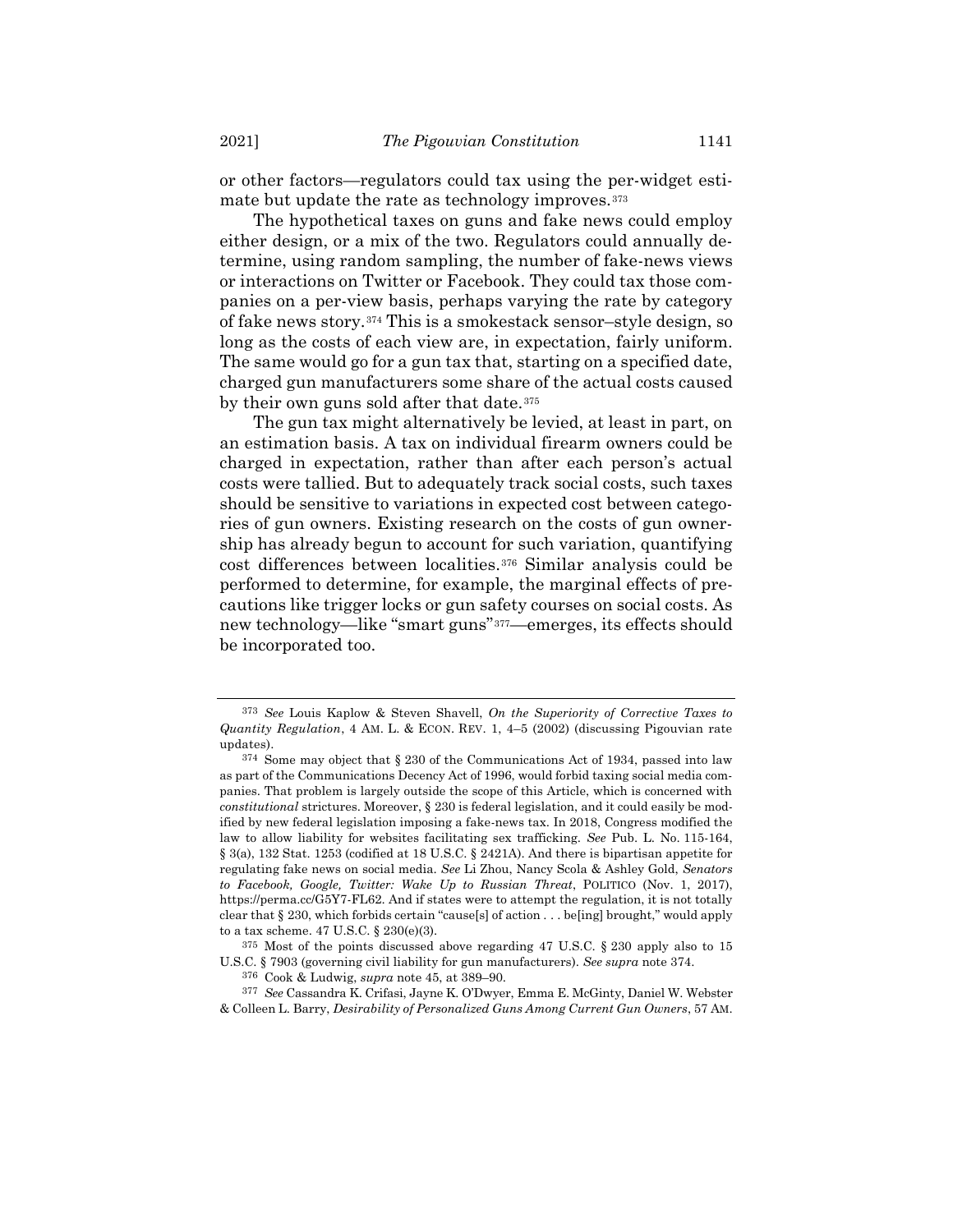The end result of this estimation-based design is that gun owners would be sorted into a number of risk tranches. Those tranches would be charged rates consistent with lawmakers' best estimates of expected cost.<sup>378</sup> Certainly, such a system would fail to perfectly mirror actual costs. Some gun owners might have private information at the time of taxation that they intend to cause more harm than others similarly situated.<sup>379</sup> But often no one, including owners themselves, will be able to predict intra-tranche variations. Few people expect to eventually kill themselves or for their child to accidentally discharge their weapon. In these situations, Pigouvian regulators need not predict the truly unpredictable. Instead, individuals' cost estimates would equal average expected costs. Then, a Pigouvian tax in the amount of average cost is well-tailored and induces efficient behavior.

Some scholars have argued that accurately predicting cost variations is difficult—so difficult as to present a serious efficiency problem for Pigouvian taxation generally.<sup>380</sup> But insofar as this is a problem, it is one for all modes of regulation, not just Pigouvian taxes.<sup>381</sup> Moreover, Pigouvian taxes require regulators to make fewer estimates than alternative tools would.<sup>382</sup> Thus, there is reason to be confident—or at least as confident as regulators can ever be—that carefully designed Pigouvian taxes would constitute responsible public policy.<sup>383</sup>

To pick from the options for whom to tax, and how, lawmakers should rely on considerations of administrability and efficiency. Ideally, taxes should be levied on entities that are easy to

J. PREVENTIVE MED. 191, 193 (2019) (finding that while 79% of current gun owners support such weapons, few are willing to pay a premium for them). Such research suggests that a Pigouvian tax, which would make cost-justified precautions cheaper than the alternative, could have a significant effect on adoption.

<sup>378</sup> Insofar as readers are wondering whether intra-tranche variation would raise constitutional concerns, the answer is almost certainly no. The Supreme Court endorses command-and-control rules governing categories of people for whom harm generally exceeds benefits, even though, for some individuals, the reverse is surely true. *See supra* Part III.C.

<sup>379</sup> This would be the case when someone buys a gun with the specific intent of shooting someone else. Such cases exist, but they may be much less common than cases where people buy a gun with legitimate intentions and only later decide to use it for a crime.

<sup>380</sup> *See, e.g.*, Fleischer, *supra* note [96](#page-17-0)**Error! Bookmark not defined.**, at 1673; B runson *supra* note [96,](#page-17-0) at 607 (arguing that these problems make it unlikely that a Pigouvian tax on guns would have more than a "margin[al]" or "incidental" effect on gun violence).

<sup>381</sup> Masur & Posner, *supra* not[e 11,](#page-3-1) at 138.

<sup>382</sup> *See supra* Part II.A.

<sup>383</sup> *See supra* Part IV.C.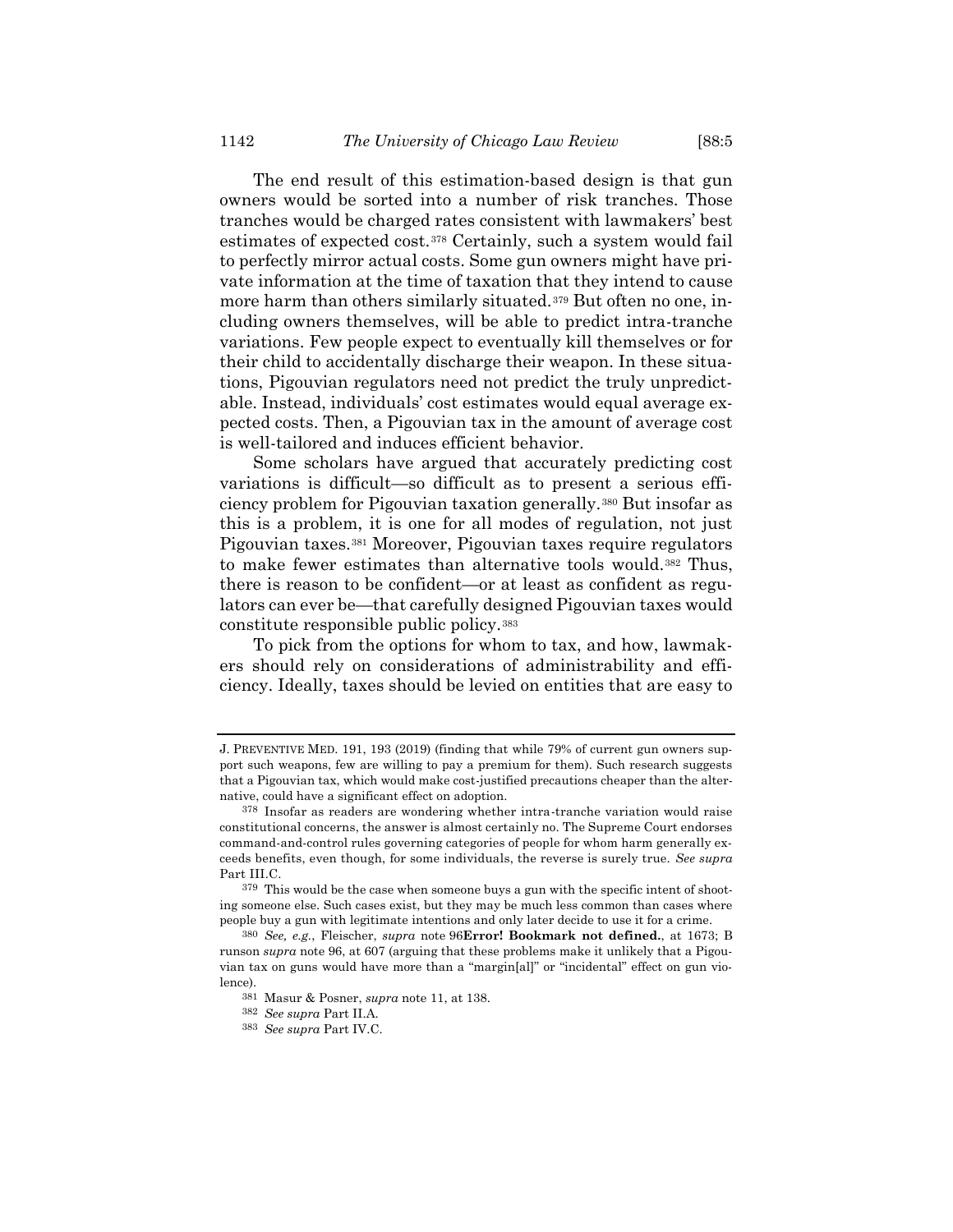monitor and enforce against and that are well-situated to take cost-justified precautions.

Sometimes, these considerations will converge, pointing to a single best locus of taxation. Consider the Pigouvian tax on fake news. It would be prohibitively costly to directly tax every individual or group that produced a fake news story. Even if regulators tried, the worst offenders, like foreign agents,<sup>384</sup> would likely be the least compliant. But most fake news is spread online, via social media.<sup>385</sup> The tax should thus be imposed on companies like Twitter and Facebook for two reasons. First, relatively few entities would need to be taxed, and they would be likely to comply with the law. Second, social media companies are well-positioned to develop solutions—including technological ones—for identifying and eradicating fake news stories. Already, small tech companies are developing machine learning techniques for detecting fake news with a high degree of accuracy.<sup>386</sup> And Facebook has announced its intention to label, but not remove, fake news stories on its platform.<sup>387</sup> It is no stretch to suppose that, spurred by a Pigouvian incentive, such companies, which employ some of the world's best engineers, could develop even better solutions.

In other cases, administrability and efficiency considerations could suggest taxing more than one entity. A tax on gun manufacturers might, for example, incentivize the invention of safer, more advanced firearms. But because guns are durable, millions already exist on the secondary market.<sup>388</sup> Thus, part of the Pigouvian tax should be designed to reach existing owners. This could be achieved in multiple ways. A government might impose an annual tax directly on households that own firearms or a sales tax every time a gun changed hands. Alternatively, it might tax

<sup>384</sup> *See supra* Part I.

<sup>385</sup> *See supra* Part I.

<sup>386</sup> *See* Indre Deksnyte, *How AI Can Create and Detect Fake News*, FORBES (Sept. 12, 2019), https://perma.cc/33G5-N496.

<sup>387</sup> *See* Casey Newton, *Facebook Will Label False Posts More Clearly as Part of an Effort to Prevent 2020 Election Interference*, THE VERGE (Oct. 21, 2019), https://perma.cc/H778-8PEC. Facebook may believe that labeling is better than removal because users are likely to encounter fake stories elsewhere too. But this equilibrium results from a collective action problem, wherein Facebook is regulating falsities and others are not. Regulation overcomes that problem. Moreover, recent research suggests that offering corrective information to people who have been affected by fake news makes them even less likely to believe the truth. *See generally* John M. Carey, Victoria Chi, D.J. Flynn, Brendan Nyhan & Thomas Zeitzoff, *The Effects of Corrective Information About Disease Epidemics and Outbreaks*, 6 SCI. ADVANCES 7449 (2020).

<sup>388</sup> *See* D. KIRK DAVIDSON, SELLING SIN: THE MARKETING OF SOCIALLY UNACCEPTABLE PRODUCTS 57 (2003).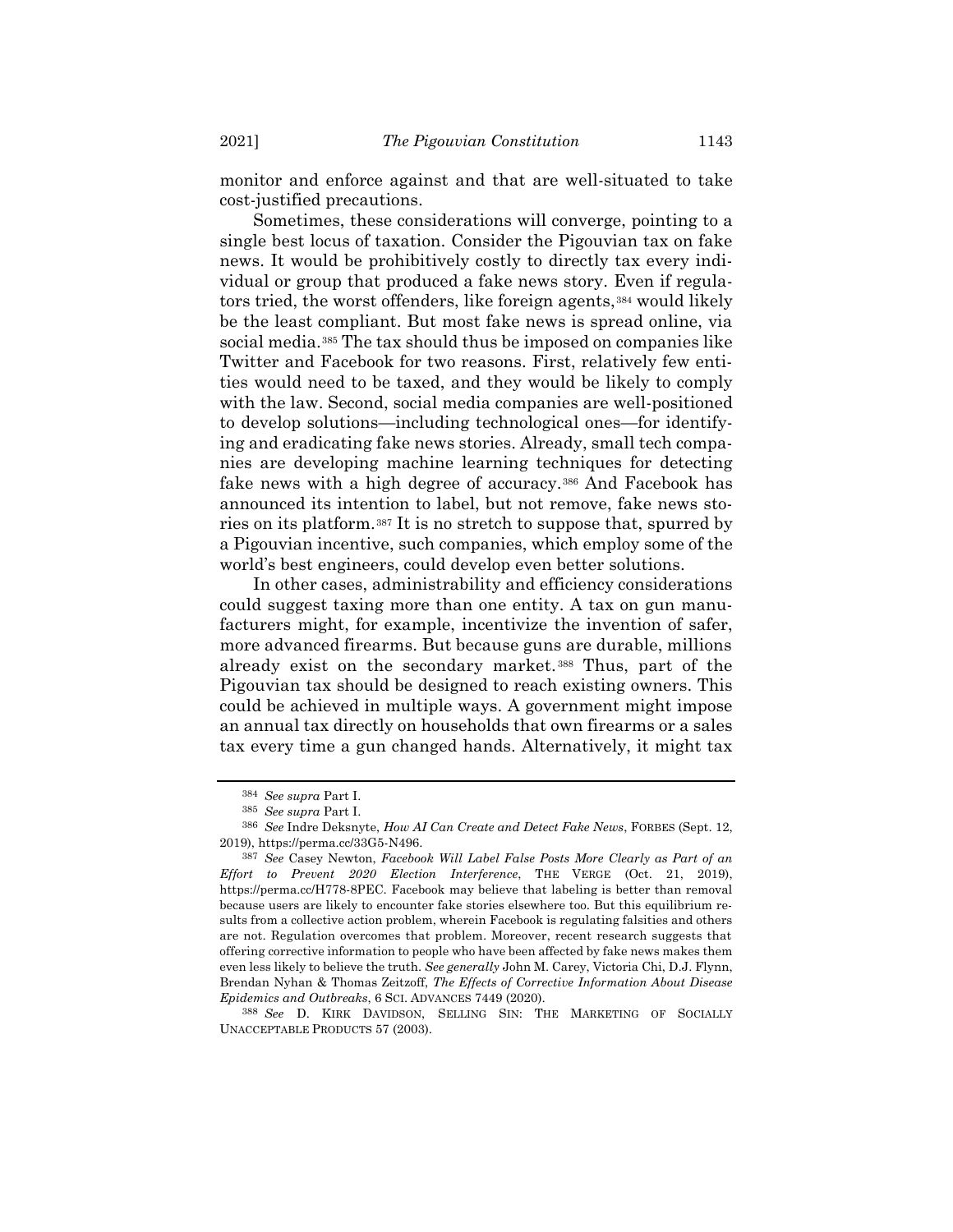a consumable complement of firearms, like ammunition.<sup>389</sup> The optimal design might do all of these things in some proportion.

What about avoidance? Some scholars have suggested that, especially for guns, individuals who cause the most social cost are precisely those most likely to evade regulation.<sup>390</sup> Responsible owners will pay their taxes, but criminals will not.<sup>391</sup> As a preliminary point, this objection applies principally to social costs arising from criminal shootings. It is less salient regarding accidental shootings and suicides. And annual gun suicides alone outnumber gun homicides nearly two to one.<sup>392</sup> Moreover, it relies on a picture of people who commit gun crimes as possessing a deep-seated criminal mentality—the television gangster whose business is violence and whose murders are long premeditated. But if most homicides instead reflect some combination of coincidence, inflamed passion, and tragic circumstance, the objection weakens. Then, eventual criminal actors' preferences at the time of taxation—and thus the time of decision about gun ownership—are likely to be quite average. If most eventual perpetrators of homicide are ordinary people who live in dangerous surroundings, acquire cheap guns for protection, and have no standing commitments to homicide, then, at the time of taxation, they ought to respond to incentives just like the rest of us.

As for committed tax avoiders, evasion is a potential issue for any imaginable gun control regime, including total bans. Thus, any substantive firearms regulation would need to be accompanied by measures designed to reduce evasion. Pigouvian taxes, in particular, are amenable to such complementary measures. Rules requiring seller licensing and universal background checks, while unlikely on their own to substantially curb gun deaths, would improve tax enforcement.<sup>393</sup> So could high penalties for failure to pay the Pigouvian gun tax. Indeed, we should expect such penalties to actively incentivize compliance in a way not possible with traditional regulation. Under a ban, the regulated person has only two high-cost options: forgo a gun and live without protection or obtain one and suffer high expected regulatory penalties. But a

<sup>389</sup> *See, e.g.*, Brunson, *supra* not[e 96,](#page-17-0) at 635.

<sup>390</sup> *See* Fleischer, *supra* note [96,](#page-17-0) at 1677–78, 1677 n.17; Brunson, *supra* not[e 96,](#page-17-0) at 607. 391 *See* Fleischer, *supra* not[e 96,](#page-17-0) at 1677–78.

<sup>392</sup> *See* Dylan Matthews, *There are More Gun Suicides than Gun Homicides in America*, VOX (Nov. 14, 2018), https://perma.cc/C4S9-Z2KD.

<sup>393</sup> *See, e.g.*, Amy Sherman, *3 Things to Know About the 'Gun Show Loophole'*, POLITIFACT (Jan. 7, 2016), https://perma.cc/DA4L-UPWJ (describing deficiencies in licensing regimes).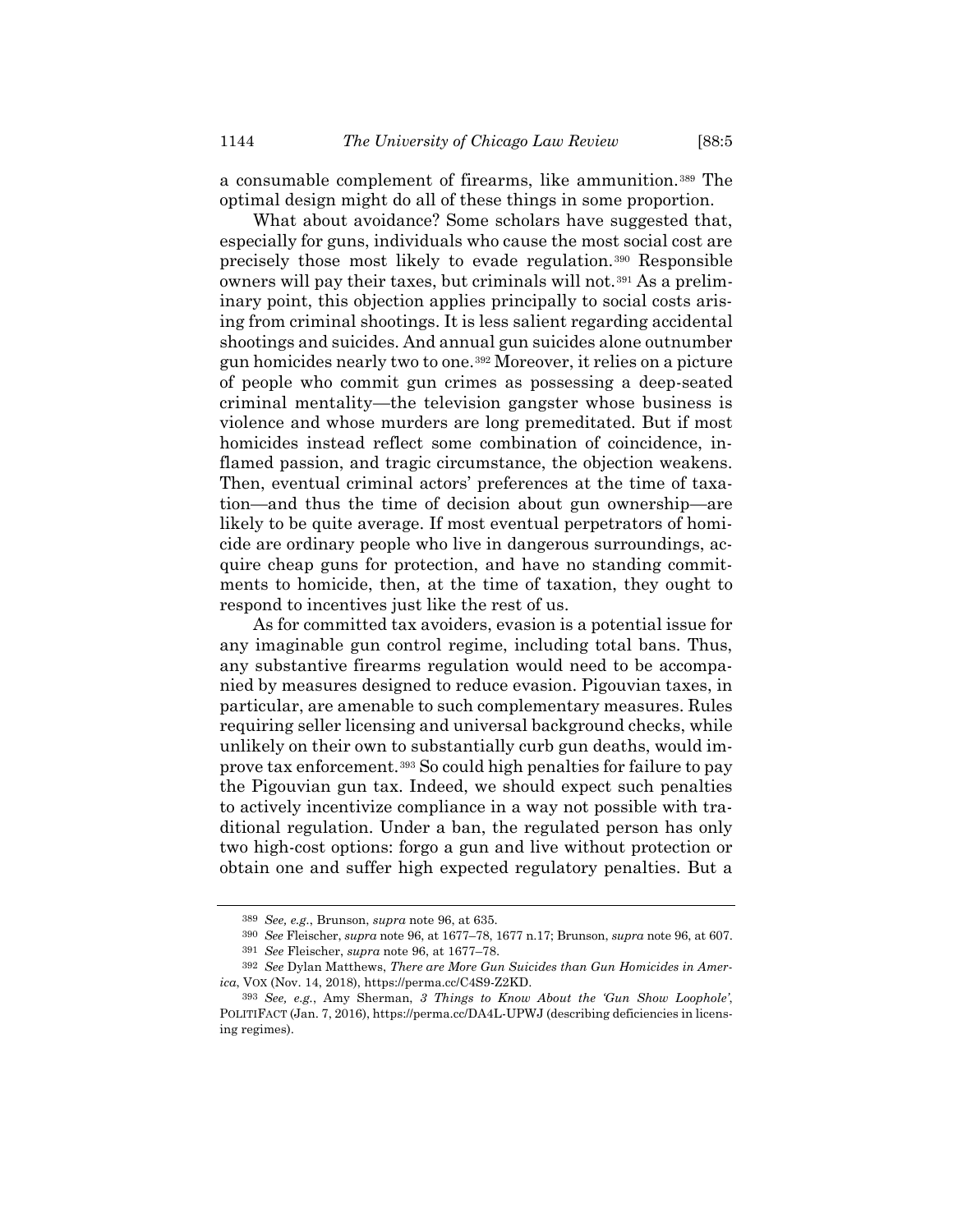Pigouvian scheme offers a third, lower-cost option: pay a moderate tax and obtain protection. Evading the tax incurs higher expected regulatory costs but confers no marginal protection benefit. Thus, the rational choice for most—even those who would evade a ban—will be to pay the tax.<sup>394</sup>

3. Tort liability and other equivalent designs.

Some readers may wonder why we need Pigouvian taxes when we have tort liability. The two regimes share many features. Perhaps most importantly, both are, theoretically, sized to match targeted social costs. They therefore ought to enjoy the same advantages, both in effectiveness and constitutionality. But, as currently implemented, tort systems fall short on both scores.

<span id="page-64-0"></span>As for effectiveness, litigation is slow and expensive. In the U.S. system, parties usually bear their own costs, such that it makes no financial sense to pursue a claim with an expected value smaller than the cost of litigation.<sup>395</sup> Small claims can sometimes be aggregated in class actions. But substantive procedural rules often bar classwide litigation by individuals who were harmed in nonidentical ways.<sup>396</sup> Even if those procedural rules were modified, calculating actual damages as to every class member in every case would remain a long and costly process.<sup>397</sup> Moreover, even if tort claims were cheap and easy to bring, judgment-proofness would often limit recoveries. All these factors conspire to produce substantial underdeterrence, leaving social costs well above the optimal level.

<sup>394</sup> One can certainly imagine considerations to the contrary. For example, if taxed guns also had to be registered by serial number, perpetrators of gun crime might be easier to identify. This cost, however, applies only to people who expect at tax time to need their gun for a crime. Even then, it operates only as a marginal increase in total expected costs. It will deter tax compliance only if that marginal increase exceeds the expected enforcement costs of tax noncompliance.

<sup>395</sup> *See, e.g.*, Jonathan R. Macey & Geoffrey P. Miller, *The Plaintiffs' Attorney's Role in Class Action and Derivative Litigation: Economic Analysis and Recommendations for Reform*, 58 U. CHI. L. REV. 1, 8–11 (1991); *In re* Rhone-Poulenc Rorer, Inc., 51 F.3d 1293, 1299 (7th Cir. 1995) ("In most class actions—and those the ones in which the rationale for the procedure is most compelling—individual suits are infeasible because the claim of each class member is tiny relative to the expense of litigation.").

<sup>396</sup> *See* Amchem Prods., Inc. v. Windsor, 521 U.S. 591, 609–10 (1997). *But see generally* Peter N. Salib, *Intelligent Class Actions*, 100 TEX. L. REV. (forthcoming 2022) (on file with author) (arguing that the use of artificial intelligence in class litigation could overcome this hurdle).

<sup>397</sup> *But see* Salib, supra note [396](#page-64-0) (manuscript at 40) (explaining how artificial intelligence could be used to cheaply calculate individual damages).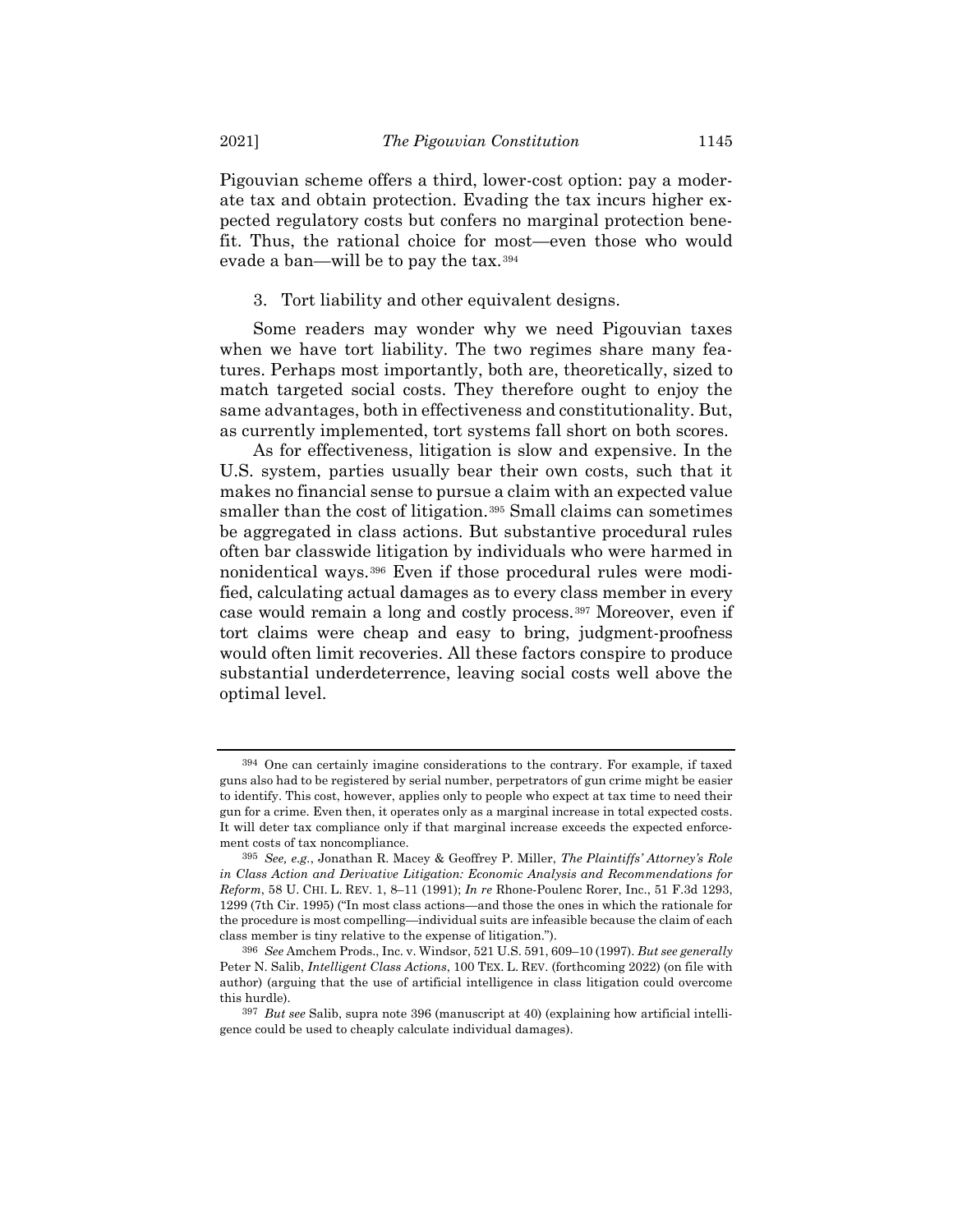Tort regimes can also run afoul of constitutional strictures. Consider the constitutional deficiencies the *Sullivan* Court identified in Alabama's defamation law.<sup>398</sup> Juries can wildly overestimate damages, resulting in poor constitutional tailoring.<sup>399</sup> Furthermore, even accurate damage assessments for eggshell plaintiffs can be large, perhaps burdening the risk-averse as they engage in protected activity.<sup>400</sup>

The problems above could be resolved by reforming liability systems to look more like Pigouvian taxes. Instead of costly litigation resolved by unpredictable juries, plaintiffs might submit grievances to administrative adjudicators. Those bodies could operate under streamlined procedural and evidentiary rules specialized to the kinds of claims they resolved. They could be staffed by experts who relied on standard methods for computing damages.

These reforms would help to solve the problems of litigation expense and inaccurate damages awards. But they would leave untouched problems of judgment-proofness and risk aversion. Both might be solved by mandating liability insurance.<sup>401</sup> With mandatory insurance in place, costs are imposed in the amount of predicted harm, rather than in the amount of actual harm. This would largely eliminate the judgment-proofness problem and smooth out unpredictable variations in damages, reducing risk. In such a system, sophisticated insurers, anticipating predictable damages awards imposed by experts, would likely settle the vast majority of cases. This would further reduce litigation costs.

A tort system thus reformed would compare well with Pigouvian taxes, both in terms of efficiency and constitutionality. This is largely because, in the end, the two systems are quite similar. In both, government experts measure social costs and standardize prices for costly activity. The main difference between the two regimes would be that, when instances of harm need to be predicted ex ante, insurers' market incentives might cause them to outperform governments. On the other hand, insurers might not be willing to cover everyone, such that the highest-risk individuals would be excluded from the ex ante payment system. Considerations like these should rightly inform policy design choices.

<sup>398</sup> *See supra* Part III.B.3.

<sup>399</sup> *See supra* Part III.B.3.

<sup>400</sup> *See supra* Part III.B.3.

<sup>401</sup> *See, e.g.*, Galle & Mungan, *supra* note [96,](#page-17-0) at 380 (proposing such a scheme for guns).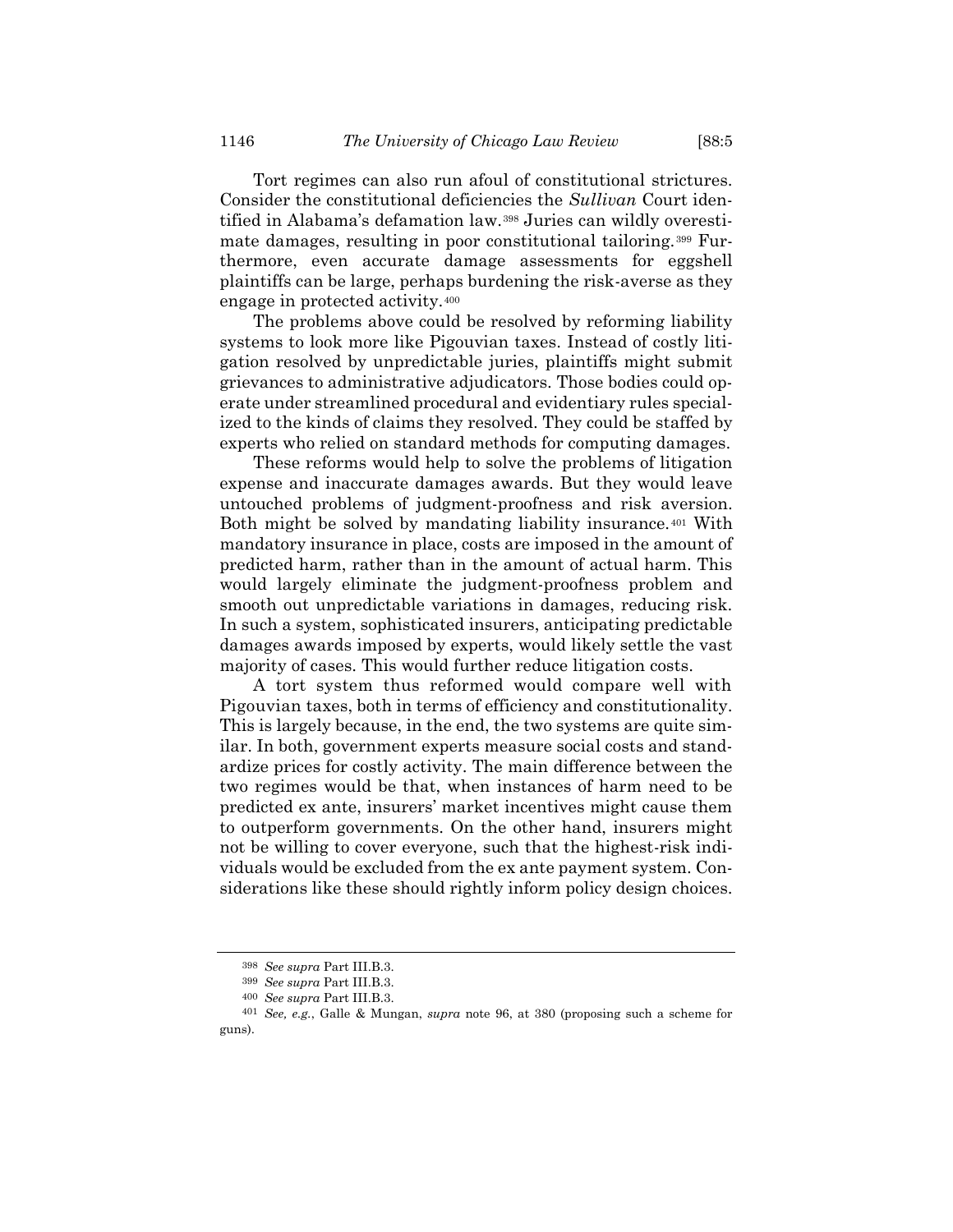One can imagine other variations on regulatory design that share the important features elucidated here. Cap-and-trade systems can be designed to mimic Pigouvian taxes. The trick is to increase the supply of permits for an activity until their price mimics the optimal Pigouvian tax rate.<sup>402</sup> Insofar as individual jurisdictions prefer such variations on the core proposal presented here, this Article raises no objection.

### B. Normative Challenges

The foregoing parts argue that Pigouvian taxes on protected activities would, at least in some important cases, be both constitutional and effective at reducing legitimate social costs. The upshot is that, if we wanted to, we could regulate constitutionally protected activities with Pigouvian taxes. But should we? Such regulation raises important normative concerns. This Section explores them. Along the way, it shows how Pigouvian thinking illuminates normative problems for any scheme of regulating constitutionally protected activity. Such thinking likewise suggests avenues for doctrinal reform that would improve protections—especially for the poor—under any regulatory regime.

#### 1. Distributional effects.

Pigouvian taxes on constitutionally protected activity would have distributional effects. Money has diminishing marginal utility.<sup>403</sup> Thus, every dollar of tax liability for owning a gun or speaking online or obtaining an abortion hurts the poor more than the rich. At some price, people of sufficiently limited means simply will not be able to engage in the protected activity at all. Imagine if the properly sized, constitutionally adequate Pigouvian tax on gun ownership turned out to be many thousands of dollars per year. Then, low-income individuals and families would be functionally barred from partaking of any of the benefits the Second Amendment guarantees. Middle-class families might still be able to own a firearm for self-defense, perhaps by making other sacrifices. Billionaires could own whole arsenals and never consciously feel the tax's effect. In such a world, the rich have nearly unlimited access to the benefits the Constitution protects, while the poor have none.

<sup>402</sup> Kaplow & Shavell, *supra* not[e 374,](#page-60-0) at 13.

<sup>403</sup> *See* ABBA P. LERNER, THE ECONOMICS OF CONTROL 26–27 (1944).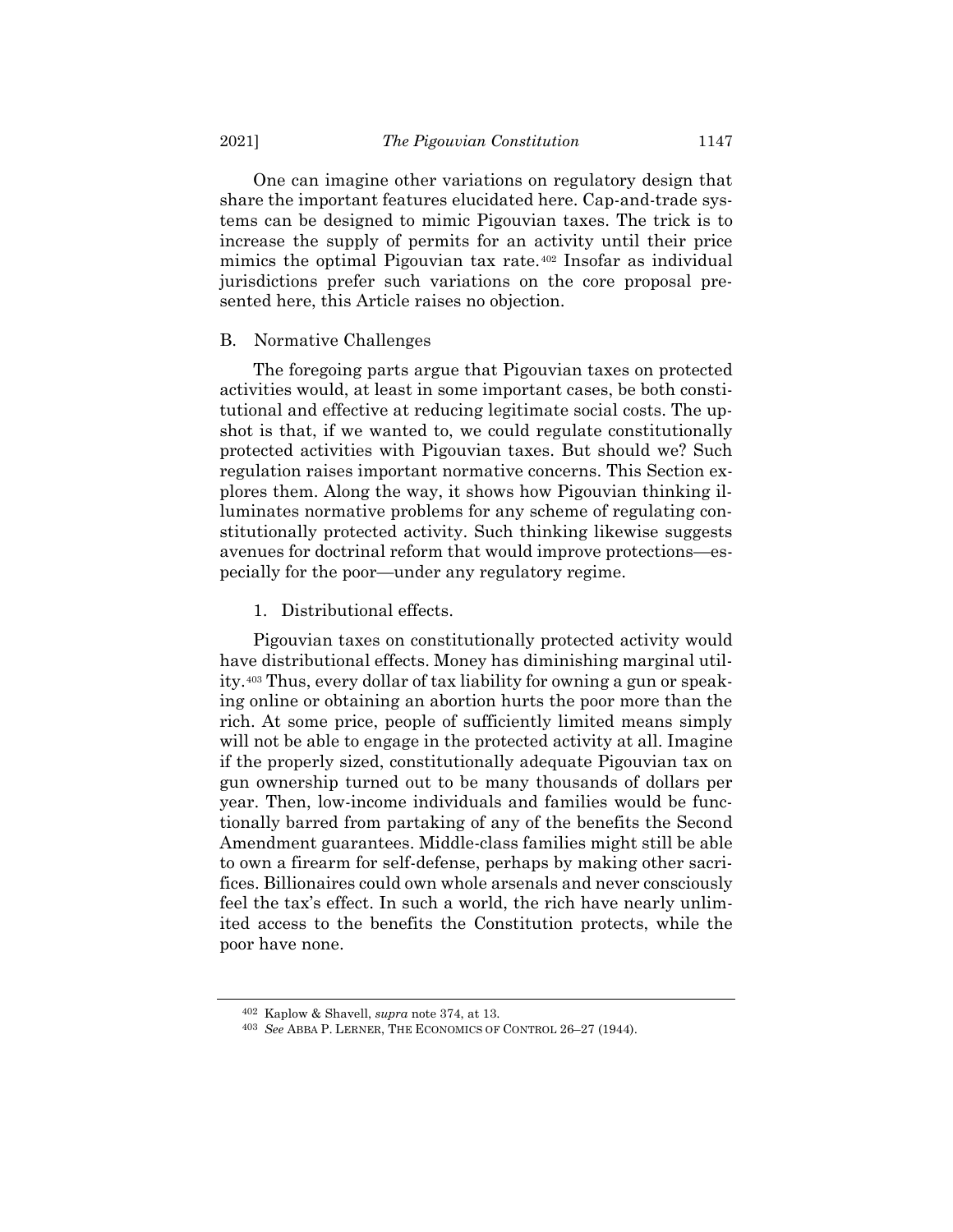Consider, however, that every valid regulation of constitutionally protected activity, including traditional ones, raises the cost of the activity. Sometimes these costs are explicit. Zoning restrictions on theaters make protected speech more expensive, yet they can be constitutionally imposed.<sup>404</sup> Constitutionally valid tort penalties for negligent shootings or health regulations for abortion providers likewise raise the price tag for engaging in protected activity.

Other times, regulations raise the price of protected activity implicitly by increasing the time or effort required. Such hidden price hikes can have the same disparate effect on the poor, whose nonmonetary and monetary resources are both strained.<sup>405</sup> Recall that *Casey* actually allows some regulations that impose a burden on obtaining an abortion.<sup>406</sup> If, for example, a well-tailored safety regulation causes some clinics to close, that increases the travel necessary for some women to obtain abortions. Low-income women, with less free time, less flexible jobs, and less support at home, will be the most affected. This is not a mere theoretical possibility. There are a dozen states that presently have three or fewer abortion clinics.<sup>407</sup> One can tell the same story about permitting requirements for demonstrations, waiting periods for gun purchases, and numerous other laws.

The distributional problem is thus pervasive. Understanding it tells us something about regulation via Pigouvian tax. But it tells us much the same about all regulation of protected activity. All such regulations involve tradeoffs between protected benefits and social costs. And the detriment to protected benefits functions as an increase in the price of obtaining that benefit. Increases in price—implicit or explicit, monetary or in-kind—hurt the poor more than the rich.

Thinking of constitutional regulation in economic terms—as Pigouvian taxes require—brings this problem to the fore. It allows us to see clearly how people of different means are disparately impacted by the tradeoffs that our constitutional law already makes. But, hopefully, it also helps us to think more clearly about the potential solutions.

<sup>404</sup> *See* City of Renton v. Playtime Theaters, Inc., 475 U.S. 41, 54–55 (1986).

<sup>405</sup> Consider that money can buy time, as when the wealthy outsource time-consuming activities like childcare and housekeeping.

<sup>406</sup> *See supra* Part IV.D.

<sup>407</sup> *See supra* note [347.](#page-55-0)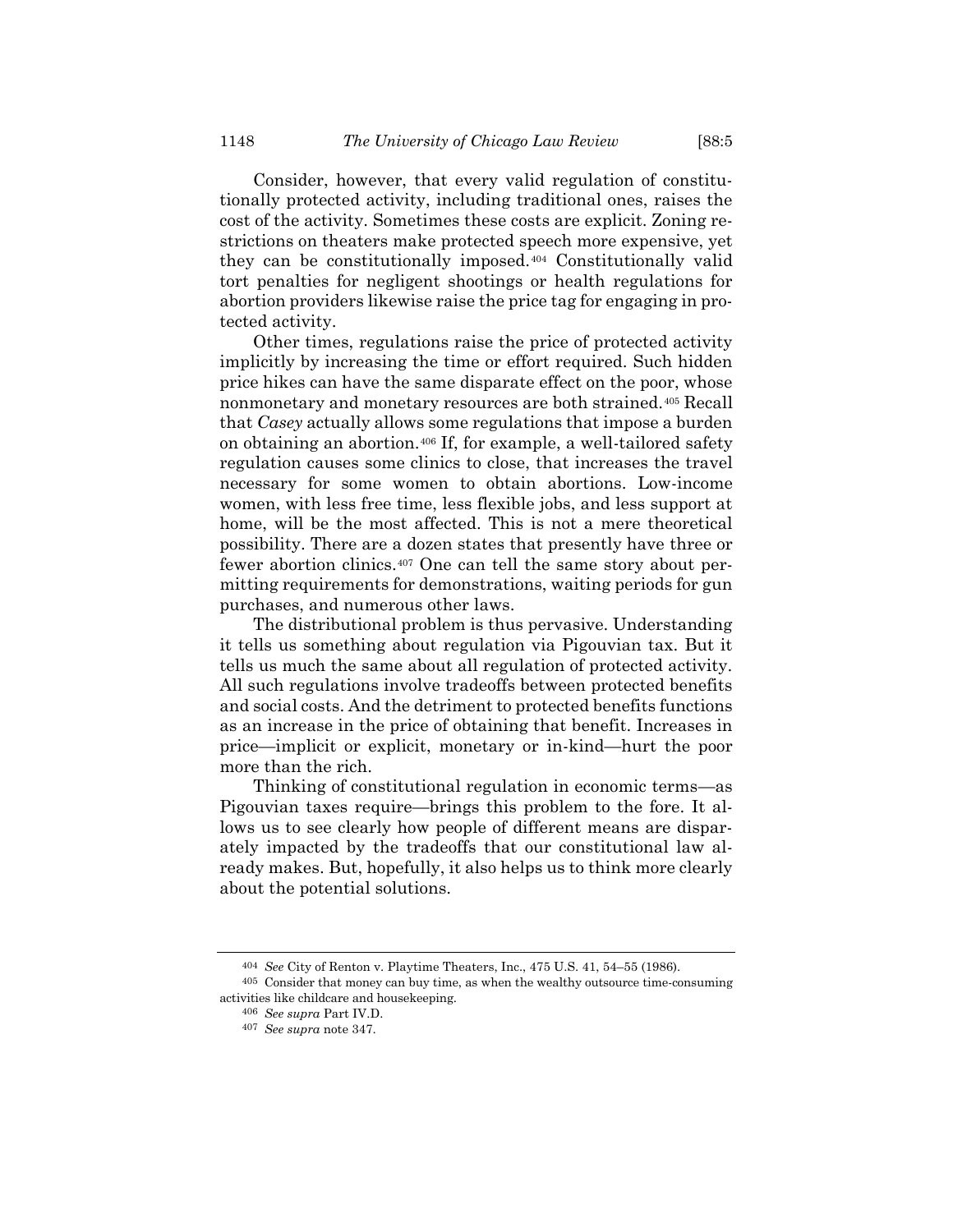To begin, the Constitution already contains some measures for mitigating the distributional problem, either from traditional or Pigouvian regulations. The legitimacy requirement functions as a first line of defense against regulations that could swallow protected benefits whole. Imagine if a protected activity were to have some widespread but trivial effect on a huge number of people—for example, the above-posited mild headaches from radio waves.<sup>408</sup> Lawmakers might choose to regulate that effect, and the resulting implicit price increase could be substantial, even from a welltailored law. But if that were the law's effect, a heightened legitimacy requirement would apply.<sup>409</sup> Then, the Constitution would demand at least a moderately important regulatory goal, and preventing mild headaches would presumably not suffice.<sup>410</sup> This protection is more substantial than it might first seem, given that essentially any effect of activity might constitute a social cost in some regulator's mind.<sup>411</sup> The legitimacy requirement thus heads off innumerable significant distributional burdens.

Legitimacy tests, however, cannot solve all distributional problems. It is not difficult to imagine regulations substantially raising the costs of protected activity while satisfying both the legitimacy and tailoring requirements. Some social costs from protected activities are both large and able to pass a high legitimacy threshold. The major harms from gun ownership may fall into this category. As discussed above, the average marginal social cost of one household with a gun may be over \$1,000 per year.<sup>412</sup>

Furthermore, consider that, as a formal matter, the courts generally review only the laws before them for constitutionality. Heightened legitimacy and tailoring requirements are thus triggered only when the law under review is particularly odious or burdensome on protected benefits. It is therefore possible to imagine a mosaic of laws, enacted over time, each of which is moderately tailored to a moderately important social cost. The laws might pass constitutional muster individually, but if considered together, they would trigger strict scrutiny and be struck down. In fact, that very thing may be happening now in states with just

<sup>408</sup> *See supra* Part III.C.

<sup>409</sup> *See supra* Part III.C.

<sup>410</sup> As outlined above, the legitimacy requirement is fundamentally qualitative. Preventing a murder is more legitimate than preventing millions and millions of paper cuts, even if it turns out that the aggregate amount society would pay for both is equal. *See supra* Part III.C.

<sup>411</sup> *See supra* notes [210](#page-33-0)–11.

<sup>412</sup> *See supra* Part IV.C.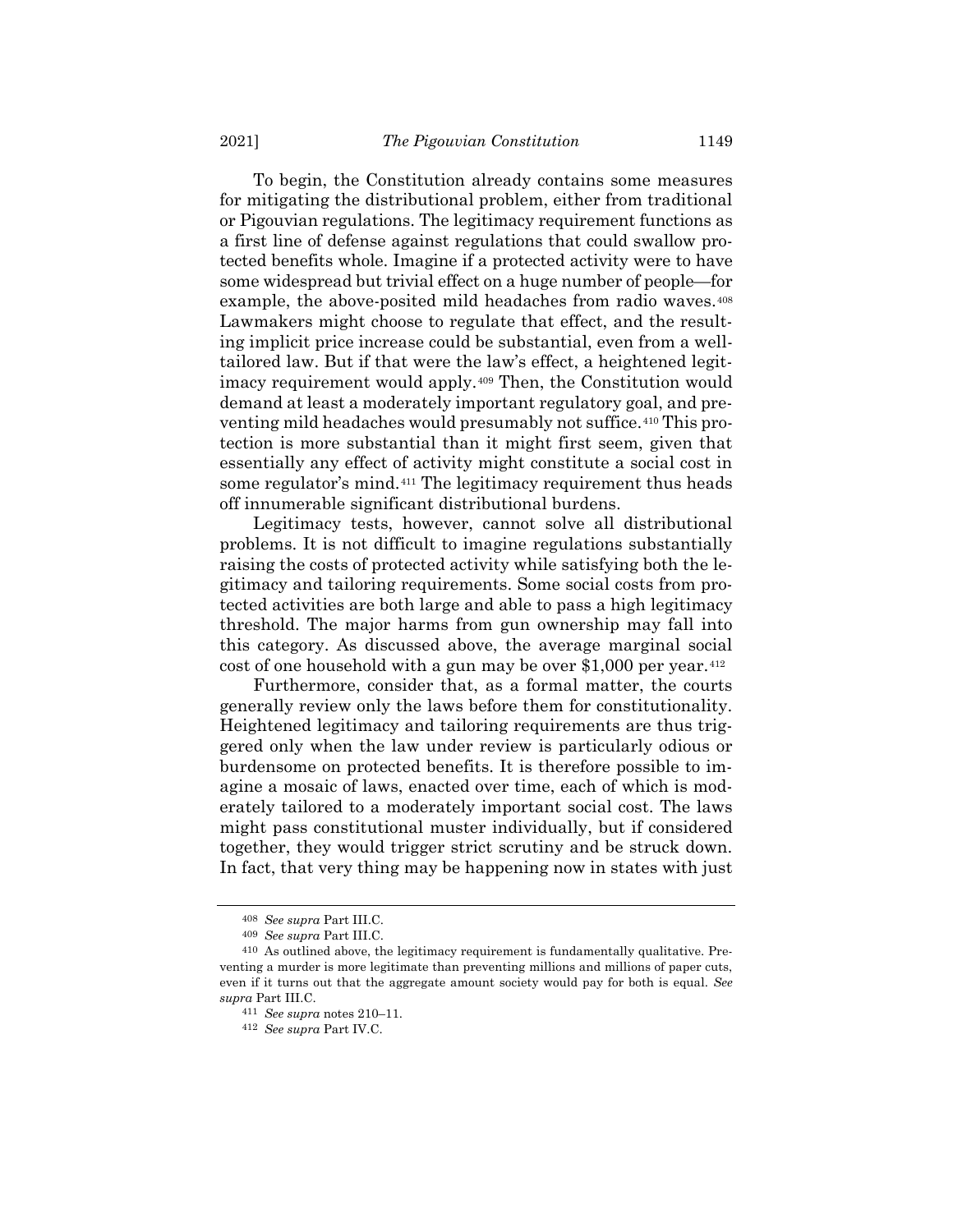a few abortion providers. Those legislatures may have enacted a series of health-related regulations, each of which passes a low legitimacy and tailoring threshold on its own. But if enacted and examined together, the laws would have triggered more stringent review, and they would have been struck down.<sup>413</sup>

Existing constitutional rules protecting individual activity thus allow at least some burdensome regulations that will strongly impact the poor. What is there to say about this? There are two options, and the Supreme Court has seemed to say both, sometimes in a single case. One response is to say that the situation is just too bad. The Constitution does not guarantee the right to partake of protected benefits cheaply, and it certainly does not require society to subsidize those benefits, including by absorbing associated costs. The Court said something similar in *City of Renton v. Playtime Theatres, Inc.*, <sup>414</sup> denying that there was a constitutional right to engage in protected speech "at bargain prices."<sup>415</sup>

The other response is to say that the Constitution guarantees everyone some minimum quantum of protected benefits, regardless of wealth. Put another way, maybe the constitution places a cap on the maximum burden a regulation may impose, regardless of legitimacy and tailoring.<sup>416</sup> This principle appears occasionally in the case law. Cases analyzing time, place, and manner restrictions on speech—including, again, *City of Renton*—have required such laws to leave available sufficient "alternative avenues of communication."<sup>417</sup> A rule like that could be used more broadly to strike down laws that, while tailored to legitimate social costs, make constitutional benefits substantially unattainable. Moreover, whether alternative avenues remain available depends on, among other things, regulations other than the one under review.<sup>418</sup> The rule might thus be used to target constellations of

<sup>413</sup> Here, unlike in *Whole Woman's Health*, constitutional strictures may be failing to bar legislators from doing by subterfuge what they could not accomplish in the open. *See supra* Part IV.D.

<sup>414</sup> 475 U.S. 41 (1986).

<sup>415</sup> *Id.* at 54.

<sup>416</sup> *See generally* Blocher, *supra* note [102.](#page-19-0)

<sup>417</sup> *City of Renton*, 475 U.S. at 47. Consider also, from another constitutional context, *Griffin v. Illinois*, 351 U.S. 12, 19–20 (1956), which outlawed imposing certain court fees on indigent parties.

<sup>418</sup> In *City of Renton*, for example, the total regulatory landscape left "some 520 acres, or more than five percent of the entire land area of Renton, open to use as adult theater sites." 475 U.S. at 53. Total land available is a consequence not only of a zoning regulation under review, but also of a city's other land use laws.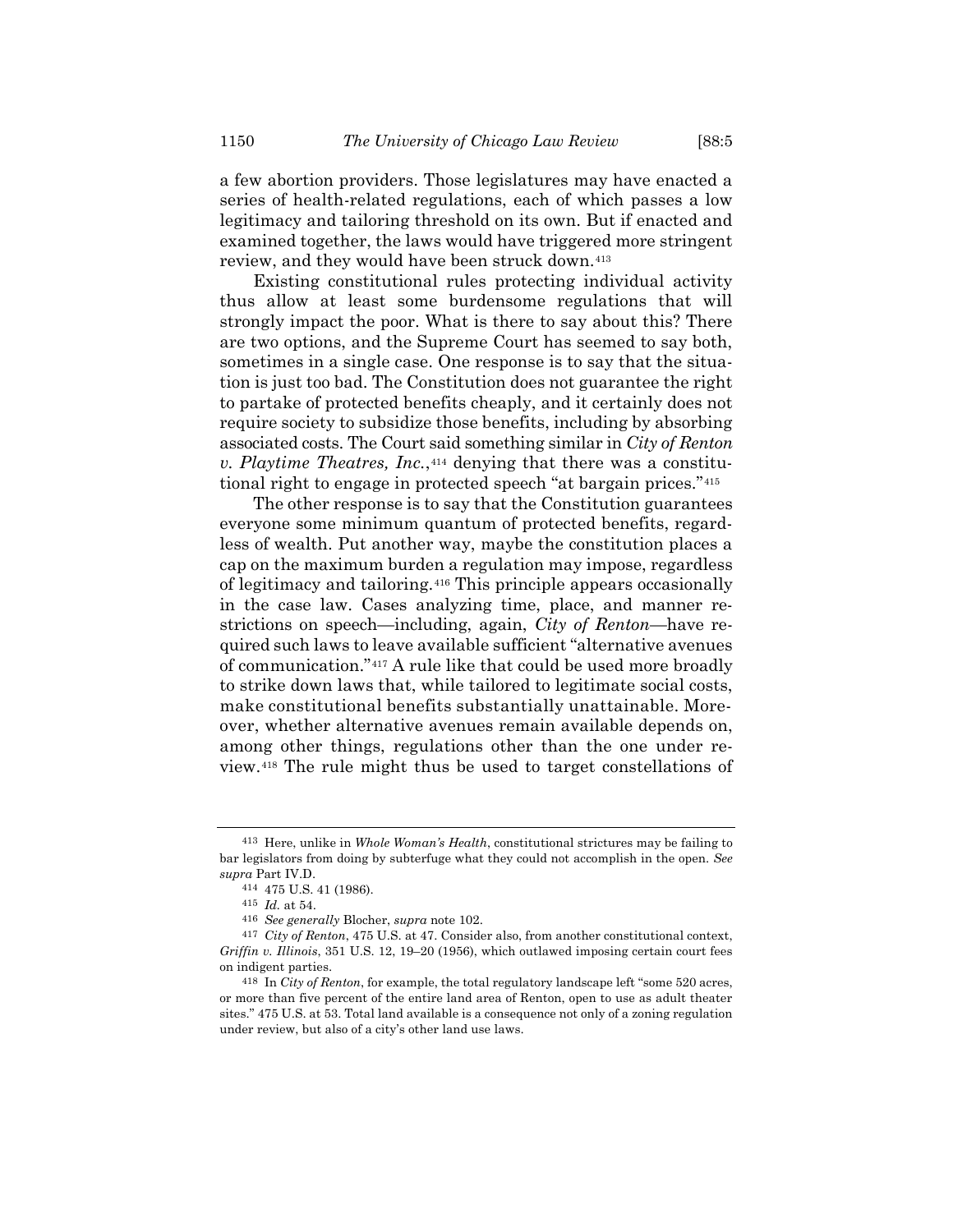regulations that, taken together, put protected benefits out of many people's reach.

In the end, the "no bargain prices" principle carried *City of Renton*. The Court upheld the regulation, despite the "alternative avenues" rule, on the theory that that "[t]he inquiry for First Amendment purposes is not concerned with economic impact."<sup>419</sup> But it is hard to see why. As just discussed, all regulations impose costs. It should not matter to an alternative avenues–style test whether the laws foreclose alternatives directly, or indirectly via insurmountable increases in price or effort. Perhaps, then, the right reading of the "alternative avenues" test, as it exists today, is as guaranteeing an opportunity to speak not for everyone, but just for someone. So long as a regulation leaves space for some people to air their views, it survives review. If that is the rule, the "some people" in question will generally be the rich.

Nevertheless, we could update our constitutional rules to recognize that everyone, including the poor, has a right to some minimum quantum of each protected benefit. Courts could apply something like a beefed up version of the "alternative avenues" test across doctrinal areas. When reviewing a particular law, courts would examine the entire regulatory landscape. They would ask whether—regardless of the law's legitimacy and tailoring—it left available to the poorest members of society some minimum ability to partake of constitutional goods. If not, the law would be invalidated, at least until legislators revised some portion of the relevant regulatory scheme to provide for the requisite minimums.

Implementing such a test would not be easy. It would require courts to decide, through the adversarial process, how innumerable laws interacted to affect the poor. It would also require them to determine, as to each constitutional right, what qualifies as an acceptable minimum quantum of benefits. This task, while difficult, is not entirely alien to constitutional law. The Sixth Amendment, for example, guarantees a right to an attorney in criminal cases.<sup>420</sup> And the Supreme Court has held that, while this does not mean a free attorney in every case, governments must appoint counsel for those who cannot afford it.<sup>421</sup> What constitutes minimally competent, and thus constitutionally sufficient, counsel is

<sup>419</sup> *Id.* at 54 (quoting Young v. Am. Movie Theaters, Inc., 427 U.S. 50, 78 (Powell, J., concurring)).

<sup>420</sup> U.S. CONST. amend. VI.

<sup>421</sup> *See* Alabama v. Shelton, 535 U.S. 654, 661 (2002).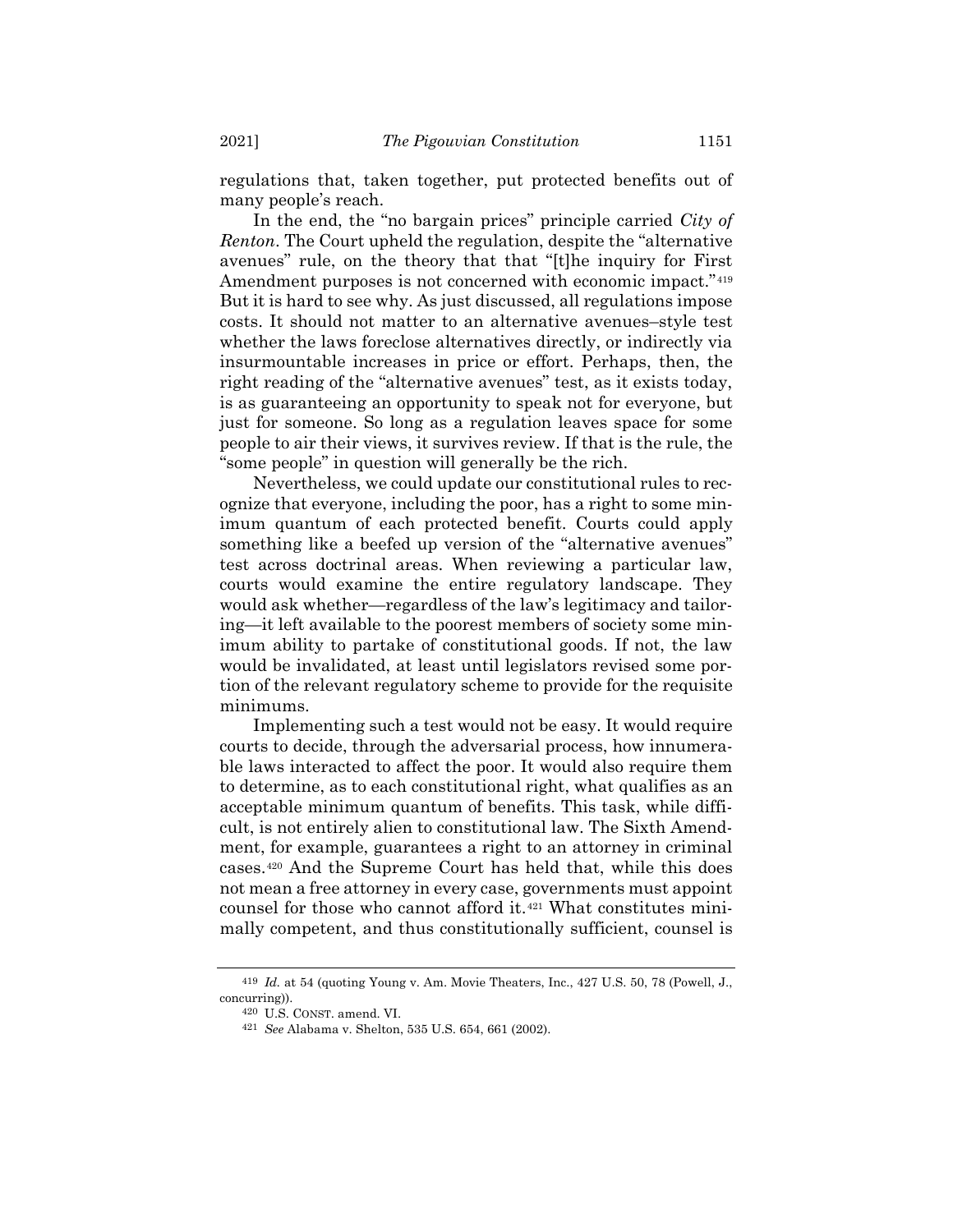a complex and oft-litigated question.<sup>422</sup> The Constitution similarly guarantees some minimum access to the courts, even for those who cannot pay ministerial fees.<sup>423</sup>

Such a minimum-benefits rule would essentially require lawmakers to adjust existing networks of regulations of protected activities to make them progressive. This could be accomplished, for example, with regulatory waivers for the indigent or targeted subsidies for low-income households.<sup>424</sup>

The analysis of distributional effects so far shows that they are an important problem for both Pigouvian and traditional regulations on constitutionally protected activity. But are they a bigger problem for one? The answer depends first on how bad things are now, under our regime of traditional rules. It depends second on the predicted marginal effect of substituting traditional rules with Pigouvian taxes.

There is some reason to think that the distributional problems under the current regime are significant. As discussed above, existing constitutional rules can deal with them only occasionally and indirectly. Thus unregulated, the distributional effects of current regulations may well be substantial.

If that is right, would a transition to Pigouvian regulation make the problem better or worse? The problem might get better insofar as Pigouvian taxes can more efficiently regulate social costs than can traditional regulations. Recall that many laws affecting constitutional rights need maintain only a moderate proportionality between social costs avoided and constitutional benefits reduced. Therefore, many current laws probably impose bigger constitutional burdens than are necessary to achieve the desired reduction in costs. Replacing those with Pigouvian taxes would reduce constitutional burdens and thus price out fewer people from protected benefits.

On the other hand, this Article contends that a transition to Pigouvian taxation would enable regulation of previously unregulable activity. So long as those new regulations target social

<sup>422</sup> *See, e.g.*, Strickland v. Washington, 466 U.S. 668, 699 (1984).

<sup>423</sup> *See generally Griffin*, 351 U.S. 12.

<sup>424</sup> Such reforms would cut both ways, politically speaking. The idea of abortion vouchers for low-income women would be anathema to many on the right, just as gun subsidies would be to many on the left.

Note that cash subsidies would preserve Pigouvian effects in a way that in-kind benefits would not. Cash can be used for any purpose, not just engaging in a single constitutionally protected activity. Recipients of cash thus face the same incentives as everyone else in a Pigouvian system to refrain from activity when costs exceed benefits.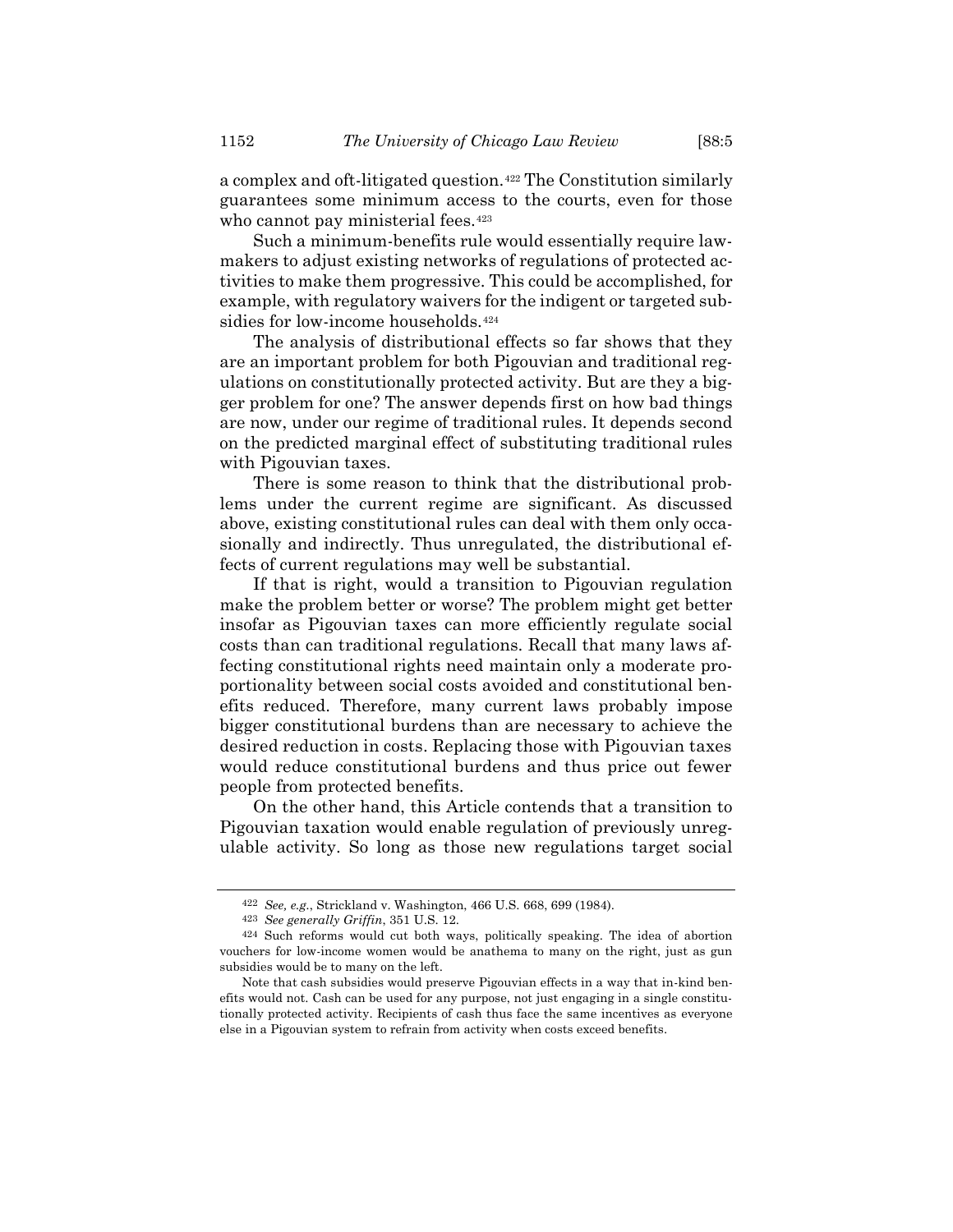costs worth reducing, that is a good thing from a welfarist perspective. But more regulation means higher costs. Even if it reduces important harms, additional regulation initially exacerbates distributional effects.

It is possible, though, that moving toward regulation via Pigouvian tax would make our pervasive distributional problems publicly salient. Price increases from Pigouvian taxes are transparent, unlike the increases from current rules. And if the public, legislatures, or the courts began to take the problem seriously, perhaps rules would arise protecting minimum access to constitutional benefits. Such rules would also be easier to implement in a world where constitutional regulation was primarily Pigouvian. The regulatory costs from Pigouvian taxes are easy to determine and offset. Thus, a shift toward Pigouvian regulation might enable long-run reductions in distributional problems, as compared with our current baseline.

One final note on distribution: The distributional consequences of regulation apply far beyond the contexts discussed here. All regulations—even responsible food, environmental, or highway safety rules—can raise prices. And those price increases can put basic goods, both constitutional and otherwise, beyond the reach of the poorest citizens. The root of these most severe distributional problems, then, is poverty. Thus, the best way to remedy them is not to tinker with every law, making it marginally less burdensome on the very poor. It is to enact aggressive, freestanding redistributive programs that help create a society in which there are no very poor.

## 2. The expressive function of traditional regulations.

<span id="page-72-0"></span>Another normative concern about Pigouvian taxes might be that they cannot perform all the functions of traditional regulations. In particular, one might wonder whether bans, permitting schemes, or other command-and-control rules have expressive content that Pigouvian taxes lack.<sup>425</sup> There are several reasons to think that little expressive power would be lost by adopting the proposals advocated here.

<sup>425</sup> *See generally* Cass R. Sunstein, *On the Expressive Function of Law*, 144 U. PA. L. REV. 2021 (1996); Wibren van der Burg, *The Expressive and Communicative Functions of Law, Especially with Regard to Moral Issues*, 20 LAW & PHIL. 31 (2001); RICHARD H. MCADAMS, THE EXPRESSIVE POWERS OF LAW (2017).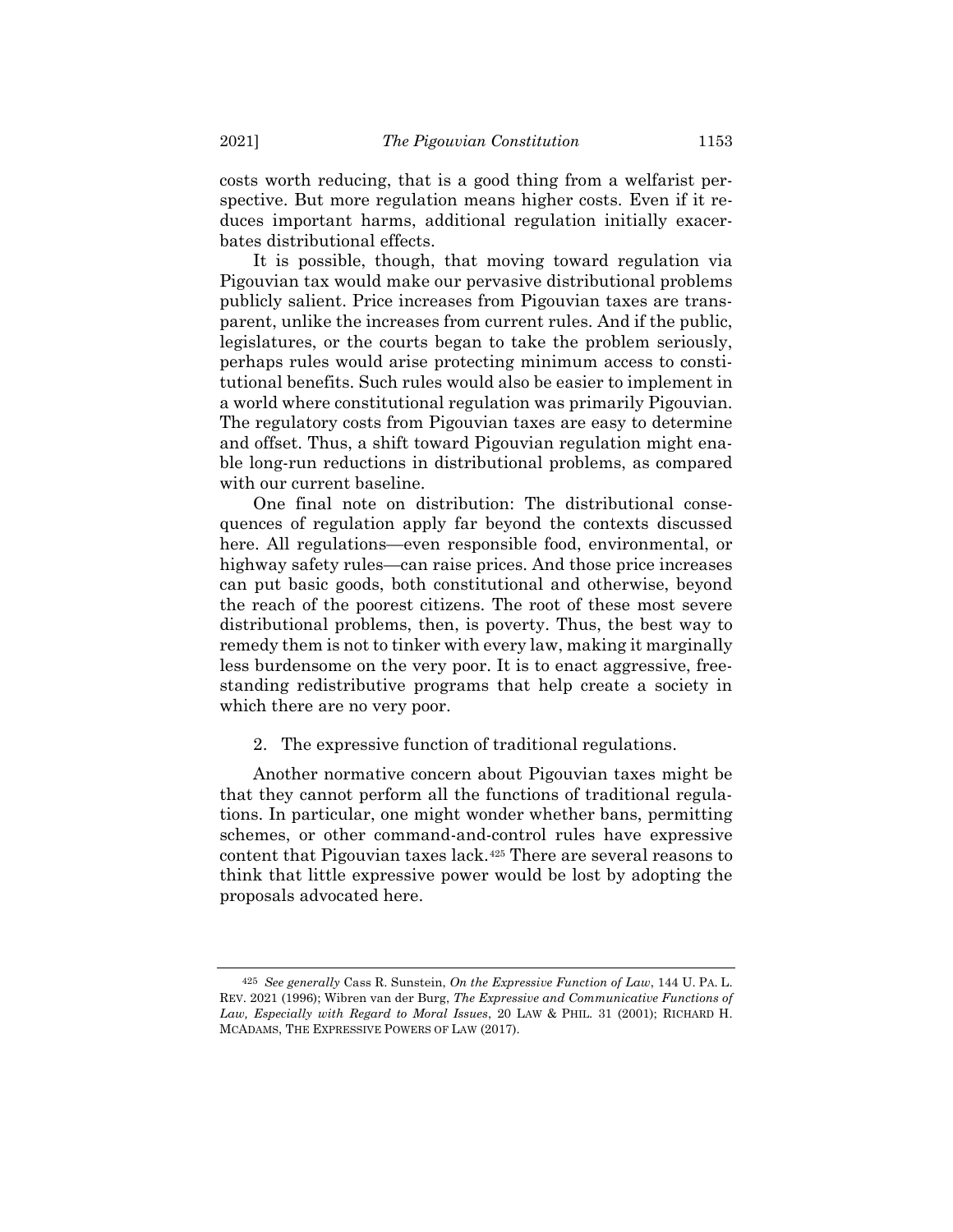This Article is about regulating activity that has traditionally been difficult to regulate. In this context, the choice is not between traditional regulation and Pigouvian taxes. Rather, it is between Pigouvian taxes and little or no regulation. Thus, even if Pigouvian taxes lack any expressive quality whatsoever, no expression is lost by using them if no other option exists.

What about situations where lawmakers could choose either Pigouvian taxation or traditional regulation? One major reason to care about the law's expressive function is that it may influence behavior. It can do so by shaping social norms<sup>426</sup> or by providing information relevant to decision-making.<sup>427</sup> Perhaps a severe restriction on handguns causes society to look down on those who buy them, thus imposing a "social tax" on their purchase.<sup>428</sup> Or maybe such a law conveys information to gun owners about the risks from firearms to themselves or others.

A Pigouvian tax can do both things. If social norms are implicit taxes, Pigouvian taxes are just explicit versions of the same thing. As for laws' information-transmitting role, economists have long held that prices—which Pigouvian taxes raise—are a tool for aggregating and transmitting information.<sup>429</sup> Raising a price by the Pigouvian rate simply incorporates information about social costs into that price. This effect can be made more salient by flagging the existence and purpose of a given Pigouvian tax.<sup>430</sup>

Finally, it is not clear what the law should express when regulating constitutionally protected activity. Owning a gun or getting an abortion is not like committing a murder, which everyone agrees is bad and should be condemned. Some approve of these protected activities; others do not. And the Constitution enshrines a right to engage in them, absent some important countervailing harm. Should the law then turn social norms against protected activity on account of the harm it causes? Or should it turn them in favor of it, so that people may more readily partake of constitutional goods? The answer is not obvious. Perhaps then, in this realm, the law ought to be silent, or at least speak only cautiously.

<sup>426</sup> Sunstein, *supra* note [425,](#page-72-0) at 2045.

<sup>427</sup> *See* MCADAMS, *supra* not[e 425,](#page-72-0) at 136–99.

<sup>428</sup> Sunstein, *supra* note [425,](#page-72-0) at 2031 (quotation marks omitted).

<sup>429</sup> *See generally* Friedrich A. Hayek, *The Use of Knowledge in Society*, 35 AM. ECON. REV. 519 (1945).

<sup>430</sup> *See* Chetty et al., *supra* not[e 85,](#page-15-0) at 1170–71.